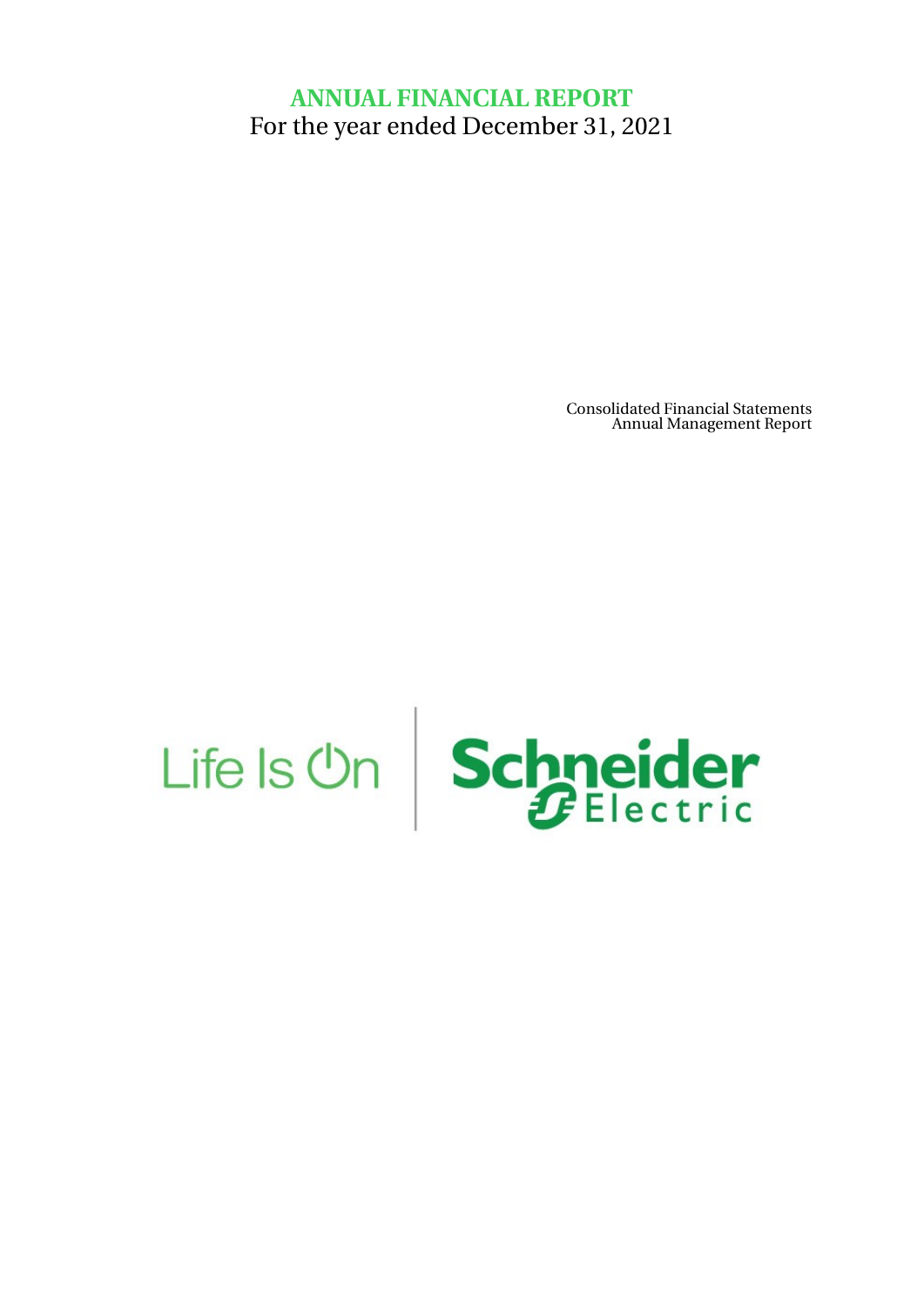# **1. Consolidated statement of income**

| (in millions of euros except for earnings per share)                                   | <b>Note</b> | <b>Full Year 2021</b> | Full Year 2020 |
|----------------------------------------------------------------------------------------|-------------|-----------------------|----------------|
| Revenue                                                                                | 3           | 28,905                | 25,159         |
| Cost of sales                                                                          |             | (17,062)              | (15,003)       |
| <b>Gross profit</b>                                                                    |             | 11,843                | 10,156         |
| Research and development                                                               | 4           | (855)                 | (718)          |
| Selling, general and administrative expenses                                           |             | (6,001)               | (5,512)        |
| <b>Adjusted EBITA*</b>                                                                 | 3           | 4,987                 | 3,926          |
| Other operating income and expenses                                                    | 6           | (21)                  | (210)          |
| Restructuring costs                                                                    |             | (225)                 | (421)          |
| EBITA**                                                                                |             | 4,741                 | 3,295          |
| Amortization and impairment of purchase accounting intangibles                         | 5           | (410)                 | (207)          |
| <b>Operating income</b>                                                                |             | 4,331                 | 3,088          |
| Interest income                                                                        |             | 4                     | 14             |
| Interest expense                                                                       |             | (99)                  | (126)          |
| Finance costs, net                                                                     |             | (95)                  | (112)          |
| Other financial income and expense                                                     | 7           | (81)                  | (166)          |
| Net financial income/(loss)                                                            |             | (176)                 | (278)          |
| Profit from continuing operations before income tax                                    |             | 4,155                 | 2,810          |
| Income tax expense                                                                     | 8           | (966)                 | (638)          |
| Share of profit/(loss) of associates                                                   | 12          | 84                    | 66             |
| <b>PROFIT FOR THE YEAR</b>                                                             |             | 3,273                 | 2,238          |
| attributable to owners of the parent                                                   |             | 3,204                 | 2,126          |
| attributable to non-controlling interests                                              |             | 69                    | 112            |
| Basic earnings (attributable to owners of the parent) per share (in euros per share)   | 19          | 5.76                  | 3.84           |
| Diluted earnings (attributable to owners of the parent) per share (in euros per share) | 19          | 5.67                  | 3.81           |

Adjusted EBITA (Earnings Before Interest, Taxes, Amortization of Purchase Accounting Intangibles). Adjusted EBITA corresponds to operating profit before \*<br>amortization and impairment of purchase accounting intangible asset *costs.*

*\*\* EBITA (Earnings Before Interest, Taxes and Amortization of Purchase Accounting Intangibles). EBITA corresponds to operating profit before amortization and impairment of purchase accounting intangible assets and before goodwill impairment.*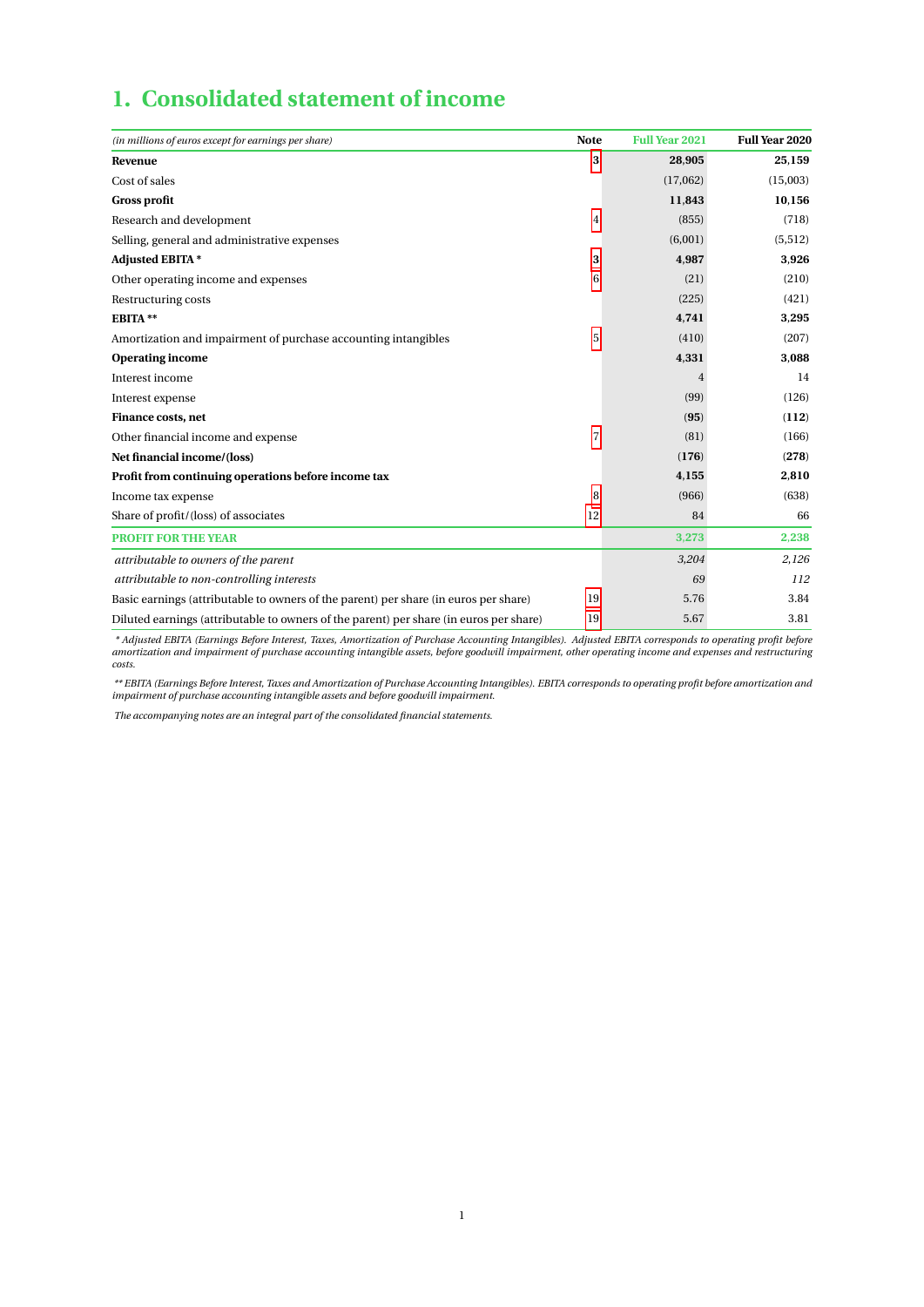## **Other comprehensive income**

| (in millions of euros)                                                 | <b>Note</b> | <b>Full Year 2021</b> | Full Year 2020 |
|------------------------------------------------------------------------|-------------|-----------------------|----------------|
| Profit for the year                                                    |             | 3,273                 | 2,238          |
| Other comprehensive income:                                            |             |                       |                |
| Translation adjustment                                                 |             | 1,839                 | (1,649)        |
| Cash-flow hedges                                                       |             | 130                   | (125)          |
| Income tax effect of cash flow hedges                                  | 19          | (7)                   | (18)           |
| Net gains/(losses) on financial assets                                 |             | 40                    | (5)            |
| Income tax effect of gains/(losses) on financial assets                | 19          | (9)                   | 1              |
| Actuarial gains/(losses) on defined benefit plans                      | 20          | 451                   | (123)          |
| Income tax effect of actuarial gains/(losses) on defined benefit plans | 19          | (105)                 | 21             |
| Other comprehensive income for the year, net of tax                    |             | 2,339                 | (1,898)        |
| of which to be recycled in income statement                            |             | 1,962                 | (1, 792)       |
| of which not to be recycled in income statement                        |             | 377                   | (106)          |
| TOTAL COMPREHENSIVE INCOME FOR THE YEAR                                |             | 5,612                 | 340            |
| attributable to owners of the parent                                   |             | 5,212                 | 271            |
| attributable to non-controlling interests                              |             | 400                   | 69             |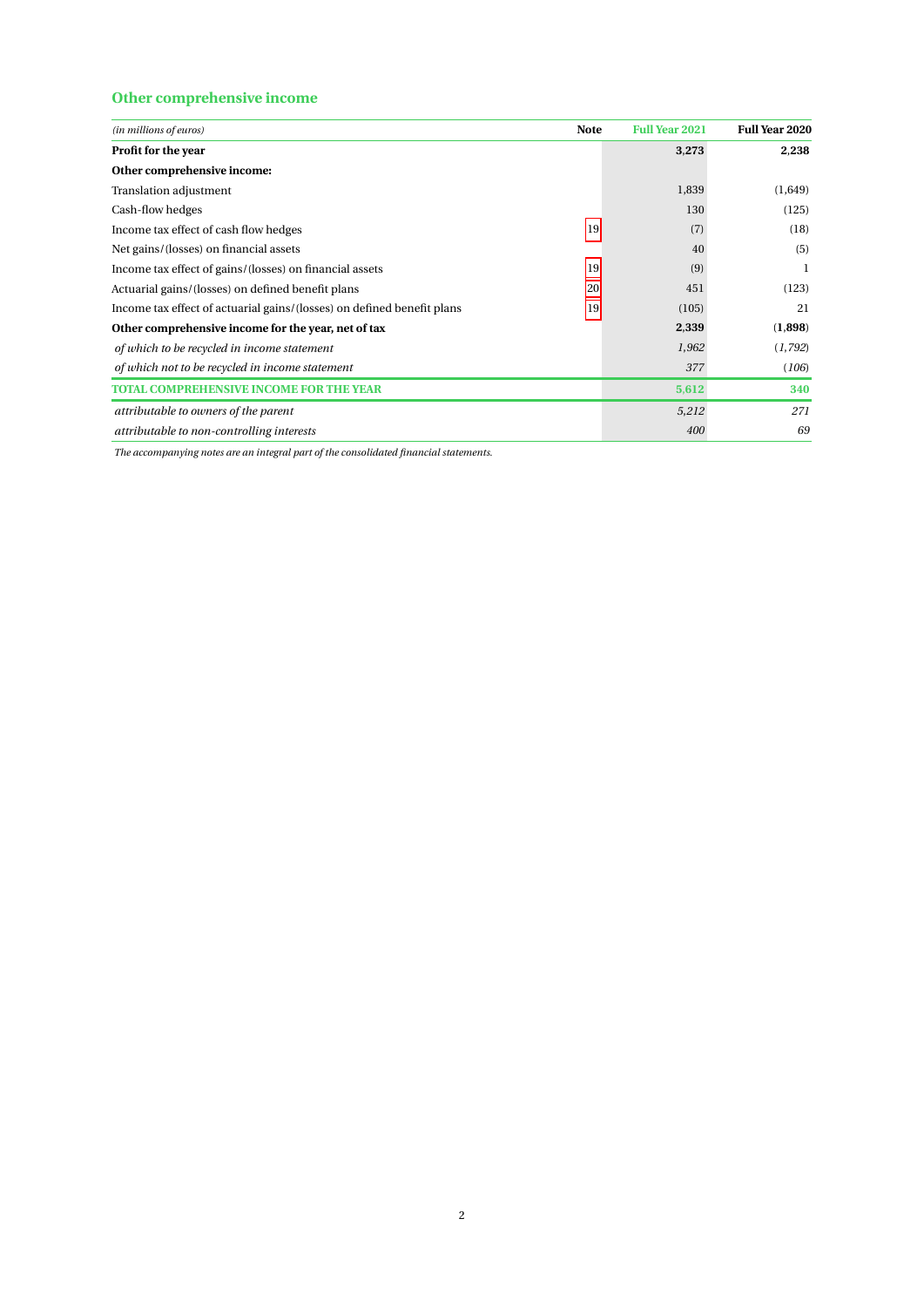# **2. Consolidated statement of cash flows**

| (in millions of euros)                                                    | <b>Note</b>    | <b>Full Year 2021</b> | <b>Full Year 2020</b> |
|---------------------------------------------------------------------------|----------------|-----------------------|-----------------------|
| <b>Profit for the year</b>                                                |                | 3,273                 | 2,238                 |
| Share of (profit)/losses of associates                                    |                | (84)                  | (66)                  |
| Income and expenses with no effect on cash flow:                          |                |                       |                       |
| Depreciation of property, plant and equipment                             | 11             | 726                   | 698                   |
| Amortization of intangible assets other than goodwill                     | 10             | 688                   | 512                   |
| Impairment losses on non-current assets                                   |                | 34                    | 54                    |
| Increase/(decrease) in provisions                                         | 21             | (54)                  | 266                   |
| Losses/(gains) on disposals of business and assets                        |                | (184)                 | (10)                  |
| Difference between tax paid and tax expense                               |                | (38)                  | (137)                 |
| Other non-cash adjustments                                                |                | 108                   | 96                    |
| Net cash provided by operating activities                                 |                | 4,469                 | 3,651                 |
| Decrease/(increase) in accounts receivables                               |                | (577)                 | 326                   |
| Decrease/(increase) in inventories and work in progress                   |                | (955)                 | (153)                 |
| (Decrease)/increase in accounts payable                                   |                | 418                   | 344                   |
| Decrease/(increase) in other current assets and liabilities               |                | 261                   | 267                   |
| Change in working capital requirement                                     |                | (853)                 | 784                   |
| TOTAL I - CASH FLOWS FROM / (USED IN) OPERATING ACTIVITIES                |                | 3,616                 | 4,435                 |
| Purchases of property, plant and equipment                                | 11             | (543)                 | (485)                 |
| Proceeds from disposals of property, plant and equipment                  |                | 59                    | 55                    |
| Purchases of intangible assets                                            | 10             | (333)                 | (332)                 |
| Net cash used by investment in operating assets                           |                | (817)                 | (762)                 |
| Acquisitions and disposals of businesses, net of cash acquired & disposed | 2              | (4,231)               | (2,393)               |
| Other long-term investments                                               |                | 16                    | 11                    |
| Increase in long-term pension assets                                      |                | (136)                 | (106)                 |
| Sub-total                                                                 |                | (4,351)               | (2, 488)              |
| TOTAL II - CASH FLOWS FROM / (USED IN) INVESTING ACTIVITIES               |                | (5,168)               | (3,250)               |
| <b>Issuance of bonds</b>                                                  | 22             |                       | 2,444                 |
| Repayment of bonds                                                        | 22             | (600)                 | (500)                 |
| Sale/(purchase) of own shares                                             |                | (262)                 | (50)                  |
| Increase/(decrease) in other financial debt                               |                | (444)                 | 1.032                 |
| Increase/(decrease) of share capital                                      | 19             | 216                   | 43                    |
| Transaction with non-controlling interests *                              | $\overline{c}$ | (418)                 | 1,141                 |
| Dividends paid to Schneider Electric's shareholders                       | 19             | (1, 447)              | (1, 413)              |
| Dividends paid to non-controlling interests                               |                | (138)                 | (112)                 |
| TOTAL III - CASH FLOWS FROM / (USED IN) FINANCING ACTIVITIES              |                | (3,093)               | 2,585                 |
| TOTAL IV - NET FOREIGN EXCHANGE DIFFERENCE                                |                | 346                   | (403)                 |
| INCREASE/(DECREASE) IN NET CASH AND CASH EQUIVALENTS: I +II +III +IV      |                | (4,299)               | 3,367                 |
| Net cash and cash equivalents, beginning of the year                      | 18             | 6,762                 | 3,395                 |
| Increase/(decrease) in cash and cash equivalents                          |                | (4,299)               | 3,367                 |
| NET CASH AND CASH EQUIVALENTS, END OF THE YEAR                            | 18             | 2,463                 | 6,762                 |

\* In 2020, the Group received EUR 1,141 million of cash from AVEVA's minority interests, following the increase of capital realized by the latter, to finance the<br>acquisition of OSISoft (Not[e 2\)](#page-19-0).

*\* In 2021, transactions with non-controlling interests mainly relates to RIB Software SE (Note [2\)](#page-19-0).*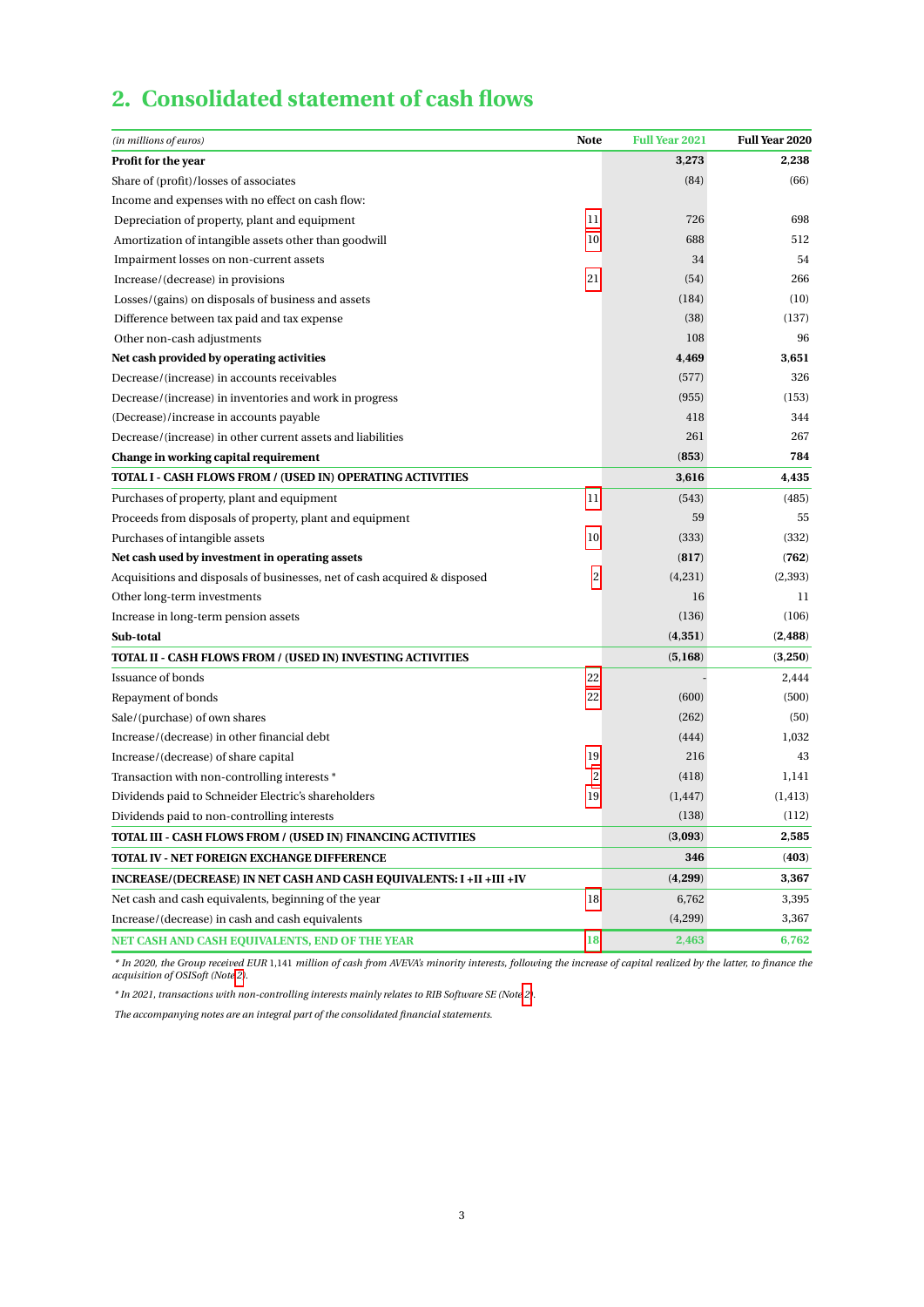# **3. Consolidated balance sheet**

## **Assets**

| (in millions of euros)                       | <b>Note</b> | Dec. 31, 2021 | Dec. 31, 2020 |
|----------------------------------------------|-------------|---------------|---------------|
| <b>NON-CURRENT ASSETS:</b>                   |             |               |               |
| Goodwill, net                                | 9           | 24,723        | 19,956        |
| Intangible assets, net                       | 10          | 6,486         | 5,033         |
| Property, plant and equipment, net           | 11          | 3,826         | 3,619         |
| Investments in associates and joint ventures | 12          | 1,234         | 598           |
| Non-current financial assets                 | 13          | 1,034         | 776           |
| Deferred tax assets                          | 14          | 1,820         | 1,984         |
| <b>TOTAL NON-CURRENT ASSETS</b>              |             | 39,123        | 31,966        |
| <b>CURRENT ASSETS:</b>                       |             |               |               |
| Inventories and work in progress             | 15          | 3,971         | 2,883         |
| Trade and other operating receivables        | 16          | 6,829         | 5,626         |
| Other receivables and prepaid expenses       | 17          | 1,998         | 2,094         |
| Current financial assets                     |             | 4             | 18            |
| Cash and cash equivalents                    | 18          | 2,622         | 6,895         |
| <b>TOTAL CURRENT ASSETS</b>                  |             | 15,424        | 17,516        |
| <b>TOTAL ASSETS</b>                          |             | 54,547        | 49,482        |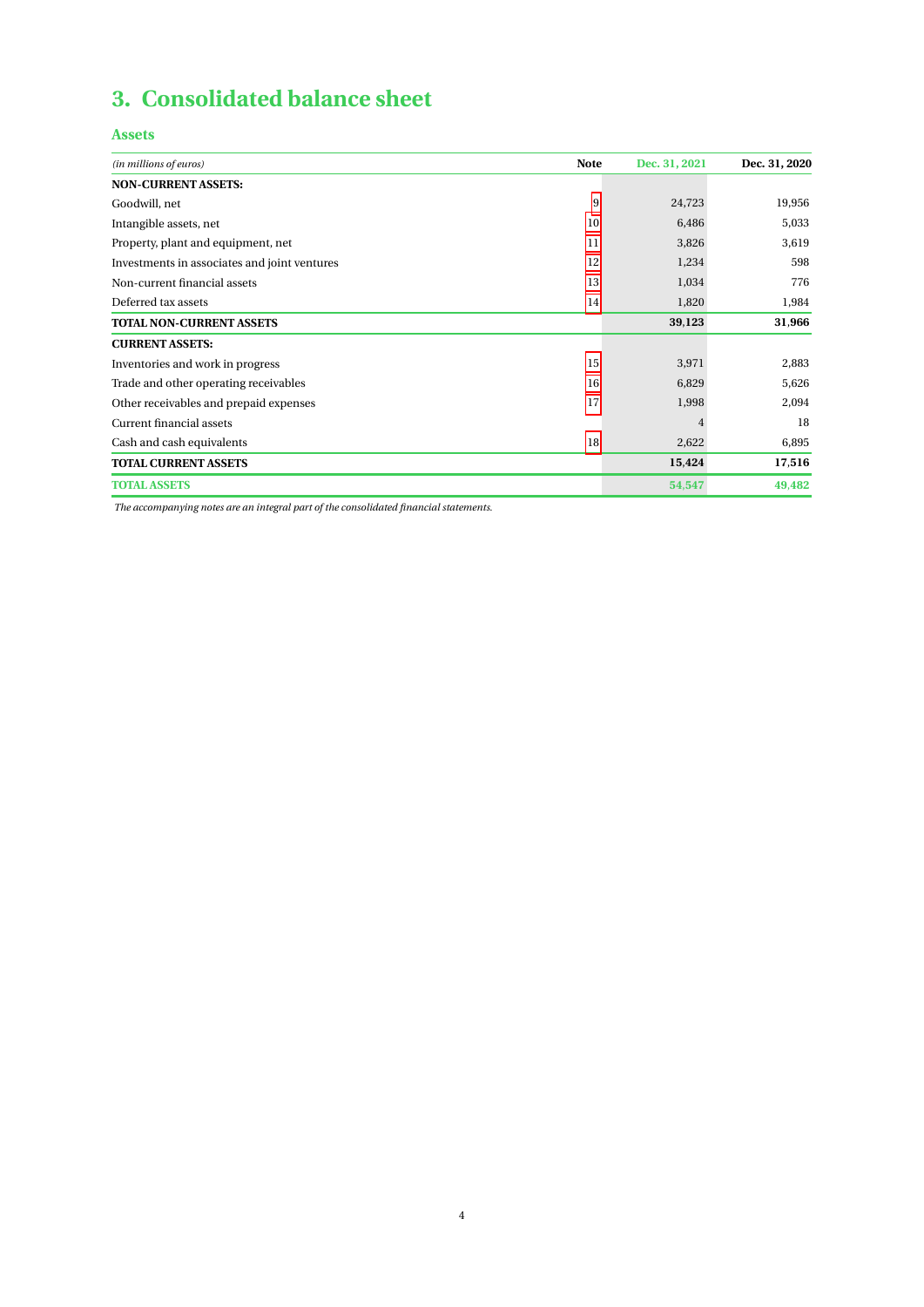## **Liabilities**

| (in millions of euros)                                 | <b>Note</b> | Dec. 31, 2021 | Dec. 31, 2020 |
|--------------------------------------------------------|-------------|---------------|---------------|
| <b>EQUITY:</b>                                         | 19          |               |               |
| Share capital                                          |             | 2,276         | 2,268         |
| Additional paid in capital                             |             | 2,456         | 2,248         |
| Retained earnings                                      |             | 19,694        | 17,648        |
| <b>Translation reserve</b>                             |             | 14            | (1, 541)      |
| Equity attributable to owners of the parent            |             | 24,440        | 20,623        |
| Non-controlling interests                              |             | 3,669         | 3,104         |
| <b>TOTAL EQUITY</b>                                    |             | 28,109        | 23,727        |
| <b>NON-CURRENT LIABILITIES:</b>                        |             |               |               |
| Pensions and other post-employment benefit obligations | 20          | 1,395         | 1,708         |
| Other non-current provisions                           | 21          | 1,091         | 930           |
| Non-current financial liabilities                      | 22          | 7,554         | 8,196         |
| Deferred tax liabilities                               | 14          | 997           | 917           |
| Other non-current liabilities                          |             | 1,179         | 1,109         |
| <b>TOTAL NON-CURRENT LIABILITIES</b>                   |             | 12,216        | 12,860        |
| <b>CURRENT LIABILITIES:</b>                            |             |               |               |
| Trade and other operating payables                     |             | 5,715         | 4,664         |
| Accrued taxes and payroll costs                        |             | 3,694         | 3,413         |
| Current provisions                                     | 21          | 933           | 1,000         |
| Other current liabilities                              |             | 1,685         | 1,558         |
| Current debt                                           | 22          | 2,195         | 2,260         |
| <b>TOTAL CURRENT LIABILITIES</b>                       |             | 14,222        | 12,895        |
| <b>TOTAL EQUITY AND LIABILITIES</b>                    |             | 54,547        | 49,482        |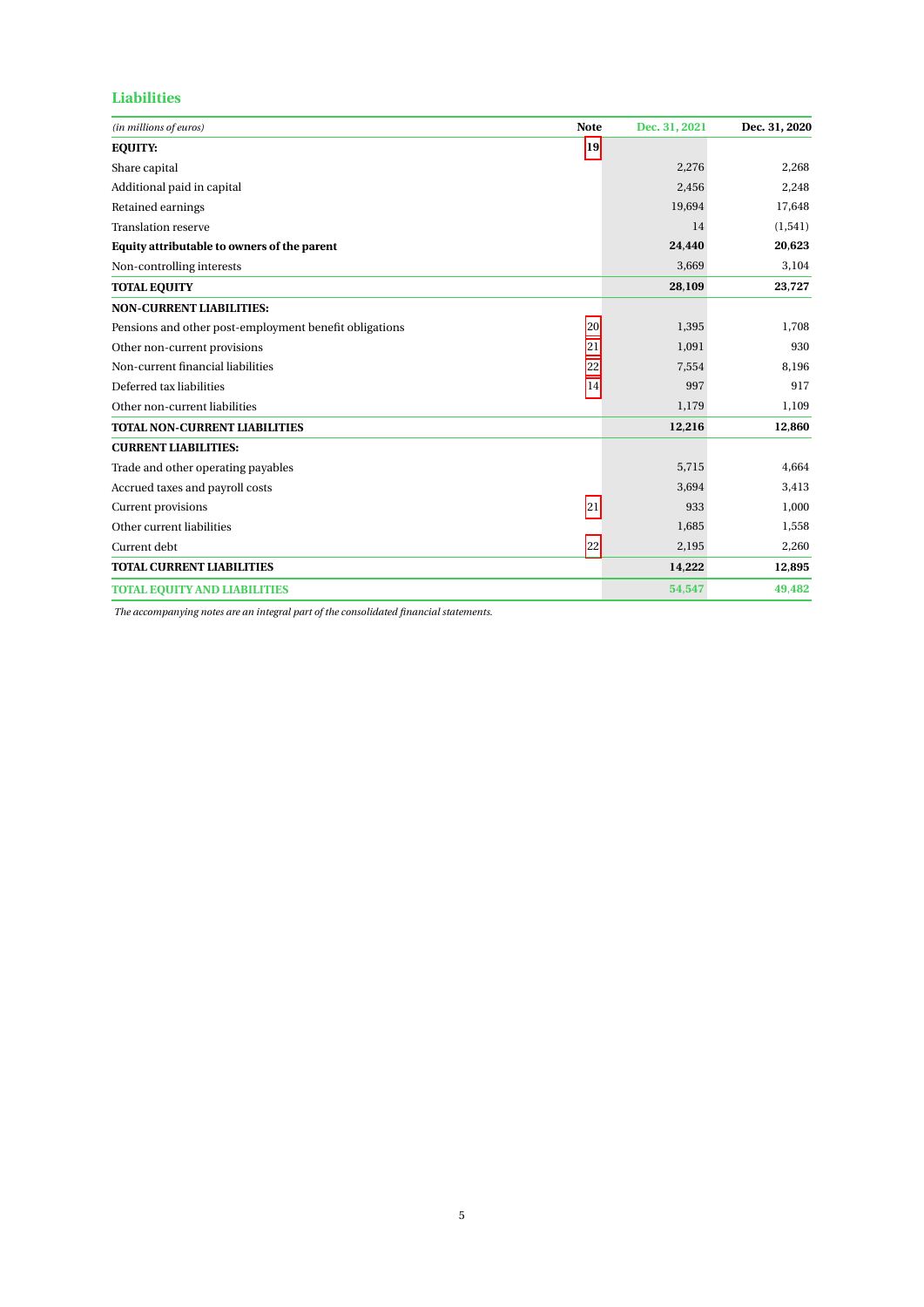# **4. Consolidated statement of changes in equity**

| (in millions of euros)                | <b>Number</b><br>of shares<br>(thousands) | Capital | <b>Additional</b><br>paid-in<br>capital | Retained<br>earnings | Trans-<br>lation<br>reserve | Equity<br>attributable<br>to owners of<br>the parent | Non-<br>controlling<br>interests | <b>Total</b> |
|---------------------------------------|-------------------------------------------|---------|-----------------------------------------|----------------------|-----------------------------|------------------------------------------------------|----------------------------------|--------------|
| Dec. 31, 2019                         | 582,069                                   | 2,328   | 3,134                                   | 16,034               | 65                          | 21,561                                               | 1,579                            | 23,140       |
| Profit for the year                   | ÷,                                        | ÷.      | $\blacksquare$                          | 2,126                | $\blacksquare$              | 2,126                                                | 112                              | 2,238        |
| Other comprehensive income            |                                           |         |                                         | (249)                | (1,606)                     | (1, 855)                                             | (43)                             | (1,898)      |
| Comprehensive income for<br>the year  |                                           |         | $\blacksquare$                          | 1,877                | (1,606)                     | 271                                                  | 69                               | 340          |
| Capital increase                      |                                           |         | 43                                      |                      |                             | 43                                                   |                                  | 43           |
| Exercise of performance shares        |                                           |         |                                         |                      |                             |                                                      |                                  |              |
| Dividends                             |                                           |         | $\overline{\phantom{a}}$                | (1, 413)             | $\blacksquare$              | (1, 413)                                             | (112)                            | (1,525)      |
| Change in treasury shares             | (15,000)                                  | (60)    | (929)                                   | 939                  |                             | (50)                                                 |                                  | (50)         |
| Share-based compensation ex-<br>pense |                                           |         |                                         | 140                  |                             | 140                                                  | 5                                | 145          |
| Other                                 |                                           |         |                                         | 71                   |                             | 71                                                   | 1,563                            | 1,634        |
| Dec. 31, 2020                         | 567,069                                   | 2,268   | 2,248                                   | 17,648               | (1, 541)                    | 20,623                                               | 3,104                            | 23,727       |
| Profit for the year                   |                                           |         | $\overline{\phantom{a}}$                | 3,204                |                             | 3,204                                                | 69                               | 3,273        |
| Other comprehensive income            |                                           |         |                                         | 453                  | 1,555                       | 2,008                                                | 331                              | 2,339        |
| Comprehensive income for<br>the year  |                                           |         |                                         | 3,657                | 1,555                       | 5,212                                                | 400                              | 5,612        |
| Capital increase                      | 1,964                                     | 8       | 208                                     |                      | $\overline{\phantom{a}}$    | 216                                                  | $\overline{a}$                   | 216          |
| Exercise of performance shares        |                                           |         |                                         |                      |                             |                                                      |                                  |              |
| Dividends                             |                                           |         |                                         | (1, 447)             |                             | (1, 447)                                             | (138)                            | (1,585)      |
| Change in treasury shares             |                                           |         |                                         | (262)                |                             | (262)                                                | $\overline{\phantom{a}}$         | (262)        |
| Share-based compensation ex-<br>pense |                                           |         |                                         | 145                  |                             | 145                                                  | 16                               | 161          |
| Other                                 |                                           |         |                                         | (47)                 |                             | (47)                                                 | 287                              | 240          |
| Dec. 31, 2021                         | 569,033                                   | 2,276   | 2,456                                   | 19,694               | 14                          | 24,440                                               | 3,669                            | 28,109       |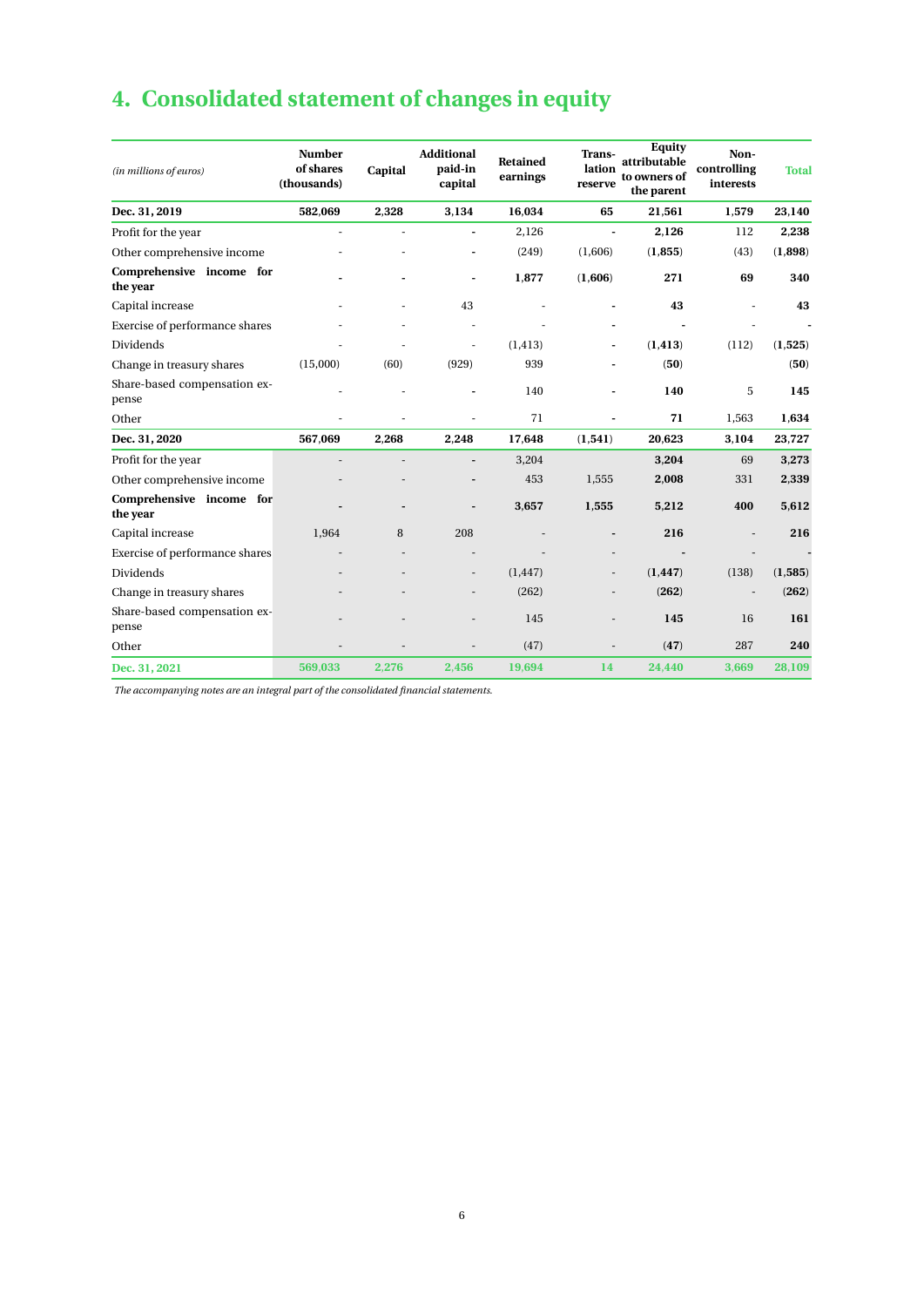# **5. Notes to the consolidated financial statements**

## **Contents**

| Note 1  |                                                                                                                                                                                                                                |    |
|---------|--------------------------------------------------------------------------------------------------------------------------------------------------------------------------------------------------------------------------------|----|
| Note 2  |                                                                                                                                                                                                                                |    |
| Note 3  | Segment information (a) respectively. The contract of the contract of the contract of the contract of the contract of the contract of the contract of the contract of the contract of the contract of the contract of the cont |    |
| Note 4  |                                                                                                                                                                                                                                |    |
| Note 5  |                                                                                                                                                                                                                                | 22 |
| Note 6  |                                                                                                                                                                                                                                |    |
| Note 7  |                                                                                                                                                                                                                                | 23 |
| Note 8  |                                                                                                                                                                                                                                |    |
| Note 9  |                                                                                                                                                                                                                                |    |
| Note 10 |                                                                                                                                                                                                                                | 24 |
| Note 11 |                                                                                                                                                                                                                                |    |
| Note 12 |                                                                                                                                                                                                                                | 27 |
| Note 13 |                                                                                                                                                                                                                                |    |
| Note 14 |                                                                                                                                                                                                                                |    |
| Note 15 | Inventories and work in progress respectively and the contract of the contract of the contract of the contract of the contract of the contract of the contract of the contract of the contract of the contract of the contract | 30 |
| Note 16 |                                                                                                                                                                                                                                |    |
| Note 17 |                                                                                                                                                                                                                                |    |
| Note 18 |                                                                                                                                                                                                                                |    |
| Note 19 |                                                                                                                                                                                                                                |    |
| Note 20 |                                                                                                                                                                                                                                | 35 |
| Note 21 |                                                                                                                                                                                                                                | 39 |
| Note 22 |                                                                                                                                                                                                                                |    |
| Note 23 |                                                                                                                                                                                                                                | 42 |
| Note 24 |                                                                                                                                                                                                                                | 47 |
| Note 25 |                                                                                                                                                                                                                                | 48 |
| Note 26 |                                                                                                                                                                                                                                |    |
| Note 27 |                                                                                                                                                                                                                                | 48 |
| Note 28 |                                                                                                                                                                                                                                | 49 |
| Note 29 |                                                                                                                                                                                                                                | 50 |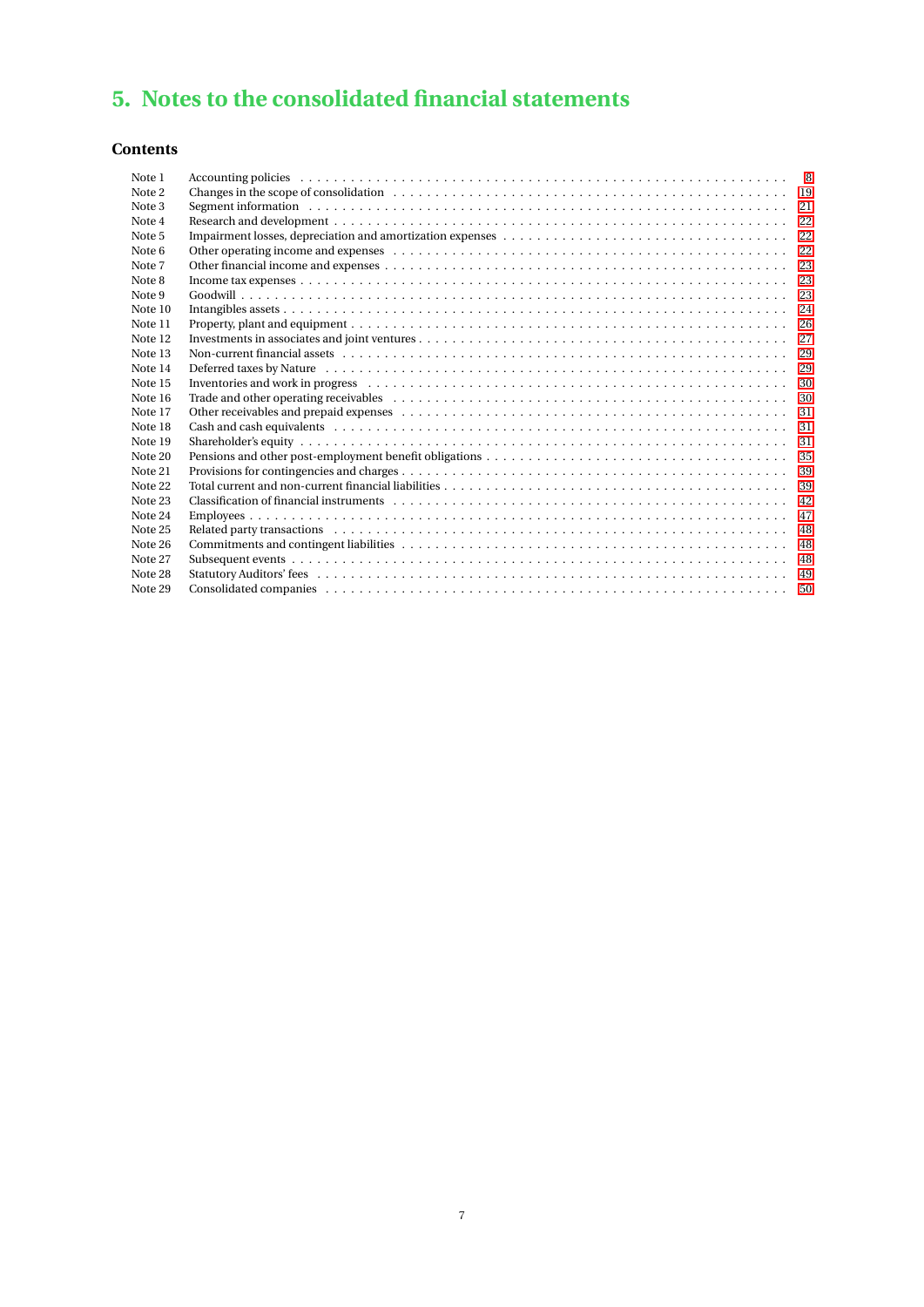All amounts in millions of euros unless otherwise indicated.

The following notes are an integral part of the consolidated financial statements.

The Schneider Electric Group's consolidated financial statements for the financial year ended December 31, 2021 were authorized for issue by the Board of Directors on February 16, 2022. They will be submitted to shareholders for approval at the Annual General Meeting of May 5, 2022.

The Group's main businesses are described in Chapter 1 of the Universal Registration Document.

#### **COVID-19 pandemic**

#### **Impact of the COVID-19 on the Group's activities**

The COVID-19 pandemic and the actions taken by governments in response to its spread have resulted in disruptions to the Group's business operations, and supply chain in the course of 2020. Fiscal year 2021 saw a return to growth in business activity, in a context of continued global supply chain pressures.

#### **Risks and uncertainties**

The Group demonstrated the agility and resilience of its global supply chain while coordinating and regionally managing supply chain organization to maintain quick decision making and flexibility in 2021.

#### **Balance sheet positions**

The Group working capital was assessed with the same accounting policies, principles and methodologies used for the full year 2020 consolidated financial statements. There was no material impairment booked in the income statement as at December 31, 2021.

#### **Impairment of assets**

The Group performed the annual impairment test of all the Cash Generating Units (CGUs) using the same methodology as the one used on previous periods, and described in Note [1.11.](#page-13-0) Following the performance of these tests, the Group concluded that there was no risk of impairment at December 31, 2021.

## <span id="page-8-0"></span>**NOTE 1 Accounting policies**

### **1.1- Accounting standards**

The consolidated financial statements have been prepared in compliance with the international accounting standards (IFRS) as adopted by the European Union as of December 31, 2021. The same accounting methods were used as for the consolidated financial statements for the year ended December 31, 2020.

The following standards and interpretations that were applicable during the period did not have a material impact on the consolidated financial statements as of December 31, 2021:

- amendments to IFRS 9, IAS 39, IFRS 7, IFRS 4 and IFRS 16 *Interest Rate Benchmark Reform Phase 2*;
- amendments to IFRS 16 *Leases Covid 19-Related Rent Concessions*;

The Group did not apply the following standards and interpretations for which mandatory application is subsequent to December 31, 2021:

- standards adopted by the European Union:
	- **–** amendments to IFRS 16 *Leases Covid 19-Related Rent Concessions beyond 30 June 2021*;
	- **–** amendments to IFRS 3 *Business Combinations: Reference to the Conceptual Framework*;
	- **–** amendments to IAS 16 *Property, Plant and Equipment: Proceeds before Intended Use*;
	- **–** amendments to IAS 37 *Provisions, Contingent Liabilities and Contingent Assets: Onerous Contracts Cost of Fulfilling a Contract*;
	- **–** Annual Improvements to IFRS Standards 2018–2020.
- standards not yet adopted by the European Union:
	- **–** amendments to IAS 1 *Presentation of Financial Statements: Classification of Liabilities as Current or Non-current and Classification of Liabilities as Current or Non-current - Deferral of Effective Date*;
	- **–** amendments to IAS 1 *Presentation of Financial Statements and IFRS Practice Statement 2: Disclosure of Accounting policies*;
	- **–** amendments to IAS 8 *Accounting policies, Changes in Accounting Estimates and Errors: Definition of Accounting Estimates*;
	- **–** amendments to IAS 12 *Income Taxes: Deferred Tax related to Assets and Liabilities arising from a Single Transaction*;

The Group is currently assessing the potential effect on the Group's consolidated financial statements of the standards not yet applicable as of December 31, 2021. At this stage of analysis, the Group does not expect any material impact on its consolidated financial statements. The Group is also looking at the potential effect of the final agenda decision issued by the IFRIC in the first half of 2021 with regards to recognition of the cost of configuring and customising software provided in the cloud as part of a software as a service (SaaS) agreement. At this stage of analysis, the Group does not expect any material impact on its consolidated financial statements.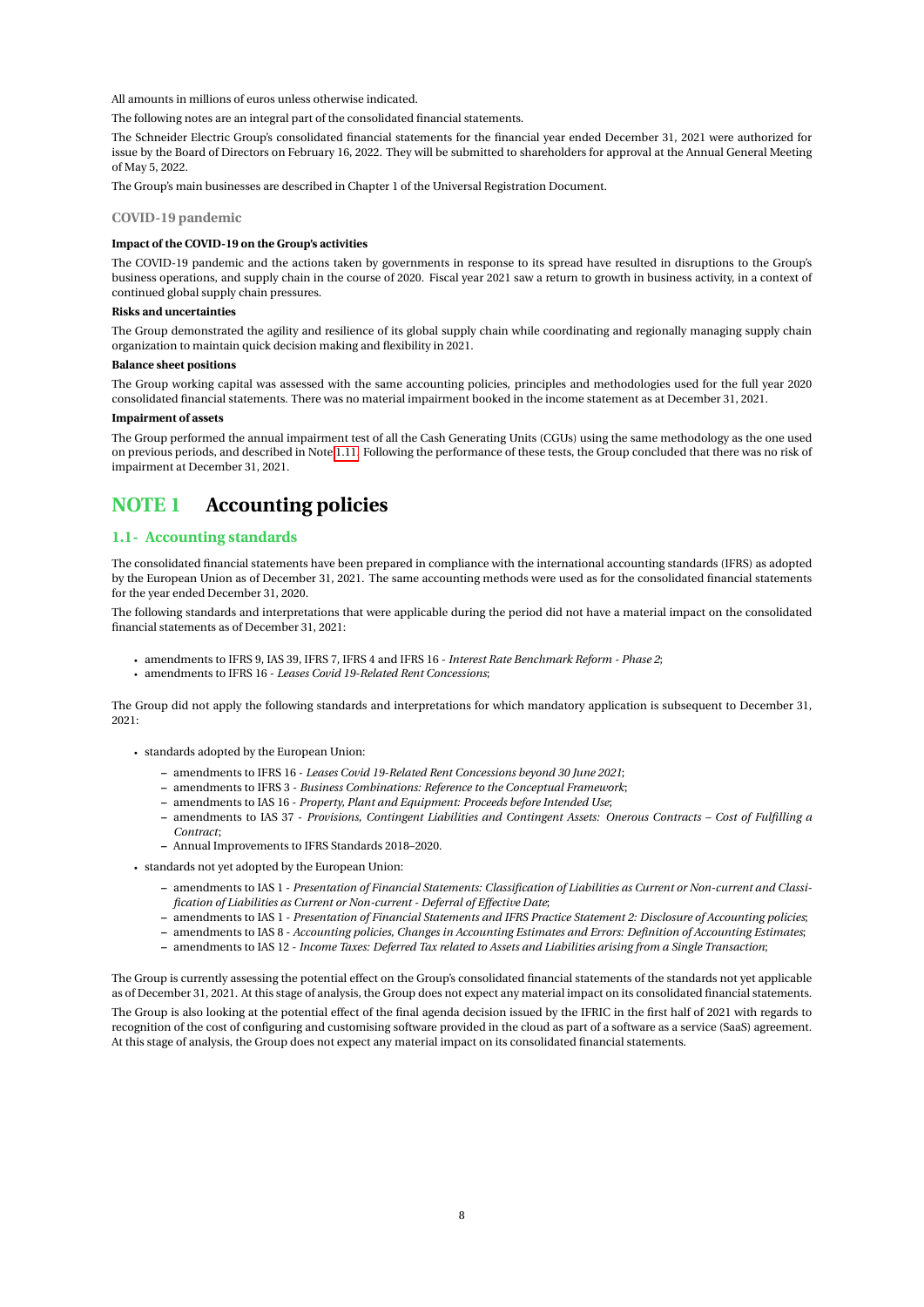**Amendments to IFRS 9, IAS 39, IFRS 7, IFRS 4 and IFRS 16 - Interest Rate Benchmark Reform - Phase 2**

On September 26, 2019 and August 27, 2020, the IASB issued amendments to IFRS 9, IAS 39, IFRS 7, IFRS 4 and IFRS 16 related to the reform of interest rate benchmarks used in many financial instruments. Those amendments are divided into two phases:

- phase 1, applicable starting January 1, 2020, allows uncertainties about the future of reference rates to be disregarded while assessing the effectiveness of hedging relationships and/or while evaluating the highly probable nature of the hedged risk;
- phase 2, applicable starting January 1, 2021, specifies the accounting impacts of the effective replacement of interest rate benchmarks. The application of phase 2 has no impact for the Group in the absence of any effective change in the benchmark indexes in the Group's contracts as of December 31, 2021. The transition to the new benchmarks will not have a material impact on the Group financial statements.

**IFRIC decision - Attribution of benefits to periods of service IAS 19 -** *Employee Benefits*

The Group has taken into account the impact of the IFRIC agenda decision issued in April 2021 when measuring employee benefit obligations. This decision clarifies the periods over which employee benefits should be attributed in allocating the IAS 19 expense. The impact as of December 31, 2021 represents a non-material decrease in this commitment (Note [20\)](#page-35-0).

#### **Covid 19-Related Rent Concessions amendments to IFRS 16 -** *Leases*

On May 28, 2020, the IASB issued Covid-19-Related Rent Concessions amendment to IFRS 16 - *Leases*. The amendment provides relief to lessees from applying IFRS 16 guidance on lease modification accounting for rent concessions arising as a direct consequence of the Covid-19 pandemic.

On March 31, 2021, the IASB published a second amendment to IFRS 16, extending by one year the period of application of the Covid-19- Related Rent Concessions amendment to IFRS 16 - *Leases* published in May 2020. The amendment applied to annual reporting periods beginning on or after January, 1, 2021.

As a practical expedient authorized by the amendment, the Group elected, for the concessions that meet the amendment's criteria, not to assess whether a Covid-19 related rent concession from a lessor is a lease modification.

This amendment had no significant impact on the consolidated financial statements of the Group.

#### **Climate-related matters**

The impacts of potential climate-related matters (including risks & opportunities, and legislation changes) which may affect the measurement of assets & liabilities in the financial statements, as well as the impacts from the group Carbon Pledge to reach carbon neutral operations in 2025, have been analysed. The Group will adjust the key assumptions used in value-in-use calculations and sensitivity, should a change be required. At present, the impact of climate-related matters is not material to the Group's financial statements.

#### **1.2- Basis of presentation**

The financial statements have been prepared on a historical cost basis, except for derivative instruments and certain financial assets, which are measured at fair value. Financial liabilities are measured using the amortized cost model. The book value of hedged assets and liabilities, under fair-value hedge, corresponds to their fair value, for the part corresponding to the hedged risk.

#### **1.3- Use of estimates and assumptions**

The preparation of financial statements requires Group and subsidiary management to make estimates and assumptions that are reflected in the amounts of assets and liabilities reported in the consolidated balance sheet, the revenues and expenses in the statement of income and the commitments created during the reporting period. Actual results may differ.

These assumptions mainly concern:

- the measurement of the recoverable amount of goodwill, property, plant and equipment and intangible assets (Note [1.8](#page-10-0) and [1.9\)](#page-11-0) and the measurement of impairment losses (Note [1.11\)](#page-13-0);
- the measurement of the recoverable amount of non-current financial assets (Note [1.12](#page-13-1) and [13\)](#page-29-0);
- the realizable value of inventories and work in progress (Note [1.13\)](#page-14-0);
- the recoverable amount of trade and other operating receivables (Note [1.14\)](#page-14-1);
- the valuation of share-based payments (Note [1.20\)](#page-15-0);
- $\cdot$  the calculation of provisions or risk contingencies (Note [1.21\)](#page-15-1);
- the measurement of pension and other post-employment benefit obligations (Note [1.19](#page-15-2) and Note [20\)](#page-35-0);
- the recoverability of deferred tax assets related to tax loss carryforward (Note [14\)](#page-29-1).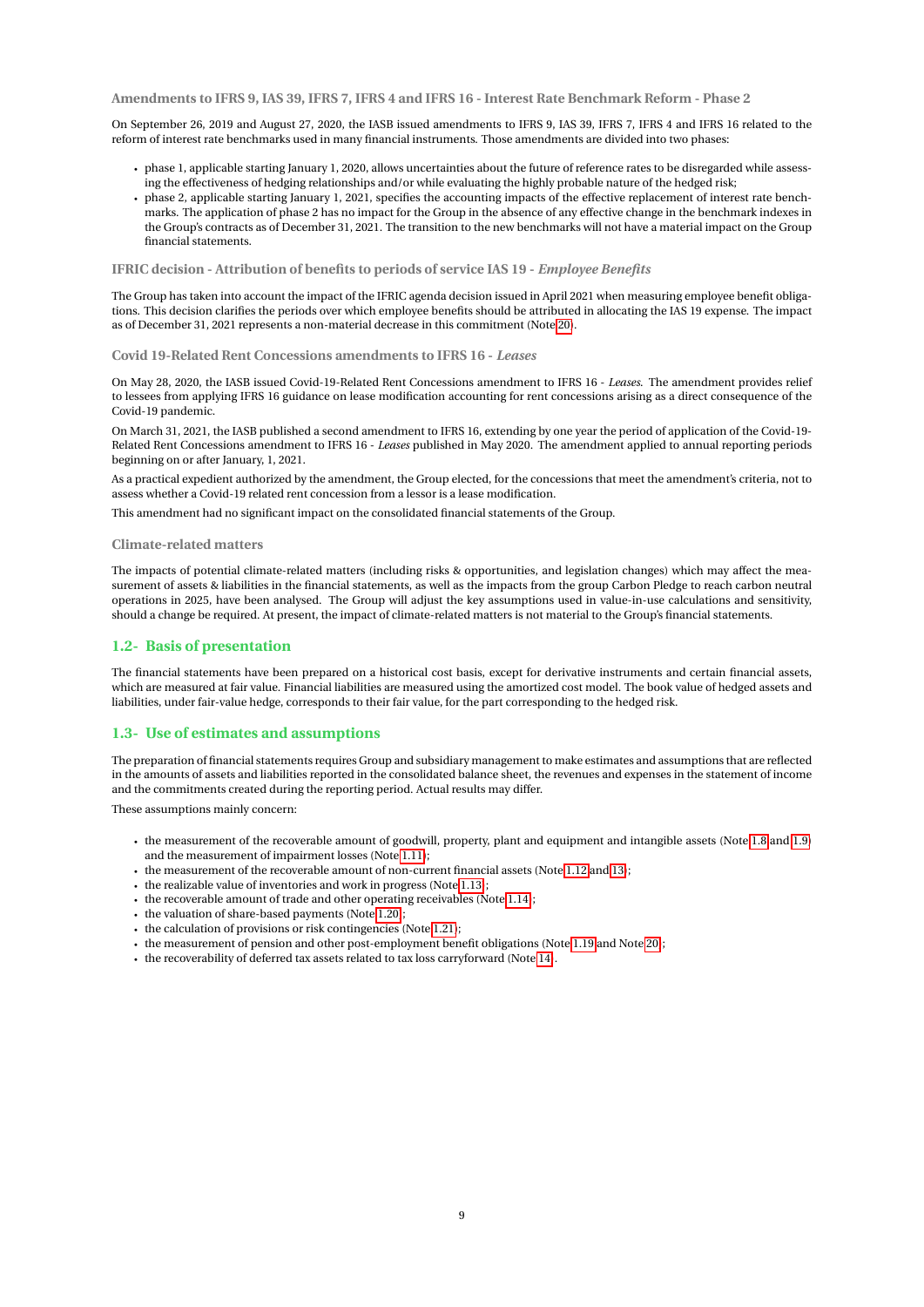### **1.4- Consolidation principles**

Subsidiaries, over which the Group exercises exclusive control, either directly or indirectly, are fully consolidated.

Group investments in entities controlled jointly with a limited number of partners, such as joint ventures and companies over which the Group has significant influence ("associates") are accounted for by the equity method. Significant influence is presumed to exist when more than 20% of voting rights are held by the Group.

Companies acquired or sold during the year are included in or removed from the consolidated financial statements as of the date when effective control is acquired or relinquished.

Intra-group balances and transactions are eliminated.

The list of consolidated main subsidiaries, joint ventures and associates can be found in Note [29.](#page-50-0)

The reporting date for all companies included in the scope of consolidation is December 31, with the exception of certain immaterial associates accounted for by the equity method. For the latter however, financial statements up to September 30 of the financial year have been used (maximum difference of three months in line with the standards).

#### **1.5- Business combinations**

Business combinations are accounted for using the acquisition method, in accordance with IFRS 3 - *Business Combinations*. Acquisition costs are presented under "Other operating income and expenses" in the statement of income.

All acquired assets, liabilities and contingent liabilities are recognized at their fair value at the acquisition date, the fair value can be adjusted during a measurement period that can last for up to 12 months from the date of acquisition.

The excess of the cost of acquisition over the Group's share in the fair value of assets and liabilities at the date of acquisition is recognized in goodwill. Where the cost of acquisition is lower than the fair value of the identified assets and liabilities acquired, the badwill is immediately recognized in the statement of income.

Goodwill is not amortized, but tested for impairment at least annually and whenever there is an indication that it may be impaired (see Note [1.11](#page-13-0) below). Any impairment losses are recognized under "Amortization expenses and impairment losses of purchase accounting intangible assets".

### **1.6- Translation of the financial statements of foreign subsidiaries**

The consolidated financial statements are prepared in euros.

The financial statements of subsidiaries that use another functional currency are translated into euros as follows:

- assets and liabilities are translated at the official closing rates;
- income statement, backlog and cash flow items are translated at average annual exchange rates.

Gains or losses on translation are recorded in consolidated equity under "Cumulative translation reserve".

The Group applies IAS 29 - *Financial Reporting in Hyperinflationary Economies* to the Group's subsidiaries in hyperinflation countries (Venezuela and Argentina). The impacts are not significant for the Group in 2021.

#### **1.7- Foreign currency transactions**

Foreign currency transactions are recorded using the exchange rate in effect at the transaction date or at the hedging rate. At the balance sheet date, monetary items in foreign currency (eg. payables, receivables, etc.) are translated into the functional currency of the entity at the closing rate or at the hedging rate. Gains or losses on translation of foreign currency transactions are recorded under "Net financial income/ (loss)". Foreign currency hedging is described below, in Note [1.23.](#page-16-0)

However, certain long-term receivables and loans to subsidiaries are considered to be part of a net investment in a foreign operation, as defined by IAS 21 - *The effects of changes in foreign exchange rates*. As such, the impact of exchange rate fluctuations is recorded in equity and recognized in the statement of income when the investment is sold or when the long-term receivable or loan is reimbursed.

## <span id="page-10-0"></span>**1.8- Intangible assets**

**Intangible assets acquired separately or as part of a business combination**

Intangible assets acquired separately are initially recognized in the balance sheet at historical cost. They are subsequently measured using the cost model, in accordance with IAS 38 - *Intangible Assets*.

Intangible assets (mainly trademarks, technologies and customer lists) acquired as part of business combinations are recognized in the balance sheet at fair value at the combination date, appraised externally for the most significant assets and internally for the rest, and that represents its historical cost in consolidation. The valuations are performed using generally accepted methods, based on future inflows.

Intangible assets are generally amortized on a straight-line basis over their useful life or, alternatively, over the period of legal protection. Amortized intangible assets are tested for impairment when there is any indication that their recoverable amount may be less than their carrying amount.

Amortization expenses and impairment losses on intangible assets acquired in a business combination are presented on a separate statement of income line item, "Amortization expenses and impairment losses of purchase accounting intangible assets".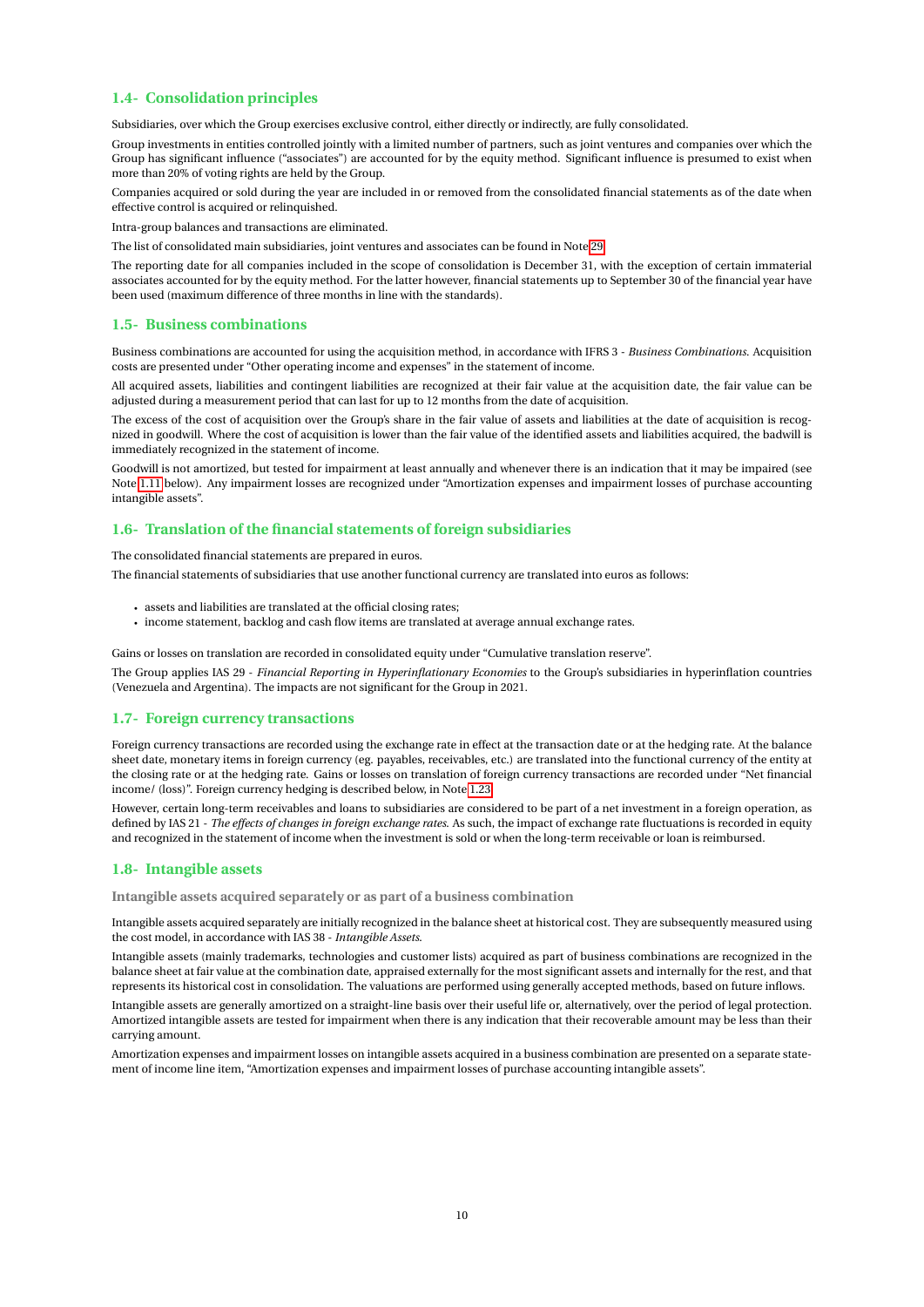### **Trademarks**

The trademarks fair value is determined using the royalty method at the date of acquisition.

Trademarks acquired as part of a business combination are not amortized when they are considered to have an indefinite life.

The criteria used to determine whether or not such trademarks have indefinite lives and, as the case may be, their lifespan, are as follows:

- brand awareness;
- outlook for the brand in light of the Group's strategy for integrating the trademark into its existing portfolio.

Non-amortized trademarks are tested for impairment at least annually and whenever there is an indication they may be impaired. When necessary, an impairment loss is recorded.

#### **Internally-generated intangible assets**

#### **Research and development costs**

Research costs are expensed in the statement of income when incurred. Development costs for new projects are capitalized if, and only if:

- the project is clearly identified and the related costs are separately identified and reliably monitored;
- the project's technical feasibility has been demonstrated and the Group has the intention and financial resources to complete the project and to use or sell the resulting products;
- the Group has allocated the necessary technical, financial and other resources to complete the development;
- it is probable that the future economic benefits attributable to the project will flow to the Group.

Development costs that do not meet these criteria are expensed in the financial year in which they are incurred.

Before the commercial launch, capitalized development projects are tested for impairment at least annually. From the date of the commercial launch, capitalized development projects are amortized over the lifespan of the underlying technology, which generally ranges from three to ten years. The amortization expenses of such capitalized projects are included in the cost of the related products and classified into "Cost of sales" when the products are sold.

As for development-related assets which are in the amortization period, they are tested for impairment in case an impairment risk has been identified.

#### **Software implementation**

External and internal costs relating to the implementation of Enterprise Resource Planning (ERP) applications are capitalized when they relate to the programming, coding and testing phase. They are amortized over the applications' useful lives. In accordance with paragraph 98 of IAS 38, the SAP bridge application currently being rolled out within the Group is amortized using the production unit method to reflect the pattern in which the asset's future economic benefits are expected to be consumed. Said units of production correspond to the number of users of the rolled-out solution divided by the number of target users at the end of the roll-out.

#### <span id="page-11-0"></span>**1.9- Property, plant and equipment**

Property, plant and equipment is primarily comprised of land, buildings and production equipment and is carried at cost, less accumulated depreciation and any accumulated impairment losses, in accordance with the recommended treatment in IAS 16 - *Property, plant and equipment*.

Each component of an item of property, plant and equipment with a useful life that differs from that of the whole item is depreciated separately on a straight-line basis. The main useful lives are as follows:

- buildings: 20 to 40 years;
- machinery and equipment: 3 to 10 years;
- other: 3 to 12 years.

The useful life of property, plant and equipment used in operating activities, such as production lines, reflects the related products' estimated life cycles.

Useful lives of items of property, plant and equipment are reviewed periodically and may be adjusted prospectively if appropriate. The depreciable amount of an asset is determined after deducting its residual value, when the residual value is material.

Depreciation is expensed in the period and included in the production cost of inventory or the cost of internally-generated intangible assets. It is recognized in the statement of income under "Cost of sales", "Research and development costs" or "Selling, general and administrative expenses", as the case may be.

Items of property, plant and equipment are tested for impairment whenever there is an indication they may be impaired. Impairment losses are charged to the statement of income under "Other operating income and expenses".

Since 2019, property, plant and equipment also includes right-of-use assets, in accordance with the recommended treatment in IFRS 16 - *Leases*, and as described in the following note.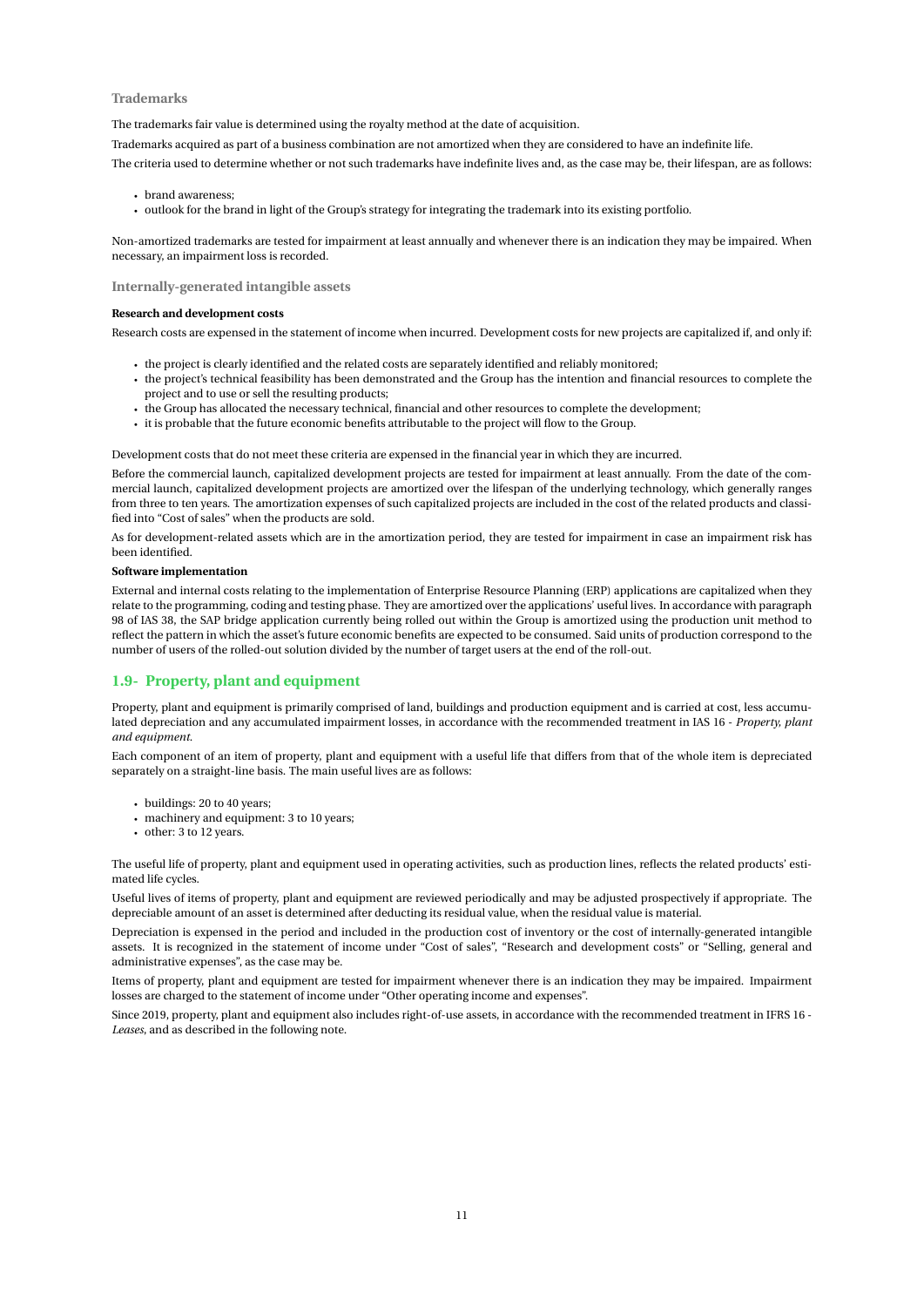#### **1.10- Leases**

The Group has adopted IFRS 16 - *Leases* on January 1, 2019, according to the modified retrospective approach.

#### **Scope of the Group's contracts**

The lease contracts identified within all the Group entities fall under the following categories:

- real estate: office buildings, factories, and warehouses;
- vehicles: cars and trucks;
- forklifts used mainly in factories or storage warehouses.

The Group has retained the exemption for low-value assets (i.e. assets with a cost lower than USD 5,000). Thus, the defined scope does not include small office or IT equipment, mobile phones or other small equipment, which all correspond to low-value equipment. Shortterm contracts (i.e. less than 12 months without purchase option) are also exempted under the standard. In this case, for example, for occasional vehicle or accommodation rentals.

#### **Rental obligation:**

At the inception date of the lease, the Group recognizes the lease liabilities, measured at the present value of the lease payments to be made over the term of the lease. The present value of payments is calculated mainly using the marginal borrowing rate of the contracting entity's country, at the contract starting date.

Rental payments include fixed payments (net of rental incentives receivable), variable payments based on an index or rate and amounts that should be paid under residual value guarantees. Besides, the simplification allowing not to split services components has not been elected by the Group. Therefore, only the rents are taken into account in the lease payments.

Lease payments also include, when applicable, the exercise price of a purchase option reasonably certain to be exercised by the Group and the payment of penalties for the termination of a lease, if the term of the lease takes into account the fact that the Group has exercised the termination option.

Variable lease payments that are not dependent on an index or rate are recognized as an expense in the period in which the event or condition that triggers the payment occurs.

After the start date of the contract, the amount of rental obligations is increased to reflect the increase in interest and reduced for lease payments made.

In addition, the carrying amount of the lease liabilities is revalued in the event of a reassessment or modification in the lease (e.g. change in the term of the lease, change in lease payments, application of annual indexation, etc.).

The obligation is recorded under other current and other non-current liabilities.

#### **Right-of-use assets:**

The Group accounts for the assets related to the right-of-use on the lease starting date (i.e. the date on which the underlying asset is available).

Assets are measured at cost, less accumulated depreciation and impairment losses, and adjusted for the revaluation of lease liabilities.

The cost of right-of-use assets includes the amount of lease liabilities, initial direct costs incurred and lease payments made on or before the effective date, minus lease inducements received. They are recognized as tangible assets, in the Balance Sheet.

Unless the Group is reasonably certain that it will become the owner of the leased asset at the end of the lease term, the recorded right-ofuse assets are depreciated using the linear method over the shortest period of time between estimated life of the underlying asset and the duration of the lease. The assets related to the right-of-use are subject to depreciation.

#### **Determining the duration of contracts:**

The duration of the Group's contracts varies according to geographies.

The real estate contracts have variable durations depending on the countries and local regulations. Vehicles and forklifts are generally contracted between 3 and 6 years.

In certain geographies, the Group's real estate contracts offer unilateral options for termination of contracts (particularly in France with contracts 3-6-9).

According to the recommendation of IFRIC, on a case by case analysis and based on Real Estate teams' expertise, experience strategy and projects, the Group is determining the most probable duration to perform our calculations. In most of cases, the duration chosen is the enforceable duration of the real estate contracts, in particular on the most strategic buildings and factories.

#### **IFRS 16 debt by maturity:**

| (in millions of euros) | Dec. 31, 2021 | Dec. 31, 2020 |
|------------------------|---------------|---------------|
| 2021                   |               | 250           |
| 2022                   | 248           | 208           |
| 2023                   | 235           | 165           |
| 2024                   | 181           | 122           |
| 2025                   | 132           | 86            |
| 2026                   | 102           | 67            |
| 2027                   | 72            | 55            |
| 2028                   | 50            | 39            |
| 2029 and beyond        | 112           | 86            |
| <b>TOTAL</b>           | 1,132         | 1,078         |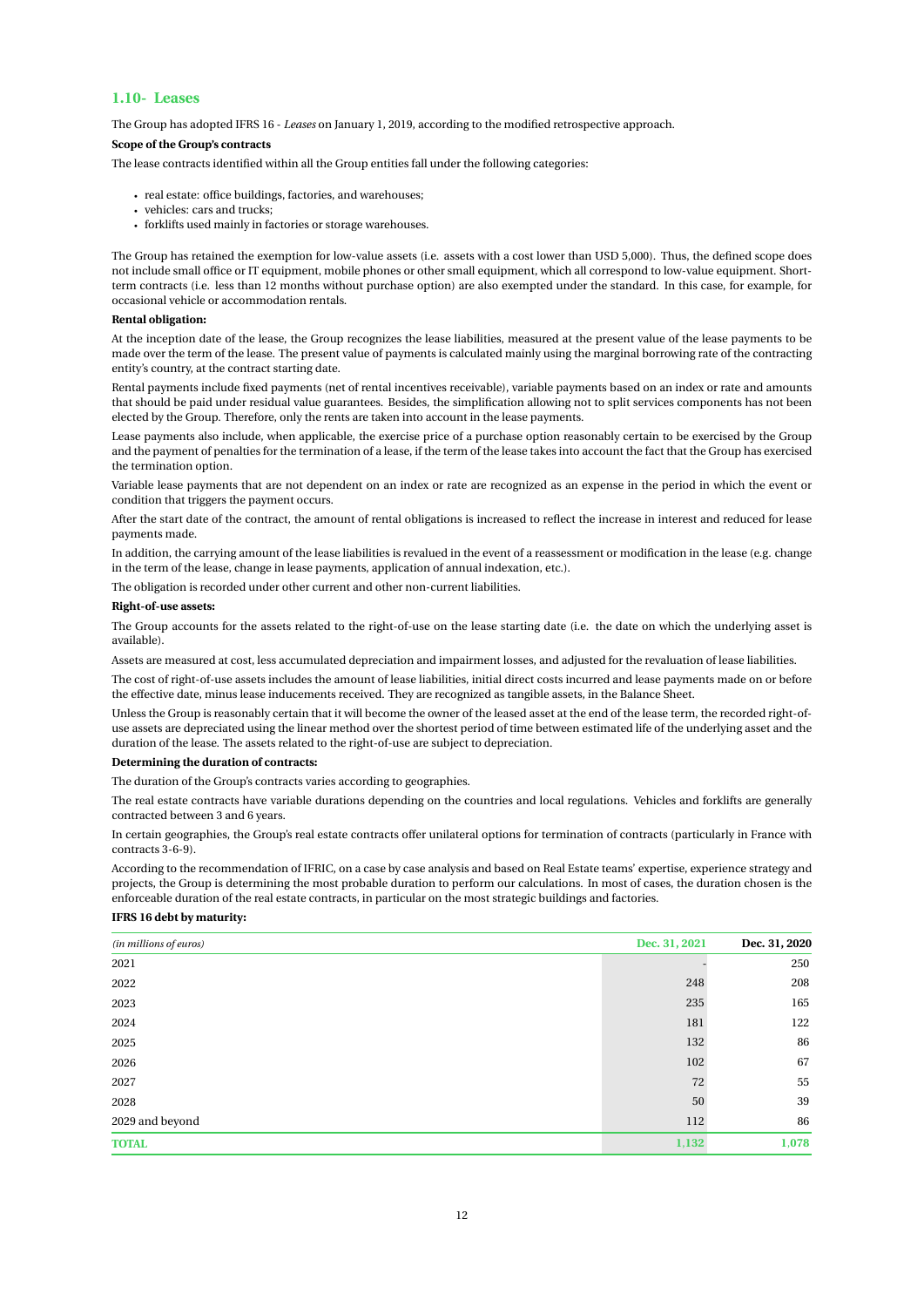### <span id="page-13-0"></span>**1.11- Impairment of assets**

In accordance with IAS 36 - *Impairment of Assets*, the Group assesses the recoverable amount of its long-lived assets as follows:

- for all property, plant and equipment subject to depreciation and intangible assets subject to amortization, the Group carries out a review at each balance sheet date to assess whether there is any indication that they may be impaired. Indications of impairment are identified based on external or internal information. If such an indication exists, the Group tests the asset for impairment by comparing its carrying amount to the higher of fair value minus costs to sell and value in use;
- non-amortizable intangible assets and goodwill are tested for impairment at least annually and whenever there is an indication that the assets may be impaired.

Value in use is determined by discounting future cash flows that will be generated by the tested assets. These future cash flows are based on Group management's economic assumptions and operating forecasts presented in business plans over a period generally not exceeding five years, and then extrapolated based on a perpetuity growth rate. The discount rate corresponds to the Group's Weighted Average Cost of Capital (WACC) at the measurement date. The WACC stood at 6.8% at December 31, 2021 (6.8% at December 31, 2020). This rate is based on (i) a long-term interest rate of 0.0%, corresponding to the average interest rate for 10-year OAT treasury bonds over the past year, (ii) the average premium applied to financing obtained by the Group in 2021, and is completed by, for CGUs WACC only, (iii) the weighted country risk premium for the Group's businesses in the countries in question.

The perpetuity growth rate is 2.0%, unchanged from the previous financial year.

Impairment tests are performed at the level of the Cash-Generating Unit (CGU) to which the asset belongs. A cash-generating unit is the smallest group of assets that generates cash inflows that are largely independent of the cash flows from other assets or groups of assets. The cash-generating units are *Low Voltage*, *Medium Voltage*, *Industrial Automation* and *Secure Power*. CGUs net assets were allocated to the CGUs at the lowest possible level on the basis of the CGU activities to which they belong; the assets belonging to several activities were allocated to each CGU (*Low Voltage*, *Medium Voltage* and *Industrial Automation* mainly).

The WACC used to determine the value in use of each CGU was 7.5% for *Low Voltage*, 7.8% for *Medium Voltage*, 7.6% for *Secure Power*, and 7.6% for *Industrial Automation*.

Goodwill is allocated when initially recognized. The CGU allocation is done on the same basis as used by Group management to monitor operations and assess synergies deriving from acquisitions.

Where the recoverable amount of an asset or CGU is lower than its book value, an impairment loss is recognized for the excess of the book value over the recoverable value. The recoverable value is defined as the highest value between the value in use and the fair value less costs to sell. Where the tested CGU comprises goodwill, any impairment losses are firstly deducted from goodwill.

#### <span id="page-13-1"></span>**1.12- Non-current financial assets**

Investments in non-consolidated companies are initially recorded at their cost of acquisition and subsequently measured at fair value. The fair value of investments listed in an active market may be determined reliably and corresponds to the listed price at balance sheet date (Level 1 from the fair value hierarchy as per IFRS 7).

IFRS 9 standard allows two accounting treatments for equity instruments:

• change in fair value is recognized through "Other Comprehensive Income" in the comprehensive income statement, and in equity under "Other reserves" in the balance sheet, with no subsequent recycling in the income statement even upon sale. • change in fair value, as well as gain or loss in case of sale, are recognized in the income statement.

The election between those two methods is to be made from inception for each equity investment and is irrevocable.

Venture capital (FCPR) / Mutual funds (SICAV) are recognized at fair value through income statement, in accordance with IFRS 9.

Loans, recorded under "Non-current financial assets", are carried at amortized cost. In accordance with IFRS 9, a depreciation is booked from inception to reflect the expected credit risk losses within 12 months. In case of significant degradation of the credit quality, the initial level of depreciation is modified to cover the entire expected losses over the remaining maturity of the loan.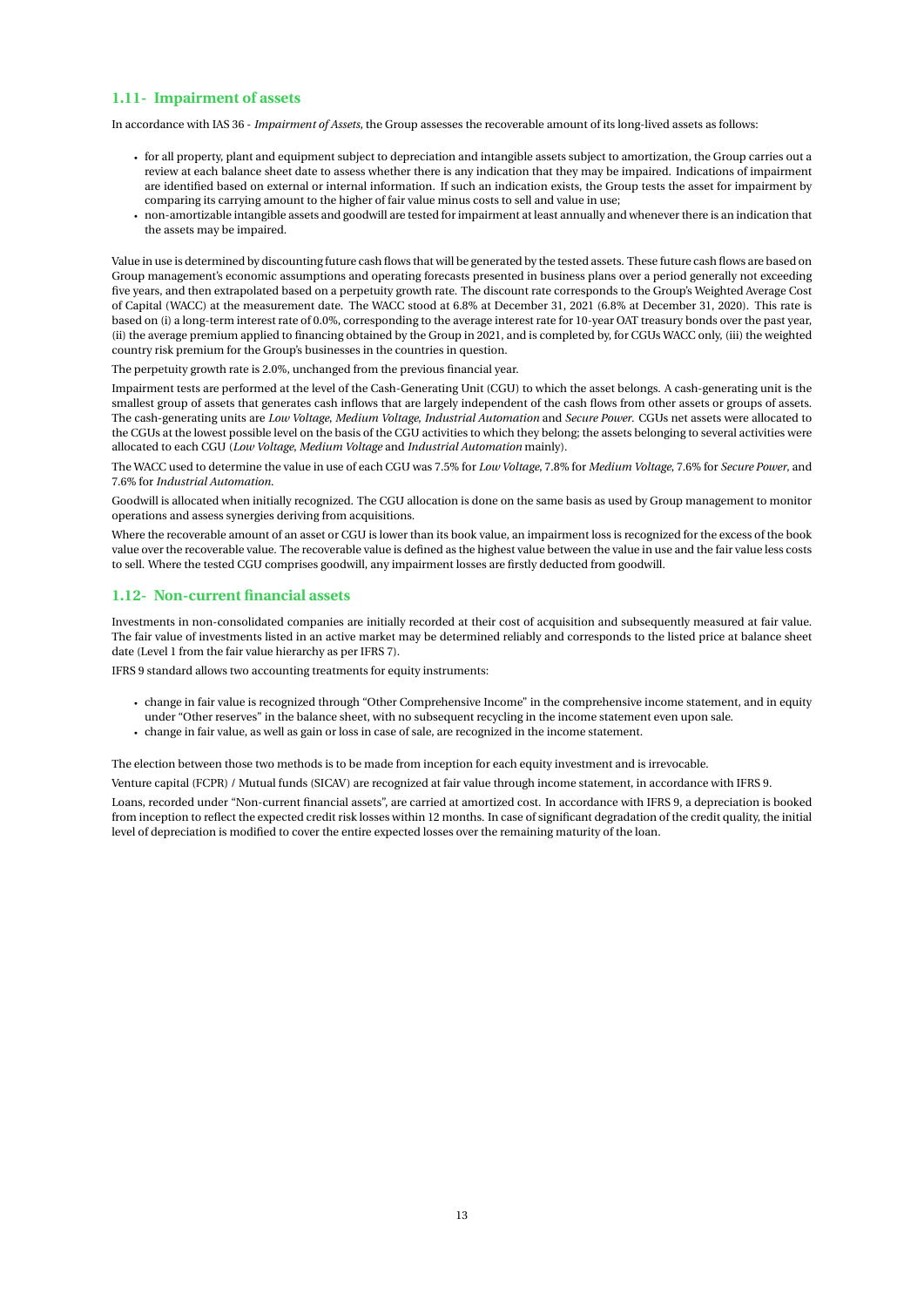### <span id="page-14-0"></span>**1.13- Inventories and work in progress**

Inventories and work in progress are measured at the lower of their initial recognition cost (acquisition cost or production cost generally determined by the weighted average price method) or of their estimated net realizable value.

Net realizable value corresponds to the estimated selling price net of remaining expenses to complete and/or sell the products. Inventory impairment losses are recognized in "Cost of sales".

The cost of work in progress, semi-finished and finished products, includes the cost of materials and direct labor, subcontracting costs, all production overheads based on normal manufacturing capacity and the portion of research and development costs that are directly related to the manufacturing process (corresponding to the amortization of capitalized projects in production and product and range of products maintenance costs).

### <span id="page-14-1"></span>**1.14- Trade and other operating receivables**

Trade and other operating receivables are depreciated according to the simplified IFRS 9 model. From inception, trade receivables are depreciated to the extent of the expected losses over their remaining maturity.

The credit risk of trade receivables is assessed on a collective basis country by country, as the geographical origin of receivables is considered representative of their risk profile. Countries are classified by risk profile using the assessment provided by an external agency. The provision for expected credit losses is evaluated using (i) the probabilities of default communicated by a credit agency, (ii) historical default rates, (iii) aging balance, (iv) as well as the Group's assessment of the credit risk considering actual guarantees and credit insurance. Once it is known with certainty that a doubtful receivable will not be collected, the doubtful account and its related depreciation are written off through the income statement.

Accounts receivable are discounted in cases where they are due in over one year and the discounting impact is significant.

#### **1.15- Assets held for sale and liabilities of discontinued operations**

Assets held for sale are no longer amortized or depreciated and are recorded separately in the balance sheet under "Assets held for sale" at the lower of its amortized cost and net realizable value.

#### **1.16- Deferred taxes**

Deferred taxes, related to temporary differences between the tax basis and accounting basis of consolidated assets and liabilities, are recorded using the balance sheet liability method, based on tax rates and tax rules enacted before the balance sheet date. The effect of any change in the tax rate is recognised in the income statement, apart from changes relating to items initially recognised directly in equity.

Future tax benefits arising from the utilization of tax loss carry forwards (including amounts available for carry forward without time limit) are recognized only when they can reasonably be expected to be realized. The carrying amount of deferred tax assets is tested for impairment at each balance sheet date and an impairment loss is recognised to the extent that it is no longer probable that sufficient taxable profits will be available against which the deferred tax asset can be fully or partially offset.

Deferred tax assets and liabilities are not discounted and are recorded in the balance sheet under non-current assets and liabilities. Deferred tax assets and liabilities related to the same unit and which are expected to reverse in the same period are offset.

#### **1.17- Cash and cash equivalents**

Cash and cash equivalents presented in the balance sheet consist of cash, bank accounts, term deposits of three months or less and marketable securities traded on organized markets. Marketable securities are short-term, highly liquid investments that are readily convertible to known amounts of cash at maturity. They notably consist of bank deposits, commercial paper, mutual funds and equivalents. Considering their nature and maturities, these instruments represent insignificant risk of changes in value and are treated as cash equivalents.

#### **1.18- Treasury shares**

Schneider Electric SE shares held by the parent company or by fully consolidated companies are measured at acquisition cost and deducted from equity.

Gains/(losses) on the sale of own shares are canceled from consolidated reserves, net of tax.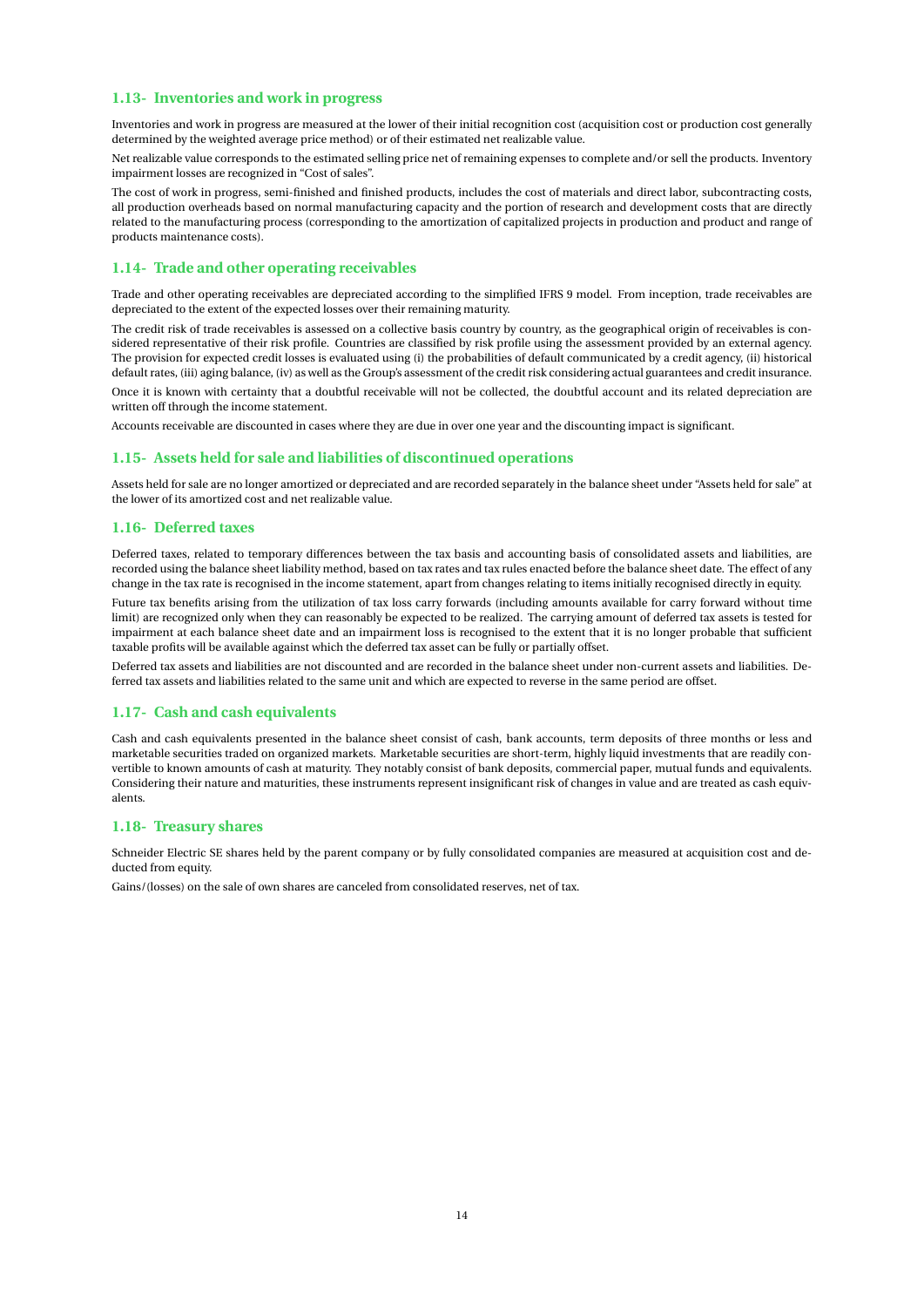### <span id="page-15-2"></span>**1.19- Pensions and other employee benefit obligations**

Depending on local practices and laws, the Group's subsidiaries participate in pension, termination benefit and other long-term benefit plans. Benefits paid under these plans depend on factors such as seniority, compensation levels and payments into mandatory retirement programs.

#### **Defined contribution plans**

Payments made under defined contribution plans are recorded in the income statement, in the year of payment, and are in full settlement of the Group's liability. As the Group is not committed beyond these contributions, no provision related to these plans has been booked. In most countries, the Group participates in mandatory general plans, which are accounted for as defined contribution plans.

#### **Defined Benefit plans**

Defined Benefit plans are measured using the projected unit credit method.

Expenses recognized in the statement of income are split between operating income (for service costs rendered during the period) and net financial income/(loss) (for financial costs and expected return on plan assets).

The amount recognized in the balance sheet corresponds to the present value of the obligation, and net of plan assets.

When this is an asset, the recognized asset is limited to the present value of any economic benefit due in the form of plan refunds or reductions in future plan contributions.

Changes resulting from periodic adjustments to actuarial assumptions regarding general financial and business conditions or demographics (i.e., changes in the discount rate, annual salary increases, return on plan assets, years of service, etc.) as well as experience adjustments are immediately recognized in the balance sheet as a separate component of equity in "Other reserves" and in comprehensive income as "Other comprehensive income/loss".

#### **Other commitments**

Provisions are funded and expenses recognized to cover the cost of providing health-care benefits for certain Group retirees in Europe and the United States. The accounting policies applied to these plans are similar to those used to account for Defined Benefit pension plans.

The Group also funds provisions for all its subsidiaries to cover seniority-related benefits (primarily long service awards for its French subsidiaries). Actuarial gains and losses on these benefit obligations are fully recognized in profit or loss.

#### <span id="page-15-0"></span>**1.20- Share-based payments**

The Group grants performance shares to senior executives and certain employees.

Pursuant to the application of IFRS 2 - *Share-based payments*, these plans are measured on the date of grant and an employee benefits expense is recognized on a straight-line basis over the vesting period, in general three or four years depending on the country in which it is granted.

The Group uses the Black & Scholes model to measure these plans.

For performance shares and stock options, this expense is offset in the equity. In the case of stock appreciation rights, a liability is recorded corresponding to the amount of the benefit granted, re-measured at each balance sheet date.

As part of its commitment to employee share ownership, Schneider Electric gave its employees the opportunity to purchase shares at a discounted price (Note [19\)](#page-31-0).

#### <span id="page-15-1"></span>**1.21- Provisions and risk contingencies**

A provision is recognized when it is probable that the Group has a present legal or constructive obligation as a result of a past event, it is probable that an outflow of economic benefits will be required to settle the obligation and a reliable estimate can be made of the amount of the obligation. If the loss or liability is not likely and cannot be reliably estimated, but remains possible, the Group discloses it as a contingent liability. Provisions are calculated on a case-by-case or statistical basis, and discounted when the impact from discounting is significant.

Provisions are primarily set aside to cover:

- **economic risks**: these provisions relate to probable tax risks arising on positions taken by the Group or its subsidiaries. Each position is assessed individually and not offset, and reflects the best estimate of the risk at the end of the reporting period. Where applicable, it includes any late-payment interest and fines. In accordance with IFRIC 23 - *Uncertainty over income tax treatments*, provisions covering uncertainties over income tax treatment are presented under "Accrued taxes and payroll costs" as of 1st of January 2019;
- **customer risks**: provisions for customer risks mainly integrate the provisions for losses at completion for some of long-term contracts. Provisions for expected losses are fully recognized as soon as they are identified;
- **product risks**: these provisions comprise
	- **–** statistical provisions for warranties: the Group funds provisions on a statistical basis for the residual cost of Schneider Electric product warranties not covered by insurance. The provisions are estimated with consideration of historical claim statistics and the warranty period;
	- **–** provisions to cover disputes concerning defective products and recalls of clearly identified products.
- **environmental risks**: these provisions are primarily funded to cover clean-up costs. The estimation of the expected future outflows is based on reports from independent experts;
- **restructuring costs**, when the Group has prepared a detailed plan for the restructuring and has either announced or started to implement the plan before the end of the year. The estimation of the liability includes only direct expenditure arising from the restructuring.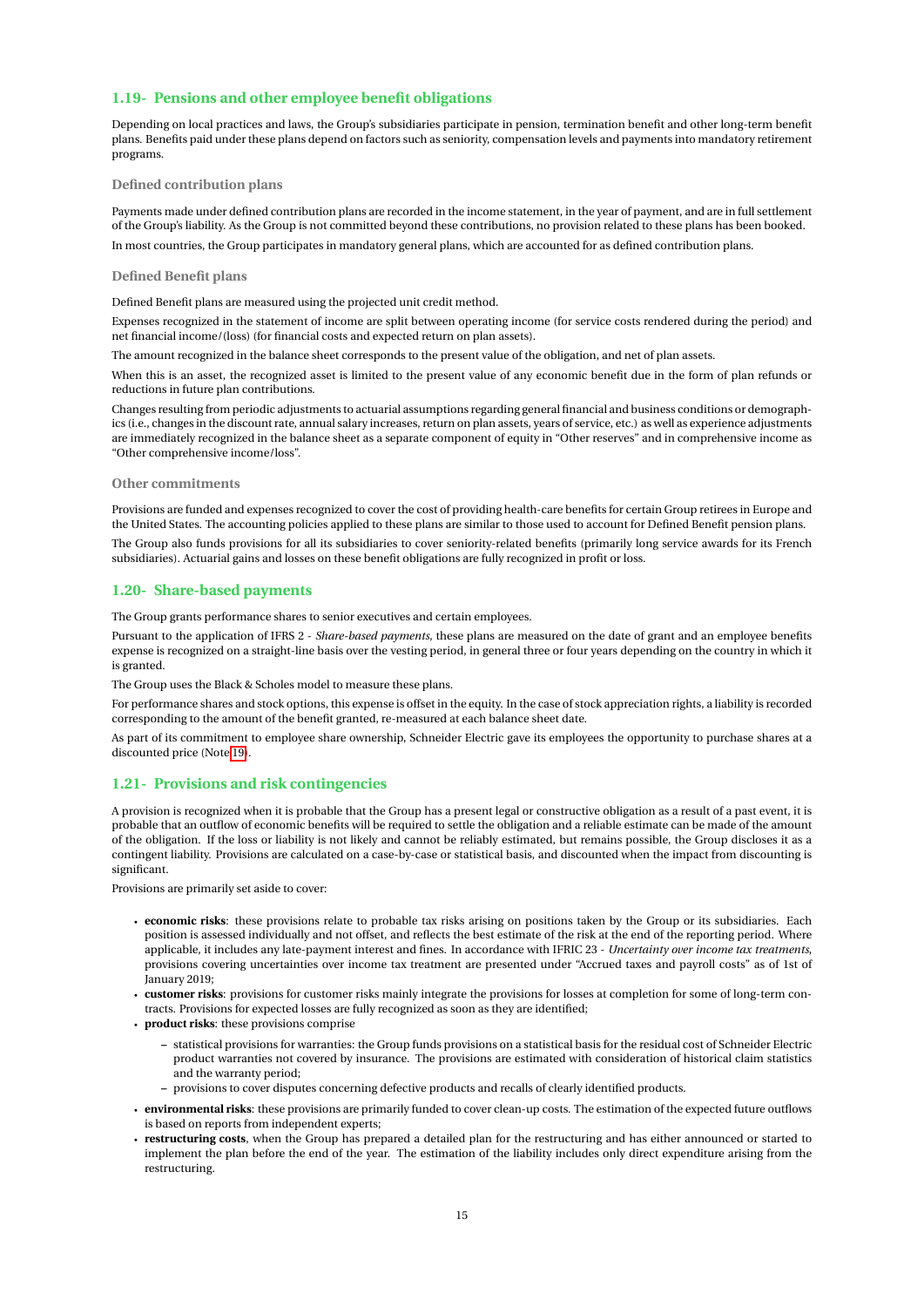### **1.22- Financial liabilities**

Financial liabilities primarily comprise bonds, commercial paper and short and long-term bank borrowings. These liabilities are initially recorded at fair value, from which any direct transaction costs are deducted. Subsequently, they are measured at amortized cost based on their effective interest rate.

### <span id="page-16-0"></span>**1.23- Financial instruments and derivatives**

Risk hedging management is centralized. The Group's policy is to use derivative financial instruments exclusively to manage and hedge changes in exchange rates, interest rates or prices of certain raw materials. The Group uses instruments such as foreign exchange forwards, foreign exchange options, cross currency swaps, interest rate swaps and commodities future, swaps or options, depending on the nature of the exposure to be hedged.

All derivatives are recorded in the balance sheet at fair value with changes in fair value recorded in the statement of income, except when they are qualified in a hedging relationship.

Cash flows from financial instruments are recognized in the consolidated statement of cash flows in a manner consistent with the underlying transactions.

#### **Foreign currency hedges**

The Group periodically enters into foreign exchange derivatives to hedge the currency risk associated with foreign currency transactions.

Whenever possible, monetary items (except specific financing items) denominated in foreign currency carried in the balance sheet of Group companies are hedged by rebalancing assets and liabilities per currency through foreign exchange spots realized with Corporate Treasury (natural hedge). The foreign exchange risk is thus aggregated at Group level and hedged with foreign exchange derivatives. When foreign exchange risk management cannot be centralized, the Group contracts foreign exchange forwards to hedge operating receivables and payables carried in the balance sheet of Group companies. In both cases, the Group does not apply hedge accounting because gains and losses generated on these foreign exchange derivatives naturally offset within "Net financial income/(loss)" with gains or losses resulting from the translation at end-of-year rates of payables and receivables denominated in foreign currency.

The Group also hedges future cash flows, including recurring future transactions and planned acquisitions or disposals of investments. In accordance with IFRS 9, these are treated as cash flow hedges. These hedging instruments are recognized at fair value in the balance sheet. The portion of the gain or loss on the hedging instrument that is determined to be an effective hedge is accumulated in equity, under "Other reserves", and then recognized in the income statement when the hedged item affects profit or loss.

The Group also hedges foreign exchange risk financing receivables or payables (including current accounts and loans with subsidiaries) using foreign exchange derivatives than can be documented either in Cash Flow Hedge or Fair Value Hedge depending on the nature of the derivative.

The Group may also designate foreign exchange derivatives or borrowings as hedging instruments of its investments in foreign operations (net investment hedge). Changes of value of those hedging instruments are accumulated in equity and recognized in the statement of income symmetrically to the hedged items.

The Group documents foreign exchange derivative based on the spot rate. The Group adopted the cost of hedging option offered by IFRS 9 to limit volatility in the statement of income related to forward points:

- For foreign exchange derivatives hedging an item on the balance sheet: Forward points are amortized in statement of income on a straight-line basis. Forward points related to foreign exchange derivatives hedging financing transactions are included in "Finance costs, net";
- For foreign exchange derivatives hedging future transactions not yet recorded on the balance sheet: Forward points are recorded in the statement of income when the hedged transaction impacts the statement of income.

#### **Interest rate hedges**

Interest rate swaps allow the Group to manage its exposure to interest rate risk. The derivative instruments used are financially adjusted to the schedules, rates and currencies of the borrowings they cover. They involve the exchange of fixed and floating-rate interest payments. The differential to be paid (or received) is accrued as an adjustment to interest income or expense over the life of the agreement. The Group applies hedge accounting as described in IFRS 9 for interest rate swaps. Gains and losses on re-measurement of interest rate swaps at fair value on the balance sheet are recognized in equity (for Cash Flow Hedges) or in profit or loss (for Fair Value Hedges).

Borrowings hedged by an interest rate derivative in a fair value hedge are reevaluated at fair value for the portion of risk being hedged, with offsetting entry in the statement of income.

Cross-currency swaps may be presented both as foreign exchange hedges and interest rate hedges depending on the characteristics of the derivative.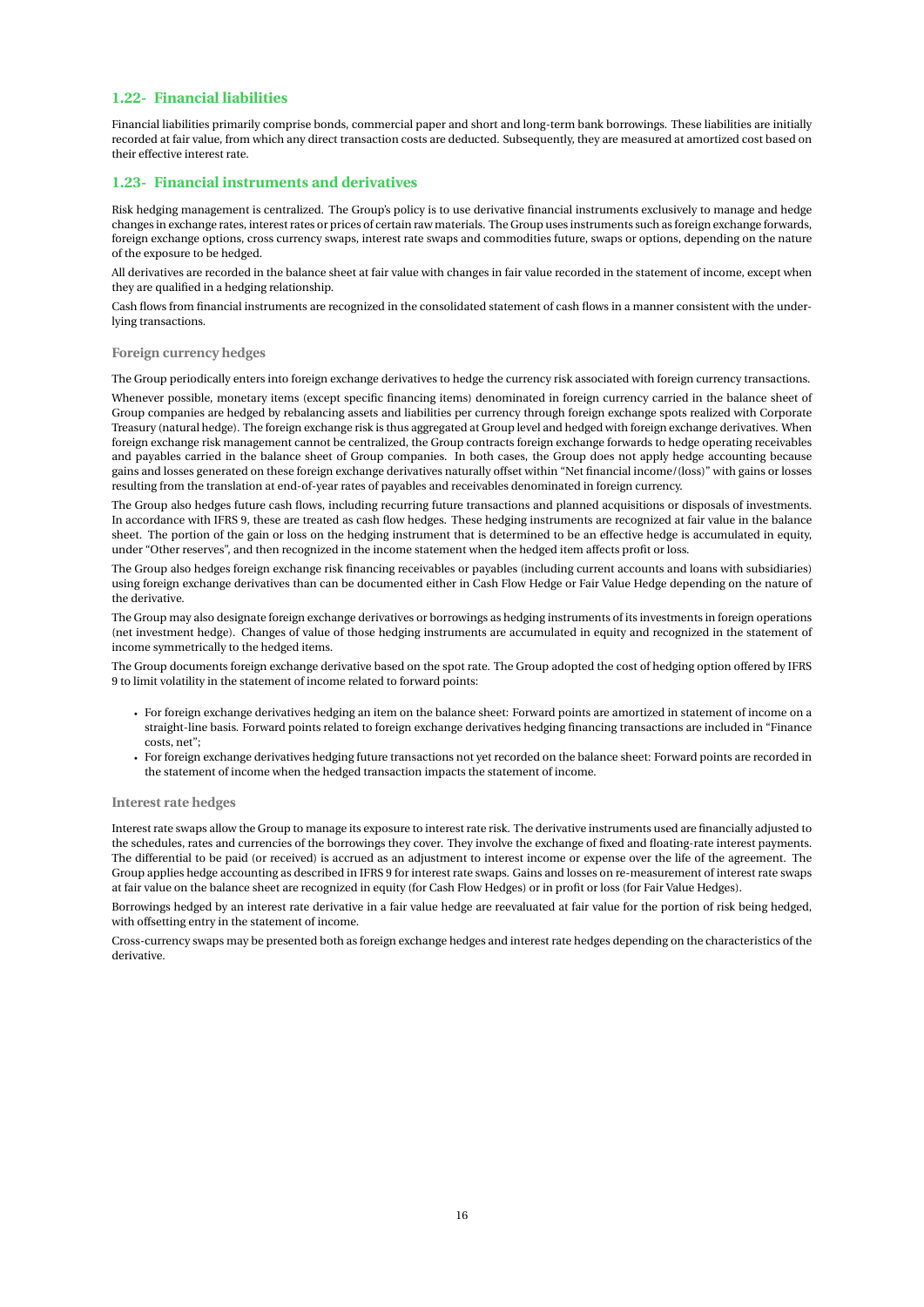#### **Commodity hedges**

The Group also purchases commodity derivatives including forward purchase contracts, swaps and options to hedge price risks on all or part of its forecast future purchases. Under IFRS 9, these qualify as cash flow hedges. These instruments are recognized in the balance sheet at fair value at the period-end (mark to market). The effective portion of the hedge is recognized separately in equity (under "Other reserves") and then recognized in income (gross margin) when the underlying hedge affects consolidated income. The effect of this hedging is then incorporated in the cost price of the products sold.

#### **1.24- Revenue recognition**

The Group's revenues primarily include transactional sales and revenues from services, and system contracts (projects).

Some contracts may include the supply to the customer of distinct goods and services (for instance contracts combining build followed by operation and maintenance). In such situations, the contract is analyzed and segmented into several components ("performance obligations"), each component being accounted for separately, with its own revenue recognition method and margin rate. The selling price is allocated to each performance obligation in proportion to the specific selling price of the underlying goods and services. This allocation should reflect the share of the price to which Schneider Electric expects to be entitled in exchange for the supply of these goods or services.

Revenue associated with each performance obligation identified within a contract is recognized when the obligation is satisfied, i.e. when the control of the promised goods or services is transferred to the customer.

The following revenue recognition methods can be applied:

#### **Recognition of revenue at a point of time**

Revenue from sales is recognized at a point of time, when the control of the promised goods or services is transferred to the customer. This method is applicable for all transactional sales and for specific services such as spare parts deliveries, or on-demand services.

#### **Recognition of revenue over time**

To demonstrate that the transfer of goods is progressive and recognize revenue over time, the following cumulative criteria are required:

- the goods sold have no alternative use, and
- enforceable right to payment (corresponding to costs incurred, plus a reasonable profit margin) for the work performed to date exists, in the event of early termination for convenience by the customer.

When these criteria are fulfilled, revenue is recognized using the percentage-of-completion method, based on the percentage of costs incurred in relation to total estimated costs of the performance obligation. The cost incurred includes direct and indirect costs relating to the contracts.

Expected losses on contracts are fully recognized as soon as they are identified.

Penalties for late delivery or for the improper execution of a contract are recognized as a deduction from revenue.

This method is applicable for systems contracts (projects) as the constructed assets are highly customized, and thus the Group would incur significant economic losses to redirect the built solutions to other customers.

Revenue from most services contracts is recognized over time, as the customer simultaneously receives and consumes the benefits of the services provided. When costs incurred are stable over the contract's period, revenue is linearized over the contract's length.

Provisions for the discounts offered to distributors are accrued when the products are sold to the distributor and recognized as a deduction from revenue. Certain Group subsidiaries also offer cash discounts to distributors. These discounts and rebates are deducted from sales. Consolidated revenue is presented net of these discounts and rebates.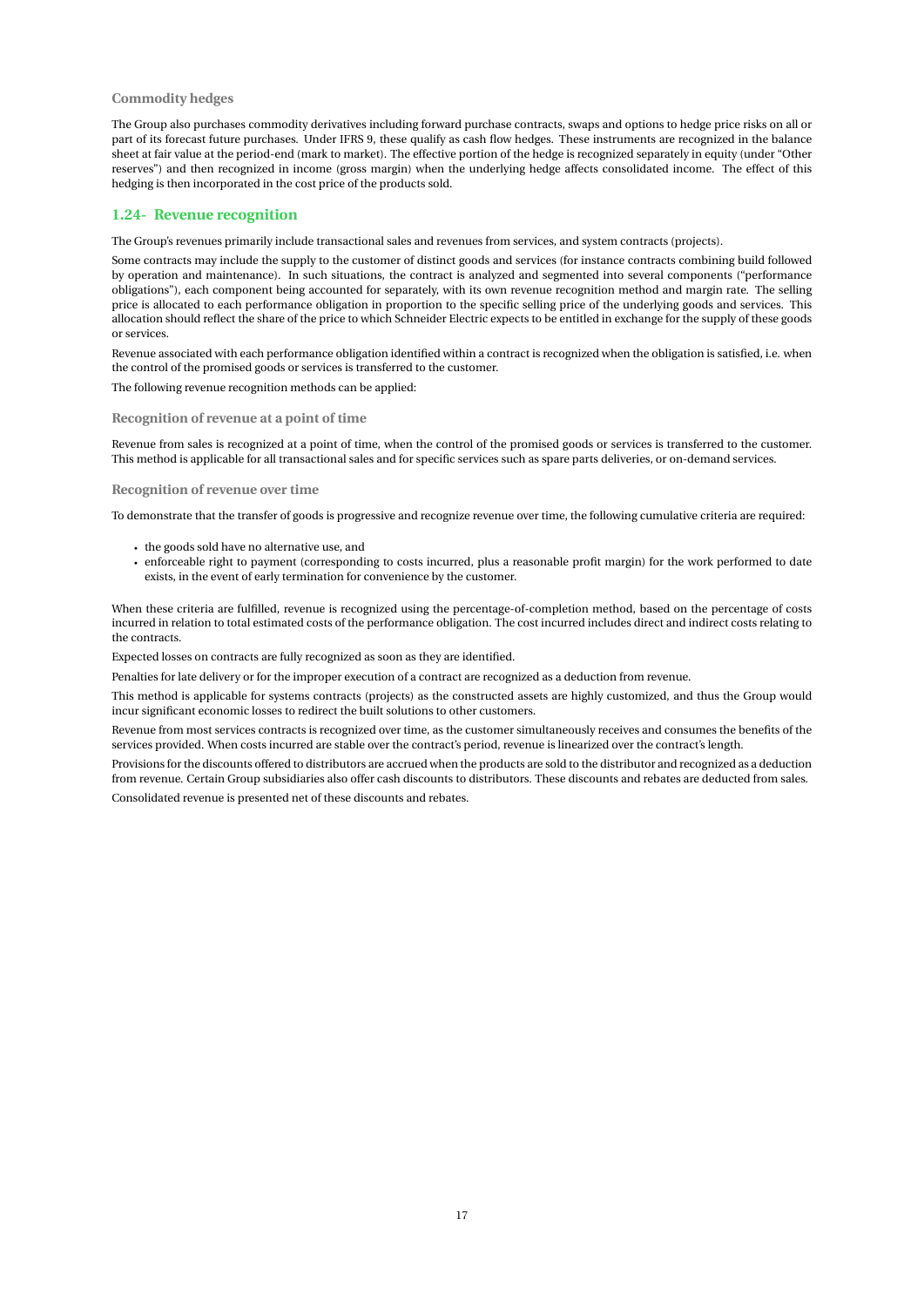#### **Backlog and balance sheet presentation**

Backlog (as disclosed in Note [3\)](#page-21-0) corresponds to the amounts of the selling price allocated to the performance obligations that are unsatisfied (or partially unsatisfied) at closing date.

The cumulated amount of revenue accounted for, less progress payments and accounts receivable (presented on a dedicated line of the balance sheet) is determined on a contract-by-contract basis. If this amount is positive, the balance is recognized under "contract assets" in the balance sheet. If it is negative, the balance is recognized under "contract liabilities" (see Not[e 16\)](#page-30-1). Reserves for onerous contracts (socalled reserves for loss at completion) are excluded from contract assets and liabilities and presented among the "provisions for customer risks" item.

## **1.25- Earnings per share**

Earnings per share are calculated in accordance with IAS 33 - *Earnings Per Share*.

Diluted earnings per share are calculated by adjusting profit attributable to equity holders of the parent and the weighted average number of shares outstanding for the dilutive effect of the exercise of stock options outstanding at the balance sheet date. The dilutive effect of stock options is determined by applying the "treasury stock" method, which consists of taking into account the number of shares that could be purchased, based on the average share price for the year, using the proceeds from the exercise of the rights attached to the options.

### **1.26- Statement of cash flows**

The consolidated statement of cash flows has been prepared using the indirect method, which consists of reconciling net profit to net cash provided by operations. The opening and closing cash positions include cash and cash equivalents, comprised of marketable securities, net of bank overdrafts and facilities.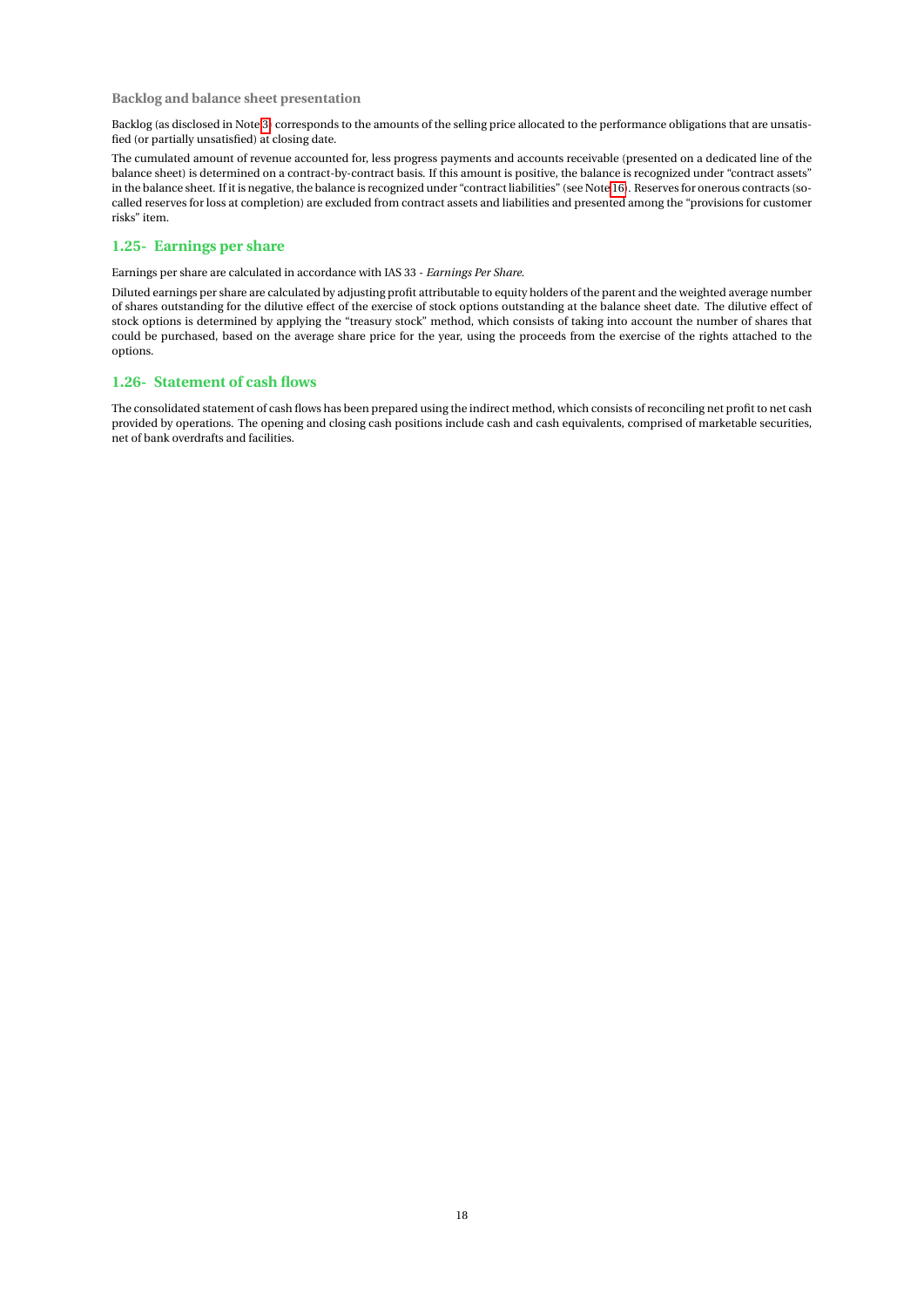## <span id="page-19-0"></span>**NOTE 2 Changes in the scope of consolidation**

The list of main consolidated companies can be found in Note [29.](#page-50-0)

## **2.1- Scope variations**

**Acquisitions & disposals of the period**

#### **Acquisitions**

#### **OSIsoft LLC.**

As announced on March 19, 2021, Schneider Electric's majority-owned subsidiary, AVEVA Group Plc, has completed the acquisition of OSIsoft, for a consideration of EUR 4.5 billion (USD 5.1 billion). OSIsoft is fully consolidated since the acquisition date, and reports within the *Industrial Automation* reporting segment.

The consideration paid was funded by EUR 3.9 billion (USD 4.4 billion) of cash, and by a EUR 0.5 billion (USD 0.6 billion) issue of 13,655,570 ordinary shares from AVEVA Group Plc to Estudillo Holdings Corp.

The purchase accounting as per IFRS 3R is not completed as of December 31, 2021. OSIsoft carrying value at acquisition date for net identifiable assets was EUR (1) million. The net adjustment of the opening balance sheet is EUR 1,460 million, resulting mainly from the booking of identifiable intangible assets (technology for EUR 998 million, customer relationship for EUR 288 million and trademark for EUR 150 million) and from a decrease in contract liabilities for EUR 71 million resulting from the remeasurement at fair value of the deferred revenue following the business combination under IFRS 3R. The preliminary goodwill recognized amounts to EUR 3,001 million at acquisition date.

#### **ETAP**

On June 28, 2021, the Group completed the transaction to purchase a controlling stake in Operation Technology Inc. ("ETAP"). As of June 30, 2021, the Group has acquired 80% of the capital of ETAP for a consideration of EUR 216 million, fully paid in cash. ETAP is consolidated within *Energy Management* reporting segment. The Group holds an agreement to acquire the remaining 20% minority interests in 2025. The related debt has been recognised in "Other non-current liabilities".

The purchase accounting as per IFRS 3R is not completed as of December 31, 2021. ETAP carrying value at acquisition date for net identifiable assets was EUR 13 million. The net adjustment of the opening balance sheet is EUR 26 million, resulting mainly from the booking of a preliminary amount of identifiable intangible assets (technology, customer relationship and trademark). The preliminary goodwill recognized amounts to EUR 260 million at acquisition date and includes the forward agreement for the acquisition of the remaining 20% minority interests in 2025.

#### **Uplight Inc.**

The Group completed the acquisition of 29.6% of Uplight Inc. on July 27, 2021 for a consideration of EUR 378 million. In October 2021, the Group subscribed to a capital increase EUR 20 million for the acquisition of Agentis by Uplight Inc., resulting in a dilution of the Group's interest to 29.4%. Uplight Inc. has been accounted for by the equity method since August 1, 2021.

#### **I.G.E + X.A.O.**

On November 24, 2021, the simplified tender offer for the shares of IGE+XAO, submitted to the AMF, has been closed. At the end of the tender offer, the Group owns 83.93% of IGE+XAO's share capital.

#### **Qmerit**

On December 20, 2021, the Group acquired 85.85% of the capital of Qmerit, fully consolidated in *Energy Management* reporting segment. Qmerit is accelerating the shift away from traditional fossil fuel-powered systems, toward more sustainable, resilient electric technologies. The Group holds an agreement to acquire the remaining 14.15% minority interests. The related debt has been recognised in "Other noncurrent liabilities". The purchase accounting as per IFRS 3R is not completed as of December 31, 2021.

#### **Disposals**

In 2021, the Group recorded a total amount of EUR 196 million of gain on business disposals, mainly related to the following:

#### **Cable Support**

On April 27, 2021, the Group announced the signing of the agreement to divest the Cable Support business which was consolidated within *Energy Management* reporting segment. The transaction was finalized, on June 30, 2021.

#### **IMServ**

On July 28, 2021, the Group completed the sale of IMServ, a provider of metering and data services to the energy market. It was consolidated within *Industrial Automation* reporting segment.

#### **US Motion**

On July 9, 2021, the Group completed the sale of the US Motion industrial, a manufacturer of motion control components for automation equipment. It was consolidated within *Industrial Automation* reporting segment.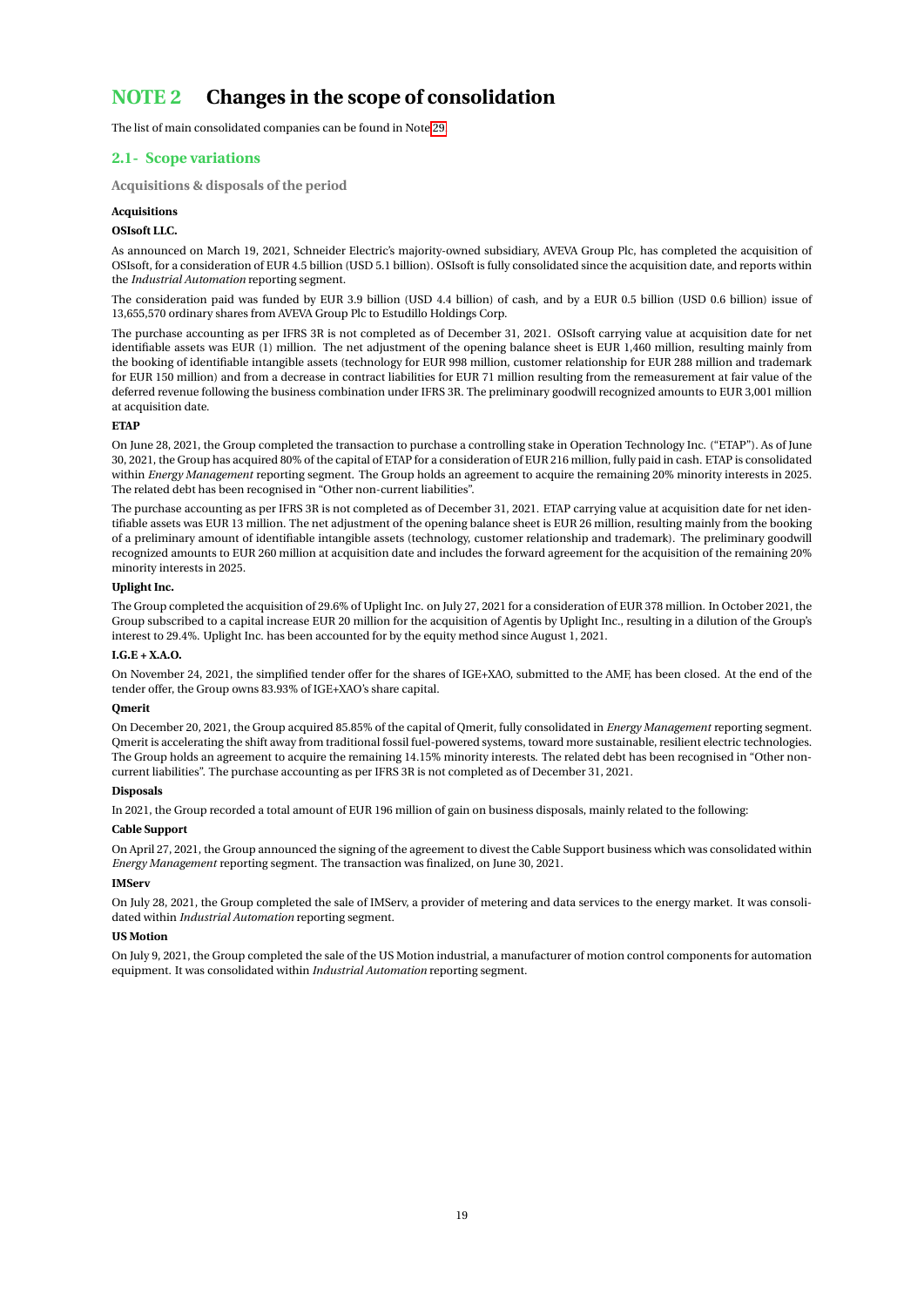**Follow-up on acquisitions and divestments occurred in 2020 with significant effect in 2021**

#### **Acquisitions**

#### **RIB Software SE**

On February 13, 2020, the Group announced its intention to launch a voluntary public tender for the acquisition of 100% of the shares of RIB Software SE for a total valuation of EUR 1.5 billion. On March 25, 2020, the Group acquired approximately 9.99% of the capital of the company, outside the takeover offer. On July 10, 2020, the Group announced the successful completion of the voluntary public takeover offer. As of December 31, 2020, the Group owned 87.64% of the capital of RIB Software, fully consolidated within *Energy Management* reporting segment. The Group held a put option agreement on 9.1% of minority interests, valued at EUR 137 million, with a maturity date in 2024.

On June 10, 2021, the Group purchased 9.1% of the non-controlling interests for a consideration of EUR 223 million. The previous put agreement and related debt have been cancelled.

On July 5, 2021, the Group submitted the formal request to RIB Software SE that the General Meeting of RIB Software SE shall resolve to transfer the shares of the remaining shareholders (minority shareholders) to Schneider Electric Investment AG for an appropriate cash compensation (so-called squeeze out under stock corporation law).

As of December 31, 2021, the squeeze out has been completed and the Group owns 100% of RIB Software SE.

The purchase accounting resulting from the acquisition is completed at the closing date. As of December 31, 2021, the purchase accounting adjustments amount to EUR 211 million, and resulted mainly in the identification of intangible assets (technologies, trademark and customer relationship). The Goodwill recognized amounts to EUR 1,128 million as of December 31, 2021.

#### **Larsen & Toubro**

On May 1st, 2018, Schneider Electric, partnering with Temasek, a global investment company headquartered in Singapore, reached an agreement to buy Larsen & Toubro's Electrical & Automation business.

On August 31, 2020, the Group completed the transaction to combine Schneider Electric India's Low Voltage and Industrial Automation Products business and Larsen and Toubro ("L&T") Electrical and Automation business, for a consideration paid of EUR 1,571 million. Temasek took 35% stake in the combined business for EUR 530 million. The partnership with Temasek resulted in the dilution of the Group's interests within Schneider Electric India's Low Voltage and Industrial Automation Products business, and in the recognition of a gain of EUR 191 million in the Group's share of equity in 2020.

L&T is fully consolidated since September 1, 2020, and reports within both *Energy Management* and *Industrial Automation* reporting segments.

The purchase accounting as per IFRS 3R is completed as of December 31, 2021. At acquisition date, the net adjustment of the opening balance sheet is EUR 286 million. The main identifiable intangible assets recognized as of December 31, 2021 are technology for EUR 111 million, customer relationship for EUR 380 million and trademark for EUR 83 million. Contingent liabilities assumed mainly relates to environment, health and safety (EHS) risk for EUR 78 million as of December 31, 2021. The goodwill recognized amounts to EUR 1,117 million as of December 31,2021.

#### **2.2- Impact of changes in the scope of consolidation on the Group cash flow**

Changes in the scope of consolidation at December 31, 2021, decreased the Group's cash position by a net EUR 4,231 million outflow, as described below:

| (in millions of euros)                        | <b>Full Year 2021</b> | <b>Full Year 2020</b> |
|-----------------------------------------------|-----------------------|-----------------------|
| Acquisitions                                  | (4,577)               | (2, 441)              |
| of which OSISoft LLC                          | (3,534)               |                       |
| of which RIB Software SE                      |                       | (1,075)               |
| of which L&T                                  |                       | (983)                 |
| of which Uplight                              | (398)                 | ٠                     |
| of which ETAP                                 | (205)                 | ٠                     |
| of which others                               | (440)                 | (383)                 |
| Disposals                                     | 346                   | 48                    |
| <b>FINANCIAL INVESTMENTS NET OF DISPOSALS</b> | (4,231)               | (2, 393)              |

OSIsoft acquistion results in a net cash outflow for EUR 3,534 million including EUR 3,709 cash paid and a EUR 175 million net cash acquired for full year 2021. The remaining cash outflow is due to Qmerit and other individually unmaterial acquisitions. Cash inflows is mainly due to the disposals described in Note 2.1.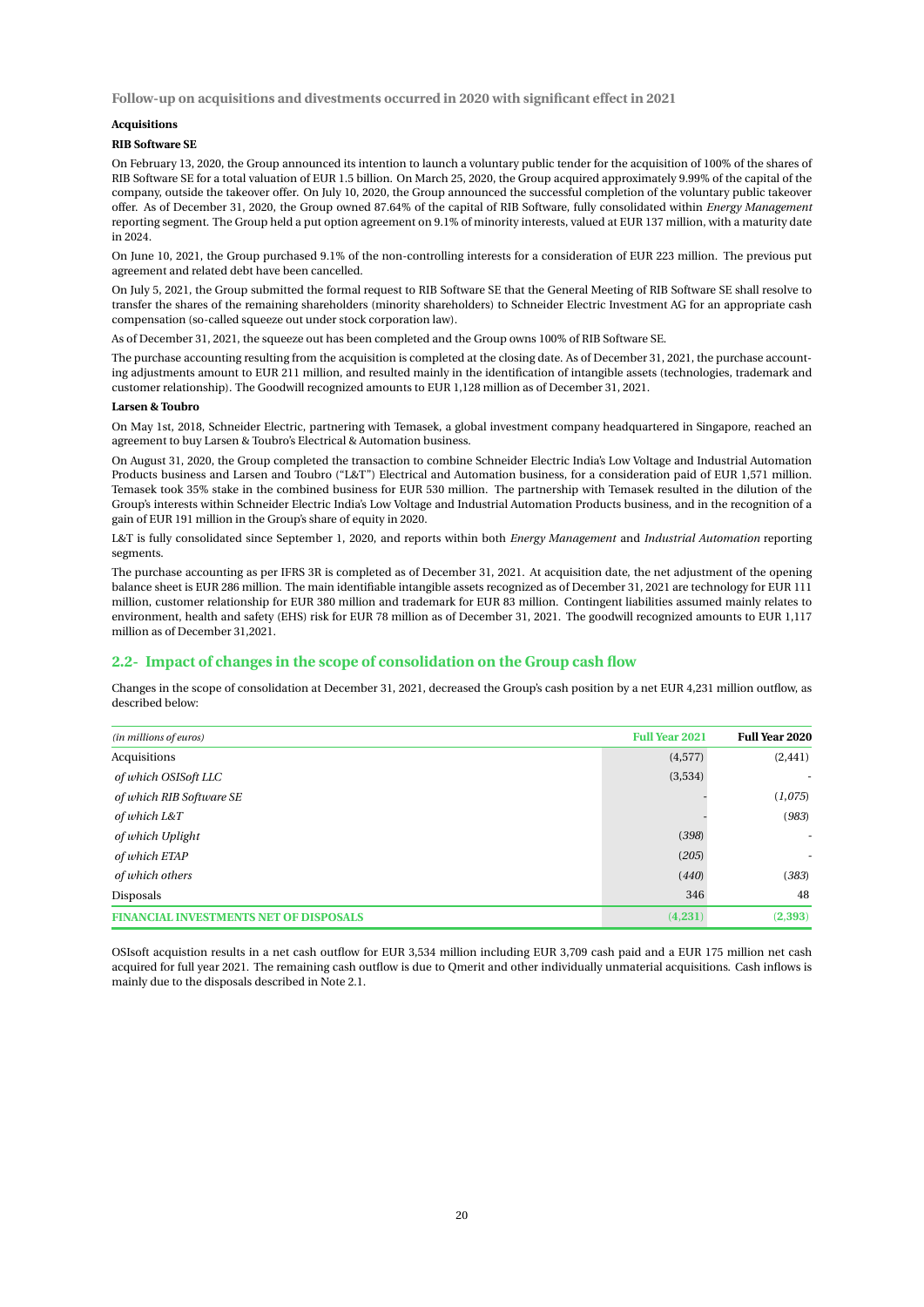## <span id="page-21-0"></span>**NOTE 3 Segment information**

The Group is organized into two reporting segments as follows:

*Energy Management* leverages a complete end-to-end technology offering enabled by EcoStruxure and gathers three operating segments: *Low Voltage*, *Medium Voltage* and *Secure Power* that all share the same objective of managing efficiently and reliably the energy and have similar economic characteristics. The Group's go-to-market is oriented to address customer needs across its four end-markets of Buildings, Data Centers, Industry and Infrastructure, supported by a worldwide partner network.

*Industrial Automation* includes Industrial Automation and Industrial Control activities, across discrete, process & hybrid industries.

Expenses concerning General Management that cannot be allocated to a particular segment are presented under "Central functions & digital costs".

Operating and reporting segment data is identical to that presented to the board of directors, which has been identified as the main decision-making body for allocating resources and evaluating segment performance. Performance and decisions on the allocation of resources are assessed by the board of directors and are mainly based on Adjusted EBITA.

Share-based payment is presented under "Central functions & digital costs".

The board of directors does not review assets and liabilities by business.

The same accounting principles governing the consolidated financial statements apply to segment data.

Details are provided in the Management Report.

## **3.1- Information by reporting segment**

#### **Full Year 2021**

| (in millions of euros) | Energy            | <b>Industrial</b> | <b>Central functions</b> | <b>Total</b> |
|------------------------|-------------------|-------------------|--------------------------|--------------|
|                        | <b>Management</b> | <b>Automation</b> | & digital costs          |              |
| Backlog                | 9.088             | 2,688             | ۰.                       | 11.776       |
| Revenue                | 22,179            | 6,726             | -                        | 28,905       |
| Adjusted EBITA         | 4,501             | 1,242             | (756)                    | 4,987        |
| Adjusted EBITA (%)     | 20.3%             | 18.5%             |                          | 17.3%        |

On December 31, 2021, the total backlog to be executed in more than a year amounted to EUR 640 million.

#### **Full Year 2020**

| (in millions of euros) | Energy            | <b>Industrial</b><br><b>Automation</b> | <b>Central functions</b><br>& digital costs | <b>Total</b> |
|------------------------|-------------------|----------------------------------------|---------------------------------------------|--------------|
|                        | <b>Management</b> |                                        |                                             |              |
| Backlog                | 7,231             | 1,765                                  |                                             | 8,996        |
| Revenue                | 19,344            | 5,815                                  |                                             | 25,159       |
| Adjusted EBITA         | 3,634             | 992                                    | (700)                                       | 3,926        |
| Adjusted EBITA (%)     | 18.8%             | 17.1%                                  |                                             | 15.6%        |

On December 31, 2020, the total backlog to be executed in more than a year amounted to EUR 639 million.

#### **3.2- Information by region**

The geographic regions covered by the Group are:

- Western Europe;
- North America (including Mexico);
- Asia-Pacific;
- Rest of the World (Eastern Europe, Middle East, Africa, South America).

Non-current assets include net goodwill, net intangible assets and net property, plant and equipment.

| (in millions of euros)                    | Western<br><b>Europe</b> | of which<br>France | Asia-<br>Pacific | of which<br>China | <b>North</b><br>America | of which<br><b>USA</b> | <b>Rest of the</b><br>World | <b>Total</b> |
|-------------------------------------------|--------------------------|--------------------|------------------|-------------------|-------------------------|------------------------|-----------------------------|--------------|
| Revenue by country market                 | 7,382                    | 1.749              | 8.995            | 4.701             | 8.267                   | 7.148                  | 4,261                       | 28,905       |
| Non-current assets as of<br>Dec. 31, 2021 | 12,779                   | 2.604              | 5,866            | 1,154             | 15,094                  | 12,721                 | 1,296                       | 35,035       |
| (in millions of euros)                    | Western<br><b>Europe</b> | of which<br>France | Asia-<br>Pacific | of which<br>China | <b>North</b><br>America | of which<br><b>USA</b> | <b>Rest of the</b><br>World | <b>Total</b> |
| Revenue by country market                 | 6,636                    | 1.512              | 7.509            | 4.009             | 7.241                   | 6,303                  | 3.773                       | 25.159       |
| Non-current assets as of<br>Dec. 31, 2020 | 12.676                   | 1,889              | 5,517            | 960               | 9,103                   | 6,651                  | 1,312                       | 28,608       |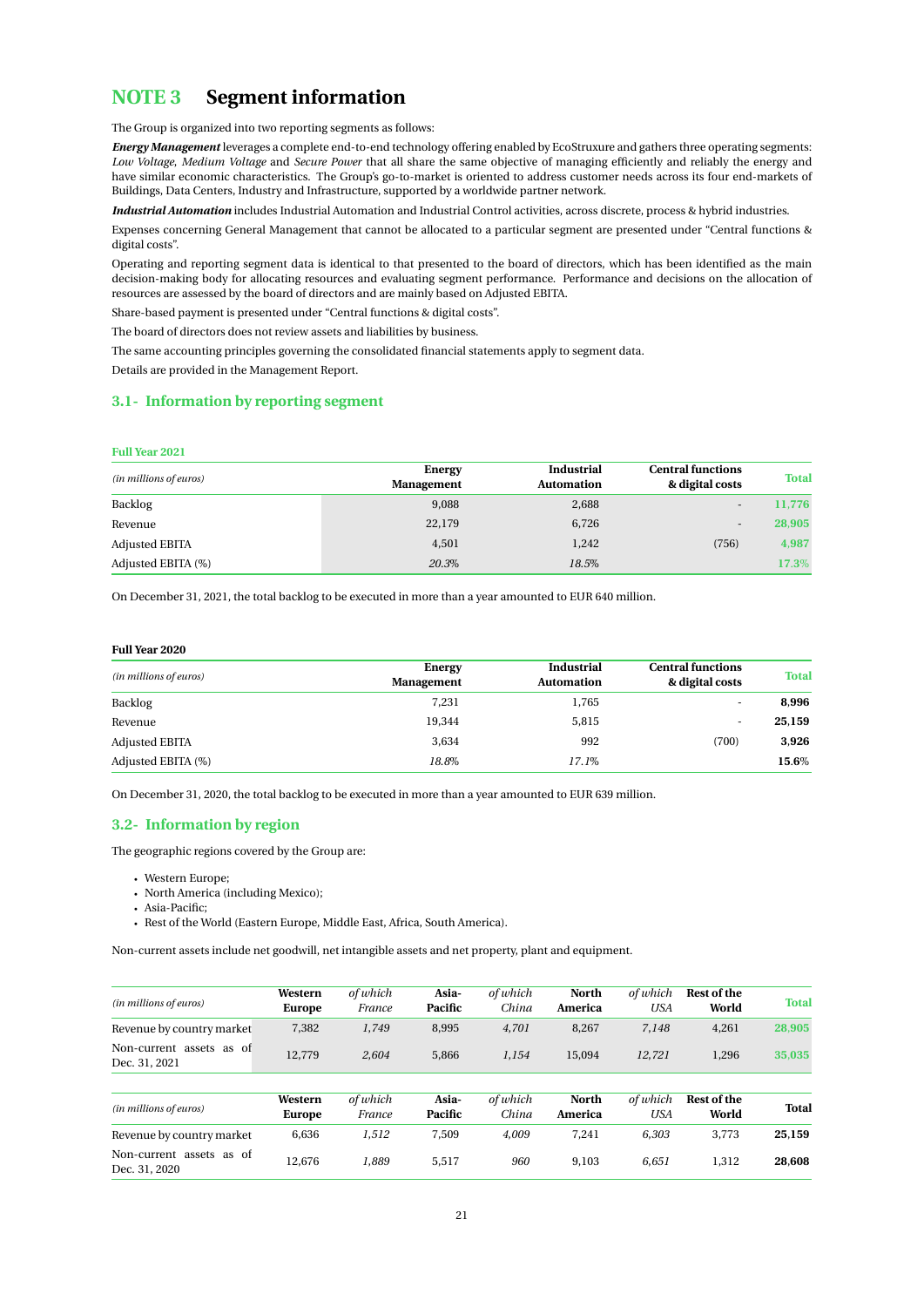The increase in non-current assets in both North America and the USA in 2021 is mainly attributable to the acquisition of OSIsoft. Moreover, the Group follows the share of new economies in revenue:

| <b>Full Year 2021</b><br>(in millions of euros) |        |      |        | <b>Full Year 2020</b> |
|-------------------------------------------------|--------|------|--------|-----------------------|
| Revenue - Mature countries                      | 16.590 | 57%  | 14.763 | 59%                   |
| Revenue - New economies                         | 12.315 | 4.3% | 10.396 | 41%                   |
| <b>TOTAL</b>                                    | 28,905 | 100% | 25,159 | 100%                  |

Mature countries gather mainly Western Europe and North American countries.

## <span id="page-22-0"></span>**NOTE 4 Research and development**

Research and development costs are as follows:

| (in millions of euros)                           | <b>Full Year 2021</b> | <b>Full Year 2020</b> |
|--------------------------------------------------|-----------------------|-----------------------|
| Research and development costs in costs of sales | (377)                 | (378)                 |
| Research and development costs in R&D costs *    | (855)                 | (718)                 |
| Capitalized development costs                    | (307)                 | (311)                 |
| <b>TOTAL RESEARCH AND DEVELOPMENT COSTS **</b>   | (1.539)               | (1.407)               |

*\* Including EUR 44 million of research and development tax credit in full year 2021 and EUR 50 million in full year 2020*

*\*\* Excluding amortization of R&D costs capitalized*

Amortization expenses of capitalized development booked in the cost of sales, amounted to EUR 239 million in 2021 and EUR 245 million in 2020.

## <span id="page-22-2"></span>**NOTE 5 Impairment losses, depreciation and amortization expenses**

| (in millions of euros)                                                                 | <b>Full Year 2021</b> | <b>Full Year 2020</b> |
|----------------------------------------------------------------------------------------|-----------------------|-----------------------|
| Depreciation and amortization included in cost of sales                                | (539)                 | (534)                 |
| Depreciation and amortization included in selling, general and administrative expenses | (486)                 | (469)                 |
| Amortization expenses of purchase accounting intangible assets                         | (389)                 | (207)                 |
| Impairment losses of purchase accounting intangible assets                             | (21)                  |                       |
| <b>IMPAIRMENT LOSSES, DEPRECIATION AND AMORTIZATION EXPENSES</b>                       | (1.435)               | (1, 210)              |

The impairment booked in 2021 is mainly related to intangible assets (developed technology and customer relationships) associated with the announcement from AVEVA to retire its steel fabrication software in July 2021.

## <span id="page-22-1"></span>**NOTE 6 Other operating income and expenses**

Other operating income and expenses are as follows:

| (in millions of euros)                                   | <b>Full Year 2021</b> | <b>Full Year 2020</b> |
|----------------------------------------------------------|-----------------------|-----------------------|
| Gains/(losses) on assets disposals                       | (11)                  | (4)                   |
| Gains/(losses) on business disposals & assets impairment | 175                   | (13)                  |
| Costs of acquisitions and integrations                   | (166)                 | (169)                 |
| Others                                                   | (19)                  | (24)                  |
| <b>OTHER OPERATING INCOME AND EXPENSES</b>               | (21)                  | (210)                 |

In 2021, the costs of acquisitions and integrations are mainly related to the recent and ongoing acquisitions of the year. The gains on disposals mainly relate to the 2021 divestments described in Note [2.](#page-19-0)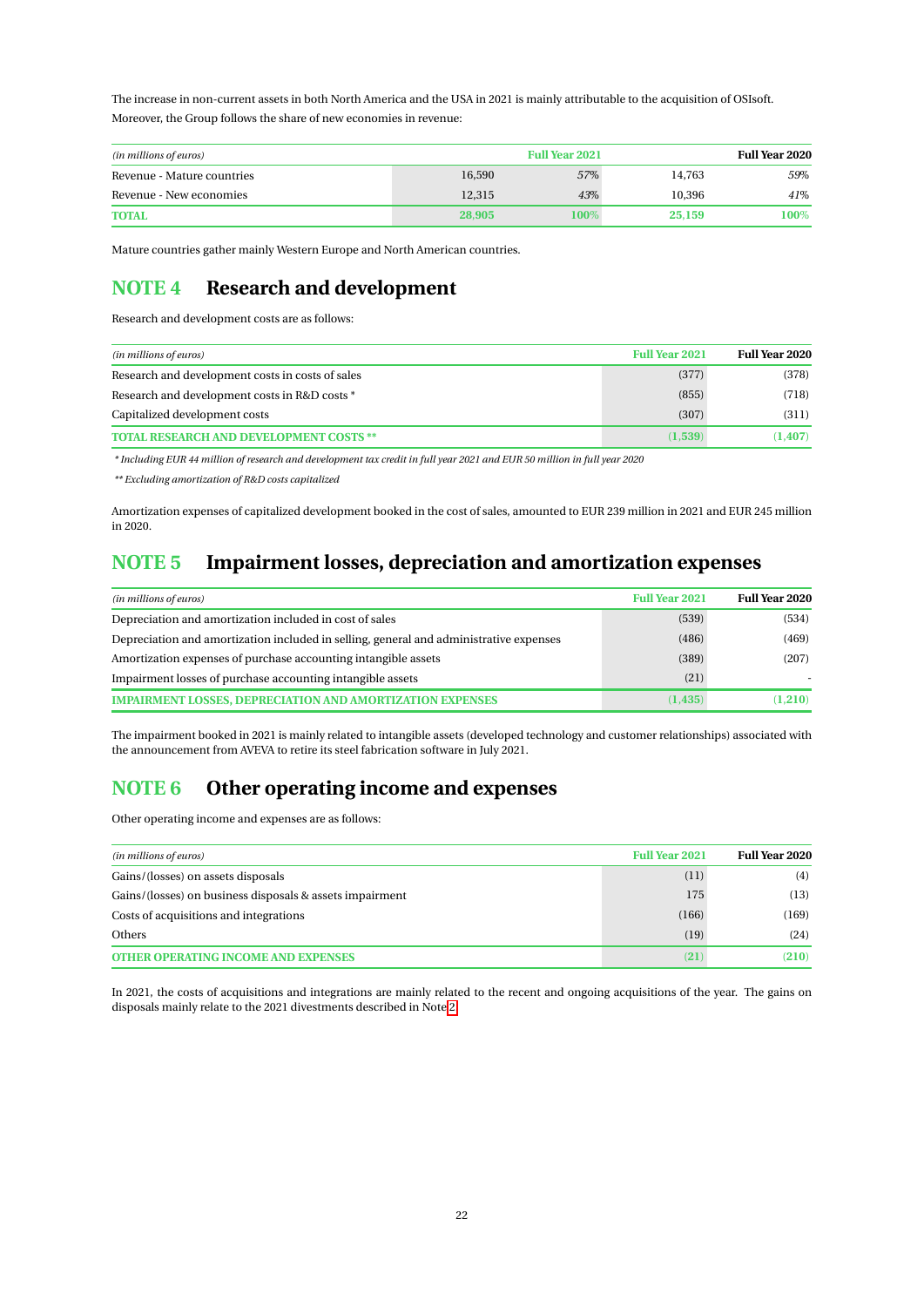## <span id="page-23-0"></span>**NOTE 7 Other financial income and expenses**

| (in millions of euros)                            | <b>Full Year 2021</b> | <b>Full Year 2020</b> |
|---------------------------------------------------|-----------------------|-----------------------|
| Exchange gains and losses, net                    | (8)                   | (36)                  |
| Financial component of defined benefit plan costs | (39)                  | (47)                  |
| Dividends received                                |                       | 5                     |
| Fair value adjustment of financial assets         |                       | (3)                   |
| Financial interests - IFRS16                      | (38)                  | (37)                  |
| Other financial expenses, net                     | (7)                   | (48)                  |
| <b>OTHER FINANCIAL INCOME AND EXPENSES</b>        | (81)                  | (166)                 |

## <span id="page-23-1"></span>**NOTE 8 Income tax expenses**

Wherever the regulatory environment allows it, the Group entities file consolidated tax returns. Schneider Electric SE files a consolidated tax return with its French subsidiaries held directly or indirectly through Schneider Electric Industries SAS.

## **8.1- Analysis of income tax expense**

| (in millions of euros)    | <b>Full Year 2021</b> | <b>Full Year 2020</b> |
|---------------------------|-----------------------|-----------------------|
| Current taxes             | (861)                 | (785)                 |
| Deferred taxes            | (105)                 | 147                   |
| <b>INCOME TAX EXPENSE</b> | (966)                 | (638)                 |

## **8.2- Tax reconciliation**

| (in millions of euros)                       | <b>Full Year 2021</b> | <b>Full Year 2020</b> |
|----------------------------------------------|-----------------------|-----------------------|
| Profit attributable to owners of the parent  | 3,204                 | 2,126                 |
| Income tax expense                           | (966)                 | (638)                 |
| Non-controlling interests                    | (69)                  | (112)                 |
| Share of profit of associates                | 84                    | 66                    |
| Profit before tax                            | 4,155                 | 2,810                 |
| Geographical weighted average Group tax rate | 23.1%                 | 23.2%                 |
| Theoretical income tax expense               | (959)                 | (652)                 |
| Reconciling items:                           |                       |                       |
| Tax credits and other tax reductions         | 89                    | 31                    |
| Impact of tax losses                         | (55)                  | 8                     |
| Other permanent differences                  | (41)                  | (25)                  |
| <b>INCOME TAX EXPENSE</b>                    | (966)                 | (638)                 |
| <b>EEEE CITIVE TAX RATE</b>                  | 23.2%                 | 22.7%                 |

The Company's consolidated income from continuing operations being predominantly generated outside of France, theoretical tax expense from continuing operations is reconciled above from the Company's weighted-average global tax rate (rather than from the French domestic statutory tax rate).

## <span id="page-23-2"></span>**NOTE 9 Goodwill**

## **9.1- Main items of goodwill**

Group goodwill is broken down by CGUs as follows:

| Dec. 31, 2021<br>(in millions of euros) |        | Dec. 31, 2020 |
|-----------------------------------------|--------|---------------|
| <b>Energy Management:</b>               | 13,944 | 12,831        |
| Low Voltage                             | 8,496  | 7,981         |
| Medium Voltage                          | 2,245  | 1,780         |
| Secure Power                            | 3,203  | 3,070         |
| <b>Industrial Automation</b>            | 10,779 | 7,125         |
| <b>TOTAL GOODWILL</b>                   | 24,723 | 19,956        |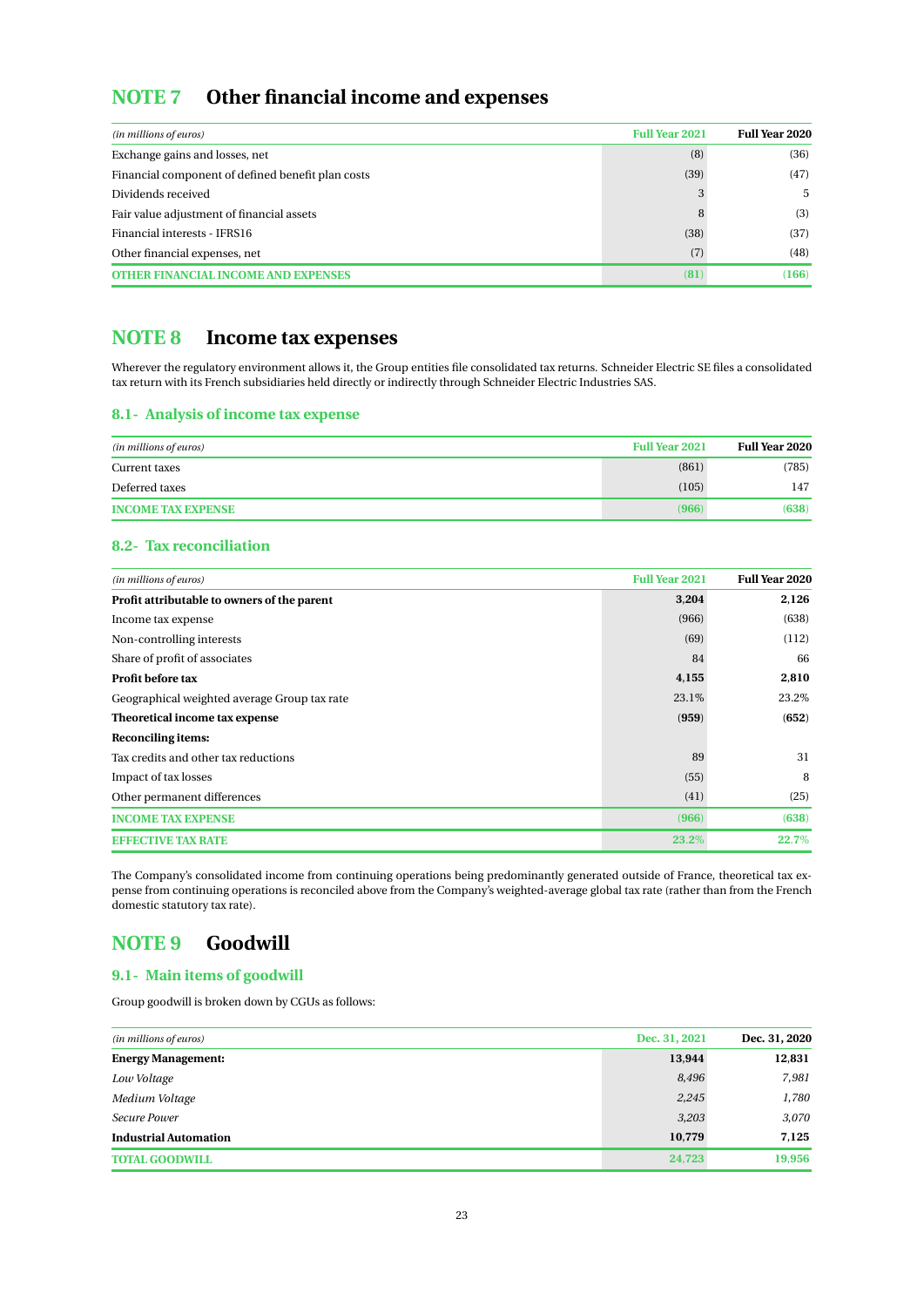The Group performed the annual impairment test of all the Cash Generating Units (CGUs) using the same methodology as the one used on previous periods, and described in Note 1.11.

Impairment tests performed in 2021 did not trigger any impairment losses on the CGUs' assets.

The sensitivity analysis on the test hypothesis shows that no impairment losses would be recognized in each of the following scenarios, for each CGU:

- a 0.5 point increase of the discount rate;
- a 1.0 point decrease in the growth rate;
- a 0.5 point decrease in the margin rate.

### **9.2- Movements during the year**

The main movements during the year are summarized as follows:

| Dec. 31, 2021<br>(in millions of euros) |        | Dec. 31, 2020 |
|-----------------------------------------|--------|---------------|
| Net goodwill at opening                 | 19,956 | 18,719        |
| Acquisitions                            | 3,717  | 2,287         |
| Disposals                               | (118)  |               |
| Reclassifications                       |        |               |
| Translation adjustment                  | 1,168  | (1,050)       |
| <b>NET GOODWILL AT END OF PERIOD</b>    | 24,723 | 19,956        |
| including cumulative impairment         | (367)  | (367)         |

**Acquisitions & Disposals**

Movements from acquisitions and disposals are described in Note 2.1.

**Other changes**

Translation adjustments mainly concern goodwill in US dollar and UK pound sterling.

## <span id="page-24-0"></span>**NOTE 10 Intangibles assets**

## **10.1- Change in intangible assets**

**Gross value**

| (in millions of euros)                      | <b>Trademarks</b> | Software | Development<br>Projects (R&D) | <b>Acquired</b><br>technologies<br>and customer<br>relationships | <b>Other</b>             | <b>Total</b> |
|---------------------------------------------|-------------------|----------|-------------------------------|------------------------------------------------------------------|--------------------------|--------------|
| Dec. 31, 2019                               | 2,590             | 918      | 3,315                         | 2,691                                                            | 202                      | 9,716        |
| Acquisitions                                |                   | 19       | 311                           |                                                                  | 2                        | 332          |
| <b>Translation adjustments</b>              | (166)             | (31)     | (100)                         | (223)                                                            | (48)                     | (568)        |
| Reclassifications                           |                   | 53       | (64)                          |                                                                  | 11                       |              |
| Changes in scope of consolidation and other | 71                | 5        | 16                            | 824                                                              | (1)                      | 915          |
| Dec. 31, 2020                               | 2,495             | 964      | 3,478                         | 3,292                                                            | 166                      | 10,395       |
| Acquisitions                                |                   | 22       | 307                           | $\overline{4}$                                                   | $\overline{\phantom{a}}$ | 333          |
| <b>Translation adjustments</b>              | 162               | 17       | 61                            | 338                                                              | 18                       | 596          |
| Reclassifications                           | 41                | 19       | (14)                          | (101)                                                            | 28                       | (27)         |
| Changes in scope of consolidation and other | 163               | 19       | (9)                           | 1,253                                                            | 4                        | 1,430        |
| Dec. 31, 2021                               | 2.861             | 1,041    | 3.823                         | 4.786                                                            | 216                      | 12,727       |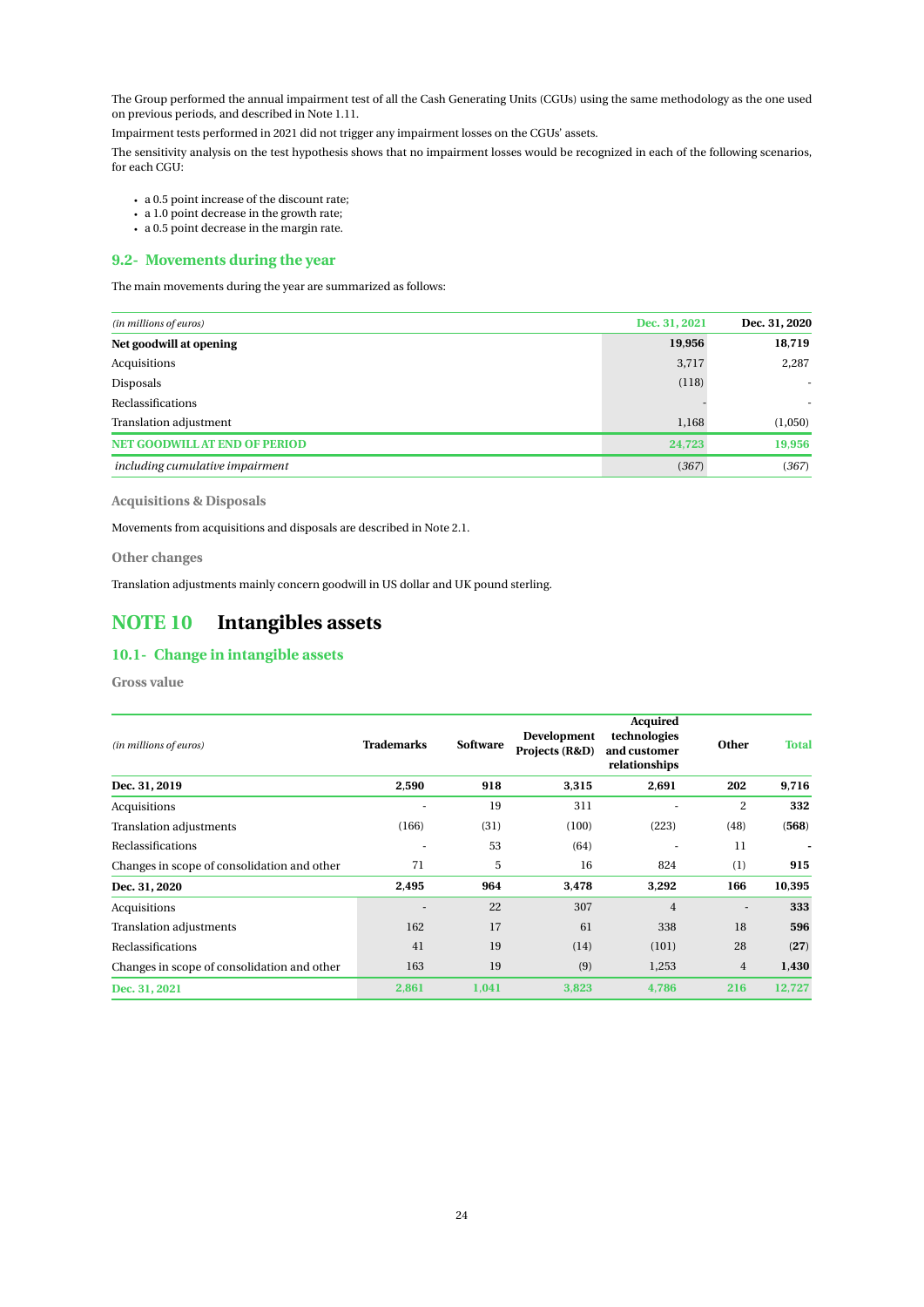#### **Amortization and impairment**

| (in millions of euros)                      | <b>Trademarks</b>        | <b>Software</b>          | Development<br>Projects (R&D) | <b>Acquired</b><br>technologies<br>and customer<br>relationships | <b>Other</b>             | <b>Total</b> |
|---------------------------------------------|--------------------------|--------------------------|-------------------------------|------------------------------------------------------------------|--------------------------|--------------|
| Dec. 31, 2019                               | (420)                    | (801)                    | (2,111)                       | (1,538)                                                          | (199)                    | (5,069)      |
| Amortizations                               | (4)                      | (53)                     | (245)                         | (201)                                                            | (9)                      | (512)        |
| Impairments                                 | ٠                        | ٠                        | (8)                           | ٠                                                                | (9)                      | (17)         |
| Translation adjustments                     |                          | 23                       | 72                            | 93                                                               | 54                       | 242          |
| Reclassifications                           | ٠                        |                          | ٠                             | ٠                                                                |                          |              |
| Changes in scope of consolidation and other | $\overline{\phantom{a}}$ | (3)                      |                               | (3)                                                              |                          | (6)          |
| Dec. 31, 2020                               | (424)                    | (834)                    | (2,292)                       | (1,649)                                                          | (163)                    | (5, 362)     |
| Amortizations                               | (30)                     | (59)                     | (241)                         | (353)                                                            | (5)                      | (688)        |
| Impairments                                 | ٠                        | $\overline{\phantom{a}}$ | (3)                           | (20)                                                             | $\overline{\phantom{a}}$ | (23)         |
| Translation adjustments                     | (3)                      | (13)                     | (45)                          | (143)                                                            | (8)                      | (212)        |
| Reclassifications                           | (29)                     | 38                       | (74)                          | 90                                                               | $\overline{2}$           | 27           |
| Changes in scope of consolidation and other |                          | 10                       | $\mathbf{1}$                  | 6                                                                |                          | 17           |
| Dec. 31, 2021                               | (486)                    | (858)                    | (2,654)                       | (2,069)                                                          | (174)                    | (6, 241)     |

**Net value**

| (in millions of euros) | <b>Trademarks</b> | <b>Software</b> | Development<br>Projects (R&D) | <b>Acquired</b><br>technologies<br>and customer<br>relationships | Other | <b>Total</b> |
|------------------------|-------------------|-----------------|-------------------------------|------------------------------------------------------------------|-------|--------------|
| Dec. 31, 2019          | 2.170             | 117             | 1.204                         | 1.153                                                            | 3     | 4.647        |
| Dec. 31, 2020          | 2.071             | 130             | 1.186                         | 1.643                                                            | 3     | 5,033        |
| Dec. 31, 2021          | 2,375             | 183             | 1,169                         | 2.717                                                            | 42    | 6,486        |

In 2021, change in intangible assets is mainly related to the acquisitions of OSIsoft and ETAP.

The amortization expenses and impairment losses of intangible assets other than goodwill restated in statutory cash flow are as follows:

| (in millions of euros)                                          | <b>Full year 2021</b> | Full year 2020 |
|-----------------------------------------------------------------|-----------------------|----------------|
| Amortization expenses of intangibles assets other than goodwill | 688                   | 512            |
| Impairments losses of intangible assets other than goodwill     | 23                    |                |
| <b>TOTAL</b> *                                                  |                       | 529            |

*\* Includes amortization & impairment of intangible assets from purchase price allocation for EUR 410 million for the year 2021 (EUR 207 million in 2020)*

#### **10.2- Trademarks**

At December 31, 2021, the main trademarks recognized were as follows:

| (in millions of euros)                                     | Dec. 31, 2021 | Dec. 31, 2020 |
|------------------------------------------------------------|---------------|---------------|
| APC (Secure Power)                                         | 1,637         | 1,512         |
| Clipsal (Low Voltage)                                      | 163           | 160           |
| OSIsoft (Industrial Automation)                            | 146           |               |
| Asco (Low Voltage)                                         | 110           | 102           |
| Aveva (Industrial Automation)                              | 91            | 78            |
| Invensys - Triconex and Foxboro (Industrial Automation)    | 49            | 45            |
| L&T (Low Voltage / Medium Voltage / Industrial Automation) | 65            | 58            |
| Digital ( <i>Industrial Automation</i> )                   | 42            | 43            |
| Other                                                      | 72            | 73            |
| <b>TRADEMARKS</b>                                          | 2.375         | 2.071         |

In 2021, the Group reviewed the value of the main trademarks in accordance with valuation model describe in Note [1.](#page-8-0)8 - Intangibles assets. Particularly, APC brand was tested using the royalty relief method. The future cash flows used are based on Group management's economic assumptions and operating forecasts presented in Secure Power's business plan, and then extrapolated based on a perpetuity growth rate of 2%.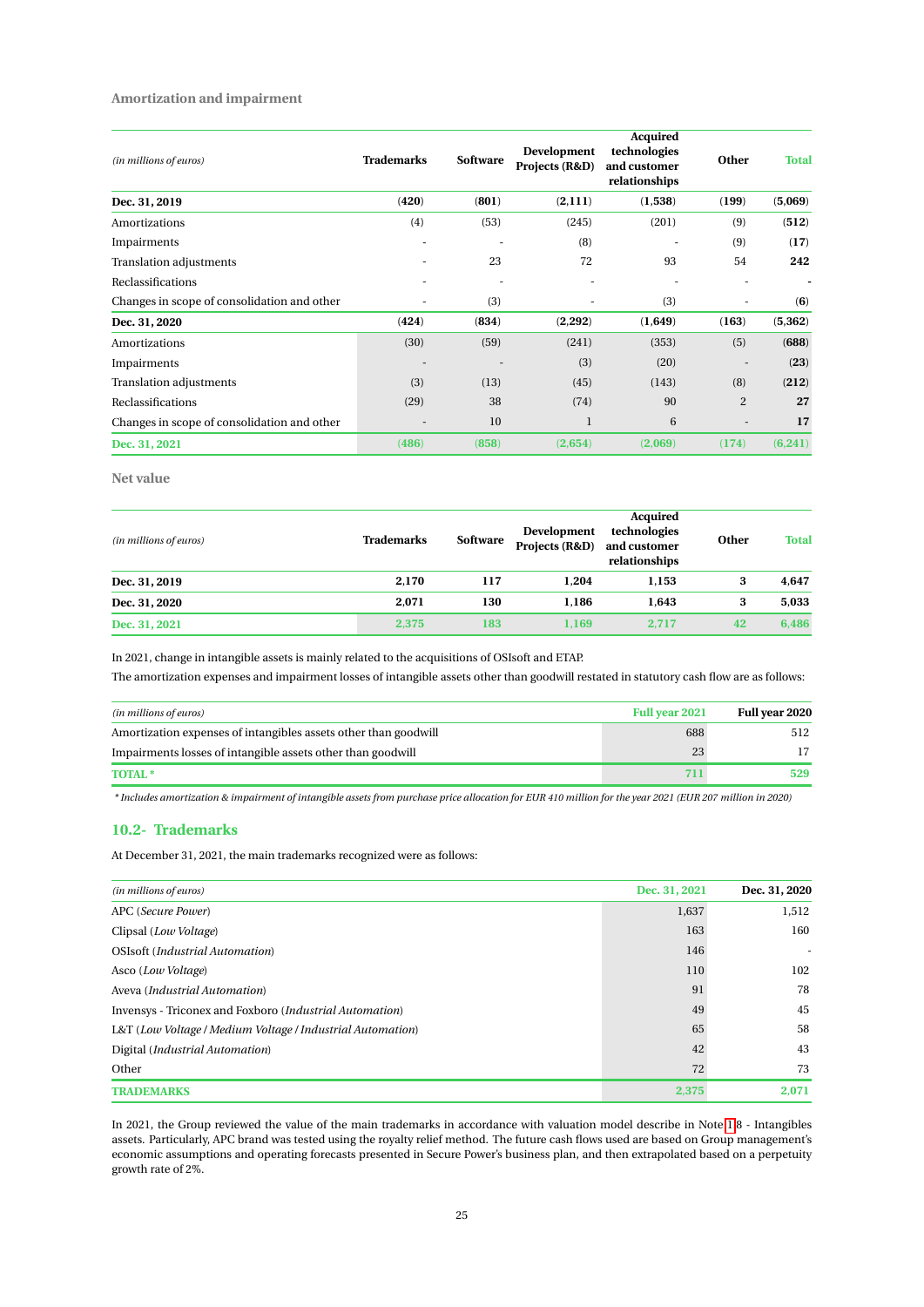Impairment tests carried out on main trademarks in 2021 did not show any impairment risk.

The sensitivity analysis on the test hypothesis shows that no impairment losses would be recognized in the following scenarios:

- a 0.5 point increase in the discount rate;
- a 1.0 point decrease in growth rate;
- a 0.5 point decrease in the royalty rate.

# <span id="page-26-0"></span>**NOTE 11 Property, plant and equipment**

Changes in property, plant and equipment in 2021 are mainly related to the scope changes mentioned in the Note [2](#page-19-0) and include the impacts of IFRS 16 - *Leases*.

#### **Gross value**

| (in millions of euros)                      | Land           | <b>Buildings</b> | Machinery and<br>equipment | Other | <b>Rights of</b><br>use of assets<br>(IFRS 16) | <b>Total</b> |
|---------------------------------------------|----------------|------------------|----------------------------|-------|------------------------------------------------|--------------|
| Dec. 31, 2019                               | 141            | 1,943            | 4,565                      | 1,154 | 1,407                                          | 9,210        |
| Acquisitions                                | 3              | 44               | 91                         | 361   | 296                                            | 795          |
| Disposals                                   | (2)            | (41)             | (158)                      | (78)  | (57)                                           | (336)        |
| Translation adjustments                     | (12)           | (79)             | (183)                      | (64)  | (71)                                           | (409)        |
| Reclassifications                           | (2)            | 66               | 193                        | (262) |                                                | (5)          |
| Changes in scope of consolidation and other | 53             | 57               | 89                         | 35    | 44                                             | 278          |
| Dec. 31, 2020                               | 181            | 1,990            | 4,597                      | 1,146 | 1,619                                          | 9,533        |
| Acquisitions                                | 1              | 32               | 102                        | 401   | 349                                            | 885          |
| Disposals                                   | (3)            | (81)             | (198)                      | (109) | (113)                                          | (504)        |
| Translation adjustments                     | $\overline{7}$ | 64               | 170                        | 52    | 61                                             | 354          |
| Reclassifications                           | $\overline{4}$ | 48               | 150                        | (234) |                                                | (32)         |
| Changes in scope of consolidation and other | 9              | (10)             | (26)                       | (3)   | 53                                             | 23           |
| Dec. 31, 2021                               | 199            | 2,043            | 4,795                      | 1,253 | 1,969                                          | 10,259       |

**Amortization and impairment**

| (in millions of euros)                      | Land         | <b>Buildings</b> | <b>Machinery</b> and<br>equipment | Other | <b>Rights of</b><br>use of assets<br>(IFRS 16) | <b>Total</b> |
|---------------------------------------------|--------------|------------------|-----------------------------------|-------|------------------------------------------------|--------------|
| Dec. 31, 2019                               | (18)         | (1,070)          | (3,568)                           | (582) | (292)                                          | (5,530)      |
| Depreciation and impairment                 | (1)          | (85)             | (245)                             | (67)  | (306)                                          | (704)        |
| Reversals                                   | 1            | 29               | 137                               | 46    | 4                                              | 217          |
| <b>Translation adjustments</b>              | (3)          | 29               | 130                               | 25    | 16                                             | 197          |
| Reclassifications                           | ٠            | (4)              | $\overline{2}$                    | 10    |                                                | 8            |
| Changes in scope of consolidation and other | (2)          | (21)             | (49)                              | (24)  | (6)                                            | (102)        |
| Dec. 31, 2020                               | (23)         | (1, 122)         | (3,593)                           | (592) | (584)                                          | (5, 914)     |
| Depreciation and impairment                 | (7)          | (93)             | (255)                             | (79)  | (310)                                          | (744)        |
| Reversals                                   | 1            | 67               | 178                               | 77    | 18                                             | 341          |
| Translation adjustments                     | (1)          | (35)             | (125)                             | (23)  | (14)                                           | (198)        |
| Reclassifications                           | $\mathbf{1}$ | $\overline{2}$   | 26                                | (2)   |                                                | 27           |
| Changes in scope of consolidation and other | $\mathbf 1$  | 14               | 30                                | 11    | (1)                                            | 55           |
| Dec. 31, 2021                               | (28)         | (1, 167)         | (3,739)                           | (608) | (891)                                          | (6, 433)     |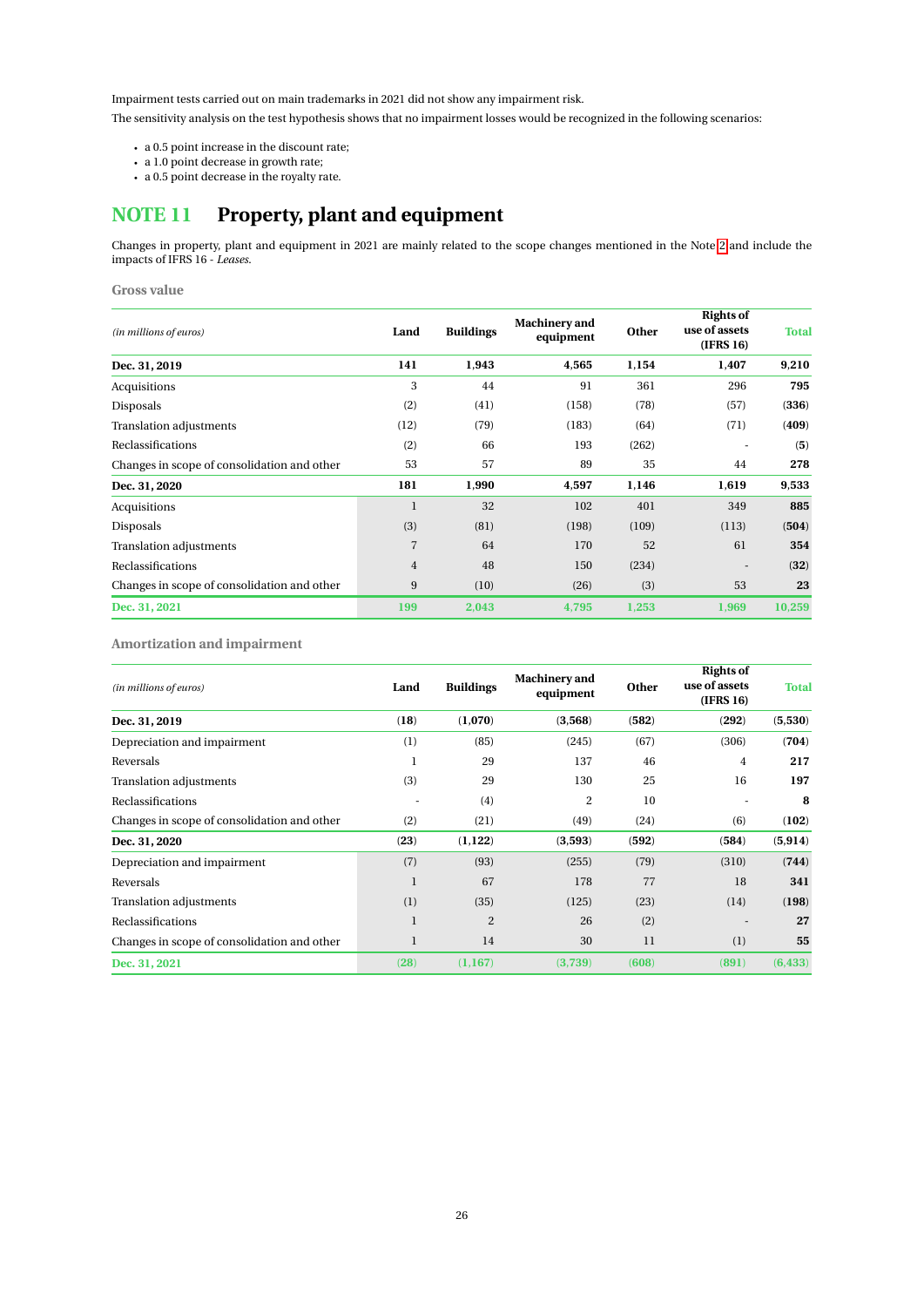### **Net value**

| (in millions of euros) | Land | <b>Buildings</b> | <b>Machinery</b> and<br>equipment | Other | <b>Rights of</b><br>use of assets<br>(IFRS 16) | <b>Total</b> |
|------------------------|------|------------------|-----------------------------------|-------|------------------------------------------------|--------------|
| Dec. 31, 2019          | 123  | 873              | 997                               | 572   | 1.115                                          | 3,680        |
| Dec. 31, 2020          | 158  | 868              | 1.004                             | 554   | 1.035                                          | 3,619        |
| Dec. 31, 2021          | 171  | 876              | 1.056                             | 645   | 1.078                                          | 3,826        |

Reclassifications primarily correspond to assets put into use.

The cash impact of purchases of property, plant and equipment in 2021 was as follows:

| (in millions of euros)                                                  | <b>Full year 2021</b> | Full year 2020 |
|-------------------------------------------------------------------------|-----------------------|----------------|
| Increase in property, plant and equipment                               | (885)                 | (795)          |
| Of which non-cash impact related to IFRS 16                             | 349                   | 296            |
| Changes in receivables and liabilities on property, plant and equipment | (7)                   | 14             |
| <b>TOTAL</b>                                                            | (543)                 | (485)          |

The depreciation and impairment of property, plant and equipment restated in the statement of cash flows were as follows:

| (in millions of euros)                        | <b>Full year 2021</b> | Full year 2020 |
|-----------------------------------------------|-----------------------|----------------|
| Depreciation of property, plant and equipment | 726                   | 698            |
| Impairment of property, plant and equipment   | 18                    |                |
| <b>TOTAL</b>                                  | 744                   | 704            |

## <span id="page-27-0"></span>**NOTE 12 Investments in associates and joint ventures**

Investments in associates and joint ventures can be analyzed as follows:

| (in millions of euros)             | <b>Delixi</b><br>Sub-Group | <b>Uplight</b> | Planon                   | Fuji<br><b>Electrics</b> | Electroshield<br><b>Samara</b> | <b>Sunten</b><br>Electric<br><b>Equipments</b> | <b>Other</b>   | <b>Total</b> |
|------------------------------------|----------------------------|----------------|--------------------------|--------------------------|--------------------------------|------------------------------------------------|----------------|--------------|
| % of interest                      |                            |                |                          |                          |                                |                                                |                |              |
| Dec. 31, 2020                      | 50.0%                      |                |                          | 36.8%                    | 60.0%                          | 25.0%                                          |                |              |
| Dec. 31, 2021                      | 50.0%                      | 29.4%          | 25.0%                    | 36.8%                    | 60.0%                          | 25.0%                                          |                |              |
| CLOSING VALUE DEC. 31, 2019        | 320                        | ۰              | ۰                        | 141                      | ۰                              | 42                                             | 30             | 533          |
| Net Income/(loss)                  | 73                         |                |                          | 5                        | (15)                           | 4                                              | (1)            | 66           |
| Dividends distribution             | (18)                       |                | ٠                        | (2)                      |                                | ٠                                              | (2)            | (22)         |
| Perimeter changes                  |                            | ٠              | ٠                        | ٠                        | 33                             | ٠                                              | 3              | 36           |
| Translation impacts & others       | (8)                        |                | $\overline{\phantom{a}}$ | (4)                      | (8)                            | (2)                                            | 7              | (15)         |
| <b>CLOSING VALUE DEC. 31, 2020</b> | 367                        |                | Ξ.                       | 140                      | 10                             | 44                                             | 37             | 598          |
| Net Income/(loss)                  | 81                         | (7)            | (1)                      | 13                       | (4)                            | $\overline{2}$                                 | $\overline{a}$ | 84           |
| Dividends distribution             | (22)                       |                |                          | (2)                      | $\overline{\phantom{a}}$       | (2)                                            | (3)            | (29)         |
| Perimeter changes                  | ÷                          | 398            | 113                      | ٠                        | ٠                              | $\overline{\phantom{a}}$                       | ٠              | 511          |
| Translation impacts & others       | 38                         | (1)            | $\overline{\phantom{a}}$ | ٠                        | $\bf{l}$                       | (6)                                            | 38             | 70           |
| <b>CLOSING VALUE DEC. 31, 2021</b> | 464                        | 390            | 112                      | 151                      | $\overline{7}$                 | 38                                             | 72             | 1,234        |

In July 2021, Schneider Electric acquired a 29.6% strategic stake in Uplight for a consideration of EUR 378 million. In October 2021, Schneider Electric subscribed to a EUR 20 million increase in capital in order to finance the acquisition of Agentis by Uplight, leading to the dilution of Schneider Electric's stake to 29.4%.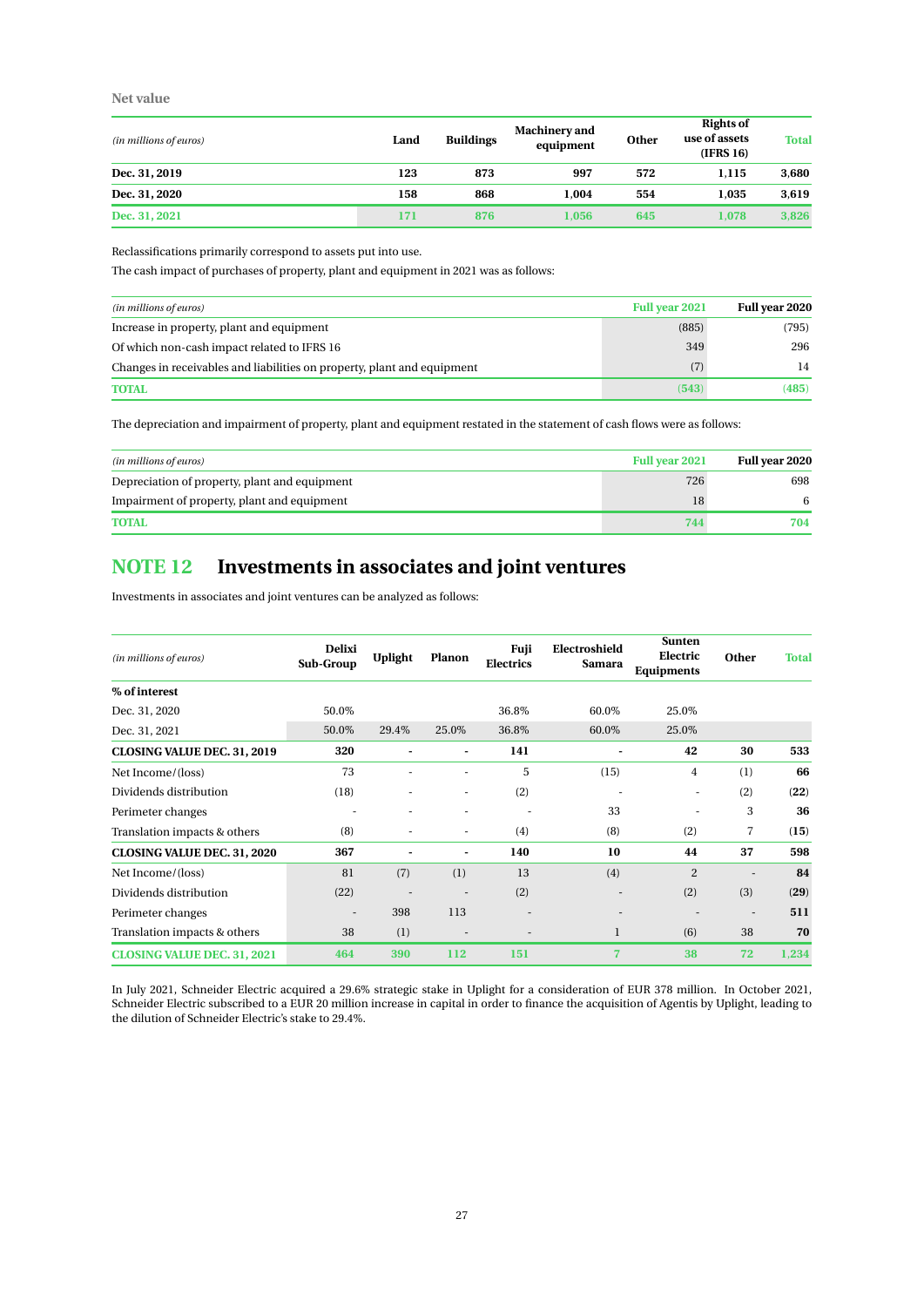## **12.1- Main entities consolidated under the equity method:**

**Delixi Electric Ltd.**

In 2007, Schneider Electric joined Delixi Group to establish a win-win partnership in a joint-venture, Delixi Electric Ltd., aka "Delixi Electric".

Delixi Electric is a specialist in manufacturing, retail and distribution of low voltage products.

The key financial indicators for the Delixi Electric subgroup (on a 100% basis) are as follows:

| (in millions of euros)       | Dec. 31, 2021 | Dec. 31, 2020 |
|------------------------------|---------------|---------------|
| Non-current assets           | 895           | 690           |
| Current assets               | 677           | 409           |
| <b>TOTAL ASSETS</b>          | 1,573         | 1,099         |
| Equity                       | 586           | 408           |
| Non-current liabilities      | 168           | 17            |
| <b>Current liabilities</b>   | 819           | 675           |
| TOTAL EQUITY AND LIABILITIES | 1,573         | 1,099         |
| Revenue                      | 1,418         | 1,145         |
| <b>Adjusted EBITA</b>        | 201           | 170           |
| <b>PROFIT FOR THE PERIOD</b> | 162           | 145           |
| Dividends paid               | 45            | 36            |

**Uplight**

Schneider Electric acquired a strategic stake in Uplight as part of its digitization and growth strategy. Uplight offers a comprehensive digital platform for utility customer engagement and provides software and services to world's leading electric and gas utilities, mainly in the U.S., with the mission of motivating and enabling energy users and providers to transition to cleaner energy ecosystems.

Uplight's financial results are driven by the rate of growth of new customers and the extension of additional services to existing customers.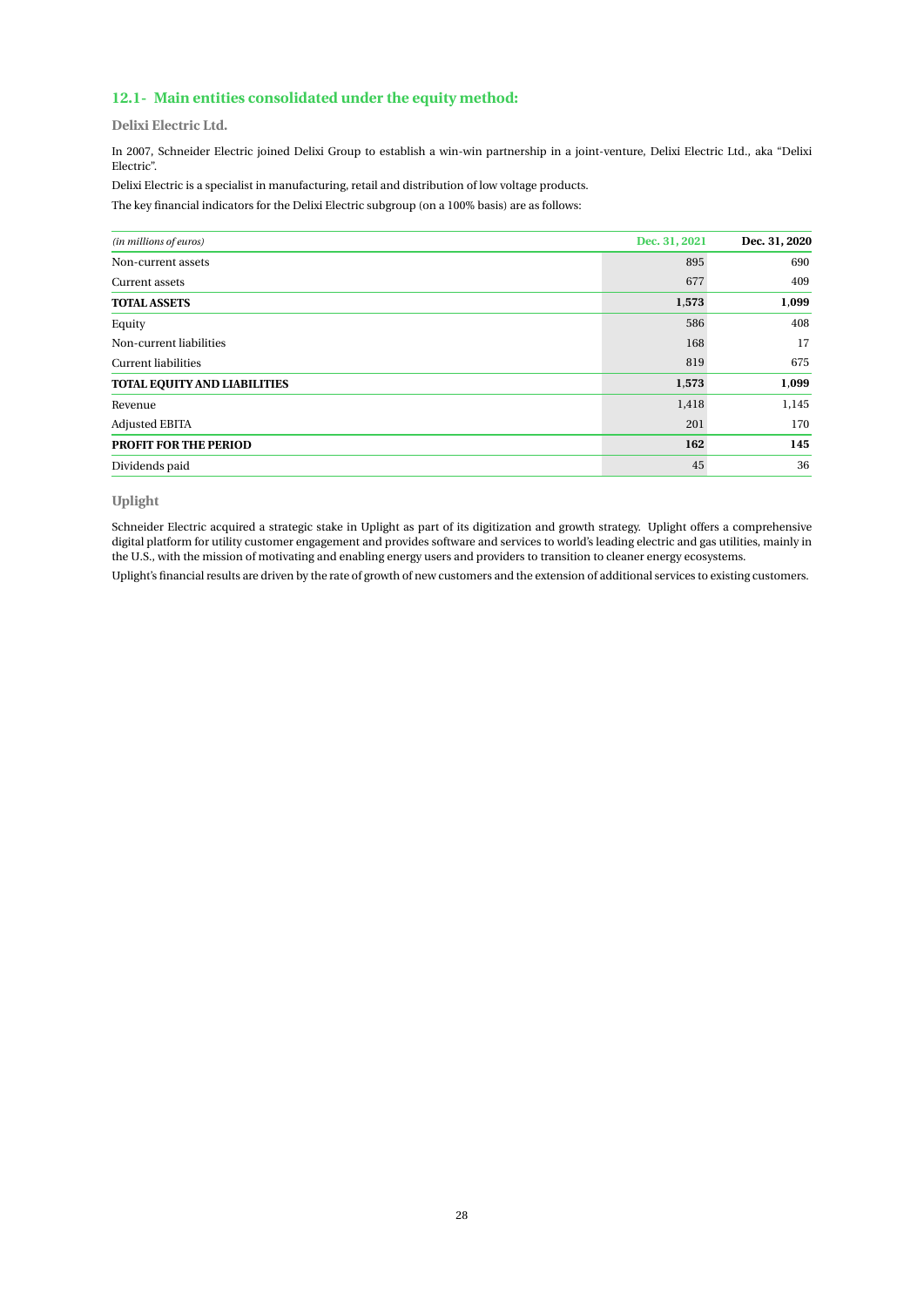## <span id="page-29-0"></span>**NOTE 13 Non-current financial assets**

Non-current financial assets, primarily comprising investments, are detailed below:

|                                                       |                     |                                  |                                                | Dec. 31, 2021                                 |                |                   | Dec. 31, 2020     |
|-------------------------------------------------------|---------------------|----------------------------------|------------------------------------------------|-----------------------------------------------|----------------|-------------------|-------------------|
| (in millions of euros)                                | $\%$<br>of interest | <b>Acquisitions</b><br>disposals | <b>Fair value</b><br>through<br><b>P&amp;L</b> | <b>Fair value</b><br>through<br><b>Equity</b> | FX&<br>others  | <b>Fair value</b> | <b>Fair value</b> |
| <b>LISTED FINANCIAL ASSETS:</b>                       |                     |                                  |                                                |                                               |                |                   |                   |
| Gold Peak Industries Holding Ltd                      | 4.4%                |                                  |                                                |                                               |                | 2                 | $\overline{c}$    |
| Others (Unit gross value lower than EUR<br>3 million) |                     |                                  |                                                |                                               | 13             | 13                |                   |
| <b>TOTAL LISTED FINANCIAL ASSETS</b>                  |                     |                                  |                                                |                                               | 13             | 15                | $\mathbf{2}$      |
| <b>UNLISTED FINANCIAL ASSETS:</b>                     |                     |                                  |                                                |                                               |                |                   |                   |
| <b>Funds</b>                                          |                     |                                  |                                                |                                               |                |                   |                   |
| Foundries                                             |                     | 98                               | 22                                             | 29                                            | (17)           | 278               | 146               |
| FCPR Aster II (part A, B, C and D)                    | 38.3%               | $\overline{2}$                   | (5)                                            |                                               |                | 33                | 36                |
| Sensetime & Stalagnate Fund China                     | 51.0%               |                                  |                                                |                                               | $\overline{4}$ | 44                | 40                |
| <b>FCPR SEV1</b>                                      | 100.0%              | (5)                              | (9)                                            |                                               |                | 6                 | 20                |
| <b>SICAV SESS</b>                                     | 63.1%               |                                  |                                                |                                               |                | 11                | 11                |
| FCPI Energy Access Ventures Fund                      | 28.6%               |                                  | $\mathbf{1}$                                   |                                               |                | 14                | 13                |
| <b>SICAV Livehoods Fund SIF</b>                       | 15.2%               | $\mathbf{1}$                     | (1)                                            |                                               |                | 3                 | 3                 |
| <b>Direct investments</b>                             |                     |                                  |                                                |                                               |                |                   |                   |
| Planon                                                | 25.0%               |                                  |                                                |                                               | (113)          |                   | 113               |
| Alpi                                                  | 100.0%              |                                  |                                                |                                               | (26)           |                   | 26                |
| <b>Star Charge</b>                                    | 1.5%                |                                  |                                                | 11                                            | 3              | 29                | 15                |
| Raise Fundation                                       | 4.8%                |                                  |                                                |                                               |                | 9                 | 9                 |
| Schneider Electric Energy Access                      | 81.1%               | $\mathbf{1}$                     |                                                |                                               |                | 5                 | $\overline{4}$    |
| <b>Itris Automation</b>                               | 100.0%              |                                  |                                                |                                               | (3)            |                   | 3                 |
| Others (Unit gross value lower than EUR<br>3 million) |                     |                                  |                                                |                                               | (6)            | 2                 | 8                 |
| TOTAL UNLISTED FINANCIAL ASSETS                       |                     | 97                               | 8                                              | 40                                            | (158)          | 434               | 447               |
| <b>PENSIONS ASSETS</b>                                |                     | 17                               | (5)                                            | 193                                           | 19             | 370               | 146               |
| <b>OTHER</b>                                          |                     | $\overline{4}$                   |                                                |                                               | 30             | 215               | 181               |
| <b>TOTAL NON-CURRENT FINANCIAL AS-</b><br><b>SETS</b> |                     | 118                              | 3                                              | 233                                           | (96)           | 1,034             | 776               |

The fair value of investments quoted in an active market corresponds to the stock price on the balance sheet date.

"Others" include mainly loans to non-consolidated companies, and security deposits.

## <span id="page-29-1"></span>**NOTE 14 Deferred taxes by Nature**

Deferred taxes by type can be analyzed as follows:

| (in millions of euros)                                                         | Dec. 31, 2021 | Dec. 31, 2020 |
|--------------------------------------------------------------------------------|---------------|---------------|
| Tax loss carryforwards (net)                                                   | 689           | 738           |
| Provisions for pensions and other post-retirement benefit obligations (net)    | 240           | 371           |
| Non-deductible provisions and accruals (net)                                   | 515           | 405           |
| Differences between tax and accounting depreciation on tangible assets (net)   | 10            | 37            |
| Differences between tax and accounting amortization on intangible assets (net) | (1,040)       | (934)         |
| Differences on working capital (net)                                           | 187           | 171           |
| Other deferred tax assets/(liabilities) (net)                                  | 222           | 279           |
| <b>TOTAL NET DEFERRED TAX ASSETS/(LIABILITIES)</b>                             | 823           | 1,067         |
| of which total deferred tax assets                                             | 1,820         | 1,984         |
| of which total deferred tax liabilities                                        | 997           | 917           |

Deferred tax assets recorded in respect of tax losses carried forward at December 31, 2021 essentially concern France (EUR 500 million). These deficits can be carried forward indefinitely, and have been activated using the rate of 25.83%, in accordance with the applicable rate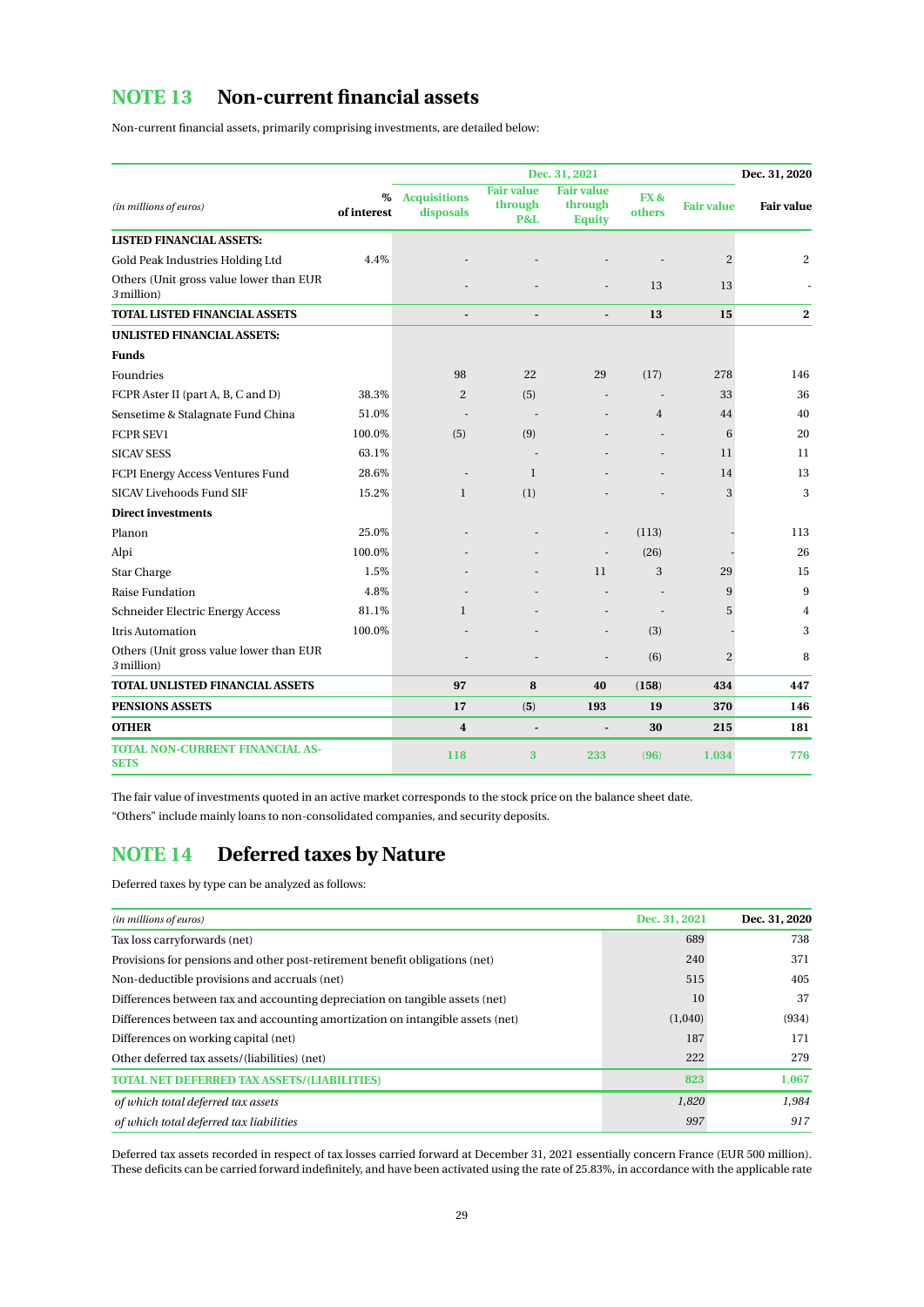in the expected consumption horizon of 7 years. Unrecognised deferred tax losses amount EUR 143 million as of December 31, 2021, and are mainly related to Spain.

## <span id="page-30-0"></span>**NOTE 15 Inventories and work in progress**

Inventories and work in progress changed as follows:

| (in millions of euros)                          | Dec. 31, 2021 | Dec. 31, 2020 |
|-------------------------------------------------|---------------|---------------|
| COST:                                           |               |               |
| Raw materials                                   | 1,832         | 1,240         |
| Production work in progress                     | 295           | 235           |
| Semi-finished and finished products             | 1,323         | 1,085         |
| Finished goods                                  | 696           | 516           |
| Solution work in progress                       | 199           | 167           |
| <b>INVENTORIES AND WORK IN PROGRESS AT COST</b> | 4,345         | 3,243         |
| <b>IMPAIRMENT:</b>                              |               |               |
| Raw materials                                   | (187)         | (191)         |
| Production work in progress                     | (9)           | (6)           |
| Semi-finished and finished products             | (165)         | (151)         |
| Finished goods                                  | (8)           | (8)           |
| Solution work in progress                       | (5)           | (4)           |
| <b>IMPAIRMENT LOSS</b>                          | (374)         | (360)         |
| NET:                                            |               |               |
| Raw materials                                   | 1,645         | 1,049         |
| Production work in progress                     | 286           | 229           |
| Semi-finished and finished products             | 1,158         | 934           |
| Finished goods                                  | 688           | 508           |
| Solution work in progress                       | 194           | 163           |
| <b>INVENTORIES AND WORK IN PROGRESS, NET</b>    | 3,971         | 2,883         |

## <span id="page-30-1"></span>**NOTE 16 Trade and other operating receivables**

| (in millions of euros)             | Dec. 31, 2021 | Dec. 31, 2020 |
|------------------------------------|---------------|---------------|
| Accounts receivable                | 5,141         | 4,482         |
| Unbilled revenue                   | 1,500         | 1,231         |
| Notes receivable                   | 510           | 308           |
| Advances to suppliers              | 176           | 115           |
| <b>Accounts receivable at cost</b> | 7,327         | 6,136         |
| Impairment                         | (498)         | (510)         |
| <b>ACCOUNTS RECEIVABLE, NET</b>    | 6,829         | 5,626         |
| On time                            | 6,091         | 4,906         |
| Less than one month past due       | 324           | 389           |
| One to two months past due         | 163           | 150           |
| Two to three months past due       | 79            | 85            |
| Three to four months past due      | 100           | 46            |
| More than four months past due     | 72            | 50            |

Accounts receivable result from sales to end-customers, who are widely spread both geographically and economically. Consequently, the Group believes that there is no significant concentration of credit risk.

In addition, the Group takes out substantial credit insurance and uses other types of guarantees to limit the risk of losses on trade accounts receivable.

Changes in provisions for impairment of short and long-term trade accounts receivable were as follows: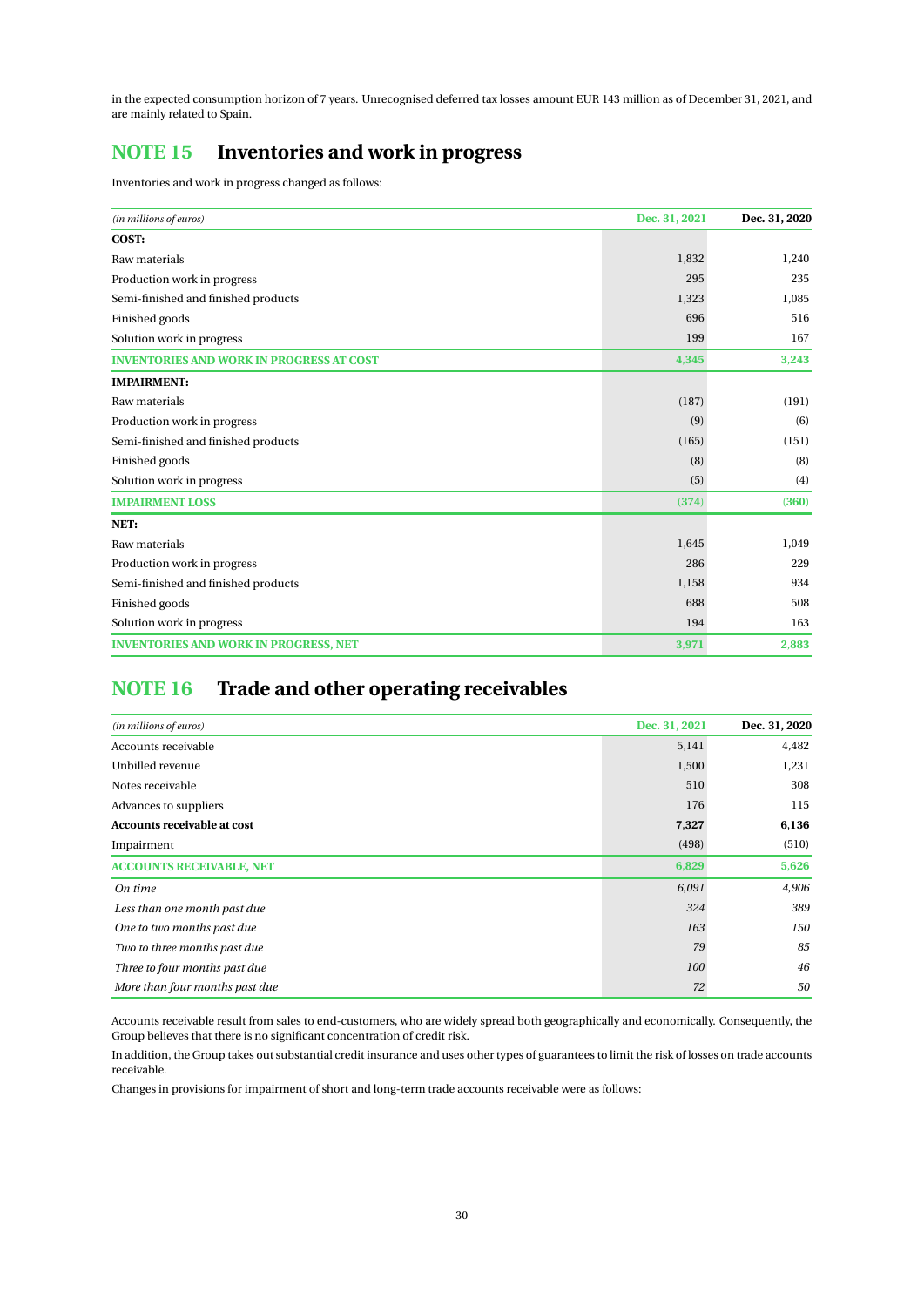| <b>Full year 2021</b><br>(in millions of euros) |       | Full year 2020 |
|-------------------------------------------------|-------|----------------|
| Provisions for impairment on January 1          | (510) | (459)          |
| Additions                                       | (82)  | (141)          |
| <b>Utilizations</b>                             | 30    | 91             |
| Reversal of surplus provisions                  | 67    | 51             |
| Translation adjustments                         | (25)  | 37             |
| Changes in scope of consolidation and other     | 22    | (89)           |
| <b>IMPAIRMENT ON DECEMBER 31</b>                | (498) | (510)          |

The contracts assets and liabilities, respectively reported within the "Trade and other operating receivables" and "Trade and other operating payables", are as follows:

| (in millions of euros)             | Dec. 31, 2021 | Dec. 31, 2020 |
|------------------------------------|---------------|---------------|
| Unbilled revenue (contract assets) | 1.500         | 1.231         |
| Contract liabilities               | (1,570)       | (1, 193)      |
| <b>NET CONTRACT ASSETS</b>         | (70)          | 38            |

## <span id="page-31-2"></span>**NOTE 17 Other receivables and prepaid expenses**

| (in millions of euros)                        | Dec. 31, 2021 | Dec. 31, 2020 |
|-----------------------------------------------|---------------|---------------|
| Other receivables                             | 550           | 632           |
| Other tax receivables                         | 1,227         | 1,198         |
| Derivative instruments                        | 48            | 107           |
| Prepaid expenses                              | 173           | 157           |
| <b>OTHER RECEIVABLES AND PREPAID EXPENSES</b> | 1.998         | 2.094         |

## <span id="page-31-1"></span>**NOTE 18 Cash and cash equivalents**

| (in millions of euros)                             | Dec. 31, 2021 | Dec. 31, 2020 |
|----------------------------------------------------|---------------|---------------|
| Marketable securities                              | 551           | 1,942         |
| Negotiable debt securities and short-term deposits | 438           | 2,275         |
| Cash                                               | 1,633         | 2,678         |
| Total cash and cash equivalents                    | 2,622         | 6,895         |
| <b>Bank overdrafts</b>                             | (159)         | (133)         |
| <b>NET CASH AND CASH EQUIVALENTS</b>               | 2.463         | 6.762         |

Non-recourse factorings of trade receivables were realized in 2021 for a total amount of EUR 50 million, compared with EUR 100 million in 2020.

## <span id="page-31-0"></span>**NOTE 19 Shareholder's equity**

## **19.1- Capital**

**Share capital**

The company's share capital at December 31, 2021 amounted to EUR 2,276,133,768 represented by 569,033,442 shares with a par value of EUR 4, all fully paid up.

At December 31, 2021, a total of 595,320,658 voting rights were attached to the 569,033,442 issued shares. Schneider Electric's capital management strategy is designed to:

- ensure Group liquidity;
- optimize its financial structure;
- optimize the weighted average cost of capital.

The strategy must also ensure the Group has access to different capital markets under the best possible conditions. Factors taken into account for decision-making purposes include objectives expressed in terms of earnings per share, ratings or balance sheet stability. Finally, decisions may be implemented depending on specific market conditions.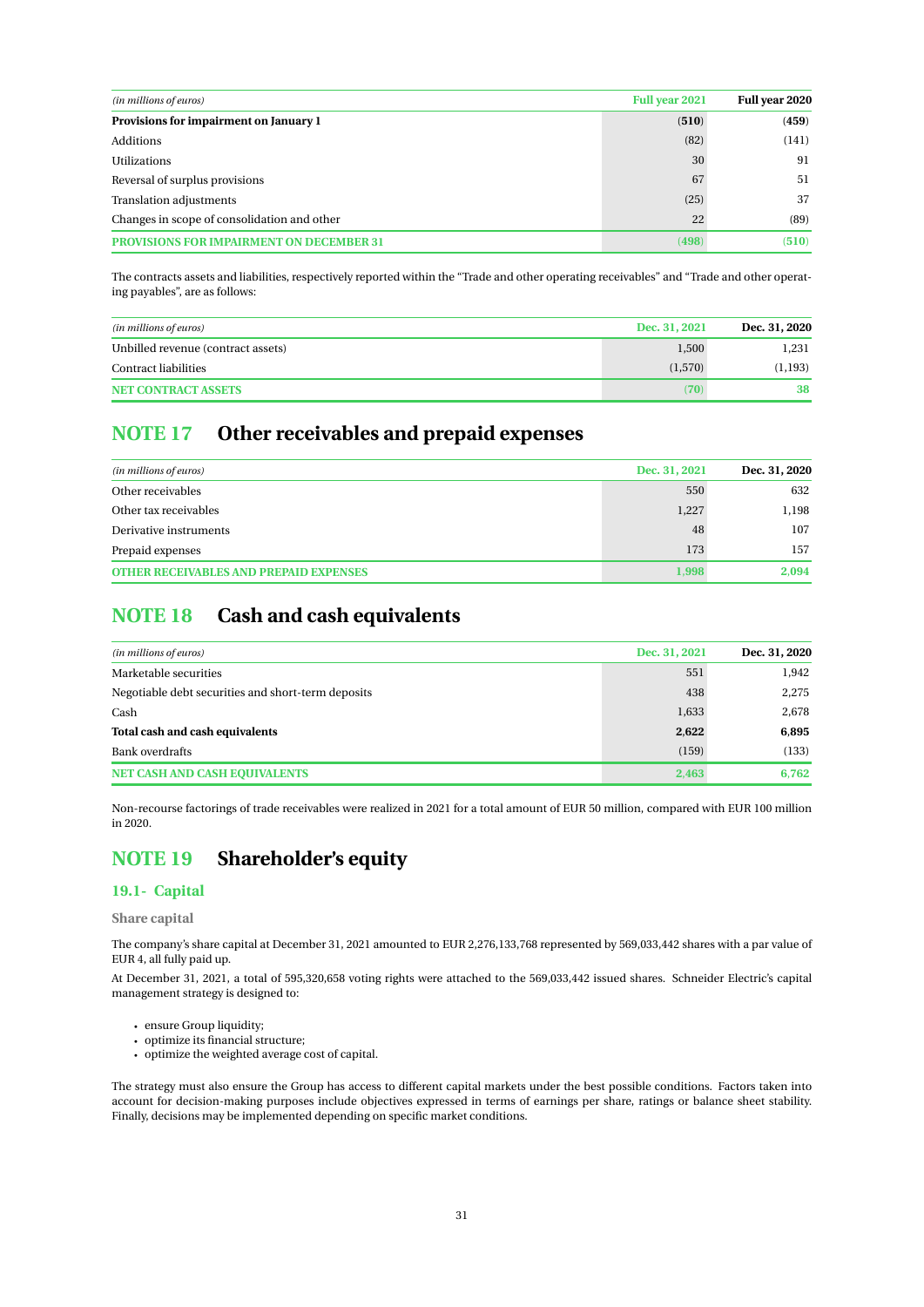#### **Changes in share capital and cumulative number of shares**

Changes in share capital since December 31, 2019 were as follows:

| <b>Cumulative</b><br>(in number of shares and in euros)<br>number of shares |              | Share capital |
|-----------------------------------------------------------------------------|--------------|---------------|
| CAPITAL AT DEC. 31, 2019                                                    | 582,068,555  | 2,328,274,220 |
| Cancellation of own shares *                                                | (15,000,000) | (60,000,000)  |
| Employee share issue                                                        |              |               |
| <b>CAPITAL AT DEC. 31, 2020</b>                                             | 567,068,555  | 2,268,274,220 |
| Cancellation of own shares                                                  |              |               |
| Employee share issue                                                        | 1,964,887    | 7,859,548     |
| <b>CAPITAL AT DEC. 31, 2021</b>                                             | 569,033,442  | 2,276,133,768 |

*\* Cancellation of 15 million treasury shares on May 31, 2020*

On May 31, 2020, the Group decided to cancel 15 million of treasury shares, decreasing the share premium account by EUR 929 million. On November 24, 2020, the Group issued a sustainability-linked convertible bond (convertible into or exchangeable for a new or existing shares (OCEANEs)), with a nominal amount of EUR 650 million. This zero-coupon bond of maturity date in 2026 offers investors a premium (0.5% of nominal amount) in case the company underperforms sustainability objectives. The equity component of this convertible bonds has been valued at EUR 43 million and has been recognised in "Additional paid-in capital".

In 2021, the share premium account increased by EUR 208 million following the increases in capital.

## **19.2- Earnings per share**

|                                                       | <b>Full Year 2021</b>    |                | <b>Full Year 2020</b> |                |
|-------------------------------------------------------|--------------------------|----------------|-----------------------|----------------|
| (in thousands of shares and in euros per share)       | <b>Basic</b>             | <b>Diluted</b> | <b>Basic</b>          | <b>Diluted</b> |
| Issued shares (Net of treasury shares and own shares) | 556,432                  | 556,432        | 553,767               | 553,767        |
| Performance shares                                    | $\overline{\phantom{a}}$ | 4,566          | ۰                     | 135            |
| Bonds convertible into shares                         | $\overline{\phantom{a}}$ | 3.684          | $\sim$                | 3.684          |
| <b>AVERAGE WEIGHTED NUMBER OF SHARES</b>              | 556,432                  | 564.682        | 553,767               | 557.586        |
| Earnings per share before tax                         | 7.47                     | 7.36           | 5.07                  | 5.04           |
| <b>EARNINGS PER SHARE</b>                             | 5.76                     | 5.67           | 3.84                  | 3.81           |

#### **19.3- Dividends paid and proposed**

In 2021, the Group paid out the 2020 dividend of EUR 2.60 per share, for a total of EUR 1,447 million.

At the Shareholders' Meeting of May 5, 2022, shareholders will be asked to approve a dividend of EUR 2.90 per share for fiscal year 2021. At December 31, 2021 Schneider-Electric SE had distributable reserves in an amount of EUR 2,856 million (versus EUR 4,126 million at the previous year-end), not including profit for the year.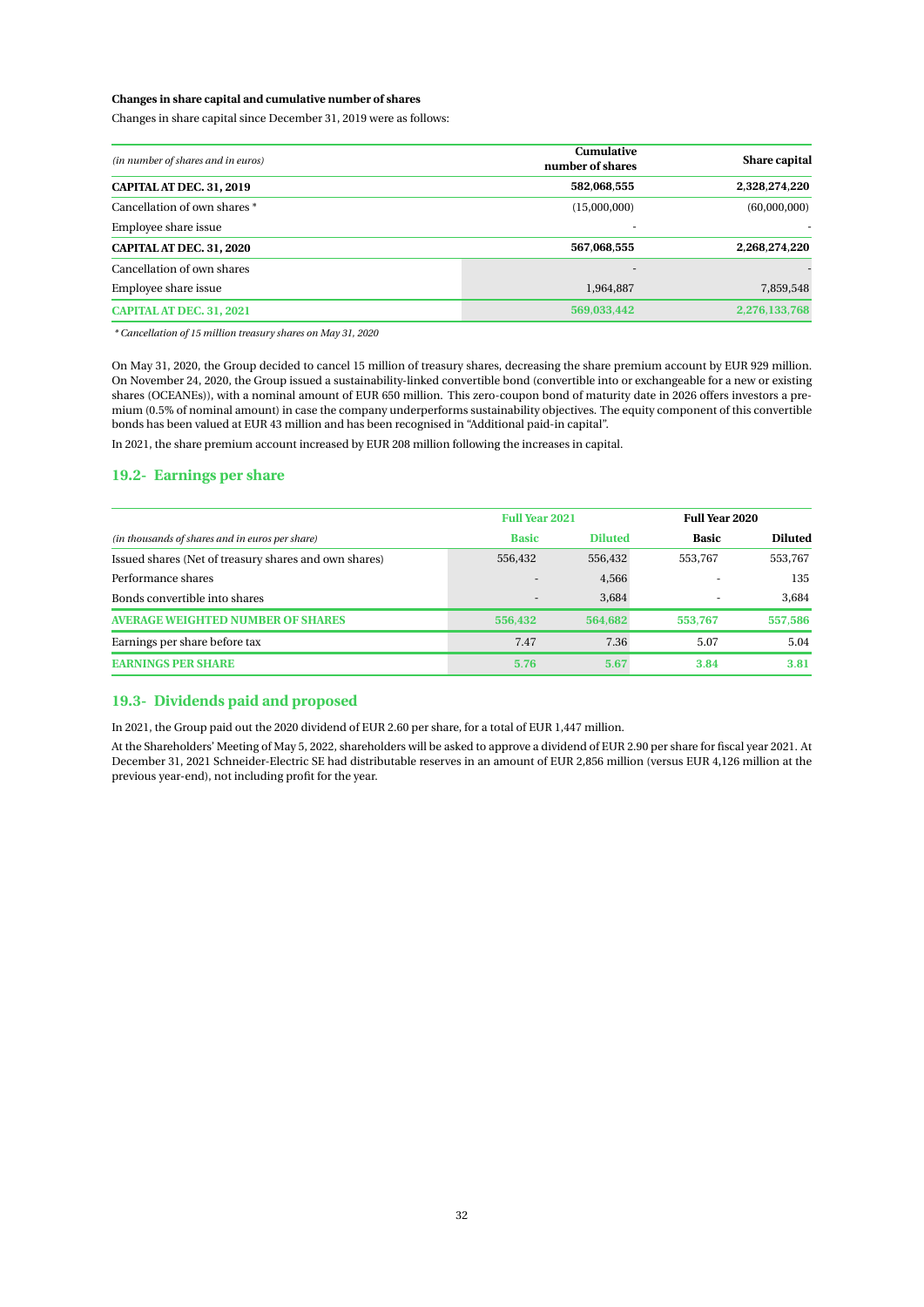## **19.4- Share-based payments**

### **Current stock grant plans**

The Board of Directors of Schneider Electric SE and later the Management Board have set up performance shares plans for senior executives and certain employees of the Group. The main features of these plans were as follows at December 31, 2021:

| Plan no.     | Date of the<br><b>Board Meeting</b> | <b>Vesting date</b> | End of<br>lock-up period | initially granted | Number of shares Grants cancelled because<br>objectives not met |
|--------------|-------------------------------------|---------------------|--------------------------|-------------------|-----------------------------------------------------------------|
| Plan 30      | 03/26/2018                          | 03/26/2021          | 03/26/2022               | 25,800            | 2,808                                                           |
| Plan 31      | 03/26/2018                          | 03/26/2021          | 03/26/2021               | 2,318,140         | 281,629                                                         |
| Plan 31 bis  | 10/24/2018                          | 10/24/2021          | 10/24/2021               | 28,000            | 3,313                                                           |
| Plan 32      | 03/26/2019                          | 03/28/2022          | 03/28/2023               | 25,800            | 4,983                                                           |
| Plan 33      | 03/26/2019                          | 03/28/2022          | 03/29/2022               | 2,313,650         | 224,198                                                         |
| Plan 34      | 07/24/2019                          | 07/25/2022          | 07/26/2022               | 87,110            | 6,390                                                           |
| Plan 35      | 10/23/2019                          | 10/24/2022          | 10/25/2022               | 17,450            |                                                                 |
| Plan 36      | 03/24/2020                          | 03/24/2023          | 03/24/2024               | 18,000            |                                                                 |
| Plan 37      | 03/24/2020                          | 03/24/2023          | 03/27/2023               | 2,095,740         | 98,950                                                          |
| Plan 37 bis  | 10/21/2020                          | 10/23/2023          | 10/24/2023               | 103,051           | 4,300                                                           |
| Plan 38      | 03/25/2021                          | 03/25/2024          | 03/25/2025               | 11,371            |                                                                 |
| Plan 39      | 03/25/2021                          | 03/25/2024          | 03/25/2024               | 1,463,997         | 14,873                                                          |
| Plan 39 bis  | 07/29/2021                          | 07/29/2024          | 07/29/2024               | 48,720            | 380                                                             |
| Plan 39 ter  | 10/26/2021                          | 10/26/2024          | 10/26/2024               | 33,082            |                                                                 |
| <b>TOTAL</b> |                                     |                     |                          | 8,589,911         | 641,824                                                         |

Rules governing the performance shares plans are as follows:

• to receive the shares, the grantee must generally be an employee or corporate officer of the Group. Vesting is also conditional on the achievement of performance criteria;

- the vesting period is three to four years;
- the lock-up period is zero or one year.

**Outstanding shares**

In respect of subscription vesting conditions for current performance shares plans, Schneider Electric SE has not created shares in 2021 and used existing treasury shares.

Changes in the number of outstanding number of shares in 2021 were as follow:

| Plan no.     | Number of performance<br>shares at Dec. 31, 2020 | Number of shares granted<br>or to be granted | <b>Number of shares</b><br>cancelled in 2021 | <b>Number of performance</b><br>shares at Dec. 31, 2021 |
|--------------|--------------------------------------------------|----------------------------------------------|----------------------------------------------|---------------------------------------------------------|
| Plan 30      | 23,417                                           | (22, 992)                                    | (425)                                        |                                                         |
| Plan 31      | 2,086,639                                        | (2,036,511)                                  | (50, 128)                                    |                                                         |
| Plan 31 bis  | 28,000                                           | (24, 687)                                    | (3,313)                                      |                                                         |
| Plan 32      | 20,817                                           |                                              |                                              | 20,817                                                  |
| Plan 33      | 2,185,422                                        | (1,800)                                      | (94, 170)                                    | 2,089,452                                               |
| Plan 34      | 84,080                                           |                                              | (3,370)                                      | 80,710                                                  |
| Plan 35      | 17,450                                           |                                              |                                              | 17,450                                                  |
| Plan 36      | 18,000                                           |                                              |                                              | 18,000                                                  |
| Plan 37      | 2,068,990                                        | (800)                                        | (71, 400)                                    | 1,996,790                                               |
| Plan 37 bis  | 102,861                                          |                                              | (4,110)                                      | 98,751                                                  |
| Plan 38      |                                                  | 11,371                                       |                                              | 11,371                                                  |
| Plan 39      |                                                  | 1,463,997                                    | (14, 873)                                    | 1,449,124                                               |
| Plan 39 bis  |                                                  | 48,720                                       | (380)                                        | 48,340                                                  |
| Plan 39 ter  |                                                  | 33,082                                       |                                              | 33,082                                                  |
| <b>TOTAL</b> | 6,635,676                                        | (529, 620)                                   | (242, 169)                                   | 5,863,887                                               |

For performance shares to vest, the grantee must be an employee or corporate officer of the Group. In addition, vesting of some performance shares is conditional on the achievement of annual objectives based on financial indicators.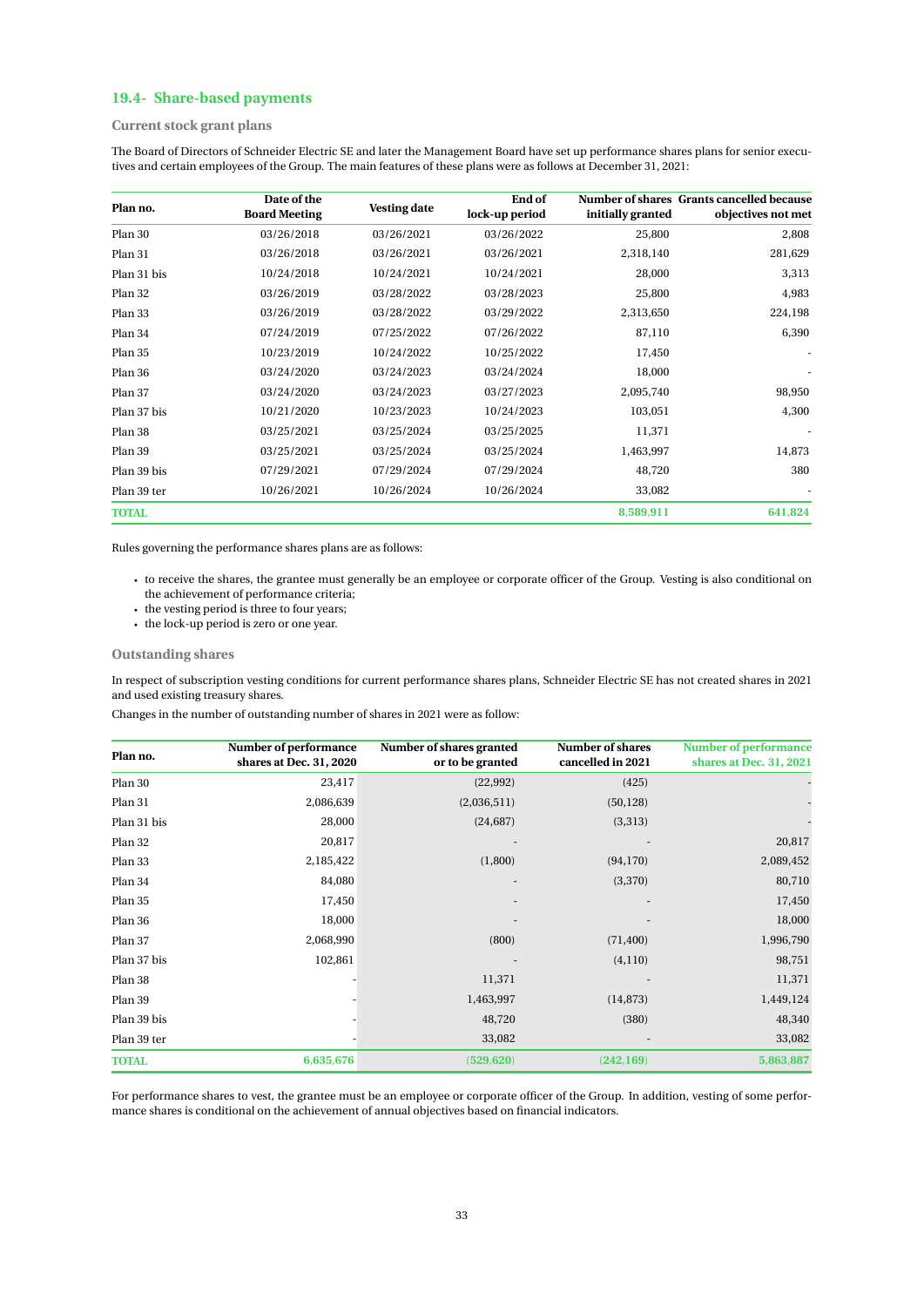#### **Valuation of performance shares**

In accordance with the accounting policies described in Note [1.20,](#page-15-0) the performance shares plans have been valued based on an average estimated life of 3 to 5 years using the following assumptions:

- a pay-out rate of between 2.2% and 3.5%;
- a discount rate of between (0.8)% and 1.0%, corresponding to a risk-free rate over the life of the plans (source: Bloomberg).

Based on these assumptions, the expense recorded under "Selling, general and administrative expenses" breaks down as follows:

| (in millions of euros) | Full year 2021 | Full year 2020           |
|------------------------|----------------|--------------------------|
| <b>Plans 2016</b>      |                | 11                       |
| <b>Plans 2017</b>      |                | $10\,$                   |
| <b>Plans 2018</b>      | 6              | 41                       |
| <b>Plans 2019</b>      | 40             | 43                       |
| <b>Plans 2020</b>      | 37             | 28                       |
| <b>Plans 2021</b>      | 35             | $\overline{\phantom{a}}$ |
| <b>TOTAL</b>           | 118            | 133                      |

In 2021, the Group also recorded an additional expense of EUR 43 million, mostly relating to AVEVA subgroup's performance shares plan for EUR 36 million, bringing the total Group expense to EUR 161 million.

#### **Worldwide Employee Stock Purchase Plan**

Every year, Schneider Electric gives its employees the opportunity to become group shareholders thanks to employee share issues. Employees in countries that meet legal and fiscal requirements have been proposed the classic plan.

Under the classic plan, employees may purchase Schneider Electric shares at a 15% discount to the price quoted for the shares on the stock market. Employees must then hold their shares for five years, except in certain cases provided for by law. The share-based payment expense recorded in accordance with IFRS 2 is measured by reference to the fair value of the discount on the locked-up shares. The lockup cost is determined on the basis of a two-step strategy that involves first selling the locked-up shares on the forward market and then purchasing the same number of shares on the spot market (i.e., shares that may be sold at any time) using a bullet loan.

This strategy is designed to reflect the cost the employee would incur during the lock-up period to avoid the risk of carrying the shares subscribed under the classic plan. The borrowing cost corresponds to the cost of borrowing for the employees concerned, as they are the sole potential buyers in this market. It is based on the average interest rate charged by banks for an ordinary, non-revolving personal loan with a maximum maturity of five years granted to a natural person with an average credit rating.

#### **Year 2021**

The table below summarizes the main characteristics of the 2021 plan, the amounts subscribed, the valuation assumptions and the plan's cost:

|                                                              | <b>Full Year 2021</b> |                |
|--------------------------------------------------------------|-----------------------|----------------|
| (in millions of euros)                                       | %                     | Value          |
| <b>Plan characteristics:</b>                                 |                       |                |
| Maturity (years)                                             |                       | 5              |
| Reference price (euros)                                      |                       | 129.64         |
| Subscription price (euros)                                   |                       | 110.19         |
| Discount                                                     | 15.0%                 |                |
| Amount subscribed by employees                               |                       | 216.5          |
| Total amount subscribed                                      |                       | 216.5          |
| Total number of shares subscribed (million of shares)        |                       | $\overline{2}$ |
| <b>Valuation assumptions:</b>                                |                       |                |
| Interest rate available to market participant (bullet loan)* | 2.4%                  |                |
| Five-year risk-free interest rate (euro zone)                | $0.0\%$               |                |
| Annual interest rate (repo)                                  | 1.0%                  |                |
| Value of discount (a)                                        | 15.0%                 | 38.2           |
| Value of the lock-up period for market participant (b)       | 26.4%                 | 44.6           |
| <b>TOTAL EXPENSE FOR THE GROUP (a) - (b)</b>                 |                       |                |
| Sensitivity:                                                 |                       |                |
| decrease in interest rate for market participant **          | $(0.5)\%$             | 6.9            |

*\* Average interest rate charged on an ordinary, non-revolving personal loan, with a five-year maturity to an individual with an average credit rating.*

*\*\* A decline in the interest rate for market participants reduces the lock-up cost and increases the expense booked by the issuer.*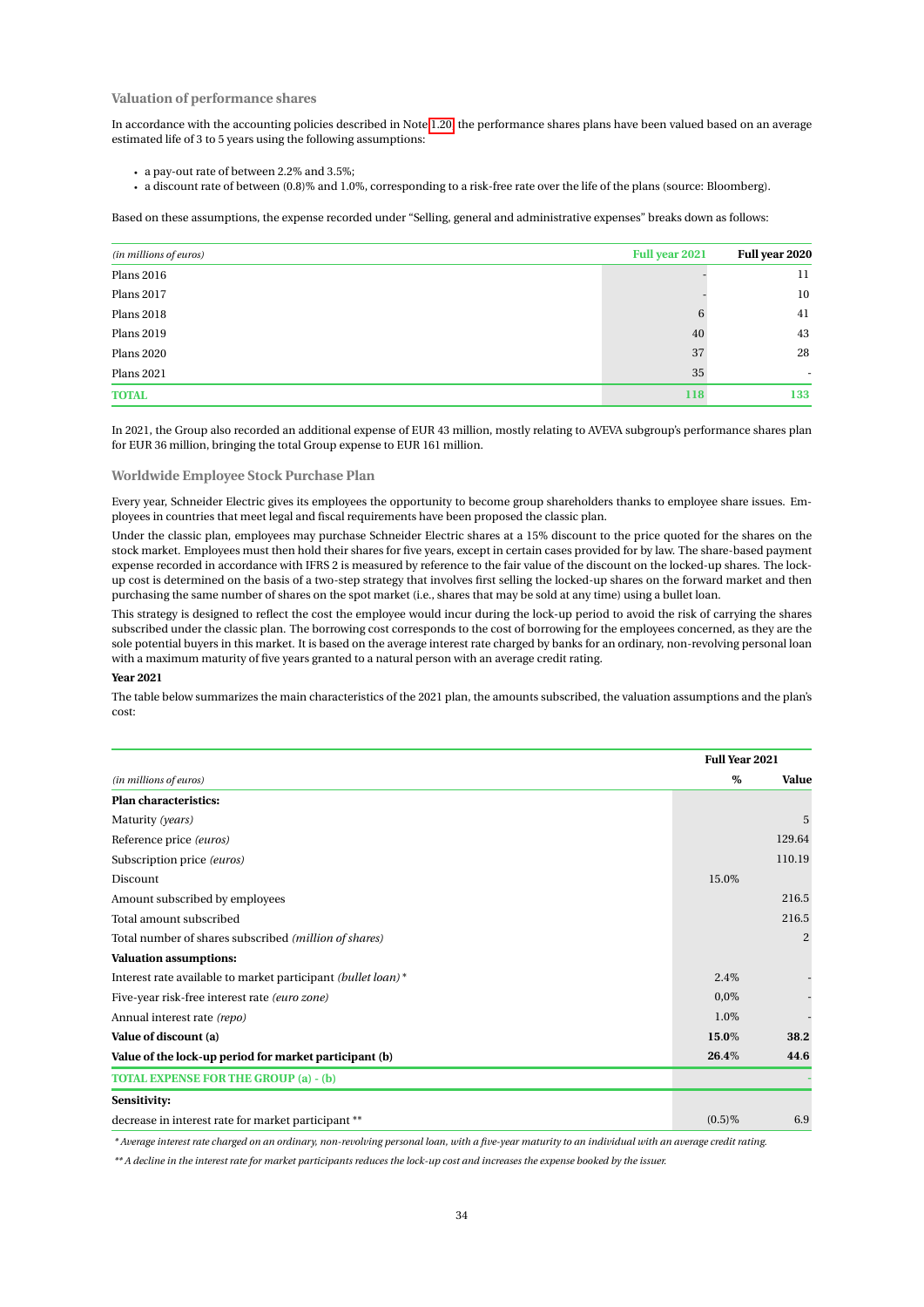In 2021, Schneider Electric gave its employees the opportunity to purchase shares at a price of EUR 110.19 per share, as part of its commitment to employee share ownership, on April 19, 2021. This represented a 15% discount to the reference price of EUR 129.64 calculated as the average opening price quoted for the share during the 20 days preceding the Management Board's decision to launch the employee share issue.

Altogether, 2.0 million shares were subscribed, increasing the Company's capital by EUR 216 million as of July 6, 2021. Due to significant changes in valuation assumptions, specifically the interest rate available to market participant, the value of the lock-up cost is higher than the discount cost since 2012. Therefore, the Group did not recognize any cost related to the transaction.

#### **Year 2020**

On April 20, 2020, the Management Board took the exceptional decision to cancel this year employee share issues as part of its strategy to deal with the impacts of the Covid-19 pandemic.

#### **19.5- Schneider Electric SE shares**

At December 31, 2021, the Group held 12,456,882 Schneider Electric shares in treasury stock, which have been recorded as a deduction from retained earnings.

The Group has repurchased 1,809,054 shares for a total amount of EUR 262 million in 2021.

#### **19.6- Income tax recorded in equity**

Total income tax recorded in Equity amounts to EUR 130 million as of December 31, 2021 and can be analyzed as follows:

| (in millions of euros)                                   | Dec. 31, 2021 | Dec. 31, 2020 | Change in tax |
|----------------------------------------------------------|---------------|---------------|---------------|
| Cash-Flow hedges                                         | 23            | 30            | (7)           |
| Available-for-sale financial assets                      | (15)          | (6)           | (9)           |
| Actuarial gains/(losses) on defined benefits obligations | 125           | 230           | (105)         |
| Other                                                    | (3)           | (3)           |               |
| <b>TOTAL</b>                                             | 130           | 251           | (121)         |

## **19.7- Non-controlling interests**

The main contributor is AVEVA subgroup's, for which 41% of the shares correspond to non-controlling interests for the Group. AVEVA, which remains a listed company, is publishing its financial statements on regular basis.

## <span id="page-35-0"></span>**NOTE 20 Pensions and other post-employment benefit obligations**

The Group has set up various post-employment benefit plans for employees covering pensions, termination benefits, healthcare, life insurance and other benefits, as well as long-term benefit plans for active employees.

#### **Defined Benefit Pension Plans**

The Group's main Defined Benefit pension plans are located in the United Kingdom (UK) and the United States (US). They respectively represent 62% (2020: 64%) and 22% (2020: 21%) of the Group's total Defined Benefit Obligations (DBO) on pensions. The majority of benefit obligations under these plans, which represent 93% of the Group's total commitment at December 31, 2021, are partially or fully funded through payments to external funds. These funds are never invested in Group assets.

#### **United Kingdom**

The Group companies operate several Defined Benefit pension plans in the UK. The main one is related to the Invensys Pension Scheme. Pensions payable to employees depend on average final salary and length of service within the Group. These plans are registered schemes under UK tax law and managed by independent Boards of Trustees. They are closed to new entrants, and for most of them, the vested rights were frozen as they have been replaced by Defined Contributions plans.

These plans are funded by employer contributions, which are negotiated every three years based on plan valuations carried out by independent actuaries, so that the long-term financing services are ensured.

In relation to risk management and asset allocation, the Board of Trustees' aims of each plan are to ensure that it can meet its obligations to the plan's beneficiaries both in the short and long-term. The Board of Trustees is responsible for the plan's long-term investment strategy and defines and manages long-term investment strategies to reduce risks, including interest rate risks and longevity risks. A certain proportion of assets hedges the liability valuation change resulting from the interest rates evolution. Those assets are primarily invested in fixed income investments, particularly intermediate and longer-term instruments.

Following the agreement reached with the Trustee of the Invensys Pension Scheme on February 2014, Schneider Electric SE guaranteed all obligations of the Invensys subsidiaries which participate in the scheme, up to a maximum amount of GBP 1.75 billion. As of December 31, 2021, plan assets exceed the value of obligations subject to this guarantee and thus this guarantee cannot be called.

Schneider UK pension plans contain provisions of pension called Guaranteed Minimum Pension ("GMP"). GMPs were accrued for individuals who subscribed to the State Second Pension prior to April 6, 1997. Historically, there was an inequality in the benefits between male and female members concerning GMP.

A High Court case concluded on October 26, 2018, confirmed that all UK pension plans must equalize "GMPs" between men and women. In the light of these events and new information, the Group updated the related assumptions, leading to a net experience adjustment in "Other Comprehensive Income" of EUR 56 million. Following a further High Court ruling in November 2020, an additional net experience adjustment of EUR 7 million was recognized in other comprehensive income in 2020.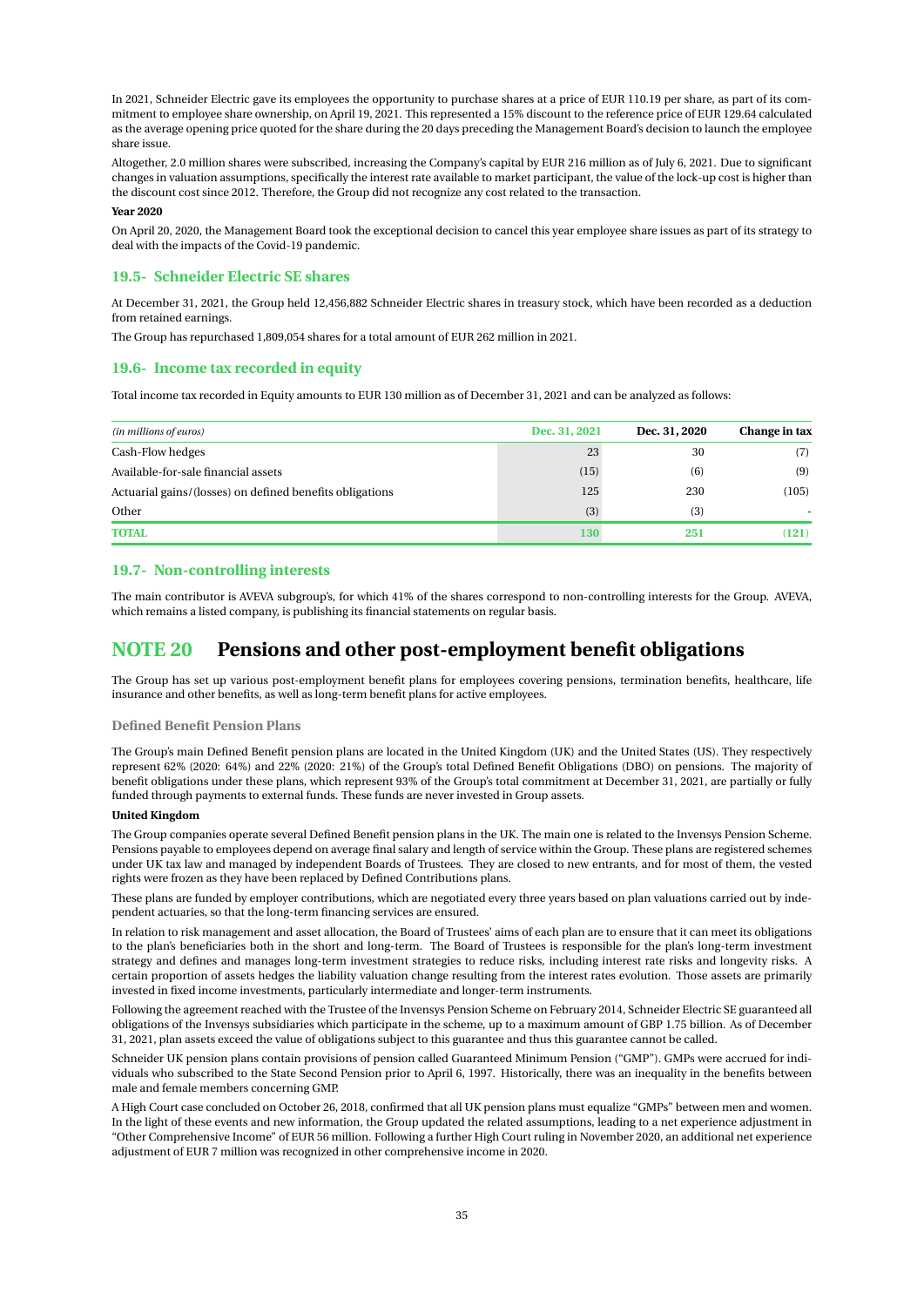#### **United States**

The United States' subsidiaries operate several Defined Benefit pension plans. These plans are closed to new entrants, frozen to future accruals and have been replaced by Defined Contributions plans. Pensions payable to employees depend on the average final salary and the length of service within the Group.

Each year, the Group companies contribute a certain amount to the Defined Benefit pension plans. This amount is determined actuarially and is comprised of service costs, administrative expenses and payments toward any existing deficits. Since the plans are closed and frozen, there is generally no service cost component.

The companies delegate various responsibilities to Pension Committees. These committees define and manage long-term investment strategies to reduce risks, including interest rate risks and longevity risks. A certain proportion of assets hedges the liability valuation change, resulting from the interest rates evolution. Those assets are primarily invested in fixed income investments, particularly intermediate and longer-term instruments.

#### **Assumptions**

Actuarial valuations are generally performed each year. The assumptions used vary according to the economic conditions prevailing in the country concerned, as follows:

|                                | Group weighted average rate |                                    | Of which United Kingdom |                      | <b>Of which United States</b> |               |
|--------------------------------|-----------------------------|------------------------------------|-------------------------|----------------------|-------------------------------|---------------|
|                                | Dec. 31, 2021               | <b>Dec. 31, 2020</b> Dec. 31, 2021 |                         | <b>Dec. 31, 2020</b> | Dec. 31, 2021                 | Dec. 31, 2020 |
| Discount rate                  | 2.12\%                      | 1.57%                              | 2.05%                   | 1.40%                | $2.77\%$                      | 2.42%         |
| Rate of compensation increases | 2.60%                       | 2.52%                              | 3.64%                   | 3.46\%               | n.a.                          | n.a           |

The discount rate is determined based on the interest rate for investment-grade (AA) corporate bonds or, if a liquid market does not exist, government bonds with a maturity that matches the duration of the benefit obligation. In the United States, the average discount rate is determined based on a yield curve for AA and AAA investment-grade corporate bonds.

In the Euro zone, the discount rate currently stands at 0.80%.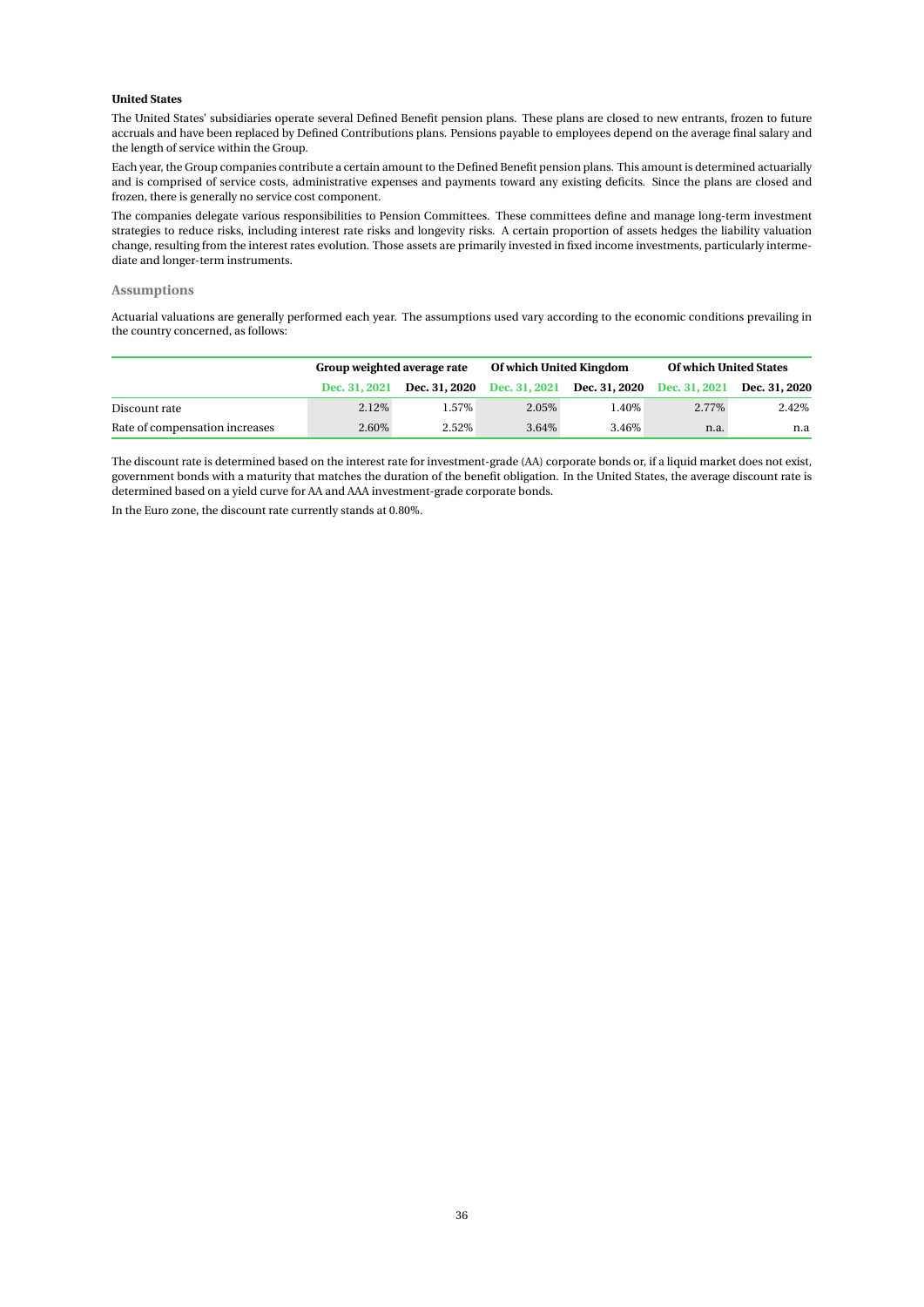## **20.1- Changes in provisions for pensions and other post-employment benefit obligations**

Annual changes in obligations, the market value of plan assets and the corresponding assets and provisions recognized in the financial statements can be analyzed as follows:

| (in millions of euros)                        | Defined benefit<br>obligations | <b>Plan assets</b> | <b>Asset ceiling</b>     | <b>Net Liability</b> |
|-----------------------------------------------|--------------------------------|--------------------|--------------------------|----------------------|
| Dec 31, 2019                                  | (10, 065)                      | 8,633              | (123)                    | (1, 555)             |
| Service cost                                  | (54)                           |                    |                          | (54)                 |
| Past service cost                             |                                |                    |                          |                      |
| Curtailments and settlements                  | $\mathbf{1}$                   | (1)                |                          |                      |
| Interest cost                                 | (204)                          |                    | (2)                      | (206)                |
| Interest income                               |                                | 159                |                          | 159                  |
| Net impact in P&L, (expense)/profit           | (257)                          | 158                | (2)                      | (101)                |
| of which UK                                   | (119)                          | 118                | (2)                      | (3)                  |
| of which US                                   | (69)                           | 38                 |                          | (31)                 |
| Benefits paid                                 | 554                            | (500)              |                          | 54                   |
| Plan participants' contributions              | (6)                            | 6                  |                          |                      |
| <b>Employer contributions</b>                 |                                | 106                |                          | 106                  |
| Changes in the scope of consolidation         | (8)                            |                    |                          | (8)                  |
| Actuarial gains/(losses) recognized in equity | (796)                          | 621                | 52                       | (123)                |
| Translation adjustment                        | 562                            | (503)              | 6                        | 65                   |
| Other changes                                 |                                |                    |                          |                      |
| Dec. 31, 2020                                 | (10, 016)                      | 8,521              | (67)                     | (1, 562)             |
| of which UK                                   | (6,370)                        | 6,459              | (67)                     | 22                   |
| of which US                                   | (2,140)                        | 1,535              |                          | (605)                |
| Service cost                                  | (66)                           |                    |                          | (66)                 |
| Past service cost                             | $\overline{c}$                 |                    |                          | $\overline{c}$       |
| Curtailments and settlements                  | 25                             | (1)                |                          | 24                   |
| Interest cost                                 | (159)                          |                    | (1)                      | (160)                |
| Interest income                               |                                | 121                |                          | 121                  |
| Net impact in P&L, (expense)/profit           | (198)                          | 120                | (1)                      | (79)                 |
| of which UK                                   | (94)                           | 86                 | (1)                      | (9)                  |
| of which US                                   | (52)                           | 30                 |                          | (22)                 |
| Benefits paid                                 | 532                            | (478)              |                          | 54                   |
| Plan participants' contributions              | (6)                            | $6\phantom{1}6$    |                          |                      |
| <b>Employer contributions</b>                 |                                | 136                |                          | 136                  |
| Changes in the scope of consolidation         | 9                              |                    |                          | 9                    |
| Actuarial gains/(losses) recognized in equity | 701                            | (117)              | (133)                    | 451                  |
| Translation adjustment                        | (631)                          | 606                | (9)                      | (34)                 |
| Other changes                                 | (77)                           | 77                 |                          |                      |
| Dec. 31, 2021                                 | (9,686)                        | 8,871              | (210)                    | (1,025)              |
| of which UK                                   | (6,017)                        | 6,524              | (184)                    | 323                  |
| of which US                                   | (2,170)                        | 1,692              | $\overline{\phantom{a}}$ | (478)                |

The Group defined benefit obligations of EUR 9.686 million (2020: EUR 10.016 million) are broken down as EUR 9.470 million (2020: EUR 9.802 million) for post-employment benefits and EUR 216 million (2020: EUR 214 million) for other post-employment and long-term benefits.

The total present value of Defined Benefit Obligations breaks down as follows between wholly or partly funded plans and wholly unfunded plans: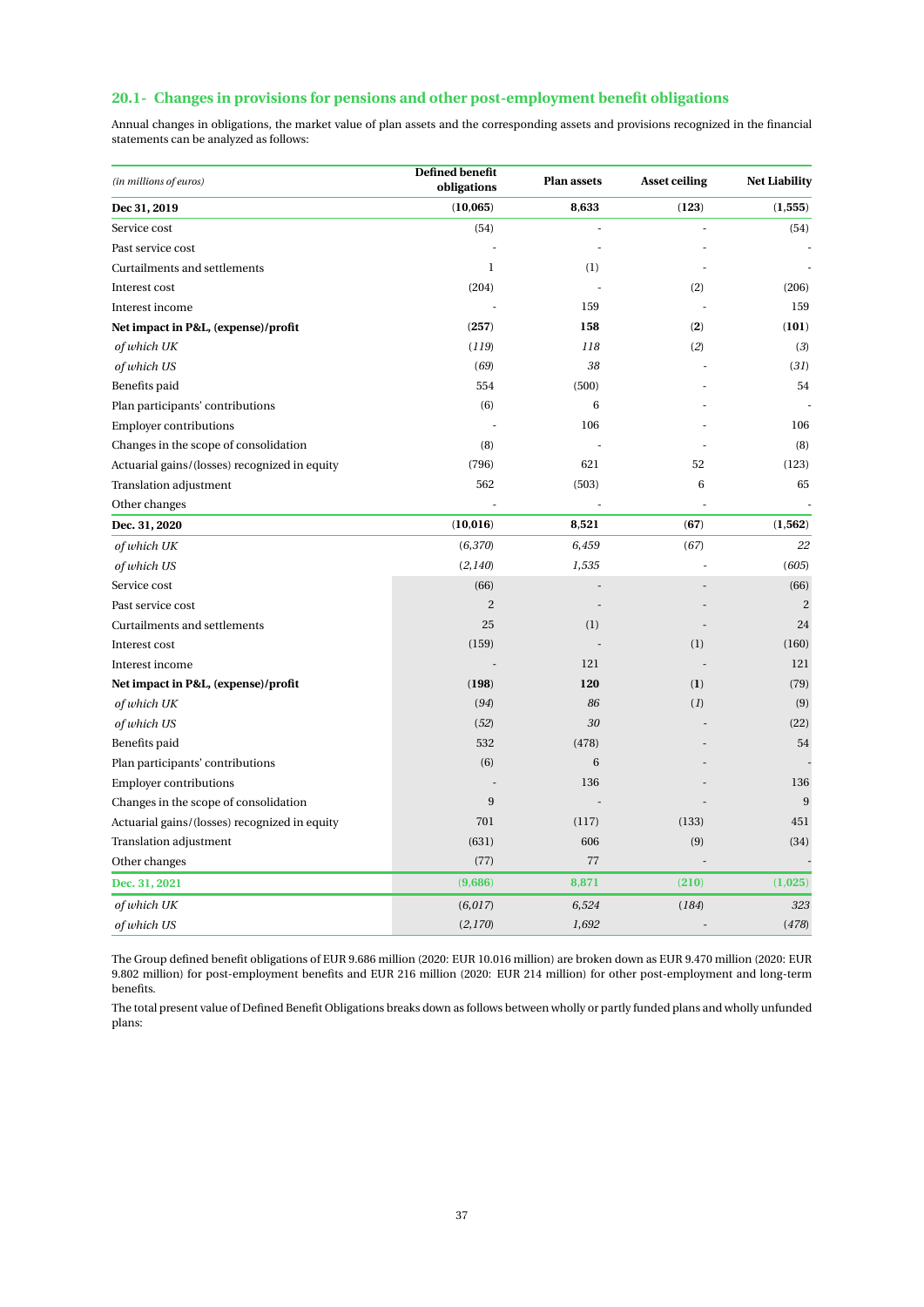| (in millions of euros)                                        | Dec. 31, 2021 | Dec. 31, 2020 |
|---------------------------------------------------------------|---------------|---------------|
| Present value of wholly or partly funded benefit obligation   | (9,052)       | (9,356)       |
| Fair value on plan assets                                     | 8,871         | 8.521         |
| Effect of assets ceiling                                      | (210)         | (66)          |
| Net position of wholly or partly funded benefit obligation    | (391)         | (901)         |
| Present value of wholly or partly unfunded benefit obligation | (634)         | (661)         |
| Y FROM FUNDED AND UNFUNDED PLANS                              | (1,025)       | (1, 562)      |
| <b>Balance Sheet impact:</b>                                  |               |               |
| surplus of plans recognized as assets*                        | 370           | 146           |
| provisions recognized as liabilities                          | (1, 395)      | (1,708)       |

*\* The surplus of plans recognized as assets represents the assets in excess of the liabilities, generally assumed to be recoverable, and after applying any asset ceiling*

Changes in gross items recognized in equity were as follows:

| (in millions of euros)                                                                       | <b>Full year 2021</b> | Full year 2020 |
|----------------------------------------------------------------------------------------------|-----------------------|----------------|
| Actuarial (gains)/losses on Defined Benefit Obligations arising from demographic assumptions | (121)                 | (6)            |
| Actuarial (gains)/losses on Defined Benefit Obligations arising from financial assumptions   | (522)                 | 853            |
| Actuarial (gains)/losses on Defined Benefit Obligations from experience effects              | (58)                  | (51)           |
| Actuarial (gains)/losses on plan assets                                                      | 117                   | (621)          |
| Effect of asset ceiling                                                                      | 133                   | (52)           |
| <b>TOTAL RECOGNIZED IN EQUITY DURING THE PERIOD</b>                                          | (451)                 | 123            |
| of which UK                                                                                  | 259                   | (111)          |
| of which US                                                                                  | 116                   | (5)            |

**Plans asset allocation:**

| (in millions of euros) | Dec. 31, 2021 | Dec. 31, 2020 |
|------------------------|---------------|---------------|
| Equity                 | 6%            | 9%            |
| <b>Bonds</b>           | 80%           | 80%           |
| Others                 | 14%           | 11%           |
| <b>TOTAL</b>           | 100%          | $100\%$       |

## **20.2- Sensitivity analysis**

The effect of a  $\pm$  0.5% change in the discount rate on the 2021 Defined Benefit Obligations is as follows:

|                        |          | Total   |          | <b>United Kingdom</b> |          | <b>United States</b> |          | Rest of the World |
|------------------------|----------|---------|----------|-----------------------|----------|----------------------|----------|-------------------|
| (in millions of euros) | $+0.5\%$ | $-0.5%$ | $+0.5\%$ | $-0.5%$               | $+0.5\%$ | $-0.5%$              | $+0.5\%$ | $-0.5\%$          |
| DBO Impact             | (591)    | 660     | (385)    | 431                   | (117)    | 129                  | (89)     | 100               |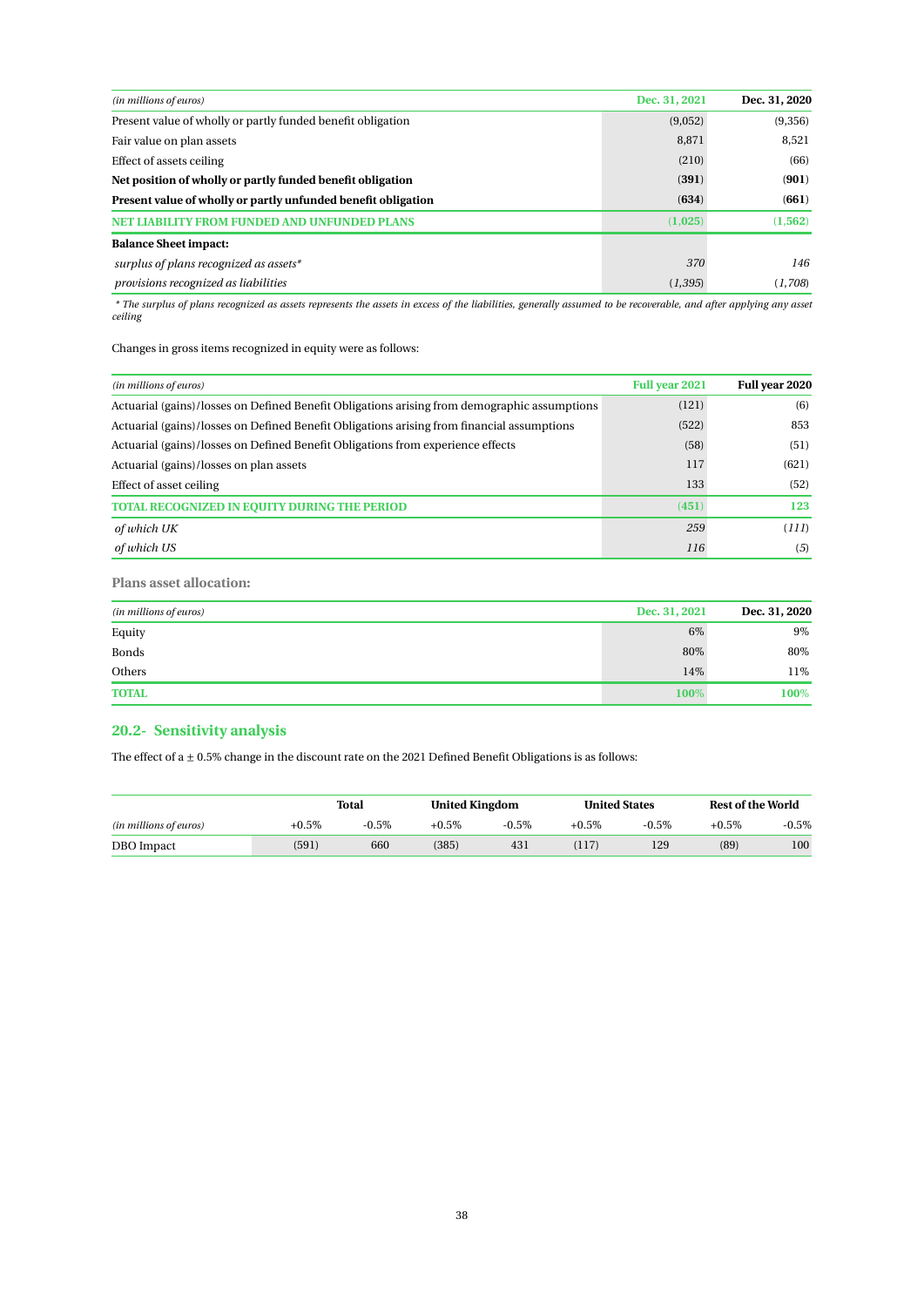# <span id="page-39-0"></span>**NOTE 21 Provisions for contingencies and charges**

| (in millions of euros)                               | Economic<br>risks | Customer<br>risks | <b>Products</b><br>risks | Environmental<br>risks | <b>Restructuring</b> | Other<br>risks | <b>Provisions</b> |
|------------------------------------------------------|-------------------|-------------------|--------------------------|------------------------|----------------------|----------------|-------------------|
| Dec. 31, 2019                                        | 292               | 76                | 499                      | 293                    | 151                  | 423            | 1,734             |
| of which long-term portion                           | 155               | 50                | 139                      | 256                    | 11                   | 329            | 940               |
| Additions                                            | 35                | 33                | 322                      | 8                      | 324                  | 128            | 850               |
| <b>Utilizations</b>                                  | (43)              | (26)              | (172)                    | (17)                   | (208)                | (132)          | (598)             |
| Reversals of surplus provisions                      | (10)              |                   | (11)                     | (3)                    | (2)                  | (7)            | (33)              |
| Translation adjustments                              | (19)              | (12)              | (24)                     | (22)                   | (7)                  | (30)           | (114)             |
| Changes in the scope of consol-<br>idation and other | 20                | 83                | 16                       |                        | (8)                  | (20)           | 91                |
| Dec. 31, 2020                                        | 275               | 154               | 630                      | 259                    | 250                  | 362            | 1,930             |
| of which long-term portion                           | 161               | 103               | 137                      | 226                    | 15                   | 288            | 930               |
| Additions                                            | 52                | 12                | 206                      | 8                      | 130                  | 126            | 534               |
| <b>Utilizations</b>                                  | (48)              | (21)              | (150)                    | (13)                   | (194)                | (100)          | (526)             |
| Reversals of surplus provisions                      | (6)               |                   | (39)                     |                        | (26)                 | (15)           | (86)              |
| Translation adjustments                              | 13                | 9                 | 31                       | 23                     | 5                    | 21             | 102               |
| Changes in the scope of consol-<br>idation and other | (16)              | (7)               | (3)                      | 73                     | (5)                  | 28             | 70                |
| Dec. 31, 2021                                        | 270               | 147               | 675                      | 350                    | 160                  | 422            | 2,024             |
| of which long-term portion                           | 169               | 104               | 150                      | 315                    | 12                   | 341            | 1,091             |

Provisions are recognized following the principles described in Note 1.21.

Reconciliation with cash flow statement:

| (in millions of euros)                                                                | <b>Full year 2021</b> | Full year 2020 |
|---------------------------------------------------------------------------------------|-----------------------|----------------|
| Increase of provision                                                                 | 534                   | 850            |
| Utilization of provision                                                              | (526)                 | (598)          |
| Reversal of surplus provision                                                         | (86)                  | (33)           |
| Provision variance including tax provisions but excluding employee benefit obligation | (78)                  | 219            |
| Employee benefit obligation net variance contribution to plan assets                  | 24                    | 47             |
| <b>INCREASE/(DECREASE) IN PROVISIONS IN CASH-FLOW STATEMENT</b>                       | (54)                  | 266            |

## <span id="page-39-1"></span>**NOTE 22 Total current and non-current financial liabilities**

The breakdown of net debt is as follows:

| (in millions of euros)                                      | Dec. 31, 2021 | Dec. 31, 2020 |
|-------------------------------------------------------------|---------------|---------------|
| <b>Bonds</b>                                                | 8,234         | 8,773         |
| Other bank borrowings                                       | 51            | 32            |
| Employee profit sharing                                     |               |               |
| Short-term portion of bonds                                 | (706)         | (600)         |
| Short-term portion of long-term debt                        | (25)          | (9)           |
| <b>NON-CURRENT FINANCIAL LIABILITIES</b>                    | 7,554         | 8,196         |
| Commercial paper                                            | 950           | 1,302         |
| Accrued interest                                            | 38            | 43            |
| Other short-term borrowings                                 | 317           | 173           |
| Drawdown of funds from lines of credit                      |               |               |
| <b>Bank overdrafts</b>                                      | 159           | 133           |
| Short-term portion of convertible and non-convertible bonds | 706           | 600           |
| Short-term portion of long-term debt                        | 25            | 9             |
| <b>SHORT-TERM DEBT</b>                                      | 2,195         | 2,260         |
| <b>TOTAL CURRENT AND NON-CURRENT FINANCIAL LIABILITIES</b>  | 9,749         | 10,456        |
| <b>CASH AND CASH EQUIVALENTS</b>                            | (2,622)       | (6,895)       |
| <b>NET DEBT</b>                                             | 7,127         | 3,561         |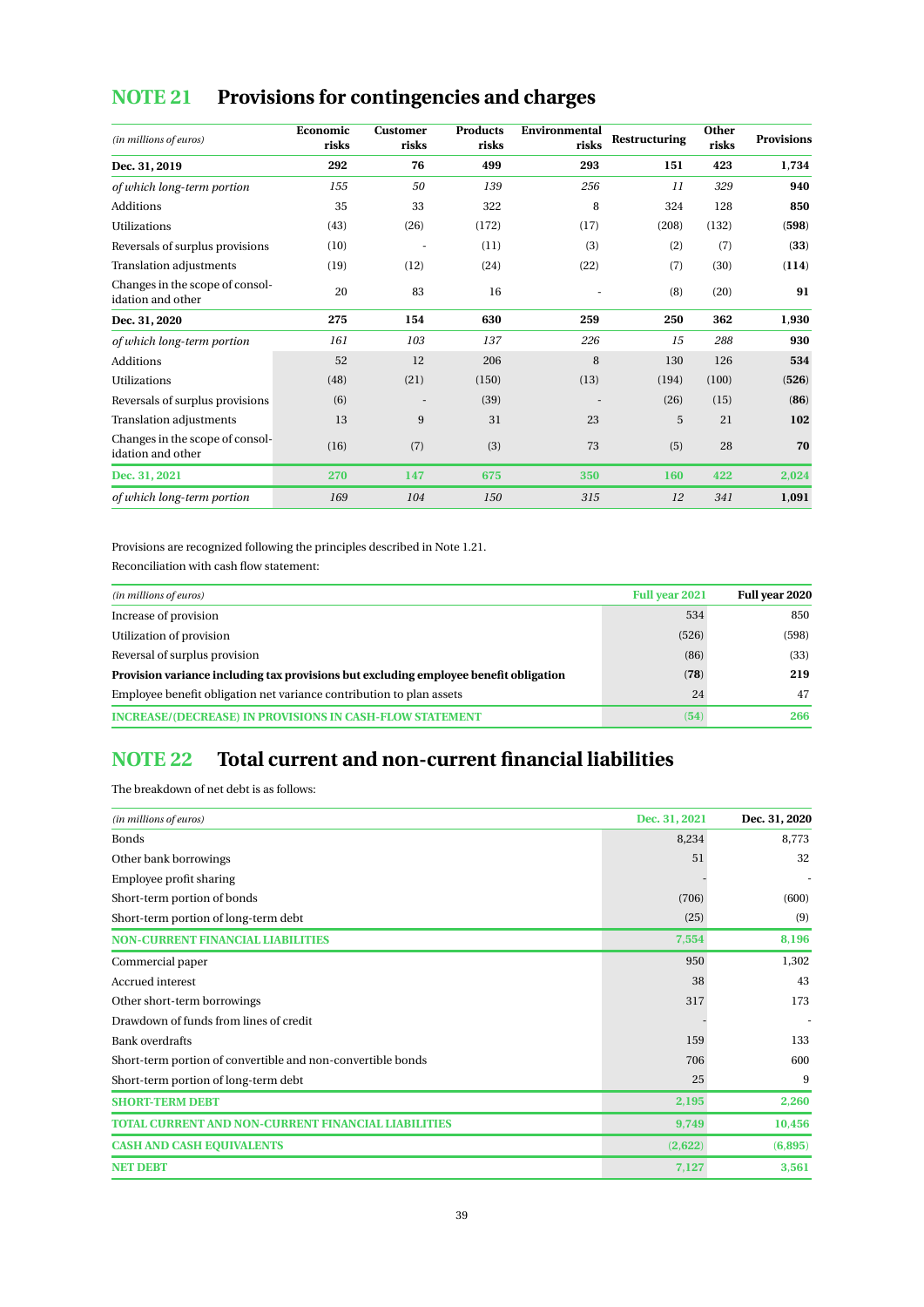## **22.1- Breakdown by maturity**

|                        |                | Dec. 31, 2021    | Dec. 31, 2020 |
|------------------------|----------------|------------------|---------------|
| (in millions of euros) | <b>Nominal</b> | <b>Interests</b> | Nominal       |
| 2021                   | ٠              |                  | 2,260         |
| 2022                   | 2,195          | 78               | 673           |
| 2023                   | 1,325          | 58               | 1,295         |
| 2024                   | 996            | 49               | 996           |
| 2025                   | 1,045          | 41               | 1,045         |
| 2026                   | 1,397          | 35               | 1,396         |
| 2027                   | 1,240          | 19               | 1,240         |
| 2028 and beyond        | 1,551          | 2                | 1,551         |
| <b>TOTAL</b>           | 9,749          | 282              | 10,456        |

## **22.2- Breakdown by currency**

| (in millions of euros) | Dec. 31, 2021 | Dec. 31, 2020 |
|------------------------|---------------|---------------|
| Euro                   | 8,803         | 9,537         |
| <b>US Dollar</b>       | 737           | 698           |
| Brazilian Real         | 13            | 13            |
| <b>Indian Rupee</b>    | 84            | 112           |
| Algerian Dinar         | 22            | 23            |
| Other                  | 90            | 73            |
| <b>TOTAL</b>           | 9,749         | 10,456        |

### **22.3- Bonds**

| (in millions of euros)               | Dec. 31, 2021 | Dec. 31, 2020 | Interest rate   | <b>Maturity</b>  |
|--------------------------------------|---------------|---------------|-----------------|------------------|
| Schneider Electric SE 2021           |               | 600           | 2.500% fixed    | September 2021   |
| Schneider Electric SE 2022           | 706           | 651           | 2.950% fixed    | September 2022   |
| Schneider Electric SE 2023           | 499           | 498           | $0.000\%$ fixed | June 2023        |
| Schneider Electric SE 2023           | 798           | 797           | 1.500% fixed    | September 2023   |
| Schneider Electric SE 2024           | 997           | 996           | 0.250% fixed    | September 2024   |
| Schneider Electric SE 2025           | 746           | 745           | $0.875\%$ fixed | March 2025       |
| Schneider Electric SE 2025           | 300           | 300           | 1.841% fixed    | October 2025     |
| Schneider Electric SE 2026 (OCEANEs) | 651           | 651           | $0.000\%$ fixed | <b>June 2026</b> |
| Schneider Electric SE 2026           | 746           | 745           | 0.875% fixed    | December 2026    |
| Schneider Electric SE 2027           | 497           | 496           | $1.000\%$ fixed | April 2027       |
| Schneider Electric SE 2027           | 744           | 743           | 1.375% fixed    | June 2027        |
| Schneider Electric SE 2028           | 757           | 758           | 1.500% fixed    | January 2028     |
| Schneider Electric SE 2029           | 793           | 793           | 0.250% fixed    | March 2029       |
| <b>TOTAL</b>                         | 8,234         | 8,773         |                 |                  |

Schneider Electric SE has issued bonds on different markets:

- in the United States, through a private placement offering following SEC 144A rule, for USD 800 million worth of bonds issued in September 2012, at a rate of 2.95%, due in September 2022;
- as part of its Euro Medium Term Notes (EMTN) program, bonds traded on the Luxembourg stock exchange. Issues that had not yet matured as of December 31, 2021 are as follow:
	- **–** EUR 500 million worth of bonds issued in June 2020, at a rate of 0.0%, maturing in June 2023;
	- **–** EUR 800 million worth of bonds issued in September 2015 at a rate of 1.50%, maturing in September 2023;
	- **–** EUR 800 million worth of bonds issued in September 2016, at a rate of 0.25%, maturing in September 2024;
	- **–** EUR 200 million worth of bonds issued in July 2019, at a rate of 0.25%, maturing in September 2024;
	- **–** EUR 750 million worth of bonds issued in March 2015, at a rate of 0.875%, maturing in March 2025;
	- **–** EUR 200 million and EUR 100 million worth of Climate bonds issued successively in October and December 2015, at a rate of 1.841%, maturing in October 2025;
	- **–** EUR 750 million worth of bonds issued in December 2017, at a rate of 0.875%, maturing in December 2026;
	- **–** EUR 500 million worth of bonds issued in April 2020, at a rate of 1.00%, maturing in April 2027;
	- **–** EUR 750 million worth of bonds issued in June 2018, at a rate of 1.375%, maturing in June 2027;
	- **–** EUR 500 million worth of bonds issued in January 2019 and EUR 250 million worth of bonds issued in May 2019, at a rate of 1.50%, maturing in January 2028;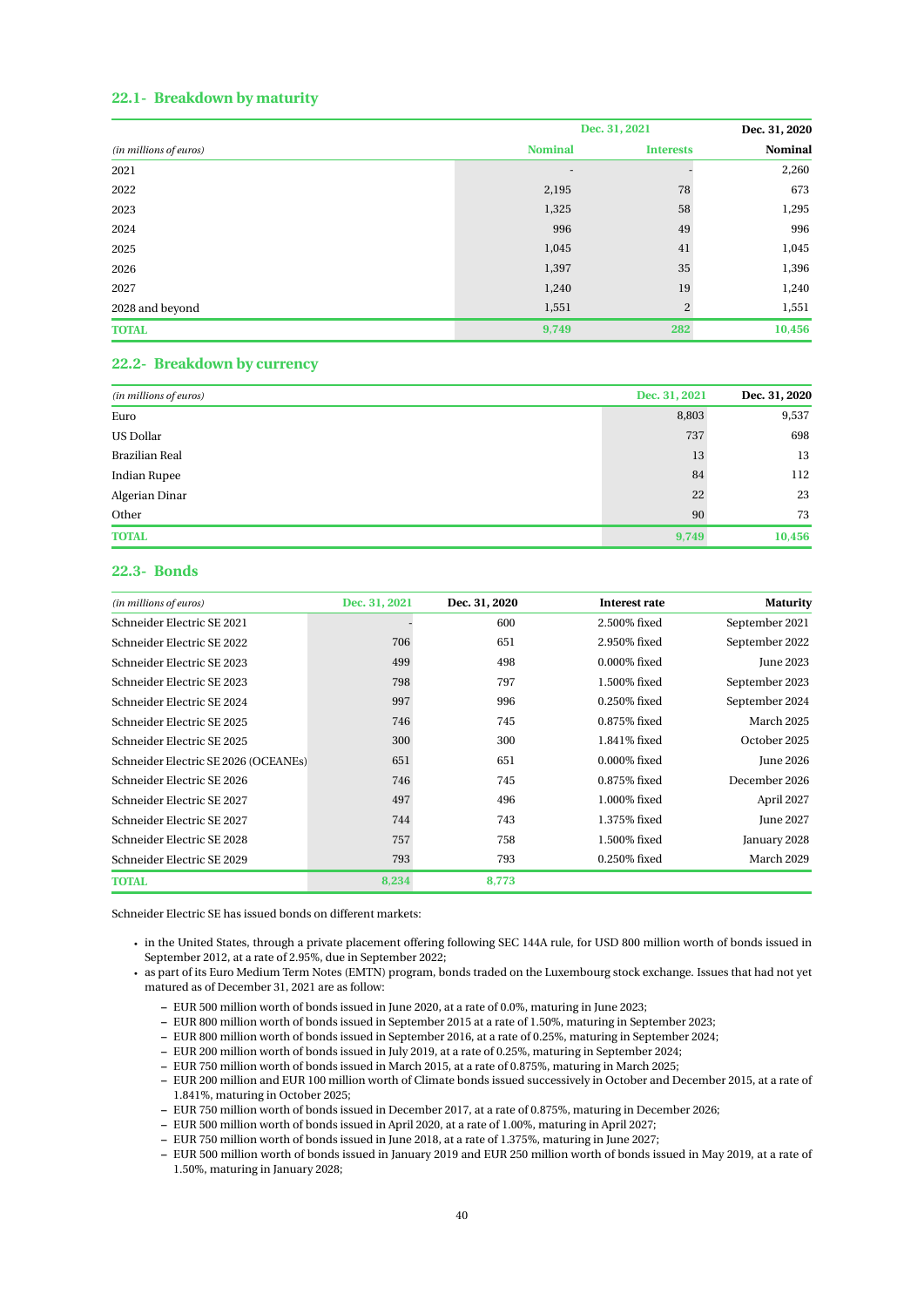**–** EUR 800 million worth of bonds issued in March 2020, at a rate of 0.25%, maturing in March 2029.

In addition, the Group has issued a bond that is convertible into or exchangeable for a new or existing shares (OCEANEs) for EUR 650 million at a rate of 0.00%, maturing in June 2026. The OCEANE has a debt component, assessed on inception date on the basis of the market interest rate applied to an equivalent non-convertible bond, is recognized in non-current financial debts and an optional component recognized in equity. At end of December 2021, the debt component recorded amounts to EUR 651 million and the optional component to EUR 42 million.

The initial conversion and/or exchange ratio of the Bonds is one share per Bond with a nominal value set at EUR 176.44. According to Sustainability-Linked Financing Framework, if the average sustainability performance score (calculated as the arithmetic average of the scores of the three key performance indicators) does not reach a certain level by December 31, 2025, the Group will pay an amount equal to 0.50% of the face value.

The three key performance indicators from the 11 new Schneider Sustainability Impact (SSI) 2021-2025 indicators are the following:

- Climate: Deliver 800 megatons of saved and avoided  $CO<sub>2</sub>$  emissions to our customers;
- Equality: Increase gender diversity, from hiring to front-line managers and leadership teams (50/40/30);
- Generation: Train 1 million underprivileged people in energy management.

The detailed rating methodology and approach are presented in the Group's Sustainability-Linked Financing Framework.

For all those transactions, issue premium and issue costs are amortized per the effective interest rate method.

#### **22.4- Reconciliation with cash flow statement**

|                                                                      |               |                    | <b>Non-cash variations</b>     |                            |               |  |
|----------------------------------------------------------------------|---------------|--------------------|--------------------------------|----------------------------|---------------|--|
| (in millions of euros)                                               | Dec. 31, 2020 | Cash<br>variations | <b>Scope</b><br><i>impacts</i> | <b>Forex</b><br>and others | Dec. 31, 2021 |  |
| <b>Bonds</b>                                                         | 8,773         | (600)              |                                | 61                         | 8,234         |  |
| Bank overdrafts and other borrowings                                 | 1.683         | (8)                |                                | (163)                      | 1,515         |  |
| <b>TOTAL CURRENT AND NON-CURRENT</b><br><b>FINANCIAL LIABILITIES</b> | 10.456        | (608)              |                                | (102)                      | 9,749         |  |

### **22.5- Other information**

As of December 31, 2021, the Group had confirmed credit lines of EUR 2,550 million all maturing after December 2022, all unused.

Loan agreements and committed credit lines do not include any financial covenants or credit rating triggers in case of downgrading in the company's long-term debt.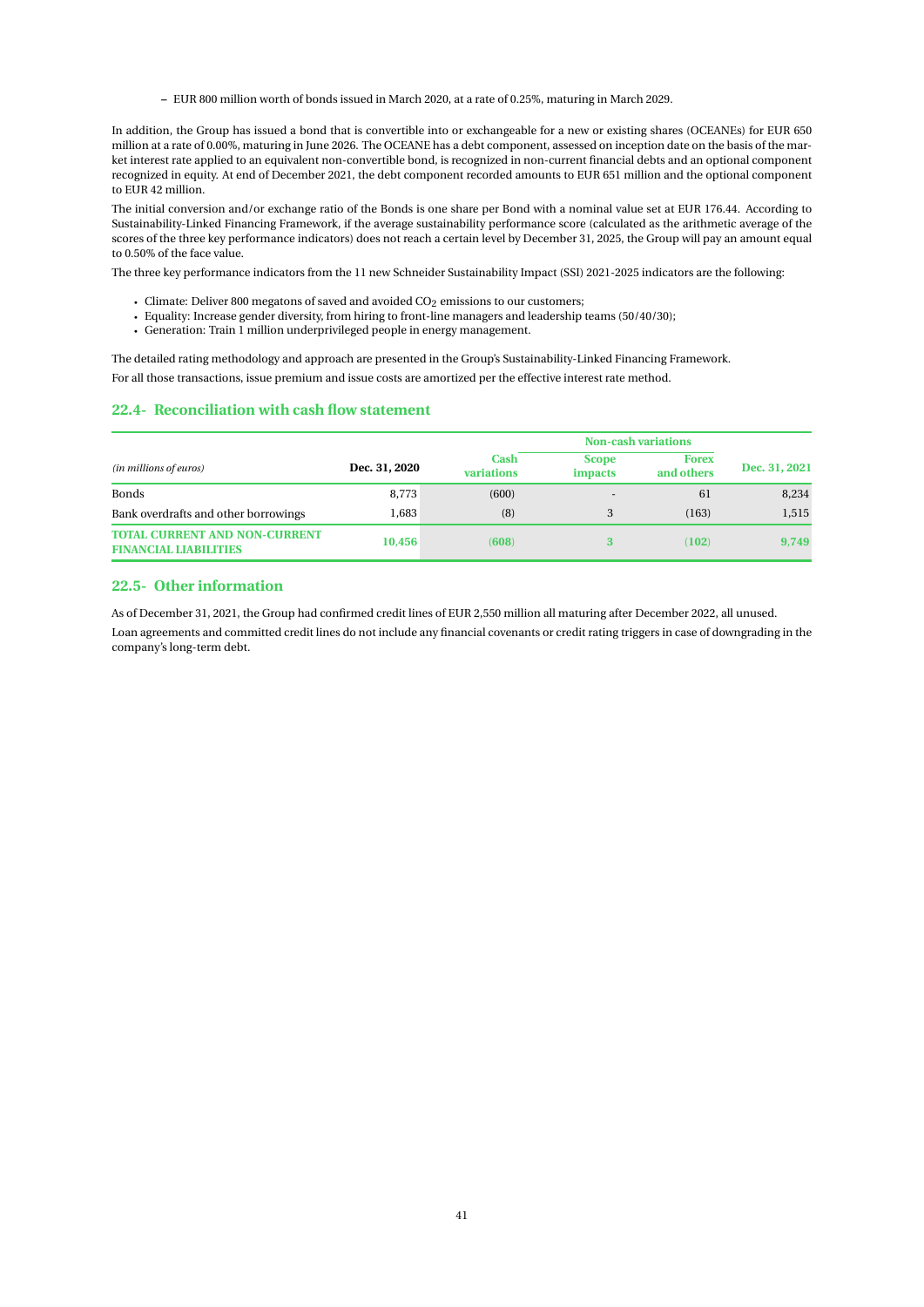## <span id="page-42-0"></span>**NOTE 23 Classification of financial instruments**

The Group uses financial instruments to manage its exposure to fluctuations in interest rates, exchange rates and metal prices. Financial assets and liabilities can be classified at the fair value following the hierarchy levels below:

- 1. Level 1: market value (non-adjusted) on active markets, for similar assets and liabilities, which the company can obtain on a given valuation date;
- 2. Level 2: data other than the market rate available for level 1, which are directly or indirectly observable on the market;
- 3. Level 3: data on the asset or liability that are not observable on the market.

## **23.1- Balance sheet exposure and fair value hierarchy**

#### **Dec. 31, 2021** *(in millions of euros)* **Carrying amount Fair value through P&L through equity Fair value Financial assets/liabilities measured at amortized cost Fair value Fair value hierarchy ASSETS:** Listed financial assets 15 15 15 Level 1 15 Level 1 15 Level 1 2 Level 1 2 Level 1 2 Level 1 2 Level 1 2 Level 1 Venture capital (FCPR)/mutual funds (SICAV) 111 111 - 111 111 Level 3 Other unlisted financial assets 323 79 244 - 323 Level 3 Other non-current financial assets 585 585 Level 2 **TOTAL NON-CURRENT ASSETS 1**,**034 190 259 585 1**,**034** Trade accounts receivables 6,829 6,829 Level 2 Current financial assets 4 - 4 Level 2 Marketable securities **551** 551 551 Level 1 Negotiable debt securities and short-term deposits and short term at  $438$  and  $438$  and  $438$  and  $438$  and  $438$  and  $438$  and  $438$  and  $438$  and  $438$  and  $438$  and  $438$  and  $438$  and  $438$  and  $438$  and  $438$  and  $438$  and  $438$  and  $438$  and  $438$  and  $438$  a Cash 1,633 1,633 - 1,633 - 1,633 Level 2 Derivative instruments - foreign currencies 41 40 1 - 41 Level 2 Derivative instruments - interest rates - - - - - - - - - - - - - - - - Level 2 Derivative instruments - commodities 7 7 - 7 Level 2 Derivative instruments - shares - - - - - Level 2 **TOTAL CURRENT ASSETS 9**,**503 2**,**662 12 6**,**829 9**,**503 LIABILITIES:** Long-term portions of non-convertible bonds \* (6,877) - (6,877) (7,126) Level 1 Long-term portions of convertible bonds \* (651) - - (651) (636) Level 2 Other long-term debt (26) (26) (26) Level 2 **TOTAL NON-CURRENT LIABILITIES** (**7**,**554**) **- -** (**7**,**554**) (**7**,**788**) Short-term portion of bonds \* (706) - (706) - (706) (719) Level 1 Short-term debt (1,489) (1,489) (1,489) Level 2 Trade accounts payable  $(5,715)$   $(-5,715)$   $(-5,715)$   $(-5,715)$   $(-5,715)$   $(-5,715)$   $(-5,715)$ Other (63) (63) - (63) (63) Level 2 Derivative instruments - foreign currencies (104) (55) (49) (49) - (104) Level 2 Derivative instruments - interest rates - - - - - - - - - - - - - - - - Level 2 Derivative instruments - commodities - - - - - - - - - - - - - - - - Level 2 Derivative instruments - shares - - - - - Level 2 **TOTAL CURRENT LIABILITIES** (**8**,**077**) (**55**) (**49**) (**7**,**973**) (**8**,**090**)

*\* The majority of financial instruments listed in the balance sheet have a fair value close to their book value, except for bonds, for which the amortized cost in the balance sheet represents EUR 8*,*234 million compared to EUR 8*,*481 million at fair value.*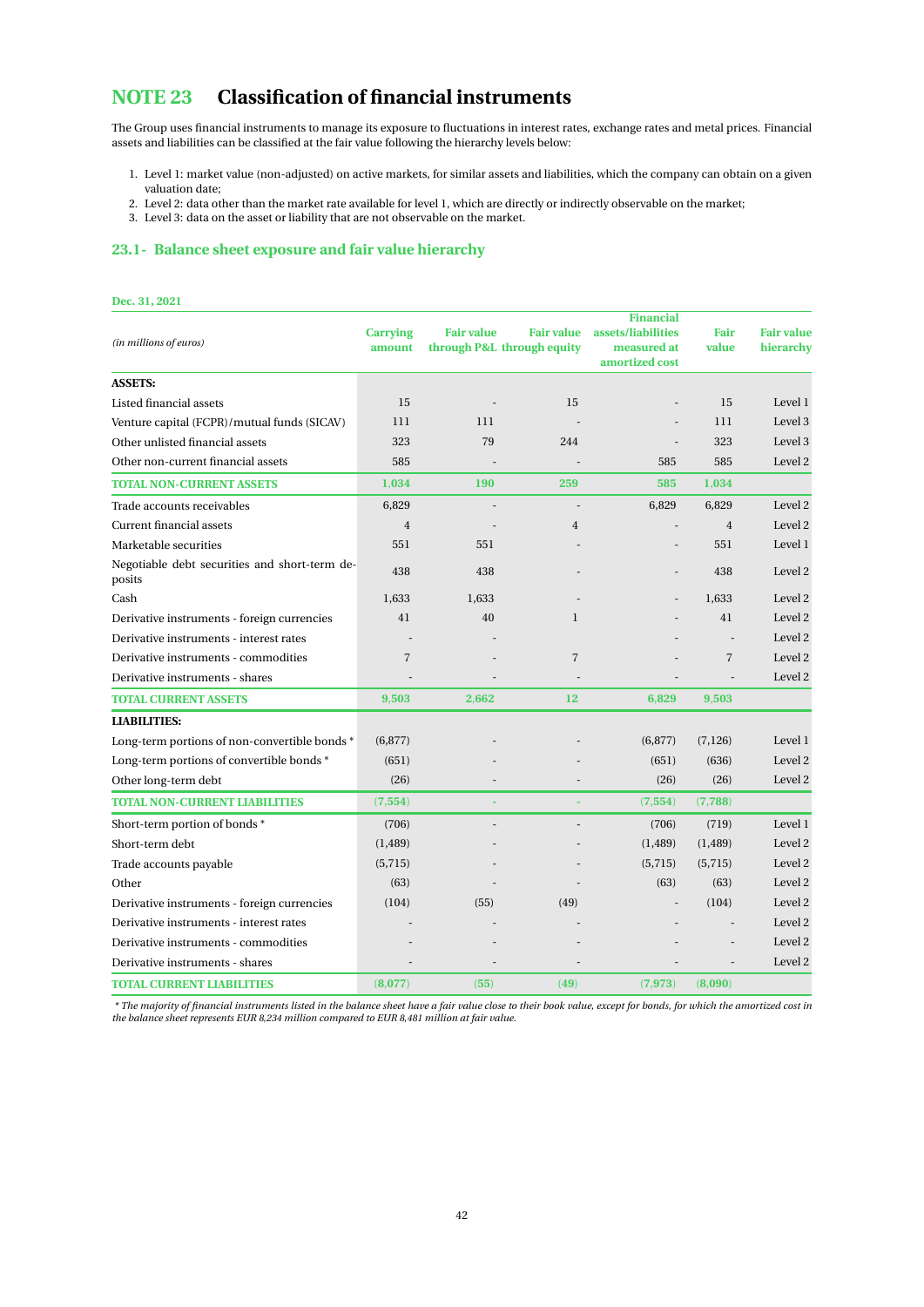## **Dec. 31, 2020**

|                                                         | Carrying     | <b>Fair value</b>          | <b>Fair value</b> | Financial<br>assets/liabilities | Fair      | <b>Fair value</b> |
|---------------------------------------------------------|--------------|----------------------------|-------------------|---------------------------------|-----------|-------------------|
| (in millions of euros)                                  | amount       | through P&L through equity |                   | measured at                     | value     | hierarchy         |
|                                                         |              |                            |                   | amortized cost                  |           |                   |
| <b>ASSETS:</b>                                          |              |                            |                   |                                 |           |                   |
| Listed financial assets                                 | 2            |                            | $\overline{c}$    |                                 | 2         | Level 1           |
| Venture capital (FCPR)/mutual funds (SICAV)             | 84           | 84                         |                   |                                 | 84        | Level 3           |
| Other unlisted financial assets                         | 363          |                            | 363               |                                 | 363       | Level 3           |
| Other non-current financial assets                      | 327          |                            |                   | 327                             | 327       | Level 2           |
| <b>TOTAL NON-CURRENT ASSETS</b>                         | 776          | 84                         | 365               | 327                             | 776       |                   |
| Trade accounts receivables                              | 5.626        |                            |                   | 5,626                           | 5.626     | Level 2           |
| Current financial assets                                | 18           | 18                         |                   | ٠                               | 18        | Level 2           |
| Marketable securities                                   | 1,942        | 1,942                      |                   |                                 | 1,942     | Level 1           |
| Negotiable debt securities and short-term de-<br>posits | 2.275        | 2.275                      |                   | $\overline{\phantom{m}}$        | 2.275     | Level 2           |
| Cash                                                    | 2.678        | 2.678                      |                   |                                 | 2.678     | Level 2           |
| Derivative instruments - foreign currencies             | 84           | 60                         | 24                |                                 | 84        | Level 2           |
| Derivative instruments - interest rates                 |              |                            |                   |                                 | ÷.        | Level 2           |
| Derivative instruments - commodities                    | 23           |                            | 23                |                                 | 23        | Level 2           |
| Derivative instruments - shares                         | $\mathbf{1}$ |                            | $\mathbf{1}$      |                                 | 1         | Level 2           |
| <b>TOTAL CURRENT ASSETS</b>                             | 12,647       | 6,973                      | 48                | 5,626                           | 12,647    |                   |
| <b>LIABILITIES:</b>                                     |              |                            |                   |                                 |           |                   |
| Long-term portions of non-convertible bonds *           | (7, 522)     |                            |                   | (7,522)                         | (7,955.6) | Level 1           |
| Long-term portions of convertible bonds *               | (651)        |                            |                   | (651)                           | (652.4)   | Level 2           |
| Other long-term debt                                    | (23)         |                            |                   | (23)                            | (23)      | Level 2           |
| <b>TOTAL NON-CURRENT LIABILITIES</b>                    | (8, 196)     |                            |                   | (8, 196)                        | (8,631)   |                   |
| Short-term portion of bonds*                            | (600)        |                            | ÷                 | (600)                           | (611)     | Level 1           |
| Short-term debt                                         | (1,660)      |                            |                   | (1,660)                         | (1,660)   | Level 2           |
| Trade accounts payable                                  | (4,664)      |                            |                   | (4,664)                         | (4,664)   | Level 2           |
| Other                                                   | (54)         |                            |                   | (54)                            | (54)      | Level 2           |
| Derivative instruments - foreign currencies             | (19)         | (19)                       |                   |                                 | (19)      | Level 2           |
| Derivative instruments - interest rates                 |              |                            |                   |                                 |           | Level 2           |
| Derivative instruments - commodities                    |              |                            |                   |                                 |           | Level 2           |
| Derivative instruments - shares                         |              |                            |                   |                                 |           | Level 2           |
| <b>TOTAL CURRENT LIABILITIES</b>                        | (6,997)      | (19)                       |                   | (6,978)                         | (7,008)   |                   |

\* The majority of financial instruments listed in the balance sheet have a fair value close to their book value, except for bonds, for which the amortized cost in<br>the balance sheet represents EUR 8,773 million compared to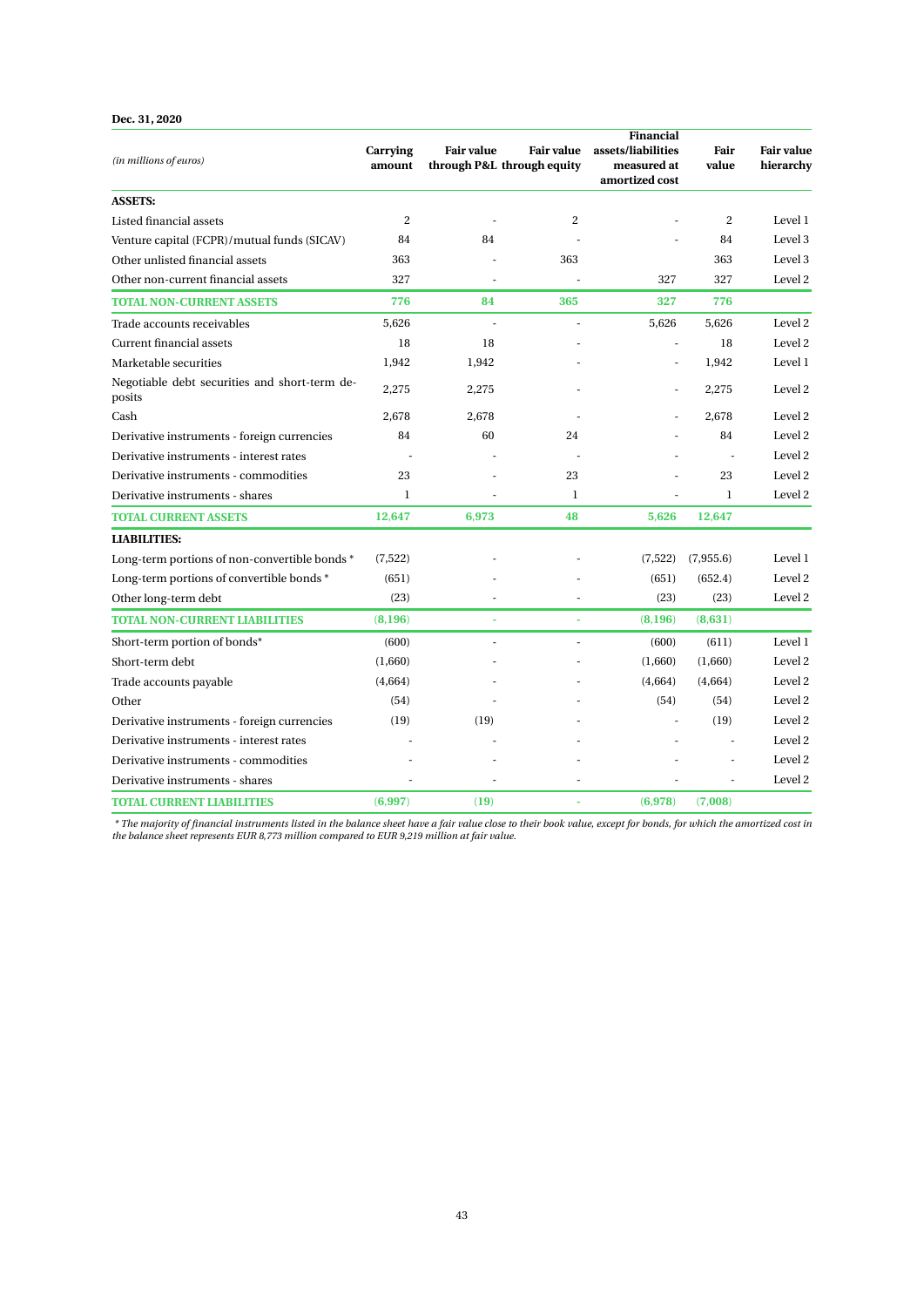## **23.2- Derivative instruments**

## **Dec. 31, 2021**

| (in millions of euros)                            | <b>Accounting</b><br>qualification | <b>Maturity</b> | <b>Nominal</b><br>sales      | <b>Nominal</b><br>purchases | <b>Fair Value</b>        | <b>Carrying</b><br>amount<br>in assets | <b>Carrying</b><br>amount<br>in liabilities | <b>Of which</b><br>carrying<br>amounts<br>in OCI |
|---------------------------------------------------|------------------------------------|-----------------|------------------------------|-----------------------------|--------------------------|----------------------------------------|---------------------------------------------|--------------------------------------------------|
| Forwards contracts                                | <b>CFH</b>                         | $<$ 1 year      | 393                          | (305)                       | $\overline{2}$           | 12                                     | (10)                                        |                                                  |
| Forwards contracts                                | <b>CFH</b>                         | $<$ 2 years     | 55                           | (24)                        | $\overline{\phantom{a}}$ | 1                                      | (1)                                         |                                                  |
| Forwards contracts                                | <b>CFH</b>                         | $> 2$ years     | 3                            | (3)                         |                          |                                        |                                             |                                                  |
| Forwards contracts                                | <b>FVH</b>                         | $<$ 1 year      | 1,005                        | (539)                       | (22)                     | 12                                     | (34)                                        |                                                  |
| Forwards contracts                                | <b>NIH</b>                         | $<$ 1 year      | 410                          | $\overline{\phantom{a}}$    | (10)                     | $\overline{\phantom{a}}$               | (10)                                        | (10)                                             |
| Forwards contracts                                | Trading                            | $<$ 1 year      | 456                          | (2, 402)                    | 11                       | 14                                     | (3)                                         |                                                  |
| Cross currency swaps                              | <b>CFH</b>                         | $<$ 1 year      | 88                           | (39)                        | (3)                      | $\overline{2}$                         | (5)                                         | 1                                                |
| Cross currency swaps                              | <b>NIH</b>                         | $<$ 2 years     | 750                          |                             | (41)                     | $\overline{\phantom{a}}$               | (41)                                        | (39)                                             |
| <b>TOTAL FOREIGN CHANGE</b><br><b>DERIVATIVES</b> |                                    |                 | 3,160                        | (3,312)                     | (63)                     | 41                                     | (104)                                       | (48)                                             |
| Forwards contracts                                | <b>CFH</b>                         | $<$ 1 year      | $\overline{\phantom{a}}$     | (400)                       | $\overline{7}$           | 7                                      |                                             | $\overline{7}$                                   |
| <b>Commodities derivatives</b>                    |                                    |                 | ۰.                           | (400)                       | 7                        | 7                                      |                                             | $\overline{7}$                                   |
| Options                                           | <b>CFH</b>                         | $<$ 1 year      | $\qquad \qquad \blacksquare$ | ٠                           | $\overline{\phantom{a}}$ | $\overline{\phantom{a}}$               |                                             |                                                  |
| <b>Shares derivatives</b>                         |                                    |                 |                              | $\overline{\phantom{a}}$    |                          |                                        |                                             |                                                  |
| <b>TOTAL</b>                                      |                                    |                 | 3,160                        | (3,712)                     | (56)                     | 48                                     | (104)                                       | (41)                                             |

### **Dec. 31, 2020**

| (in millions of euros)         | <b>Accounting</b><br>qualification | <b>Maturity</b> | <b>Nominal</b><br>sales  | <b>Nominal</b><br>purchases | <b>Fair Value</b> | <b>Carrying</b><br>amount<br>in assets | Carrying<br>amount<br>in liabilities | Carrying<br>amounts<br>in OCI |
|--------------------------------|------------------------------------|-----------------|--------------------------|-----------------------------|-------------------|----------------------------------------|--------------------------------------|-------------------------------|
| Forwards contracts             | <b>CFH</b>                         | $<$ 1 year      | 242                      | (147)                       | 1                 | 10                                     | (9)                                  | 1                             |
| Forwards contracts             | <b>CFH</b>                         | $<$ 2 years     | 19                       | (24)                        | ٠                 | 1                                      | (1)                                  | ٠                             |
| Forwards contracts             | <b>CFH</b>                         | $>$ 2 years     | 7                        | (1)                         |                   | ٠                                      |                                      |                               |
| Forwards contracts             | <b>FVH</b>                         | $<$ 1 year      | 997                      | (1,098)                     | 25                | 30                                     | (5)                                  | 1                             |
| Forwards contracts             | NIH                                | $<$ 1 year      | 1,102                    | ٠                           | 21                | 21                                     |                                      | 22                            |
| Forwards contracts             | Trading                            | $< 1$ year      | 536                      | (2, 425)                    | 7                 | 11                                     | (4)                                  | ٠                             |
| Cross currency swaps           | <b>CFH</b>                         | $<$ 2 years     | ٠                        | (159)                       | 11                | 11                                     |                                      |                               |
| <b>TOTAL FX DERIVATIVES</b>    |                                    |                 | 2,903                    | (3, 854)                    | 65                | 84                                     | (19)                                 | 24                            |
| Forwards contracts             | <b>CFH</b>                         | $<$ 1 year      | $\overline{\phantom{a}}$ | (249)                       | 23                | 23                                     |                                      | 23                            |
| <b>Commodities derivatives</b> |                                    |                 | ۰                        | (249)                       | 23                | 23                                     |                                      | 23                            |
| Options                        | <b>CFH</b>                         | $<$ 1 year      |                          | (1)                         | 1                 | 1                                      |                                      | 1                             |
| <b>Shares derivatives</b>      |                                    |                 | $\overline{a}$           | (1)                         | 1                 |                                        |                                      | 1                             |
| <b>TOTAL</b>                   |                                    |                 | 2,903                    | (4, 104)                    | 89                | 108                                    | (19)                                 | 48                            |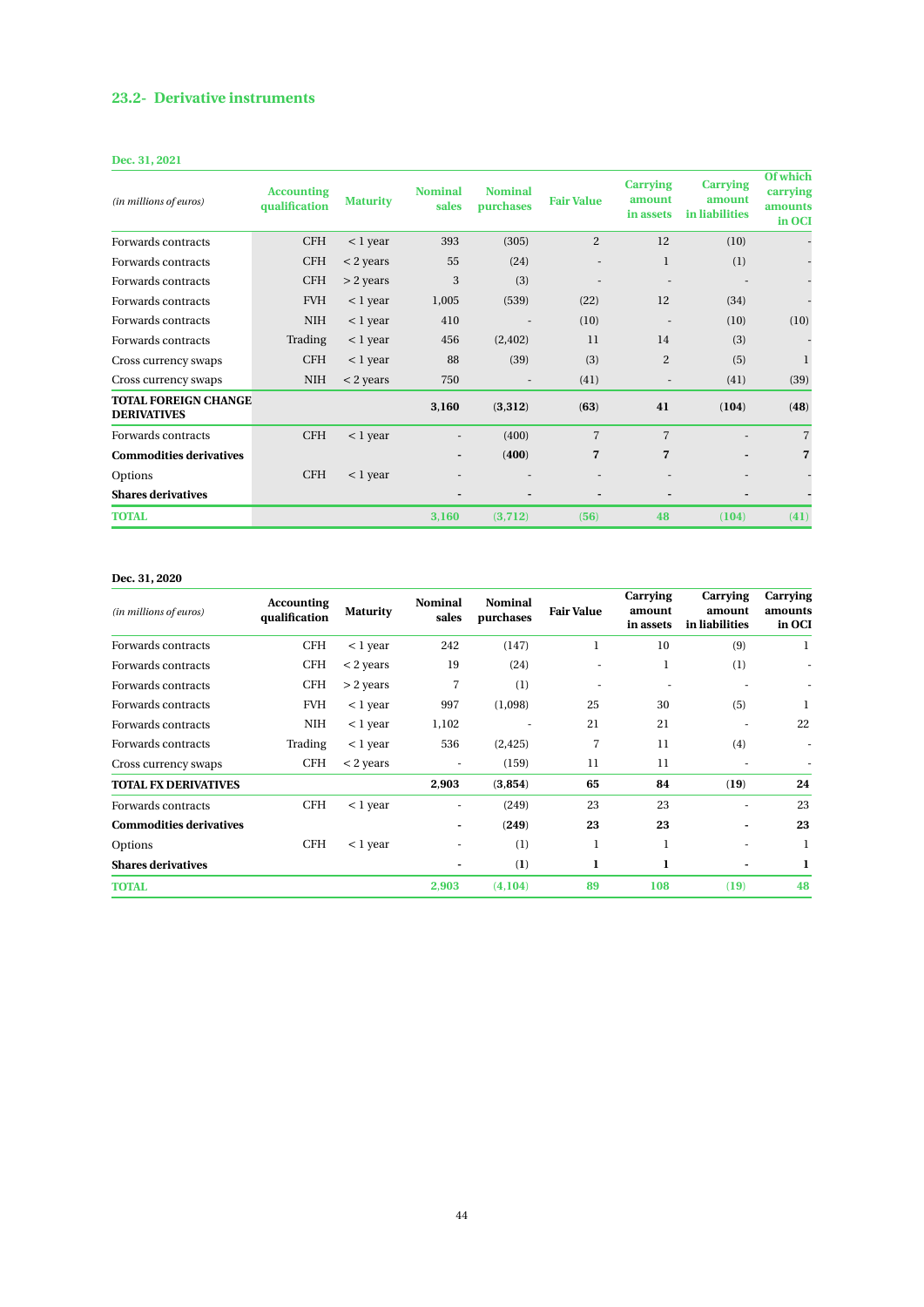### **23.3- Foreign currency hedges**

Since a significant proportion of affiliates' transactions are denominated in currencies other than the affiliate's functional currency, the Group is exposed to currency risks. If the Group is not able to hedge these risks, fluctuations in exchange rates between the functional currency and other currencies can have a significant impact on its results and distort year-on-year performance comparisons. As a result, the Group uses derivative instruments to hedge its exposure to exchange rates mainly through FX forwards and natural hedges. Furthermore, some long-term loans and borrowings granted to the affiliates are considered as net investment in foreign operations according to IAS 21.

Schneider Electric's currency hedging policy is to protect its subsidiaries against risks on transactions denominated in a currency other than their functional currency. Hedging approaches are detailed in Note 1.23.

The breakdown of the nominal of foreign change derivatives related to operating and financing activities is as follows:

#### **Dec. 31, 2021**

| (in millions of euros) | <b>Sales</b>   | <b>Purchases</b> | <b>Net</b> |
|------------------------|----------------|------------------|------------|
| <b>US Dollar</b>       | 2,022          | (685)            | 2,926      |
| Chinese Yuan           | $\overline{4}$ | (529)            | 656        |
| Euro                   | 264            | (206)            | 859        |
| Danish Crown           | 3              | (120)            | 156        |
| Singapore Dollar       | 383            | (383)            | 599        |
| Swedish Crown          | 16             | (206)            | 152        |
| Japanese Yen           | 14             | (114)            | 53         |
| Swiss Franc            | $\overline{4}$ | (136)            | 253        |
| <b>UAE</b> Dirham      | 1              | (67)             | 77         |
| Canadian Dollar        | 66             | (15)             | 107        |
| Australian Dollar      | 17             | (65)             | 87         |
| Saudi Riyal            | 11             | (17)             | 46         |
| Russian Ruble          | 82             | (4)              | 68         |
| Norwegian Krone        |                | (14)             | 19         |
| <b>British Pound</b>   | 15             | (455)            | 202        |
| South African Rand     | 38             | (6)              | 48         |
| Hong Kong Dollar       | $\overline{4}$ | (34)             | 54         |
| Others                 | 216            | (256)            | 470        |
| <b>TOTAL</b>           | 3,160          | (3,312)          | (152)      |

### **23.4- Interest rate hedges**

Interest rate risk on borrowings is managed at the Group level, based on consolidated debt and taking into consideration market conditions to optimize overall borrowing costs. The Group uses derivative instruments to hedge its exposure to interest rates through swaps or cross-currency swaps. Cross-currency swaps may be presented both as foreign exchange hedges and interest rate hedges depending on the characteristics of the derivative.

The Group did not use any derivative instrument to hedge its exposure to interest rates during the fiscal year 2021.

|                                                     |                          | Dec. 31, 2021            |              | Dec. 31, 2020            |                          |          |
|-----------------------------------------------------|--------------------------|--------------------------|--------------|--------------------------|--------------------------|----------|
| (in millions of euros)                              | <b>Fixed Rates</b>       | <b>Floating rates</b>    | <b>Total</b> | <b>Fixed Rates</b>       | <b>Floating rates</b>    | Total    |
| Total current and non-current financial liabilities | 8.234                    | 1,515                    | 9,749        | 8,773                    | 1.683                    | 10,456   |
| Cash and cash equivalent                            | $\sim$                   | (2,622)                  | (2,622)      | $\overline{\phantom{a}}$ | (6.895)                  | (6, 895) |
| <b>NET DEBT BEFORE HEDGING</b>                      | 8.234                    | (1.107)                  | 7.127        | 8.773                    | (5.212)                  | 3.561    |
| <b>Impact of Hedges</b>                             | $\overline{\phantom{a}}$ | $\overline{\phantom{a}}$ |              | $\overline{\phantom{a}}$ | $\overline{\phantom{a}}$ |          |
| <b>NET DEBT AFTER HEDGING</b>                       | 8.234                    | (1.107)                  | 7.127        | 8.773                    | (5.212)                  | 3.561    |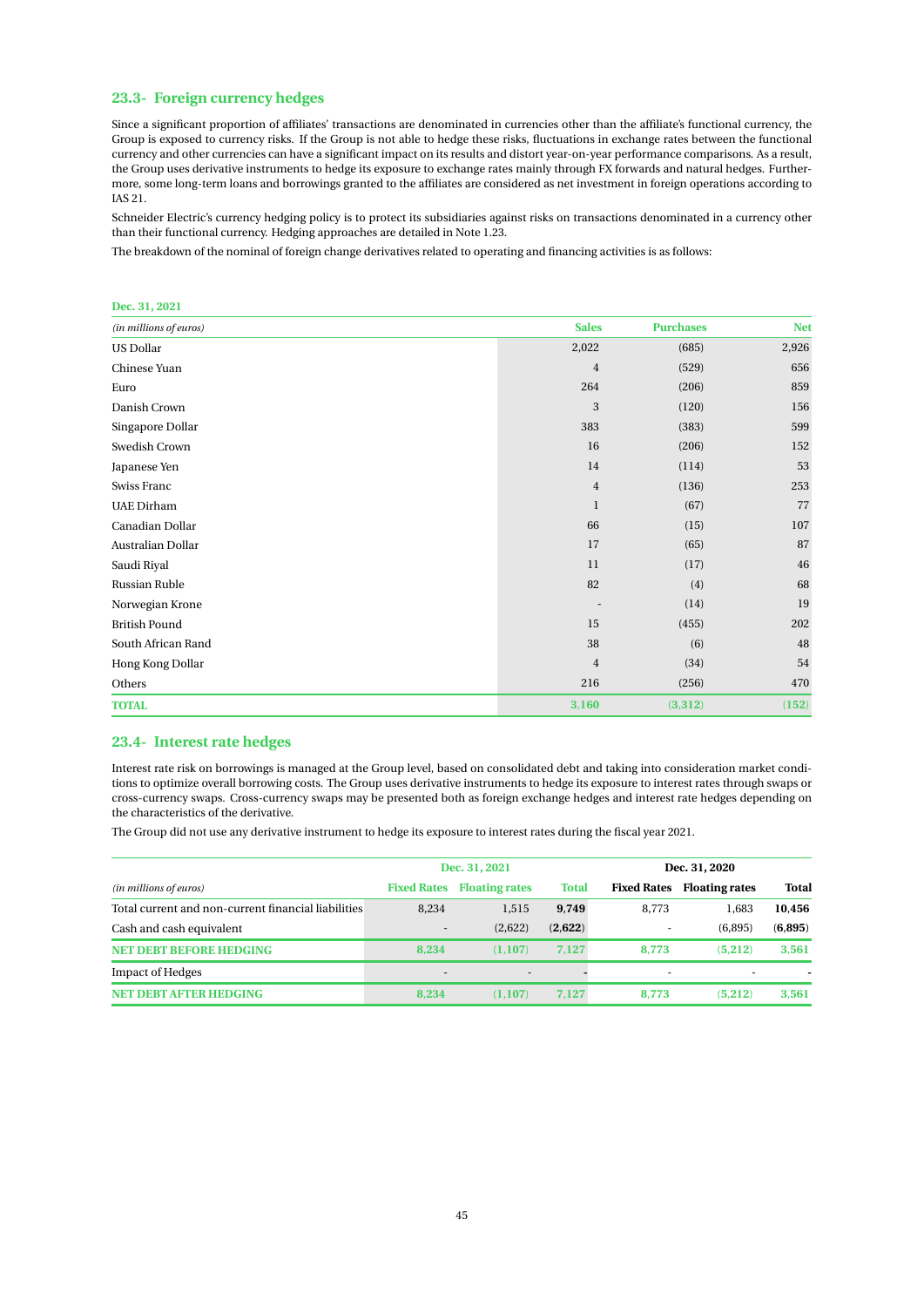### **23.5- Commodity hedges**

The Group is exposed to fluctuations in energy and raw material prices, in particular steel, copper, aluminum, silver, lead, nickel, zinc and plastics. If the Group is not able to hedge, compensate for or pass on to customers any such increased costs, this could have an adverse impact on its results. The Group has, however, implemented certain procedures to limit exposure to rising non-ferrous and precious raw material prices. The Purchasing departments of the operating units report their purchasing forecasts to the Corporate Finance and Treasury department. Purchase commitments are hedged using forward contracts, swaps and, to a lesser extent, options.

All commodities instruments are futures and options designated as cash flow hedge under IFRS standards, of which:

| (in millions of euros) | Dec. 31, 2021 | Dec. 31, 2020 |
|------------------------|---------------|---------------|
| Carrying amount        |               | 23            |
| Nominal amount         | (400)         | (249)         |

### **23.6- Financial assets and liabilities subject to netting**

In accordance with IFRS 7 standards, this section discloses financial instruments that are subject to netting agreements.

#### **Dec. 31, 2021**

| (in millions of euros)       | <b>Gross amounts</b> | <b>Gross amounts</b><br>offset in the<br>statement of | <b>Net amounts</b><br>presented in the<br>statement of<br>financial position financial position financial position | <b>Related amounts</b><br>not offset in the<br>statement of | <b>Net amounts</b><br>as per IFRS 7 |
|------------------------------|----------------------|-------------------------------------------------------|--------------------------------------------------------------------------------------------------------------------|-------------------------------------------------------------|-------------------------------------|
| <b>Financial assets</b>      | 48                   | $\overline{\phantom{a}}$                              | 48                                                                                                                 |                                                             | 31                                  |
| <b>Financial liabilities</b> | 104                  | $\sim$                                                | 104                                                                                                                |                                                             | 87                                  |

#### **Dec. 31, 2020**

| (in millions of euros)       | <b>Gross amounts</b> | Gross amounts<br>offset in the<br>statement of | Net amounts<br>presented in the<br>statement of<br>financial position financial position financial position | <b>Related amounts</b><br>not offset in the<br>statement of | <b>Net amounts</b><br>as per IFRS 7 |
|------------------------------|----------------------|------------------------------------------------|-------------------------------------------------------------------------------------------------------------|-------------------------------------------------------------|-------------------------------------|
| Financial assets             | 107                  |                                                | 107                                                                                                         | 15                                                          | 92                                  |
| <b>Financial liabilities</b> | 19                   | ÷.                                             | 19                                                                                                          | 15                                                          | $\overline{4}$                      |

The Group trades over-the-counter derivatives with tier-one banks under agreements which provide for the offsetting of amounts payable and receivable in the event of default by one of the contracting parties. These conditional offsetting agreements do not meet the eligibility criteria within the meaning of IAS 32 for offsetting derivative instruments recorded under assets and liabilities. However, they do fall within the scope of disclosures under IFRS 7 on offsetting.

#### **23.7- Counterparty risk**

Financial transactions are entered with carefully selected counterparties. Banking counterparties are chosen according to the customary criteria, including the credit rating issued by an independent rating agency.

Group policy consists of diversifying counterparty risks and periodic controls are performed to check compliance with the related rules. In addition, the Group takes out substantial credit insurance and uses other types of guarantees to limit the risk of losses on trade accounts receivable.

#### **23.8- Financial risk management**

Foreign currency risk arises from the Group undertaking a significant number of foreign currency transactions in the course of operations. These exposures arise from sales in currencies other than the Group's presentational currency of Euro.

The main exposure of the Group in terms of currency exchange risk is related to the US dollar, Chinese Yuan and currencies linked to the US dollar. In 2021, revenue in foreign currencies amounted to EUR 23.0 billion (EUR 20.1 billion in 2020), including around EUR 7.4 billion in US dollars and EUR 4.4 billion in Chinese yuan (respectively EUR 6.6 and EUR 3.7 billion in 2020).

The Group manages its exposure to currency risk to reduce the sensitivity of earnings to changes in exchange rates. The financial instruments used to hedge the Group's exposure to fluctuations in exchange rates are described above.

The table below shows the impact of a 10% change in the US dollar and the Chinese Yuan against the Euro on Revenue and Adjusted EBITA. It includes the impact from the translation of financial statements into the Group's presentation currency, and assumes no scope impact.

#### **Dec. 31, 2021**

| (in millions of euros) | Increase/(decrease) in average rate | Revenue | Adj. EBITA |
|------------------------|-------------------------------------|---------|------------|
| <b>US Dollar</b>       | 10%                                 | 743     | 106        |
|                        | $(10)\%$                            | (676)   | (97)       |
| Chinese Yuan           | 10%                                 | 438     | 109        |
|                        | $(10)\%$                            | (398)   | (99)       |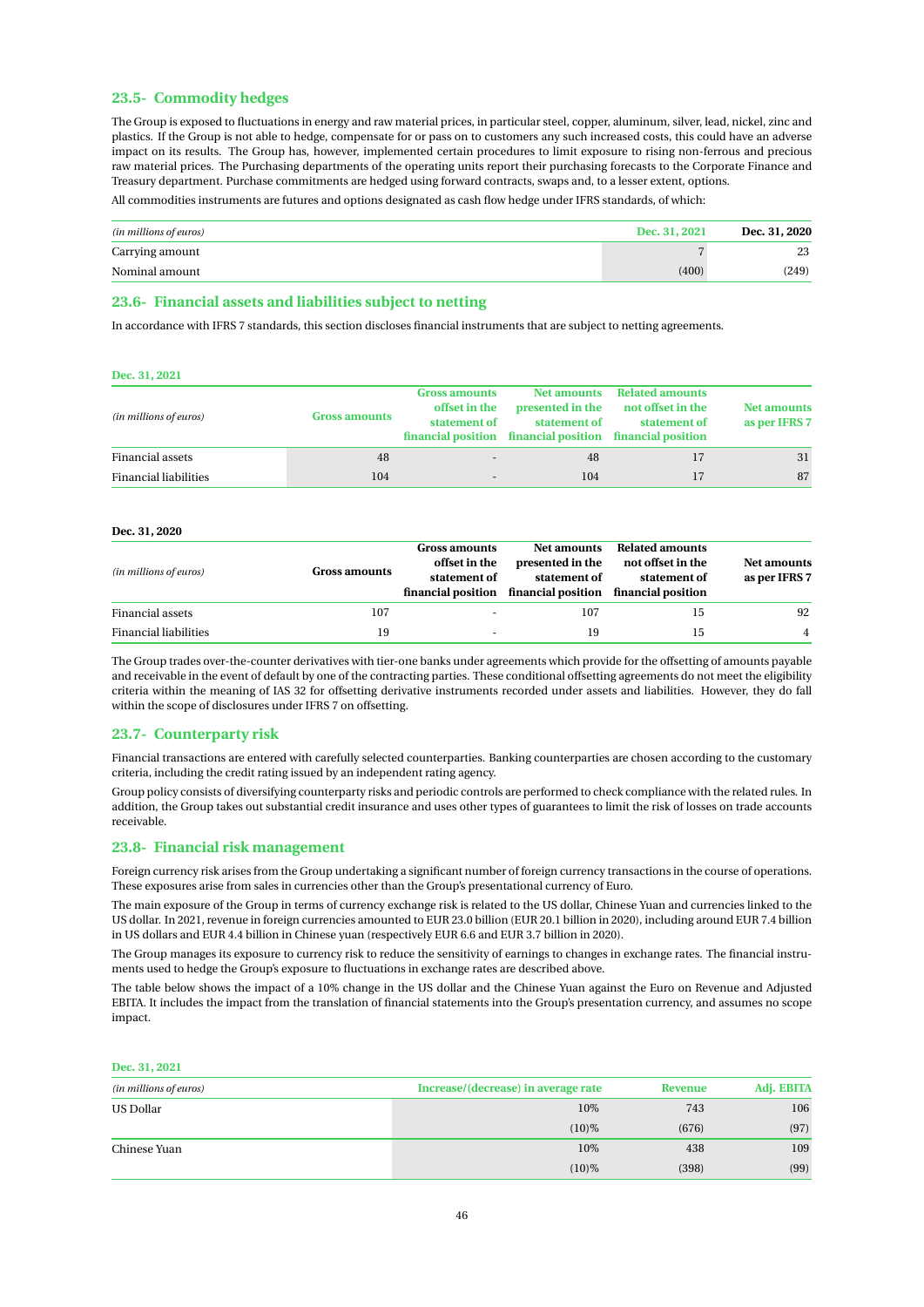**Dec. 31, 2020**

| (in millions of euros) | Increase/(decrease) in average rate | Revenue | Adj. EBITA |
|------------------------|-------------------------------------|---------|------------|
| <b>US Dollar</b>       | 10%                                 | 665     | 86         |
|                        | $(10)\%$                            | (604)   | (78)       |
| Chinese Yuan           | 10%                                 | 372     | 95         |
|                        | $(10)\%$                            | (338)   | (87)       |

## <span id="page-47-0"></span>**NOTE 24 Employees**

## **24.1- Employees**

The Group average number of permanent and temporary employees is as follows:

| (number of employees)                                  | <b>Full year 2021</b> | Full year 2020 |
|--------------------------------------------------------|-----------------------|----------------|
| Production                                             | 91,519                | 81,470         |
| Administration                                         | 74,506                | 73.996         |
| <b>TOTAL AVERAGE WORKFORCE</b>                         | 166,025               | 155,466        |
| of which Europe, Middle East, Africa and South America | 66,214                | 67,549         |
| of which North America                                 | 34,427                | 32,633         |
| of which Asia-Pacific                                  | 65,384                | 55,284         |

### **24.2- Employee benefit expense**

| (in millions of euros)               | Full year 2021 | Full year 2020 |
|--------------------------------------|----------------|----------------|
| Payroll costs                        | (8,207)        | (7,082)        |
| Profit-sharing and incentive bonuses | (66)           | (57)           |
| Stock options and performance shares | (161)          | (145)          |
| <b>EMPLOYEE BENEFITS EXPENSE</b>     | (8, 434)       | (7.284)        |

### **24.3- Benefits granted to senior executives**

In 2021, the Group paid EUR 1.8 million in attendance fees to the members of its Board of directors. The total amount of gross remuneration, including benefits in kind, paid in 2021 by the Group to the members of Senior Management, excluding executive directors, totaled EUR 25.2 million, of which EUR 5.5 million corresponded to the variable portion.

During the last three financial years, 696,839 performance shares have been allocated, excluding Corporate Officers. No stock options have been granted during the last three financial years. In 2021, performance shares were allocated under the 2021 long-term incentive plan 39. Since December 16, 2011, 100% of performance shares are conditional on the achievement of performance criteria for members of the Executive Committee.

Net pension obligations with respect to members of Senior Management amounted to EUR 15 million at December 31, 2021 (EUR 17 million at December 31, 2020).

Please refer to Chapter 4 of the Universal Registration Document for more information regarding the members of Senior Management.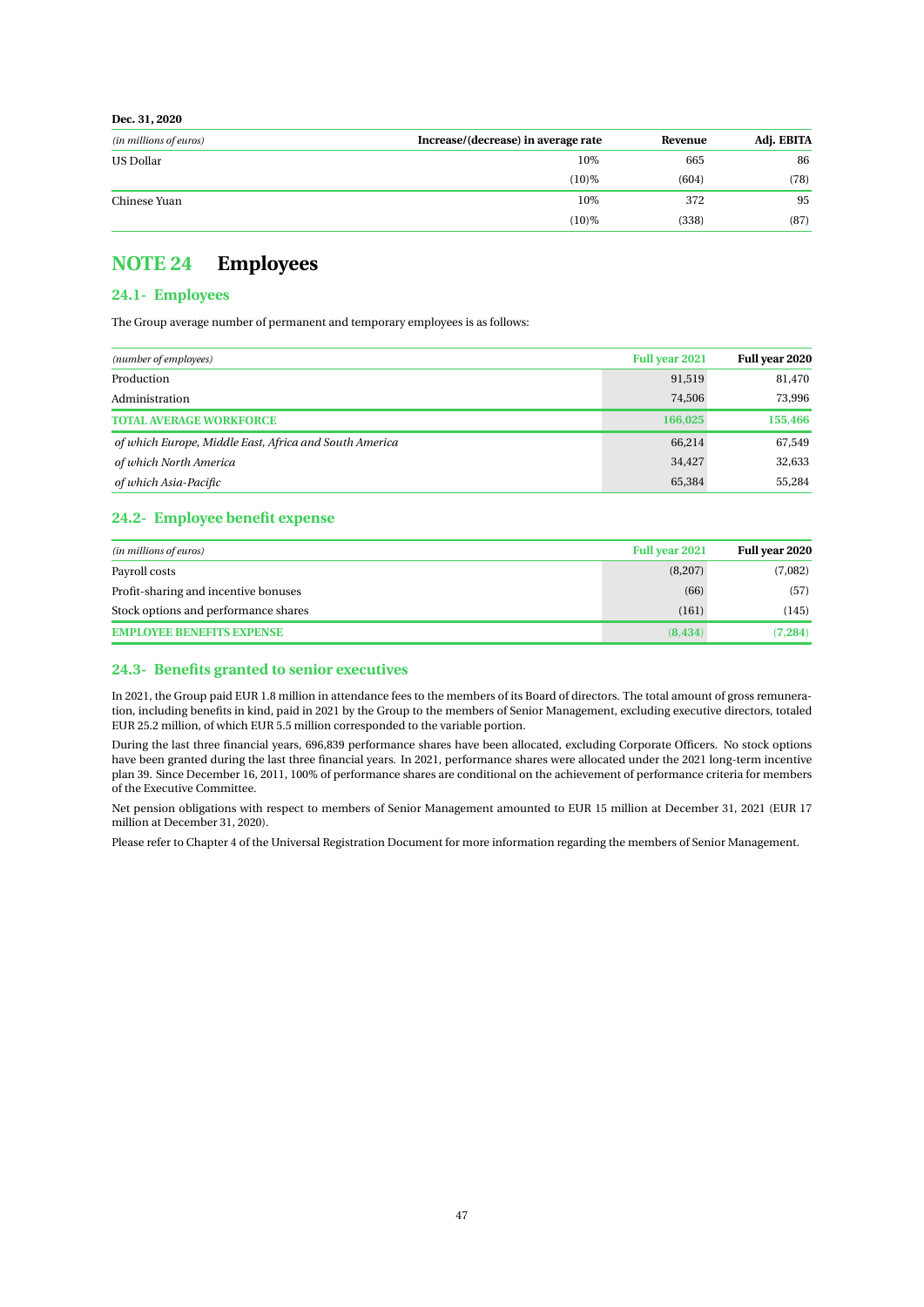## <span id="page-48-0"></span>**NOTE 25 Related party transactions**

### **25.1- Transactions with associates**

Companies over which the Group has significant influence are accounted through the equity method. Transactions with these related parties are carried out on arm's length terms.

Related party transactions were not material in 2021.

#### **25.2- Transactions with key management personnel**

No transactions were carried out during the year with members of the supervisory board or management board. Compensation and benefits paid to the Group's top senior executives are described in Note [24.](#page-47-0)

## <span id="page-48-1"></span>**NOTE 26 Commitments and contingent liabilities**

## **26.1- Guarantees and similar undertakings**

The following table discloses the maximum exposure on guarantees given and received:

| Dec. 31, 2021<br>(in millions of euros) |       | Dec. 31, 2020 |  |
|-----------------------------------------|-------|---------------|--|
| Market counter guarantees *             | 3,702 | 3,367         |  |
| Pledges, mortgages and sureties **      | 81    | 117           |  |
| Other commitments given                 | 314   | 253           |  |
| <b>GUARANTEES GIVEN</b>                 | 4.097 | 3,737         |  |
| Endorsements and guarantees received    | 64    | 54            |  |
| <b>GUARANTEES RECEIVED</b>              | 64    | 54            |  |

*\* On certain contracts, customers require some commitments to guarantee that the contract will be fully executed by the subsidiaries of the Group. The risk linked to the commitment is assessed and a provision for contingencies is recorded when the risk is considered probable and can be reasonably estimated. Market counter guarantees also include the guaranteed obligations towards pension schemes.*

*\*\* Some loans are secured by property, plant and equipment and securities lodged as collateral.*

### **26.2- Contingent liabilities**

As part of its normal operations, the Group is exposed to a number of potential claims and litigations. Except for those for which it is probable that the Group will incur a liability and for which a provision is established for such outcome (see Note [21\)](#page-39-0), the Group is not aware of other potentially material claims and litigations.

Investigations were conducted in September 2018 by the French judicial and antitrust authorities at Schneider Electric's head office and other premises concerning electrical distribution activities in France. Schneider Electric is cooperating with the French authorities. Such investigations could lead to formal proceedings against the Group for which the probability and the potential impact, which could be significant on the consolidated financial statements, cannot be determined at this time.

## <span id="page-48-2"></span>**NOTE 27 Subsequent events**

#### **27.1- IGE+XAO**

Following the completion of a simplified public tender offer, the Group now holds 83.93% of the issued capital of IGE+XAO. In accordance with the Group's intentions as presented in the Information Note and the previously stated strategy to consolidate the various independent software entities within the Energy Management Software Division, the Group intends to implement a merger of IGE+XAO with Schneider Electric during fiscal year 2022.

The Boards of Directors of Schneider Electric and IGE+XAO have met on February 16, 2022 and approved the economic, financial and legal terms of the merger, including the merger parity of 5 Schneider Electric shares for 3 IGE+XAO shares. The merger agreement as well as the merger appraisers' reports will be available on the websites of Schneider Electric and IGE+XAO.

The Group will seek confirmation from the AMF that the merger would not require Schneider Electric to file a buy-out offer for the shares of IGE+XAO. In addition, the merger will be subject to the approval of the annual general shareholder meetings of the shareholders of IGE+XAO and Schneider Electric to be held on May 4 and 5, 2022 respectively.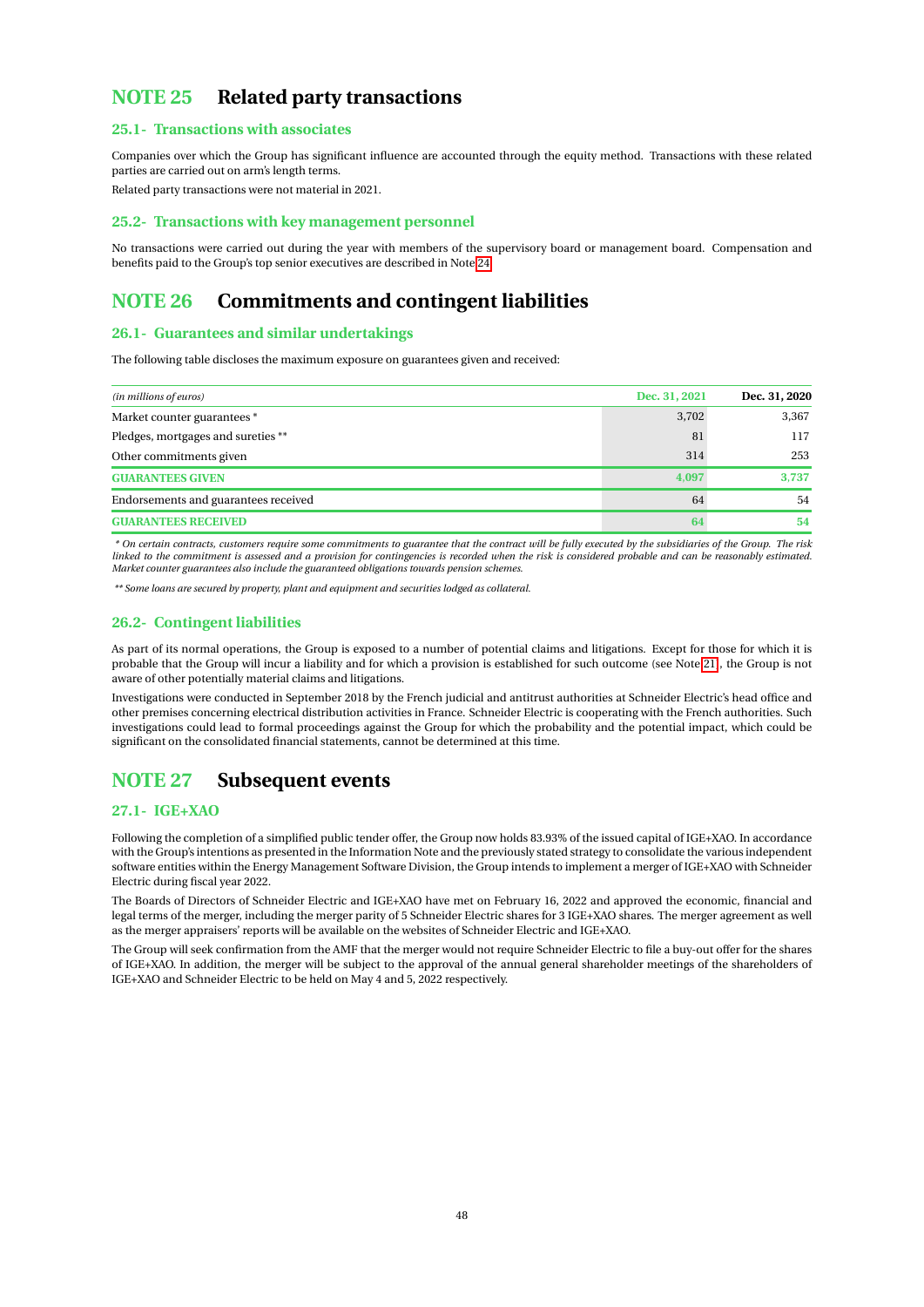# <span id="page-49-0"></span>**NOTE 28 Statutory Auditors' fees**

Fees paid by the Group to the statutory auditors and their networks:

## **Full Year 2021**

| (in thousands of euros)         | EY     | $\%$ | <b>Mazars</b> | $\%$ | <b>Total</b> |
|---------------------------------|--------|------|---------------|------|--------------|
| Statutory auditing              | 12,290 | 90%  | 9.602         | 96%  | 21,892       |
| o/w Schneider Electric SE       | 106    |      | 106           |      | 212          |
| $olw$ subsidiaries              | 12,184 |      | 9.496         |      | 21,680       |
| Related audit services ("SACC") | 1,368  | 10%  | 439           | 4%   | 1,807        |
| o/w Schneider Electric SE       | 317    |      |               |      | 317          |
| $olw$ subsidiaries              | 1,051  |      | 439           |      | 1,490        |
| <b>TOTAL FEES</b>               | 13.658 | 100% | 10.041        | 100% | 23,699       |

### **Full Year 2020**

| (in thousands of euros)         | EY     | %    | <b>Mazars</b> | %    | <b>Total</b> |
|---------------------------------|--------|------|---------------|------|--------------|
| Statutory auditing              | 11,241 | 95%  | 9.061         | 95%  | 20,302       |
| o/w Schneider Electric SE       | 106    |      | 106           |      | 212          |
| $olw$ subsidiaries              | 11,135 |      | 8,955         |      | 20,090       |
| Related audit services ("SACC") | 540    | 5%   | 433           | 5%   | 973          |
| o/w Schneider Electric SE       | 241    |      |               |      | 241          |
| o/w subsidiaries                | 299    |      | 433           |      | 732          |
| <b>TOTAL FEES</b>               | 11.781 | 100% | 9.494         | 100% | 21.275       |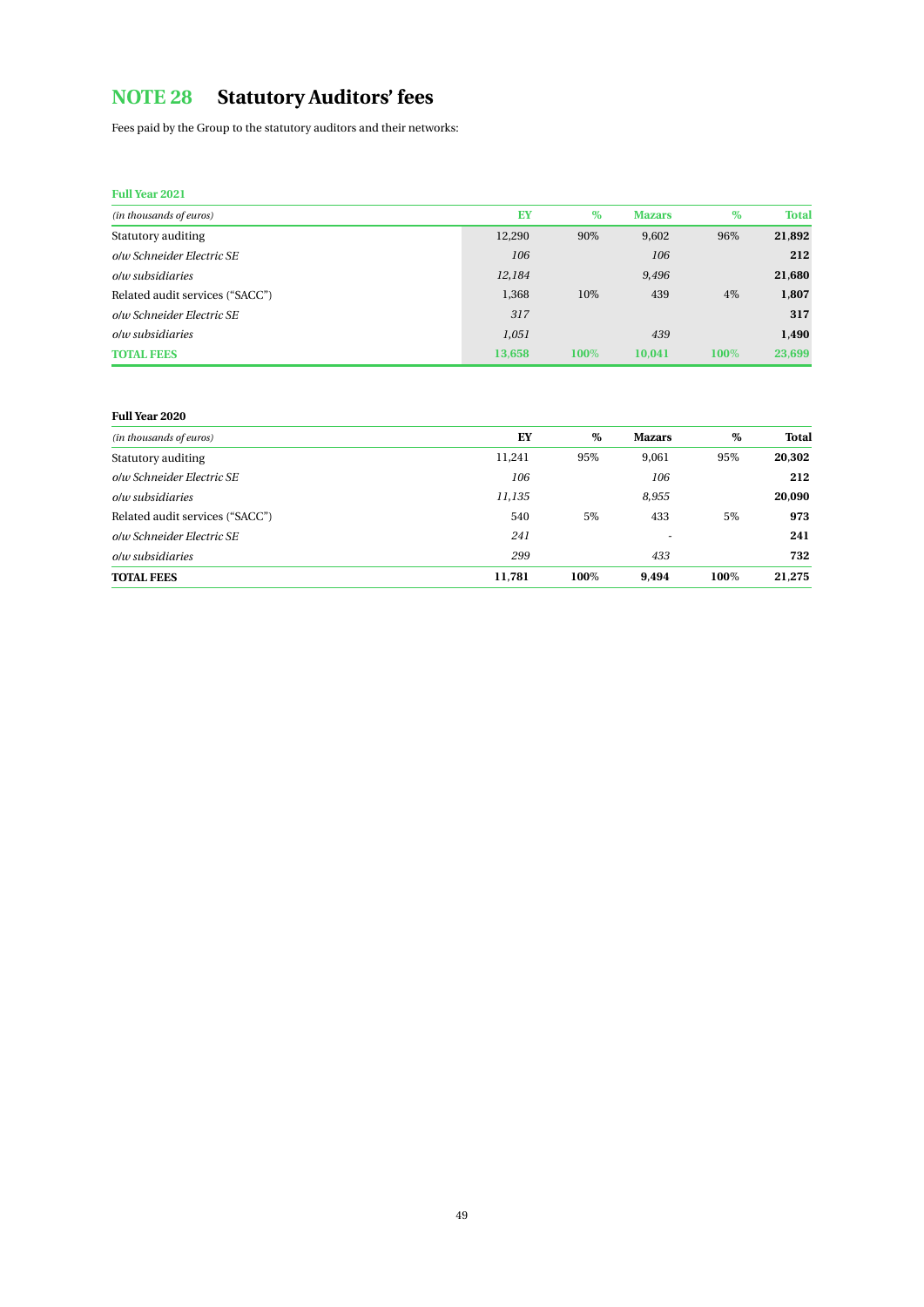# <span id="page-50-0"></span>**NOTE 29 Consolidated companies**

The main companies included in the Schneider Electric Group scope of consolidation are listed below:

| (in % of interest)                             |                | Dec. 31, 2021 | Dec. 31, 2020 |
|------------------------------------------------|----------------|---------------|---------------|
| <b>Europe</b>                                  |                |               |               |
| <b>Fully consolidated</b>                      |                |               |               |
| NXT Control GmbH                               | Austria        | 100           | 100           |
| Schneider Electric Austria GmbH                | Austria        | 100           | 100           |
| Schneider Electric Power Drives GmbH           | Austria        | 100           | 100           |
| Schneider Electric Systems Austria GmbH        | Austria        | 100           | 100           |
| Schneider Electric Bel LLC                     | <b>Belarus</b> | 100           | 100           |
| Schneider Electric Belgium NV/SA               | Belgium        | 100           | 100           |
| Schneider Electric Energy Belgium SA           | Belgium        | 100           | 100           |
| Schneider Electric ESS BVBA                    | Belgium        | 100           | 100           |
| Schneider Electric Services International SPRL | Belgium        | 100           | 100           |
| Schneider Electric Bulgaria EOOD               | Bulgaria       | 100           | 100           |
| Schneider Electric d.o.o                       | Croatia        | 100           | 100           |
| Schneider Electric a.s.                        | Czech Republic | 98.3          | 98.3          |
| Schneider Electric CZ sro                      | Czech Republic | 100           | 100           |
| Schneider Electric Systems Czech Republic sro  | Czech Republic | 100           | 100           |
| Ørbaekvej 280 A/S                              | Denmark        | 100           | 100           |
| Schneider Electric Danmark A/S                 | Denmark        | 100           | 100           |
| Schneider Electric IT Denmark ApS              | Denmark        | 100           | 100           |
| Schneider Electric Eesti AS                    | Estonia        | 100           | 100           |
| Schneider Electric Finland Oy                  | Finland        | 100           | 100           |
| Schneider Electric Fire & Security OY          | Finland        | 100           | 100           |
| Schneider Electric Vamp Oy                     | Finland        | 100           | 100           |
| Behar sécurité                                 | France         | 100           | 100           |
| Boissière Finance                              | France         | 100           | 100           |
| Construction Electrique du Vivarais            | France         | 100           | 100           |
| Dinel                                          | France         | 100           | 100           |
| Eckardt                                        | France         | 100           | 100           |
| <b>Eurotherm Automation</b>                    | France         | 100           | 100           |
| France Transfo                                 | France         | 100           | 100           |
| IGE+XAO SA (sub-group)                         | France         | 84.2          | 67.9          |
| Merlin Gerin Alès                              | France         | 100           | 100           |
| Merlin Gerin Loire                             | France         | 100           | 100           |
| Muller & Cie                                   | France         | 100           | 100           |
| Newlog                                         | France         | 100           | 100           |
| Rectiphase                                     | France         | 100           | 100           |
| Sarel - Appareillage Electrique                | France         | 99            | 99            |
| Scanelec                                       | France         | 100           | 100           |
| Schneider Electric Alpes                       | France         | 100           | 100           |
| Schneider Electric Energy France               | France         | 100           | 100           |
| Schneider Electric France                      | France         | 100           | 100           |
| Schneider Electric Industries SAS              | France         | 100           | 100           |
| Schneider Electric International               | France         | 100           | 100           |
| Schneider Electric IT France                   | France         | 100           | 100           |
| Schneider Electric Manufacturing Bourguebus    | France         | 100           | 100           |
| Schneider Electric SE (Mother company)         | France         | 100           | 100           |
| Schneider Electric Solar France                | France         | 100           | 100           |
| Schneider Electric Systems France              | France         | 100           | 100           |
| Schneider Electric Telecontrol                 | France         | 100           | 100           |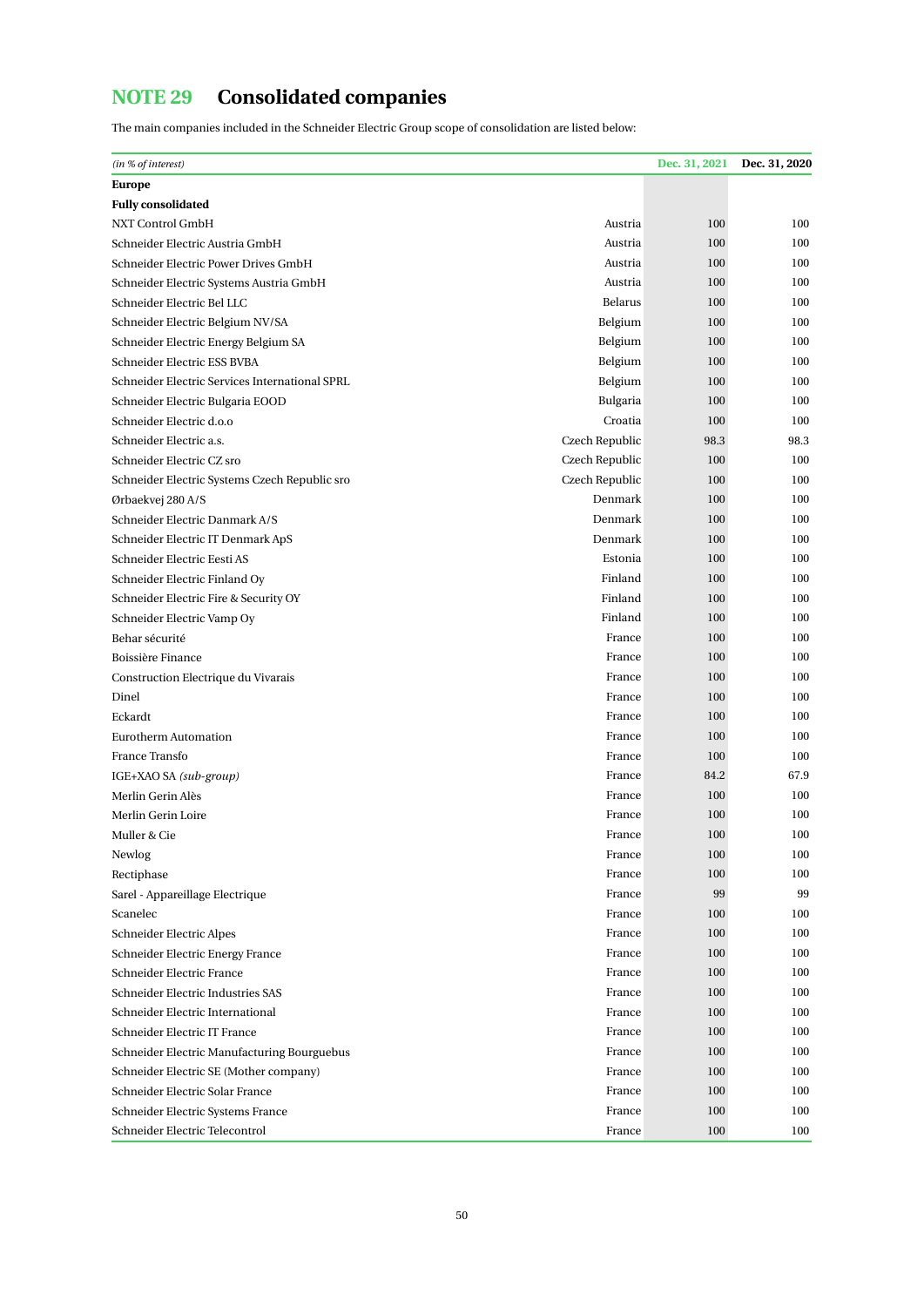| (in % of interest)                                                            |             | Dec. 31, 2021 | Dec. 31, 2020 |
|-------------------------------------------------------------------------------|-------------|---------------|---------------|
| Schneider Toshiba Inverter Europe SAS                                         | France      | 60            | 60            |
| Schneider Toshiba Inverter SAS                                                | France      | 60            | 60            |
| Société d'Appareillage Electrique Gardy                                       | France      | 100           | 100           |
| Société d'Application et d'Ingenierie Industrielle et Informatique SAS - SA3I | France      | 100           | 100           |
| Société Electrique d'Aubenas                                                  | France      | 100           | 100           |
| Société Française de Construction Mécanique et Electrique                     | France      | 100           | 100           |
| Société Française Gardy                                                       | France      | 100           | 100           |
| Systèmes Equipements Tableaux Basse Tension                                   | France      | 100           | 100           |
| <b>Transfo Services</b>                                                       | France      | 100           | 100           |
| <b>Transformateurs SAS</b>                                                    | France      | 100           | 100           |
| ABN GmbH                                                                      | Germany     | 100           | 100           |
| Eberle Controls GmbH                                                          | Germany     | 100           | 100           |
| Merten GmbH                                                                   | Germany     | 100           | 100           |
| ProLeit AG (sub-group)                                                        | Germany     | 100           | 100           |
| RIB GmbH (sub-group)                                                          | Germany     | 100           | 87.6          |
| Schneider Electric Automation GmbH                                            | Germany     | 100           | 100           |
| Schneider Electric Holding Germany GmbH                                       | Germany     | 100           | 100           |
| Schneider Electric GmbH                                                       | Germany     | 100           | 100           |
| Schneider Electric Investment AG                                              | Germany     | 100           | 100           |
| Schneider Electric Real Estate GmbH                                           | Germany     | 100           | 100           |
| Schneider Electric Sachsenwerk GmbH                                           | Germany     | 100           | 100           |
| Schneider Electric Systems Germany GmbH                                       | Germany     | 100           | 100           |
| Schneider Electric AEBE                                                       | Greece      | 100           | 100           |
| Schneider Electric Energy Hungary LTD                                         | Hungary     | 100           | 100           |
| Schneider Electric Hungaria Villamossagi ZRT                                  | Hungary     | 100           | 100           |
| SE - CEE Schneider Electric Közep-Kelet Europai KFT                           | Hungary     | 100           | 100           |
| Schneider Electric Ireland Ltd                                                | Ireland     | 100           | 100           |
| Schneider Electric IT Limited                                                 | Ireland     | 100           | 100           |
| Schneider Electric IT Logistics Europe Ltd                                    | Ireland     | 100           | 100           |
| Validation technologies (Europe) Ltd                                          | Ireland     | 100           | 100           |
| Eliwell Controls S.r.l.                                                       | Italy       | 100           | 100           |
| Eurotherm S.r.l.                                                              | Italy       | 100           | 100           |
| Schneider Electric Industrie Italia Spa                                       | Italy       | 100           | 100           |
| Schneider Electric Spa                                                        | Italy       | 100           | 100           |
| Schneider Electric Systems Italia Spa                                         | Italy       | 100           | 100           |
| Uniflair Spa                                                                  | Italy       | 100           | 100           |
| Lexel Fabrika SIA                                                             | Latvia      | 100           | 100           |
| Schneider Electric Baltic Distribution Center                                 | Latvia      | 100           | 100           |
| Schneider Electric Latvija SIA                                                | Latvia      | 100           | 100           |
| UAB Schneider Electric Lietuva                                                | Lithuania   | 100           | 100           |
| Industrielle de Réassurance SA                                                | Luxembourg  | 100           | 100           |
| American Power Conversion Corporation (A.P.C.) BV                             | Netherlands | 100           | 100           |
| APC International Corporation BV                                              | Netherlands | 100           | 100           |
| APC International Holdings BV                                                 | Netherlands |               | 100           |
| Clovis Systems B.V.                                                           | Netherlands | 70            |               |
| Schneider Electric Logistic Centre BV                                         | Netherlands | 100           | 100           |
| Schneider Electric Manufacturing The Netherlands BV                           | Netherlands |               | 100           |
| Schneider Electric Systems Netherlands BV                                     | Netherlands | 100           | 100           |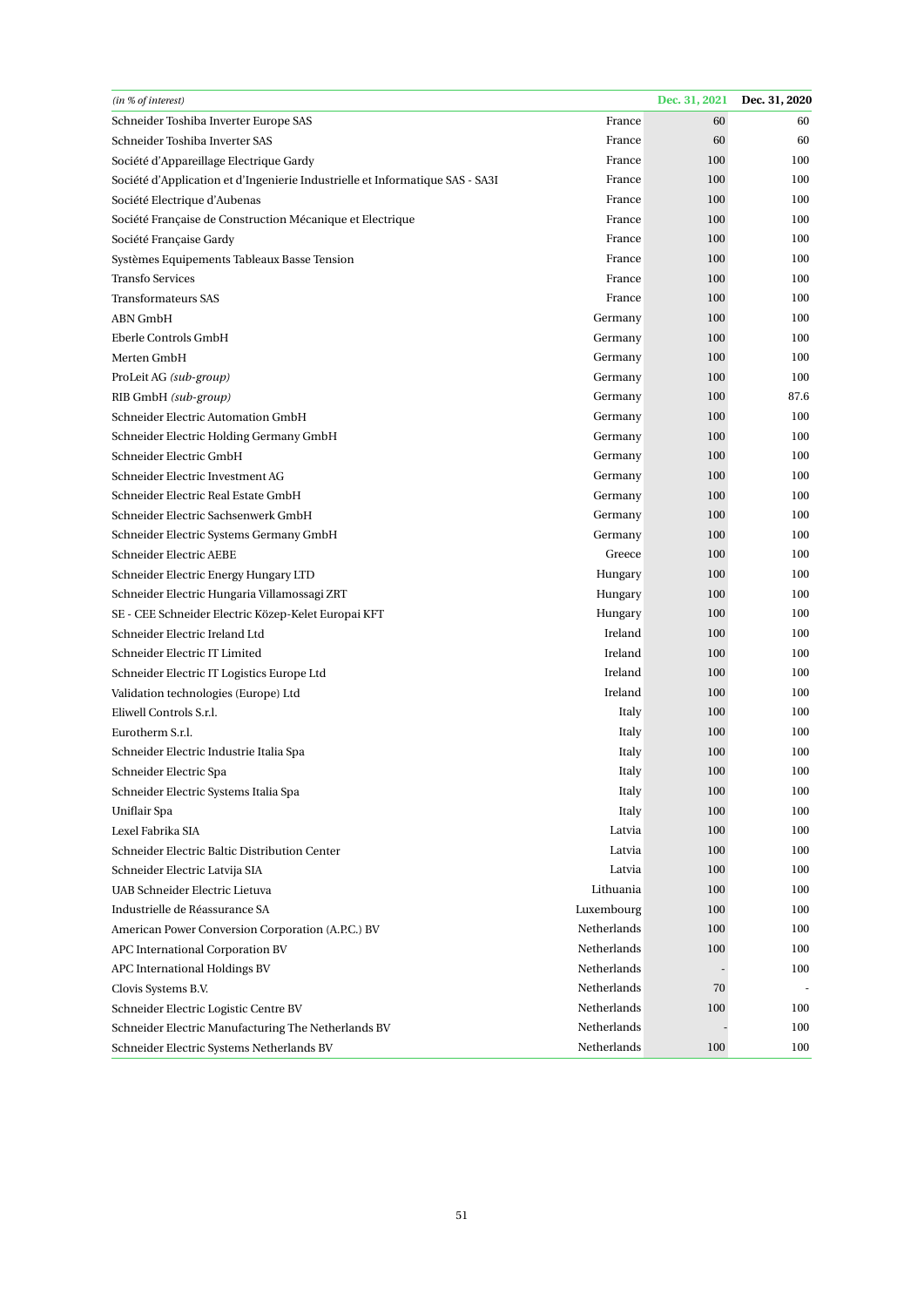| (in % of interest)                                |                       | Dec. 31, 2021 | Dec. 31, 2020 |
|---------------------------------------------------|-----------------------|---------------|---------------|
| Schneider Electric The Netherlands BV             | Netherlands           | 100           | 100           |
| <b>ELKO AS</b>                                    | Norway                | 100           | 100           |
| Eurotherm AS                                      | Norway                | 100           | 100           |
| Lexel Holding Norge AS                            | Norway                | 100           | 100           |
| Schneider Electric Norge AS                       | Norway                | 100           | 100           |
| Elda Eltra Elektrotechnika S.A.                   | Poland                | 100           | 100           |
| Eurotherm Poland Sp. Z.o.o.                       | Poland                | 100           | 100           |
| Schneider Electric Industries Polska Sp. Z.o.o.   | Poland                | 100           | 100           |
| Schneider Electric Polska Sp. Z.o.o.              | Poland                | 100           | 100           |
| Schneider Electric Systems Sp. Z.o.o.             | Poland                | 100           | 100           |
| Schneider Electric Transformers Poland Sp. Z.o.o. | Poland                | 100           | 100           |
| Schneider Electric Portugal LDA                   | Portugal              | 100           | 100           |
| Schneider Electric Romania SRL                    | Romania               | 100           | 100           |
| AO Schneider Electric                             | Russia                | 100           | 100           |
| DIN Elektro Kraft OOO                             | Russia                | 100           | 100           |
| <b>FLISR LLC</b>                                  | Russia                | 100           | 100           |
| <b>OOO</b> Potential                              | Russia                | 100           | 100           |
| OOO Schneider Electric Zavod Electromonoblock     | Russia                | 100           | 100           |
| Schneider Electric Innovation center LLC          | Russia                | 100           | 100           |
| Schneider Electric Systems LLC                    | Russia                | 100           | 100           |
| Schneider Electric URAL LLC                       | Russia                |               | 100           |
| Schneider Electric DMS NS                         | Serbia                | 100           | 100           |
| Schneider Electric Srbija doo Beograd             | Serbia                | 100           | 100           |
| Schneider Electric Slovakia Spol SRO              | Slovakia              | 100           | 100           |
| Schneider Electric Systems Slovakia SRO           | Slovakia              | 100           | 100           |
| Schneider Electric d.o.o.                         | Slovenia              | 100           | 100           |
| Manufacturas Electricas SA                        | Spain                 | 100           | 100           |
| Schneider Electric Espana SA                      | Spain                 | 100           | 100           |
| Schneider Electric IT Spain, SL                   | Spain                 | 100           | 100           |
| Schneider Electric Systems Iberica S.L.           | Spain                 | 100           | 100           |
| AB Crahftere 1                                    | Sweden                | 100           | 100           |
| AB Wibe                                           | Sweden                |               | 100           |
| Elektriska AB Delta                               | Sweden                | 100           | 100           |
| Elko AB                                           | Sweden                | 100           | 100           |
| Eurotherm AB                                      | Sweden                | 100           | 100           |
| Lexel AB                                          | Sweden                | 100           | 100           |
| Schneider Electric Buildings AB                   | Sweden                | 100           | 100           |
| Schneider Electric Distribution Centre AB         | Sweden                | 100           | 100           |
| Schneider Electric Sverige AB                     | Sweden                | 100           | 100           |
| <b>Telvent Sweden AB</b>                          | Sweden                | 100           | 100           |
| Feller AG                                         | Switzerland           | 83.7          | 83.7          |
| <b>Gutor Electronic GmbH</b>                      | Switzerland           | 100           | 100           |
| Schneider Electric (Schweiz) AG                   | Switzerland           | 100           | 100           |
| Schneider Electric Ukraine                        | Ukraine               | 100           | 100           |
| Andromeda Telematics Ltd                          | <b>United Kingdom</b> | 100           | 100           |
| Aveva Group plc (sub-group)                       | <b>United Kingdom</b> | 59            | 61.4          |
| Avtron Loadbank Worldwide Co., Ltd                | <b>United Kingdom</b> | 100           | 100           |
| <b>BTR Property Holdings Ltd</b>                  | <b>United Kingdom</b> | 100           | 100           |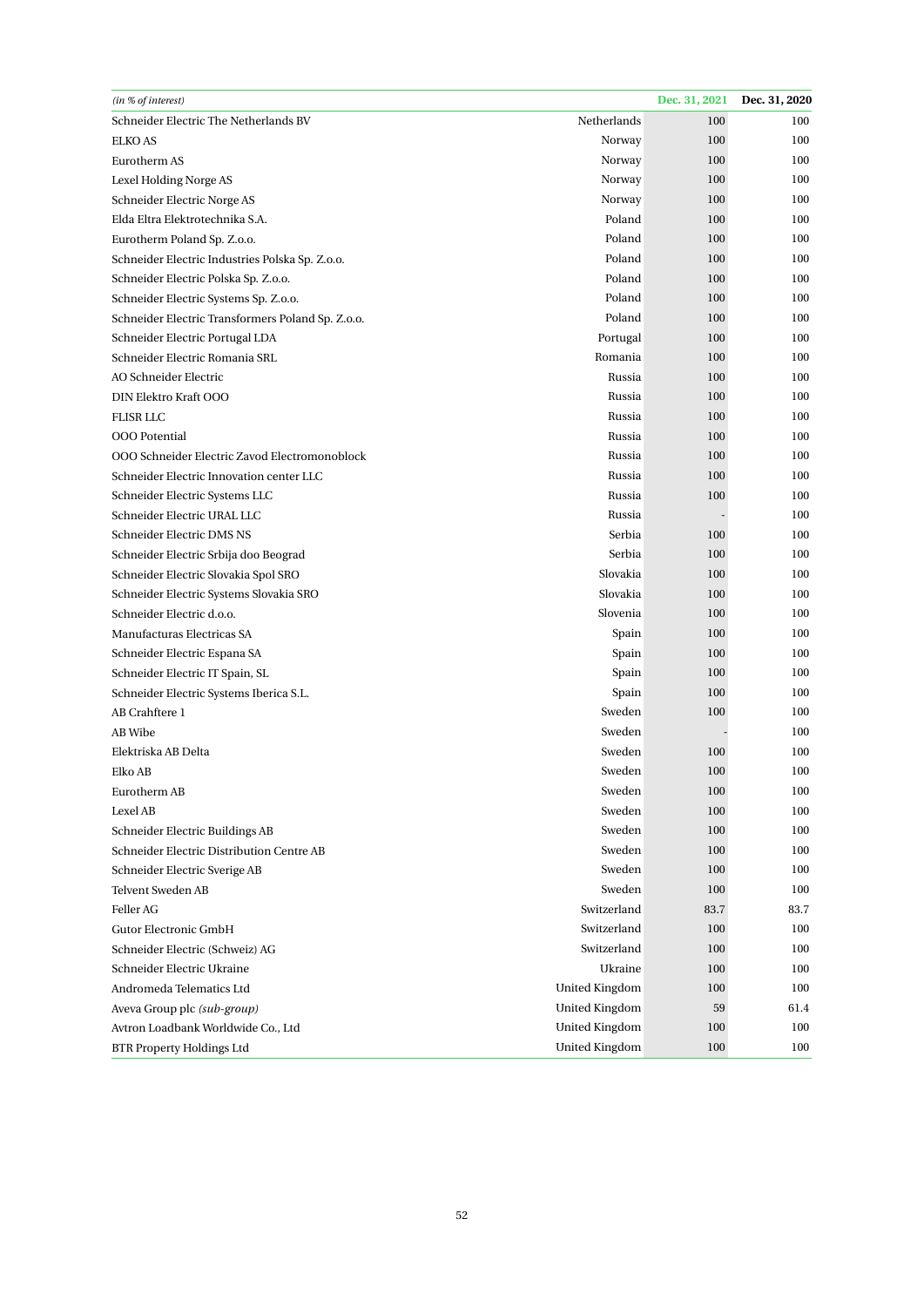| (in % of interest)                              |                       | Dec. 31, 2021 | Dec. 31, 2020 |
|-------------------------------------------------|-----------------------|---------------|---------------|
| CBS Group Ltd                                   | <b>United Kingdom</b> | 100           | 100           |
| Eurotherm Ltd                                   | <b>United Kingdom</b> | 100           | 100           |
| Imserv Europe Ltd                               | <b>United Kingdom</b> |               | 100           |
| <b>Invensys Holdings Ltd</b>                    | United Kingdom        | 100           | 100           |
| M&C Energy Group Ltd                            | <b>United Kingdom</b> | 100           | 100           |
| N.J. Froment & Co. Limited                      | <b>United Kingdom</b> | 100           | 100           |
| Samos Acquisition Company Ltd                   | <b>United Kingdom</b> | 100           | 100           |
| Schneider Electric (UK) Ltd                     | <b>United Kingdom</b> | 100           | 100           |
| Schneider Electric Buildings UK Ltd             | <b>United Kingdom</b> | 100           | 100           |
| Schneider Electric Controls UK Ltd              | <b>United Kingdom</b> | 100           | 100           |
| Schneider Electric IT UK Ltd                    | <b>United Kingdom</b> | 100           | 100           |
| Schneider Electric Ltd                          | <b>United Kingdom</b> | 100           | 100           |
| Schneider Electric Systems UK Ltd               | <b>United Kingdom</b> | 100           | 100           |
| Serck Control and Safety Ltd                    | <b>United Kingdom</b> | 100           | 100           |
| Accounted for by equity method                  |                       |               |               |
| Aveltys                                         | France                | 51            | 51            |
| Delta Dore Finance SA (sub-group)               | France                | 20            | 20            |
| <b>Energy Pool Development</b>                  | France                | 25            | 25            |
| Schneider Lucibel Managed Services SAS          | France                | 47            | 47            |
| Planon Beheer B.V.                              | Netherlands           | 25            |               |
| Möre Electric Group A/S                         | Norway                | 34            | 34            |
| Custom Sensors & Technologies Topco Limited     | <b>United Kingdom</b> | 30            | 30            |
| AO Gruppa Kompaniy "Electroshield" - TM Samara  | Russia                | 60            | 60            |
|                                                 |                       |               |               |
| <b>North America</b>                            |                       |               |               |
| <b>Fully consolidated</b>                       |                       |               |               |
| Power Measurement Ltd.                          | Canada                | 100           | 100           |
| Schneider Electric Canada Inc.                  | Canada                | 100           | 100           |
| Schneider Electric Solar Inc.                   | Canada                | 100           | 100           |
| Schneider Electric Systems Canada Inc.          | Canada                | 100           | 100           |
| Viconics Technologies Inc.                      | Canada                | 100           | 100           |
| Electronica Reynosa, S. de R.L. de C.V.         | Mexico                | 100           | 100           |
| Industrias Electronicas Pacifico, S.A. de C.V.  | Mexico                | 100           | 100           |
| Invensys Group Services Mexico S.C.             | Mexico                |               | 100           |
| Schneider Electric IT Mexico, S.A. de C.V.      | Mexico                |               | 100           |
| Schneider Electric Mexico, S.A. de C.V.         | Mexico                | 100           | 100           |
| Schneider Electric Systems Mexico, S.A. de C.V. | Mexico                | 100           | 100           |
| Schneider Industrial Tlaxcala, S.A. de C.V.     | Mexico                | 100           | 100           |
| Schneider Mexico, S.A. de C.V.                  | Mexico                | 100           | 100           |
| Schneider R&D, S.A. de C.V.                     | Mexico                | 100           | 100           |
| Square D Company Mexico, S.A. de C.V.           | Mexico                | 100           | 100           |
| Telvent Mexico, S.A. de C.V.                    | Mexico                | 100           | 100           |
| Adaptive Instruments Corp.                      | <b>United States</b>  | 100           | 100           |
| American Power Conversion Holdings Inc.         | <b>United States</b>  | 100           | 100           |
| ASCO Power GP, LLC                              | <b>United States</b>  |               | 100           |
| ASCO Power Services, Inc.                       | <b>United States</b>  | 100           | 100           |
| ASCO Power Technologies, L.P.                   | <b>United States</b>  | 100           | 100           |
| Charge Holdings, LLC                            | <b>United States</b>  | 85.9          |               |
|                                                 |                       |               |               |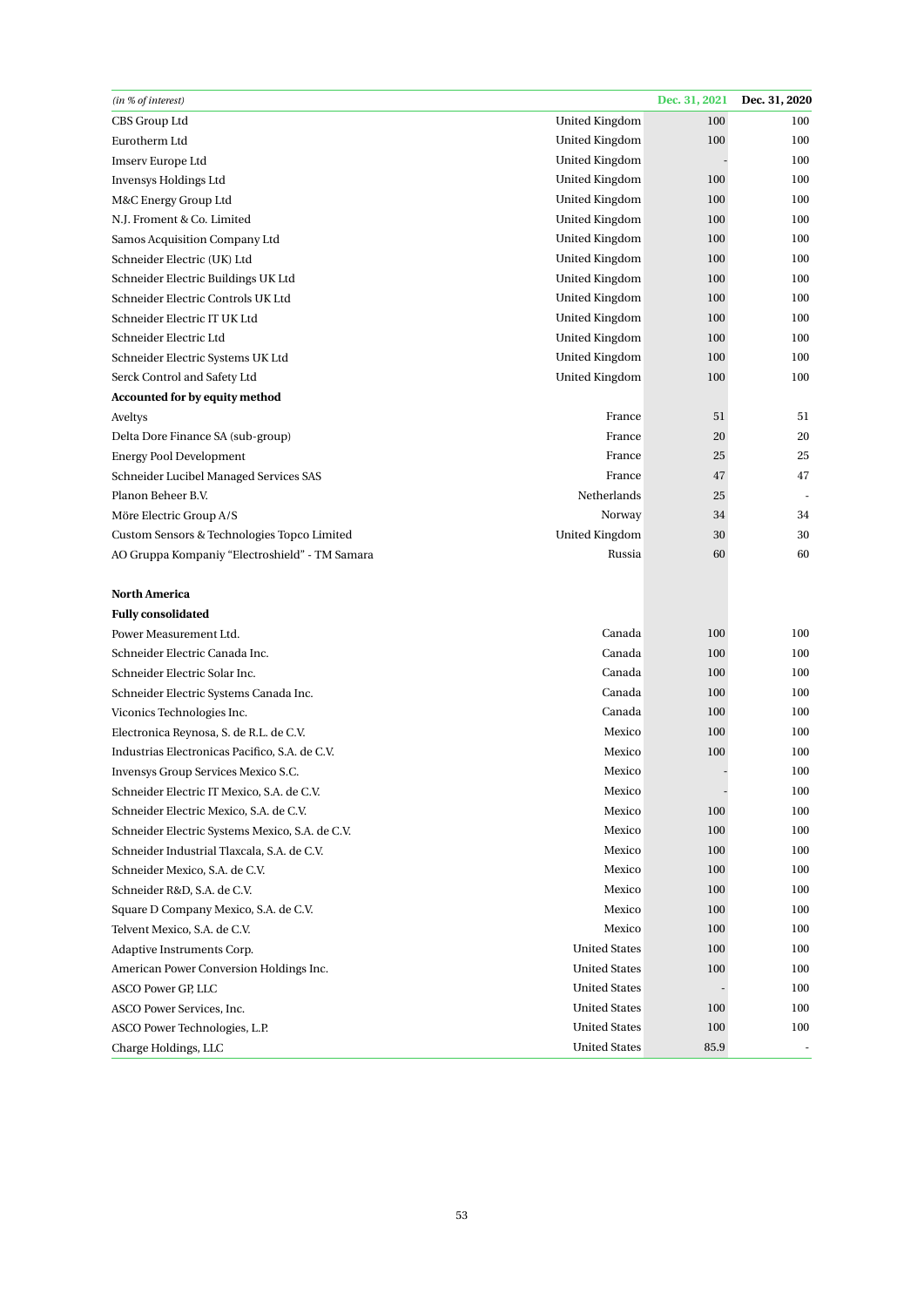| (in % of interest)                                                   |                      | Dec. 31, 2021 | Dec. 31, 2020 |
|----------------------------------------------------------------------|----------------------|---------------|---------------|
| Echo HoldCo LLC                                                      | <b>United States</b> | 90.8          |               |
| ETAP Automation Inc. (sub-group)                                     | <b>United States</b> | 80            |               |
| Foxboro Controles S.A.                                               | <b>United States</b> | 100           | 100           |
| Invensys LLC                                                         | <b>United States</b> | 100           | 100           |
| Lee Technologies Puerto Rico, LLC                                    | <b>United States</b> |               | 100           |
| OSISoft (sub-group)                                                  | <b>United States</b> | 59            |               |
| Power Measurement, Inc.                                              | <b>United States</b> |               | 100           |
| Pro-Face America, LLC                                                | <b>United States</b> | 100           | 100           |
| Schneider Electric Buildings Americas, Inc.                          | <b>United States</b> | 100           | 100           |
| Schneider Electric Buildings Critical Systems, Inc.                  | <b>United States</b> | 100           | 100           |
| Schneider Electric Buildings, LLC                                    | <b>United States</b> | 100           | 100           |
| Schneider Electric Digital, Inc.                                     | <b>United States</b> | 100           | 100           |
| Schneider Electric Engineering Services, LLC                         | <b>United States</b> | 100           | 100           |
| Schneider Electric Grid Automation, Inc.                             | <b>United States</b> | 100           | 100           |
| Schneider Electric Holdings, Inc.                                    | <b>United States</b> | 100           | 100           |
| Schneider Electric IT America Corp.                                  | <b>United States</b> |               | 100           |
| Schneider Electric IT Corporation                                    | <b>United States</b> | 100           | 100           |
| Schneider Electric IT Mission Critical Services, Inc.                | <b>United States</b> | 100           | 100           |
| Schneider Electric IT USA, Inc.                                      | <b>United States</b> |               | 100           |
| Schneider Electric Motion USA, Inc.                                  | <b>United States</b> |               | 100           |
| Schneider Electric Solar Inverters USA, Inc.                         | <b>United States</b> | 100           | 100           |
| Schneider Electric Systems USA, Inc.                                 | <b>United States</b> | 100           | 100           |
| Schneider Electric USA, Inc.                                         | <b>United States</b> | 100           | 100           |
| SE Vermont Ltd                                                       | <b>United States</b> | 100           | 100           |
| Siebe Inc.                                                           | <b>United States</b> | 100           | 100           |
| SNA Holdings Inc.                                                    | <b>United States</b> | 100           | 100           |
| Square D Investment Company                                          | <b>United States</b> | 100           | 100           |
| <b>Stewart Warner Corporation</b>                                    | <b>United States</b> | 100           | 100           |
| Summit Energy Services, Inc.                                         | <b>United States</b> | 100           | 100           |
| Veris Industries LLC                                                 | <b>United States</b> | 100           | 100           |
| Accounted for by equity method                                       |                      |               |               |
| Uplight Inc.                                                         | <b>United States</b> | 29.4          |               |
|                                                                      |                      |               |               |
| Asia-Pacific                                                         |                      |               |               |
| <b>Fully consolidated</b>                                            |                      |               |               |
| Clipsal Australia Pty Ltd                                            | Australia            | 100           | 100           |
| Clipsal Technologies Australia Pty Limited                           | Australia            | 100           | 100           |
| Nu-lec Industries Pty. Limited                                       | Australia            | 100           | 100           |
| Scada Group Pty Limited                                              | Australia            | 100           | 100           |
| Schneider Electric (Australia) Pty Limited                           | Australia            | 100           | 100           |
| Schneider Electric Australia Holdings Pty Ltd                        | Australia            | 100           | 100           |
| Schneider Electric IT Australia Pty Ltd                              | Australia            | 100           | 100           |
| Schneider Electric Solar Australia Pty Ltd                           | Australia            | 100           | 100           |
| Schneider Electric Systems Australia Pty Ltd                         | Australia            | 100           | 100           |
| Serck Controls Pty Limited                                           | Australia            | 100           | 100           |
| Tamco Electrical Industries Australia Pty Ltd                        | Australia            | 65            | 65            |
| Beijing Leader & Harvest Electric Technologies Co. Ltd               | China                | 100           | 100           |
| CITIC Schneider Electric Smart Building Technology (Beijing) Co. Ltd | China                | 51            | 51            |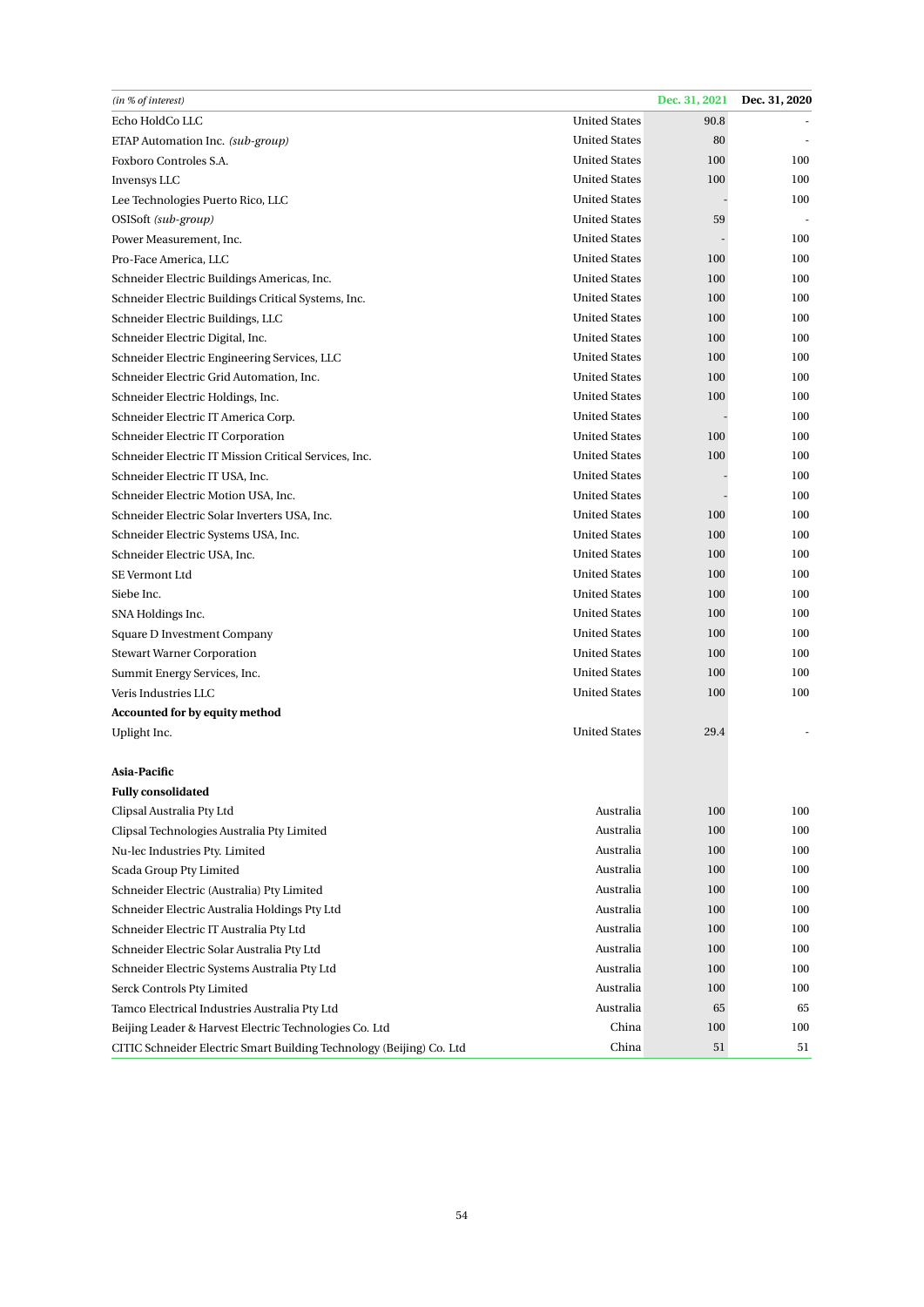| (in % of interest)                                               |           | Dec. 31, 2021 | Dec. 31, 2020 |
|------------------------------------------------------------------|-----------|---------------|---------------|
| Clipsal Manufacturing (Huizhou) Ltd                              | China     |               | 100           |
| FSL Electric (Dongguan) Limited                                  | China     | 54            | 54            |
| Proface China International Trading (Shanghai) Co. Ltd           | China     | 100           | 100           |
| Schneider (Beijing) Medium & Low Voltage Co., Ltd                | China     | 95            | 95            |
| Schneider (Beijing) Medium Voltage Co. Ltd                       | China     | 95            | 95            |
| Schneider (Shaanxi) Baoguang Electrical Apparatus Co. Ltd        | China     | 70            | 70            |
| Schneider (Suzhou) Drives Company Ltd                            | China     | 90            | 90            |
| Schneider (Suzhou) Enclosure Systems Co Ltd                      | China     | 100           | 100           |
| Schneider (Suzhou) Transformers Co. Ltd                          | China     | 100           | 100           |
| Schneider Automation & Controls Systems (Shanghai) Co., LTD      | China     | 100           | 100           |
| Schneider Busway (Guangzhou) Ltd                                 | China     | 95            | 95            |
| Schneider Electric (China) Co. Ltd                               | China     | 100           | 100           |
| Schneider Electric (Xiamen) Switchgear Co. Ltd                   | China     | 100           | 100           |
| Schneider Electric (Xiamen) Switchgear Equipment Co., Ltd        | China     | 100           | 100           |
| Schneider Electric Equipment an Engineering (X'ian) Co., Ltd     | China     | 100           | 100           |
| Schneider Electric IT (China) Co., Ltd                           | China     | 100           | 100           |
| Schneider Electric IT (Xiamen) Co., Ltd.                         | China     | 100           | 100           |
| Schneider Electric Low Voltage (Tianjin) Co. Ltd                 | China     | 75            | 75            |
| Schneider Electric Manufacturing (Chongqing) Co. Ltd             | China     | 100           | 100           |
| Schneider Electric Manufacturing (Wuhan) Co. Ltd                 | China     | 100           | 100           |
| Schneider Great Wall Engineering (Beijing) Co. Ltd               | China     | 100           | 100           |
| Schneider Shanghai Apparatus Parts Manufacturing Co. Ltd         | China     | 100           | 100           |
| Schneider Shanghai Industrial Control Co. Ltd                    | China     | 80            | 80            |
| Schneider Shanghai Low Voltage Term. Apparatus Co. Ltd           | China     | 75            | 75            |
| Schneider Shanghai Power Distribution Electric Apparatus Co. Ltd | China     | 80            | 80            |
| Schneider Smart Technology., Ltd                                 | China     | 100           | 100           |
| Schneider South China Smart Technology (Guangdong) Co. Ltd.      | China     | 100           | 100           |
| Schneider Switchgear (Suzhou) Co, Ltd                            | China     | 58            | 58            |
| Schneider Wingoal (Tianjin) Electric Equipment Co. Ltd           | China     | 100           | 100           |
| Shanghai ASCO Electric Technology Co., Ltd                       | China     | 100           | 100           |
| Shanghai Foxboro Co., Ltd                                        | China     | 100           | 100           |
| Shanghai Invensys Process System Co., Ltd                        | China     | 100           | 100           |
| Shanghai Schneider Electric Power Automation Co. Ltd             | China     | 100           | 100           |
| Shanghai Tayee Electric Co., LTD                                 | China     | 74.5          | 74.5          |
| Wuxi Proface Co., Ltd                                            | China     | 100           | 100           |
| Zircon Investment (Shanghai) Co., Ltd                            | China     | 74.5          | 74.5          |
| Clipsal Asia Holdings Limited                                    | Hong Kong | 100           | 100           |
| Clipsal Asia Limited                                             | Hong Kong | 100           | 100           |
| Fed-Supremetech Limited                                          | Hong Kong | 54            | 54            |
| Himel Hong Kong Limited                                          | Hong Kong | 100           | 100           |
| Schneider Electric (Hong Kong) Limited                           | Hong Kong | 100           | 100           |
| Schneider Electric Asia Pacific Limited                          | Hong Kong | 100           | 100           |
| Schneider Electric IT Hong Kong Limited                          | Hong Kong | 100           | 100           |
| Eurotherm India Private Ltd                                      | India     | 100           | 100           |
| Luminous Power Technologies Private Ltd                          | India     | 100           | 100           |
| Schneider Electric India Private Ltd                             | India     | 65            | 65            |
| Schneider Electric Infrastructure Limited                        | India     | 75            | 75            |
| Schneider Electric IT Business India Private Ltd                 | India     | 100           | 100           |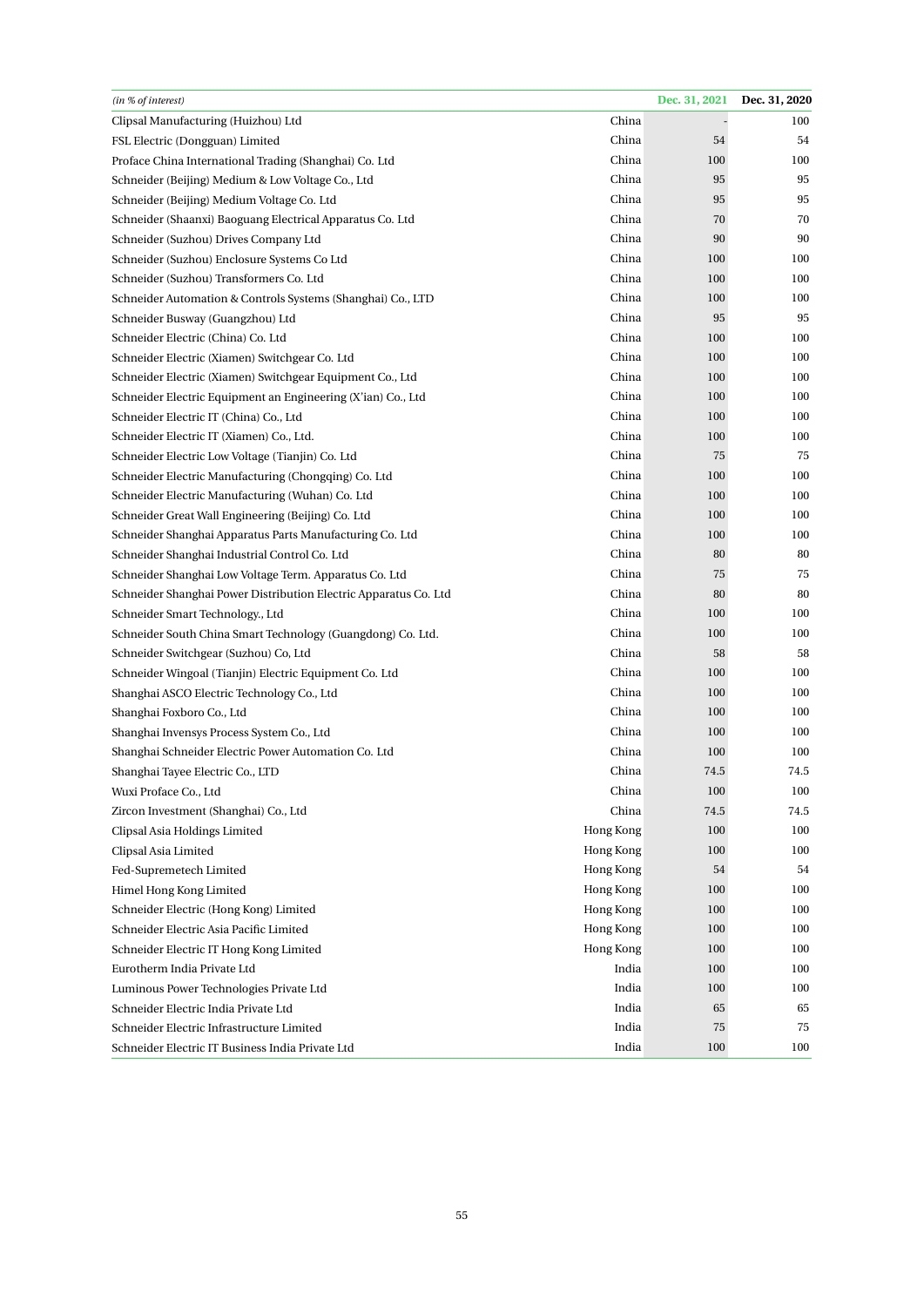| (in % of interest)                                     |             | Dec. 31, 2021 | Dec. 31, 2020 |
|--------------------------------------------------------|-------------|---------------|---------------|
| Schneider Electric President Systems Ltd               | India       | 79.5          | 79.5          |
| Schneider Electric Private Limited                     | India       | 100           | 100           |
| Schneider Electric Solar India Private Limited         | India       | 100           | 100           |
| Schneider Electric Systems India Private Limited       | India       | 100           | 100           |
| PT Schneider Electric Indonesia                        | Indonesia   | 100           | 100           |
| PT Schneider Electric IT Indonesia                     | Indonesia   | 100           | 100           |
| PT Schneider Electric Manufacturing Batam              | Indonesia   | 100           | 100           |
| PT Schneider Electric Systems Indonesia                | Indonesia   | 95            | 95            |
| PT Tamco Indonesia                                     | Indonesia   | 65            | 65            |
| Schneider Electric Japan Holdings Ltd.                 | Japan       | 100           | 100           |
| Schneider Electric Japan, Inc.                         | Japan       | 100           | 100           |
| Schneider Eletcric Solar Japan Inc.                    | Japan       | 100           | 100           |
| Schneider Electric Systems Japan Inc.                  | Japan       | 100           | 100           |
| Toshiba Schneider Inverter Corp.                       | Japan       | 60            | 60            |
| Eurotherm Korea Co., Ltd.                              | Korea       | 100           | 100           |
| Schneider Electric Korea Ltd.                          | Korea       | 100           | 100           |
| Schneider Electric Systems Korea Limited               | Korea       | 100           | 100           |
| Clipsal Manufacturing (M) Sdn. Bhd.                    | Malaysia    | 100           | 100           |
| Gutor Electronic Asia Pacific Sdn. Bhd.                | Malaysia    | 100           | 100           |
| Henikwon Corporation Sdn Bhd                           | Malaysia    | 65            | 65            |
| Huge Eastern Sdn. Bhd.                                 | Malaysia    | 100           | 100           |
| Schneider Electric (Malaysia) Sdn. Bhd.                | Malaysia    | 30            | 30            |
| Schneider Electric Industries (M) Sdn. Bhd.            | Malaysia    | 100           | 100           |
| Schneider Electric IT Malaysia Sdn. Bhd.               | Malaysia    | 100           | 100           |
| Schneider Electric Systems (Malaysia) Sdn. Bhd.        | Malaysia    | 100           | 100           |
| Tamco Switchgear (Malaysia) Sdn Bhd                    | Malaysia    | 65            | 65            |
| Schneider Electric (NZ) Limited                        | New Zealand | 100           | 100           |
| Schneider Electric Systems New Zealand Limited         | New Zealand | 100           | 100           |
| American Power Conversion Land Holdings Inc.           | Philippines | 100           | 100           |
| Clipsal Philippines, Inc.                              | Philippines | 100           | 100           |
| Schneider Electric (Philippines) Inc.                  | Philippines | 100           | 100           |
| Schneider Electric IT Philippines Inc.                 | Philippines | 100           | 100           |
| Schneider Electric Asia Pte. Ltd.                      | Singapore   | 100           | 100           |
| Schneider Electric Export Services Pte Ltd             | Singapore   | 100           | 100           |
| Schneider Electric IT Logistics Asia Pacific Pte. Ltd. | Singapore   | 100           | 100           |
| Schneider Electric IT Singapore Pte. Ltd.              | Singapore   | 100           | 100           |
| Schneider Electric JV2 Holdings Pte. Ltd.              | Singapore   | 65            | 65            |
| Schneider Electric Overseas Asia Pte Ltd               | Singapore   | 100           | 100           |
| Schneider Electric Singapore Pte. Ltd.                 | Singapore   | 100           | 100           |
| Schneider Electric South East Asia (HQ) Pte. Ltd.      | Singapore   | 100           | 100           |
| Schneider Electric Systems Singapore Pte. Ltd.         | Singapore   | 100           | 100           |
| Schneider Electric Lanka (Private) Limited             | Sri Lanka   | 100           | 100           |
| Schneider Electric Systems Taiwan Corp.                | Taiwan      | 100           | 100           |
| Schneider Electric Taiwan Co., Ltd.                    | Taiwan      | 100           | 100           |
| Pro-Face South-East Asia Pacific Co., Ltd.             | Thailand    |               | 100           |
| Schneider (Thailand) Limited                           | Thailand    | 100           | 100           |
| Schneider Electric CPCS (Thailand) Co., Ltd.           | Thailand    | 100           | 100           |
| Schneider Electric Solar Thailand                      | Thailand    | 100           | 100           |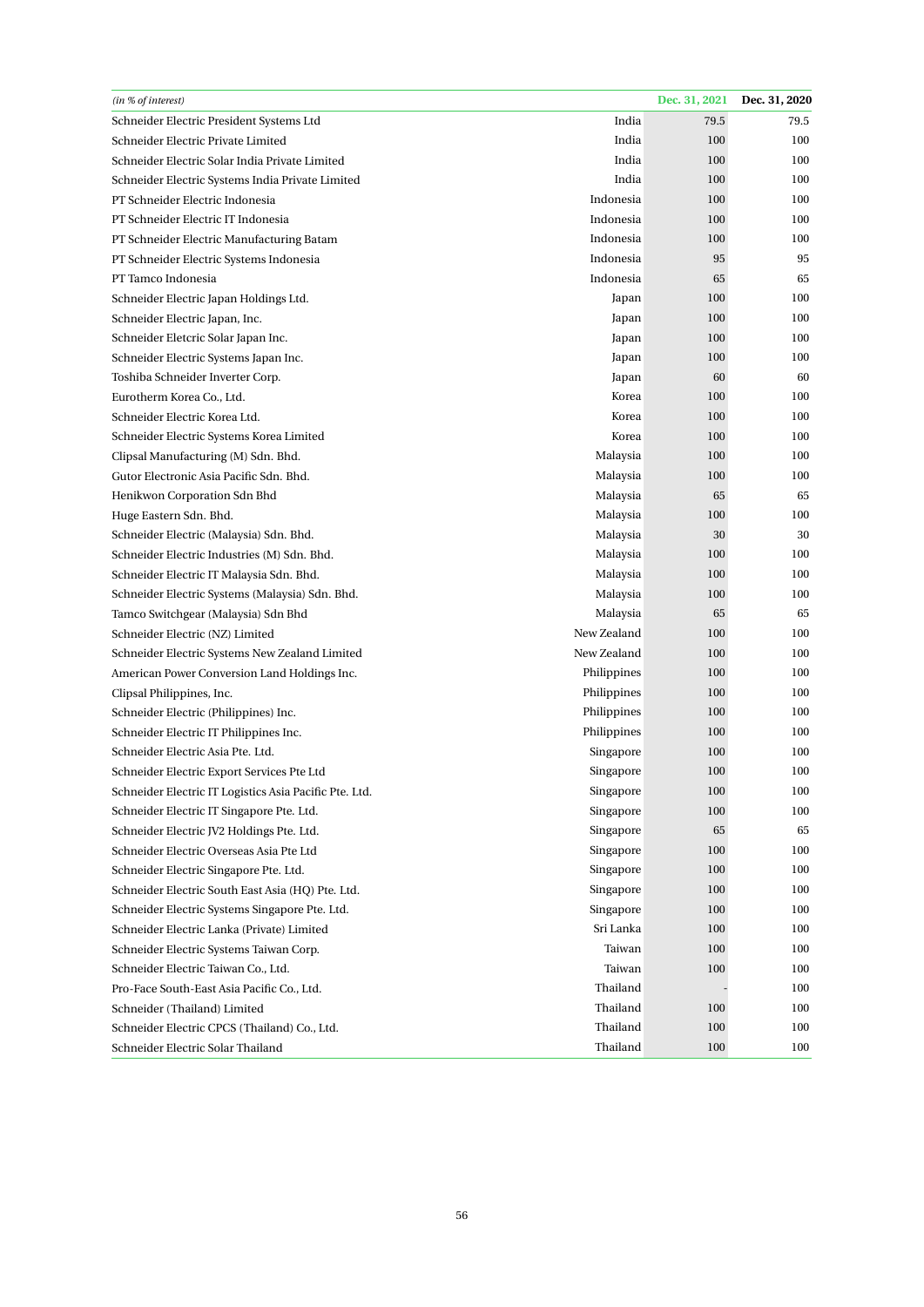| (in % of interest)                                                                                |                             | Dec. 31, 2021 | Dec. 31, 2020 |
|---------------------------------------------------------------------------------------------------|-----------------------------|---------------|---------------|
| Schneider Electric Systems (Thailand) Co. Ltd.                                                    | Thailand                    | 100           | 100           |
| Clipsal Vietnam Co. Ltd                                                                           | Viet Nam                    | 100           | 100           |
| Invensys Vietnam Ltd                                                                              | Viet Nam                    | 100           | 100           |
| Schneider Electric IT Vietnam Limited                                                             | Viet Nam                    | 100           | 100           |
| Schneider Electric Manufacturing Vietnam Co., Ltd                                                 | Viet Nam                    | 100           | 100           |
| Schneider Electric Vietnam Co. Ltd                                                                | Viet Nam                    | 100           | 100           |
| Accounted for by equity method                                                                    |                             |               |               |
| Delixi Electric LTD (sub-group)                                                                   | China                       | 50            | 50            |
| Sunten Electric Equipment Co., Ltd                                                                | China                       | 25            | 25            |
| Fuji Electric FA Components & Systems Co., Ltd (sub-group)                                        | Japan                       | 36.8          | 36.8          |
| Foxboro (Malaysia) Sdn. Bhd.                                                                      | Malaysia                    | 49            | 49            |
|                                                                                                   |                             |               |               |
| <b>Rest of the World</b>                                                                          |                             |               |               |
| <b>Fully consolidated</b>                                                                         |                             |               |               |
| Himel Algerie                                                                                     | Algeria                     |               | 100           |
| Schneider Electric Algerie                                                                        | Algeria                     | 100           | 100           |
| Schneider Electric Argentina S.A.                                                                 | Argentina                   | 100           | 100           |
| Schneider Electric Systems Argentina S.A.                                                         | Argentina                   | 100           | 100           |
| Eurotherm Ltda.                                                                                   | <b>Brazil</b>               | 100           | 100           |
| Schneider Electric Brasil Automação de Processos Ltda.                                            | <b>Brazil</b>               | 100           | 100           |
| Schneider Electric Brasil Ltda.                                                                   | <b>Brazil</b>               | 100           | 100           |
| Schneider Electric IT Brasil Industria e Comercio de Equipamentos Eletronicos Ltda.               | <b>Brazil</b>               | 100           | 100           |
| Steck da Amazonia Industria Electrica Ltda.                                                       | Brazil                      | 100           | 100           |
| Steck Industria Electrica Ltda.                                                                   | Brazil                      | 100           | 100           |
| Telseb Serviços de Engenharia e Comércio de Equipamentos Eletrônicos e Telecomu-<br>nicações Ltda | Brazil                      | 100           | 100           |
| Inversiones Schneider Electric Uno Limitada                                                       | Chile                       | 100           | 100           |
| Marisio S.A.                                                                                      | Chile                       | 100           | 100           |
| Schneider Electric Chile S.A.                                                                     | Chile                       | 100           | 100           |
| Schneider Electric Systems Chile Limitada                                                         | Chile                       | 100           | 100           |
| Schneider Electric de Colombia S.A.S.                                                             | Colombia                    | 100           | 100           |
| Schneider Electric Systems Colombia Ltda.                                                         | Colombia                    | 100           | 100           |
| Schneider Electric Centroamerica Limitada                                                         | Costa Rica                  | 100           | 100           |
| Invensys Engineering & Service S.A.E.                                                             | Egypt                       | 51            | 51            |
| Schneider Electric Distribution Company                                                           | Egypt                       | 87.4          | 87.4          |
| Schneider Electric Egypt SAE                                                                      | Egypt                       | 91.9          | 91.9          |
| Schneider Electric Systems Egypt S.A.E                                                            | Egypt                       | 60            | 60            |
| L&T Electricals & Automation FZE                                                                  | <b>United Arab Emirates</b> | 65            | 65            |
| Schneider Electric DC MEA FZCO                                                                    | <b>United Arab Emirates</b> | 100           | 100           |
| Schneider Electric FZE                                                                            | <b>United Arab Emirates</b> | 100           | 100           |
| Schneider Electric Systems Middle East FZE                                                        | United Arab Emirates        | 100           | 100           |
| Schneider Electric (Kenya) Ltd                                                                    | Kenya                       | 100           | 100           |
| Kana Controls General Trading & Contracting Company W.L.L                                         | Kuwait                      | 31.9          | 31.9          |
| Schneider Electric Services Kuweit                                                                | Kuwait                      | 49            | 49            |
| Schneider Electric East Mediterranean SAL                                                         | Lebanon                     | 96            | 96            |
| Delixi Electric Maroc SARL AU                                                                     | Morocco                     | 100           | 100           |
| Schneider Electric Maroc                                                                          | Morocco                     | 100           | 100           |
| Schneider Electric CFC                                                                            | Morocco                     | 100           |               |
| Schneider Electric Free Zone Enterprise                                                           | Nigeria                     | 100           | 100           |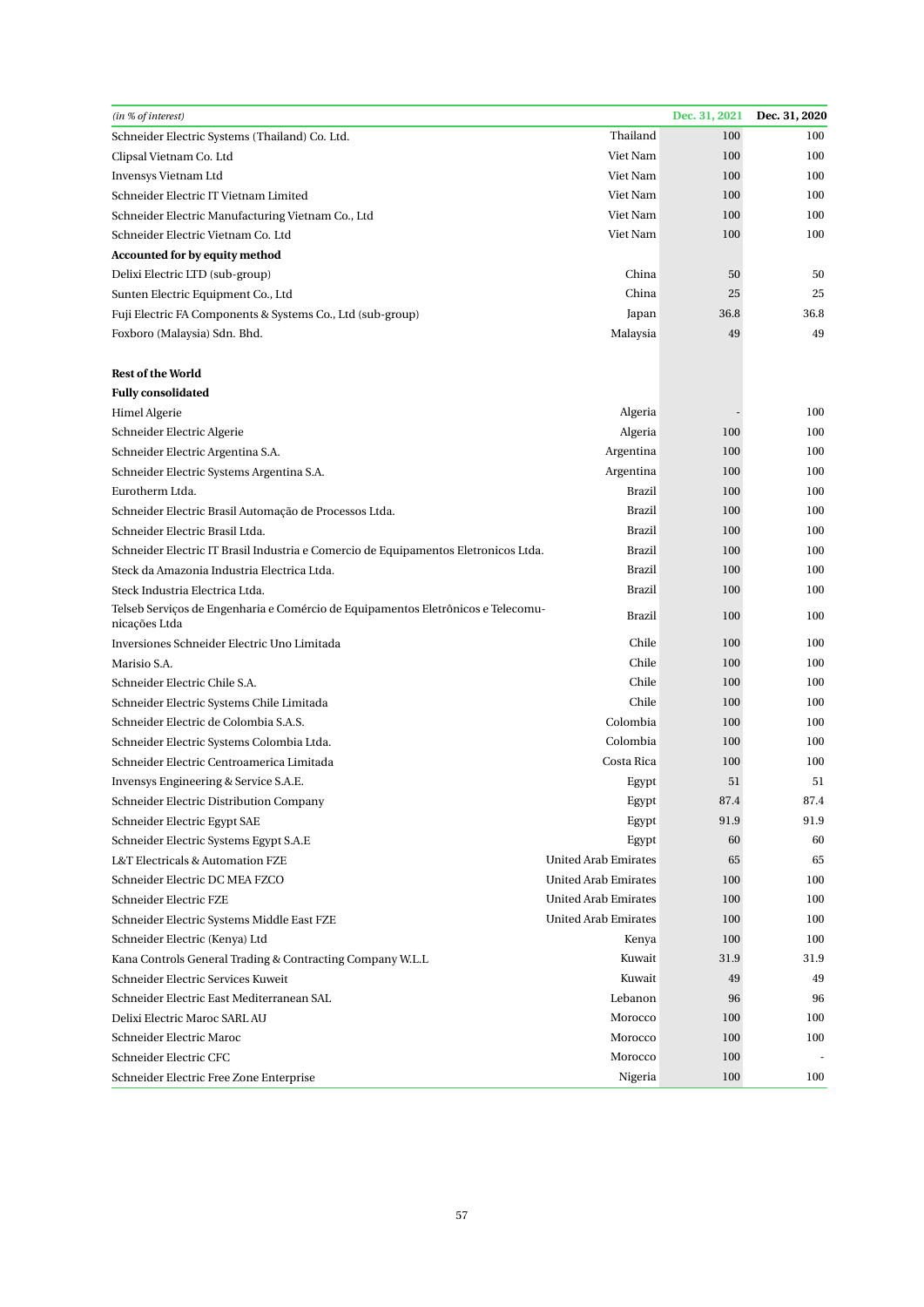| (in % of interest)                                                |              | Dec. 31, 2021 | Dec. 31, 2020 |
|-------------------------------------------------------------------|--------------|---------------|---------------|
| Schneider Electric Nigeria Ltd                                    | Nigeria      | 100           | 100           |
| Schneider Electric Systems Nigeria Ltd                            | Nigeria      | 100           | 100           |
| Schneider Electric O.M LLC                                        | Oman         | 100           | 100           |
| Schneider Electric Pakistan (Private) Limited                     | Pakistan     |               | 80            |
| Schneider Electric Peru S.A.                                      | Peru         | 100           | 100           |
| Schneider Electric Systems del Peru S.A.                          | Peru         | 100           | 100           |
| Electrical & Automation Saudi Arabian Manufacturing Company (LLC) | Saudi Arabia | 65            | 65            |
| Schneider Electric Saudi Arabia Limited                           | Saudi Arabia | 100           | 100           |
| Schneider Electric Saudi Arabia For Solutions & Services Co       | Saudi Arabia |               | 100           |
| Schneider Electric System Arabia Co., LTD                         | Saudi Arabia | 100           | 100           |
| Schneider Electric South Africa (Pty) Ltd                         | South Africa | 74.9          | 74.9          |
| Uniflair South Africa (Pty) Ltd                                   | South Africa | 100           | 100           |
| Gunsan Elektrik                                                   | Turkey       | 100           | 100           |
| Himel Elektric Malzemeleri Ticaret A.S                            | Turkey       | 100           | 100           |
| Schneider Elektrik Sanayi Ve Ticaret A.S.                         | Turkey       | 100           | 100           |
| Schneider Enerji Endustrisi Sanayi Ve Ticaret A.S                 | Turkey       | 100           | 100           |
| Schneider Electric Uganda Ltd                                     | Uganda       |               | 100           |
| Schneider Electric Systems de Venezuela, C.A.                     | Venezuela    | 100           | 100           |
| Schneider Electric Venezuela, S.A.                                | Venezuela    | 93.6          | 93.6          |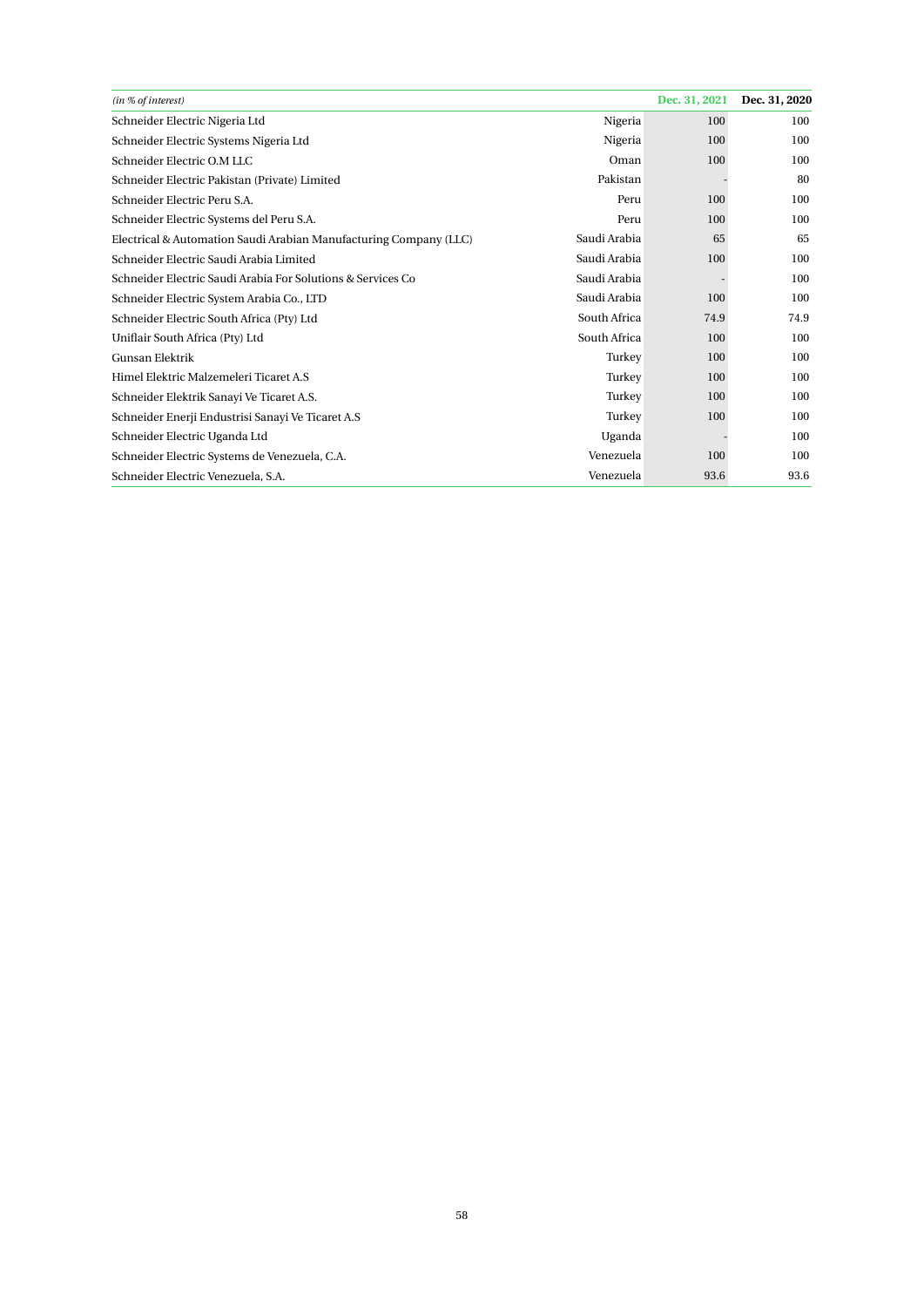## **MANAGEMENT REPORT FOR THE YEAR ENDED DECEMBER 31, 2021**

## **Consolidated financial statements**

## **Business and Statement of Income highlights**

**Acquisitions & disposals of the period**

#### **Acquisitions**

#### **OSIsoft LLC.**

As announced on March 19, 2021, Schneider Electric's majority-owned subsidiary, AVEVA Group Plc, has completed the acquisition of OSIsoft, for a consideration of EUR 4.5 billion (USD 5.1 billion). OSIsoft is fully consolidated since the acquisition date, and reports within the *Industrial Automation* reporting segment.

The consideration paid was funded by EUR 3.9 billion (USD 4.4 billion) of cash, and by a EUR 0.5 billion (USD 0.6 billion) issue of 13,655,570 ordinary shares from AVEVA Group Plc to Estudillo Holdings Corp.

The purchase accounting as per IFRS 3R is not completed as of December 31, 2021. OSIsoft carrying value at acquisition date for net identifiable assets was EUR (1) million. The net adjustment of the opening balance sheet is EUR 1,460 million, resulting mainly from the booking of identifiable intangible assets (technology for EUR 998 million, customer relationship for EUR 288 million and trademark for EUR 150 million) and from a decrease in contract liabilities for EUR 71 million resulting from the remeasurement at fair value of the deferred revenue following the business combination under IFRS 3R. The preliminary goodwill recognized amounts to EUR 3,001 million at acquisition date.

#### **ETAP**

On June 28, 2021, the Group completed the transaction to purchase a controlling stake in Operation Technology Inc. ("ETAP"). As of June 30, 2021, the Group has acquired 80% of the capital of ETAP for a consideration of EUR 216 million, fully paid in cash. ETAP is consolidated within *Energy Management* reporting segment. The Group holds an agreement to acquire the remaining 20% minority interests in 2025. The related debt has been recognised in "Other non-current liabilities".

The purchase accounting as per IFRS 3R is not completed as of December 31, 2021. ETAP carrying value at acquisition date for net identifiable assets was EUR 13 million. The net adjustment of the opening balance sheet is EUR 26 million, resulting mainly from the booking of a preliminary amount of identifiable intangible assets (technology, customer relationship and trademark). The preliminary goodwill recognized amounts to EUR 260 million at acquisition date and includes the forward agreement for the acquisition of the remaining 20% minority interests in 2025.

#### **Uplight Inc.**

The Group completed the acquisition of 29.6% of Uplight Inc. on July 27, 2021 for a consideration of EUR 378 million. In October 2021, the Group subscribed to a capital increase EUR 20 million for the acquisition of Agentis by Uplight Inc., resulting in a dilution of the Group's interest to 29.4%. Uplight Inc. has been accounted for by the equity method since August 1, 2021.

#### **I.G.E + X.A.O.**

On November 24, 2021, the simplified tender offer for the shares of IGE+XAO, submitted to the AMF, has been closed. At the end of the tender offer, the Group owns 83.93% of IGE+XAO's share capital.

#### **Qmerit**

On December 20, 2021, the Group acquired 85.85% of the capital of Qmerit, fully consolidated in *Energy Management* reporting segment. Qmerit is accelerating the shift away from traditional fossil fuel-powered systems, toward more sustainable, resilient electric technologies. The Group holds an agreement to acquire the remaining 14.15% minority interests. The related debt has been recognised in "Other noncurrent liabilities". The purchase accounting as per IFRS 3R is not completed as of December 31, 2021.

#### **Disposals**

In 2021, the Group recorded a total amount of EUR 196 million of gain on business disposals, mainly related to the following:

### **Cable Support**

On April 27, 2021, the Group announced the signing of the agreement to divest the Cable Support business which was consolidated within *Energy Management* reporting segment. The transaction was finalized, on June 30, 2021.

#### **IMServ**

On July 28, 2021, the Group completed the sale of IMServ, a provider of metering and data services to the energy market. It was consolidated within *Industrial Automation* reporting segment.

#### **US Motion**

On July 9, 2021, the Group completed the sale of the US Motion industrial, a manufacturer of motion control components for automation equipment. It was consolidated within *Industrial Automation* reporting segment.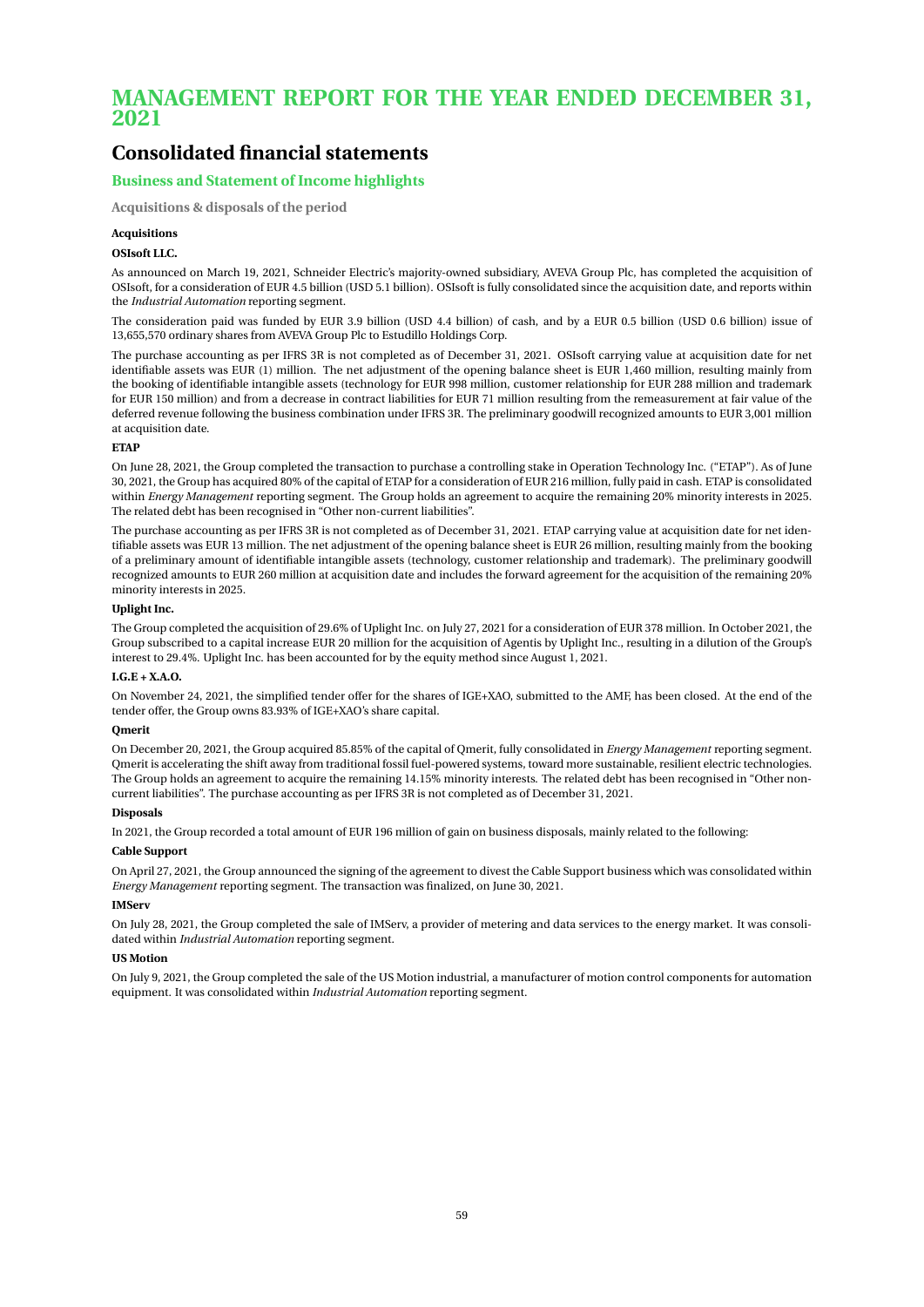**Follow-up on acquisitions and divestments occurred in 2020 with significant effect in 2021**

#### **Acquisitions**

#### **RIB Software SE**

On February 13, 2020, the Group announced its intention to launch a voluntary public tender for the acquisition of 100% of the shares of RIB Software SE for a total valuation of EUR 1.5 billion. On March 25, 2020, the Group acquired approximately 9.99% of the capital of the company, outside the takeover offer. On July 10, 2020, the Group announced the successful completion of the voluntary public takeover offer. As of December 31, 2020, the Group owned 87.64% of the capital of RIB Software, fully consolidated within *Energy Management* reporting segment. The Group held a put option agreement on 9.1% of minority interests, valued at EUR 137 million, with a maturity date in 2024.

On June 10, 2021, the Group purchased 9.1% of the non-controlling interests for a consideration of EUR 223 million. The previous put agreement and related debt have been cancelled.

On July 5, 2021, the Group submitted the formal request to RIB Software SE that the General Meeting of RIB Software SE shall resolve to transfer the shares of the remaining shareholders (minority shareholders) to Schneider Electric Investment AG for an appropriate cash compensation (so-called squeeze out under stock corporation law).

As of December 31, 2021, the squeeze out has been completed and the Group owns 100% of RIB Software SE.

The purchase accounting resulting from the acquisition is completed at the closing date. As of December 31, 2021, the purchase accounting adjustments amount to EUR 211 million, and resulted mainly in the identification of intangible assets (technologies, trademark and customer relationship). The Goodwill recognized amounts to EUR 1,128 million as of December 31, 2021.

#### **Larsen & Toubro**

On May 1st, 2018, Schneider Electric, partnering with Temasek, a global investment company headquartered in Singapore, reached an agreement to buy Larsen & Toubro's Electrical & Automation business.

On August 31, 2020, the Group completed the transaction to combine Schneider Electric India's Low Voltage and Industrial Automation Products business and Larsen and Toubro ("L&T") Electrical and Automation business, for a consideration paid of EUR 1,571 million. Temasek took 35% stake in the combined business for EUR 530 million. The partnership with Temasek resulted in the dilution of the Group's interests within Schneider Electric India's Low Voltage and Industrial Automation Products business, and in the recognition of a gain of EUR 191 million in the Group's share of equity in 2020.

L&T is fully consolidated since September 1, 2020, and reports within both *Energy Management* and *Industrial Automation* reporting segments.

The purchase accounting as per IFRS 3R is completed as of December 31, 2021. At acquisition date, the net adjustment of the opening balance sheet is EUR 286 million. The main identifiable intangible assets recognized as of December 31, 2021 are technology for EUR 111 million, customer relationship for EUR 380 million and trademark for EUR 83 million. Contingent liabilities assumed mainly relates to environment, health and safety (EHS) risk for EUR 78 million as of December 31, 2021. The goodwill recognized amounts to EUR 1,117 million as of December 31,2021.

#### **Exchange rate changes**

Fluctuations in the euro exchange rate in 2021 led to an impact of EUR (273) million on consolidated revenue and of EUR (40) million on adjusted EBITA mainly due to the devaluation of the U.S. dollar against Euro.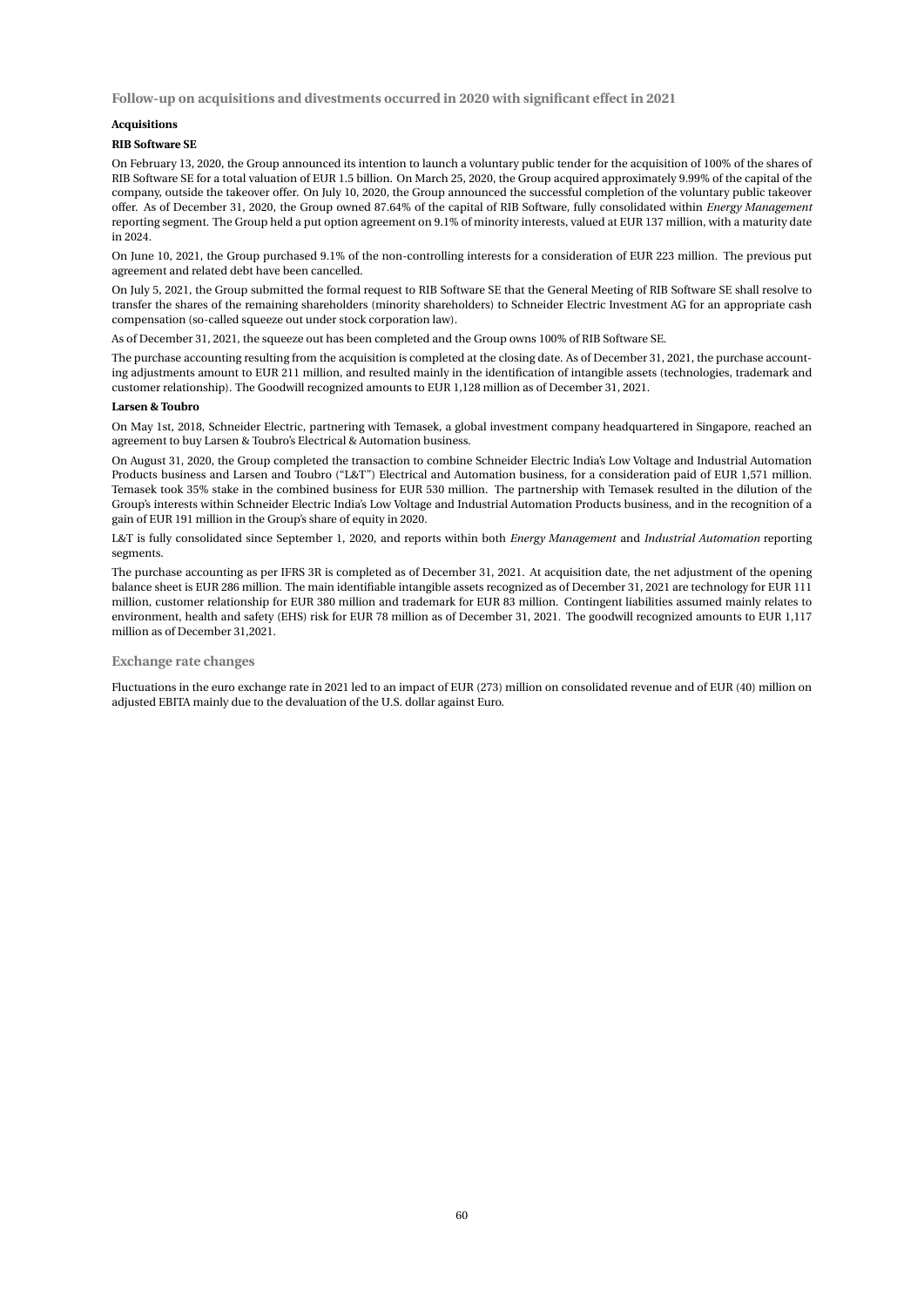#### **Results of Operations**

The following table sets forth our results of operations for 2021 and 2020:

| (in millions of euros except for earnings per share)                                      | <b>Full Year 2021</b> | Full Year 2020 | Variance   |
|-------------------------------------------------------------------------------------------|-----------------------|----------------|------------|
| Revenue                                                                                   | 28,905                | 25,159         | 14.9%      |
| Cost of sales                                                                             | (17,062)              | (15,003)       | 13.7%      |
| <b>Gross profit</b>                                                                       | 11,843                | 10,156         | 16.6%      |
| % Gross profit                                                                            | 41.0%                 | 40.4%          |            |
| Research and development                                                                  | (855)                 | (718)          | 19.1%      |
| Selling, general and administrative expenses                                              | (6,001)               | (5,512)        | 8.9%       |
| <b>EBITA</b> adjusted *                                                                   | 4,987                 | 3,926          | 27.0%      |
| % EBITA adjusted                                                                          | 17.3%                 | 15.6%          |            |
| Other operating income and expenses                                                       | (21)                  | (210)          | $(90.0)\%$ |
| Restructuring costs                                                                       | (225)                 | (421)          | $(46.6)\%$ |
| EBITA**                                                                                   | 4,741                 | 3,295          | 43.9%      |
| % EBITA                                                                                   | 16.4%                 | 13.1%          |            |
| Amortization and impairment of purchase accounting intangibles                            | (410)                 | (207)          | 98.1%      |
| <b>Operating income</b>                                                                   | 4,331                 | 3,088          | 40.3%      |
| % Operating income                                                                        | 15.0%                 | 12.3%          |            |
| Interest income                                                                           | 4                     | 14             | $(71.4)\%$ |
| Interest expense                                                                          | (99)                  | (126)          | $(21.4)\%$ |
| <b>Finance costs, net</b>                                                                 | (95)                  | (112)          | $(15.2)\%$ |
| Other financial income and expense                                                        | (81)                  | (166)          | $(51.2)\%$ |
| Net financial income/(loss)                                                               | (176)                 | (278)          | $(36.7)\%$ |
| Profit from continuing operations before income tax                                       | 4,155                 | 2,810          | 47.9%      |
| Income tax expense                                                                        | (966)                 | (638)          | 51.4%      |
| Share of profit/(loss) of associates                                                      | 84                    | 66             | 27.3%      |
| <b>PROFIT FOR THE YEAR</b>                                                                | 3,273                 | 2,238          | 46.2%      |
| attributable to owners of the parent                                                      | 3,204                 | 2,126          | 50.7%      |
| attributable to non-controlling interests                                                 | 69                    | 112            | $(38.4)\%$ |
| Basic earnings (attributable to owners of the parent) per share (in euros per<br>share)   | 5.76                  | 3.84           | 50.0%      |
| Diluted earnings (attributable to owners of the parent) per share (in euros<br>per share) | 5.67                  | 3.81           | 48.8%      |

*\* Adjusted EBITA (Earnings Before Interest, Taxes, Amortization of Purchase Accounting Intangibles). Adjusted EBITA corresponds to operating profit before amortization and impairment of purchase accounting intangible assets, before goodwill impairment, other operating income and expenses and restructuring costs.*

*\*\* EBITA (Earnings Before Interest, Taxes and Amortization of Purchase Accounting Intangibles). EBITA corresponds to operating profit before amortization and impairment of purchase accounting intangible assets and before goodwill impairment.*

#### **Revenue**

Consolidated revenue totaled EUR 28,905 million for the period ended December 31, 2021, up 14.9% on a reported basis. Organic growth was positive for 12.7%, acquisitions and disposals accounted for 3.5% and the currency effect for (1.3)%.

**Evolution of revenue by reporting segment**

The following table sets forth our revenue by business segment for years ended December 31, 2021 and 2020:

| (in millions of euros) | <b>Energy</b><br><b>Management</b> | Industrial<br><b>Automation</b> | Total  |
|------------------------|------------------------------------|---------------------------------|--------|
| <b>Full Year 2021</b>  | 22,179                             | 6,726                           | 28,905 |
| <b>Full Year 2020</b>  | 19.344                             | 5.815                           | 25,159 |

*Energy Management* generated revenues of EUR 22,179 million, equivalent to 77% of the Group's revenues and was up 13.3% organically, with double-digit growth across all regions. Sales growth was supported by price actions taken throughout the year, though impacted by supply chain pressures mainly in the second half of the year. Residential buildings remained one of the group's strongest markets. Demand for the Group's offers in non-residential buildings also remained strong, including recovery in hotels and commercial offices. Data centers & networks showed double-digit growth with continued strong demand. *Energy Management* benefited from cross-sells offers into Infrastructure and Industry end-markets. The Group benefited throughout the year from execution on a large project in Egypt. In industrial end-markets, growth was strongest in discrete automation, particularly in OEMs. Later cycle industrial markets remained challenged although with positive demand trends including in Metal, Mining and Minerals (MMM) and Oil and Gas (O&G).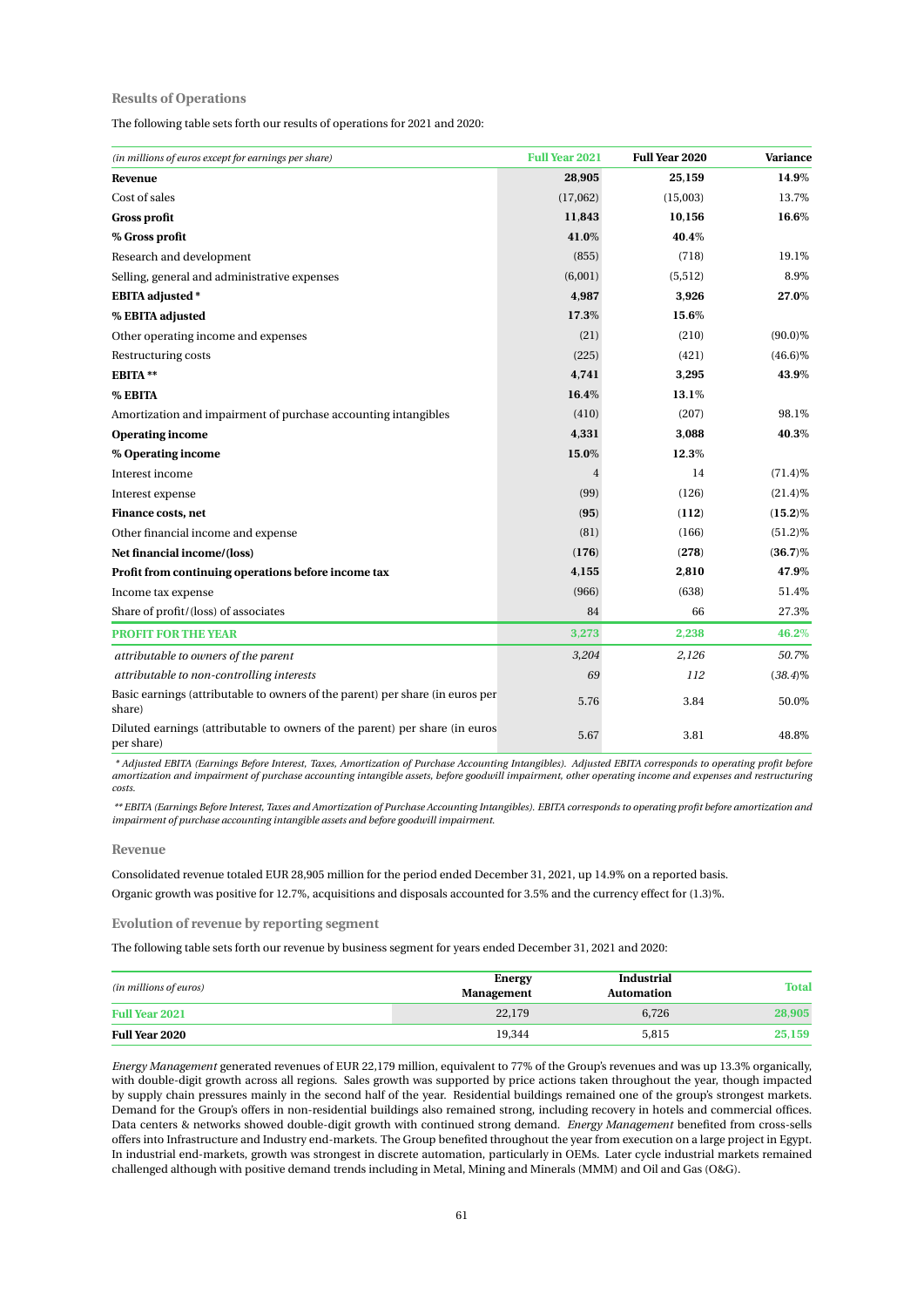*Industrial Automation* generated revenues of EUR 6,726 million, equivalent to 23% of the Group's revenues and was up 10.7% organically, with performance contrasted between strong growth from sales into Discrete automation markets and continued weaker sales into Process & Hybrid markets, although with strong demand recovery towards the end of the year. Sales growth was supported by price actions taken throughout the year, although impacted by supply chain pressures. Discrete automation markets saw strong demand with growth in many markets including packaging and material handling and across all regions. Sales into Process & Hybrid markets remained challenged, impacted by a slower recovery in mid-to-late cycle industries, although second semester saw a strong evolution in demand trends including in Consumer Packaged Goods (CPG) and O&G.

#### **Gross profit**

Gross profit was up 12.5% organic with Gross margin reaching 41.0% in 2021 (down 10 bps organically) mainly driven by the pricing actions, positive mix and industrial productivity, notwithstanding additional costs incurred due to raw material inflation and continued pressures on global supply chains.

#### **Support Function costs: Research and development and selling, general and administrative expenses**

Research and development expenses, net of capitalized development costs and excluding research and development costs booked in costs of sales, increased by 19.1% from EUR 718 million for 2020 to EUR 855 million for 2021. As a percentage of revenues, the net cost of research and development increased slightly to 3.0% in 2021 (2.9% for 2020).

Total research and development expense, including capitalized development costs and development costs reported as cost of sales (see Note [4](#page-22-0) to the Consolidated Financial Statements) increased by 9.4% from EUR 1,407 million for 2020 to EUR 1,539 million for 2021. As a percentage of revenues, total research and development expenses decreased slightly to 5.3% for 2021 (5.6% for 2020).

In 2021, the net effect of capitalized development costs and amortization of capitalized development costs amounts to EUR 68 million on operating income (EUR 66 million in 2020).

Selling, general and administrative expenses increased by 8.9% to EUR 6,001 million for 2021 (EUR 5,512 million for 2020). As a percentage of revenues, selling, general and administrative expenses decreased slightly to 20.8% for 2021 (21.9% for 2020).

Combined, total support function costs, that is, research and development expenses together with selling, general and administrative costs, totaled EUR 6,856 million for 2021 compared to EUR 6,230 million for 2020, an increase of 10.0%. Support functions costs to sales ratio decreases at 23.7%.

#### **Other operating income and expenses**

For 2021, other operating income and expenses amounted to a net expense of EUR 21 million. This is mainly due to gains on disposal of business for EUR 196 million being partially compensated by costs of acquisitions and integrations for EUR 166 million. The main scope changes of the year are described in the 2021 highlights.

#### **Restructuring costs**

For 2021, restructuring costs amounted to EUR 225 million compared to EUR 421 million for 2020. In 2020, these costs were mainly attributed to initiatives to decrease support function costs.

#### **EBITA and Adjusted EBITA**

EBITA is defined as earnings before interest, taxes and amortization of purchase accounting intangibles. EBITA comprises operating profit before amortization and impairment of purchase accounting intangible assets and before goodwill impairment. Adjusted EBITA is adjusted as EBITA before restructuring costs and before other operating income and expenses, which includes acquisition, integration and separation costs.

Adjusted EBITA amounted to EUR 4,987 million for 2021, compared to EUR 3,926 million for 2020, an organic increase of 23.2%. As a percentage of revenues, adjusted EBITA increased at 17.3% with margin improving 140 bps organically.

EBITA increased from EUR 3,295 million for 2020 to EUR 4,741 million in 2021. As a percentage of revenues, EBITA increases at 16.4% in 2021 (13.1% for 2020).

**Adjusted EBITA by business segment**

The following table sets out EBITA and adjusted EBITA by business segment:

#### **Full Year 2021**

| (in millions of euros) | Energy<br><b>Management</b> | <b>Industrial</b><br><b>Automation</b> | <b>Central functions</b><br>& digital costs | <b>Total</b> |
|------------------------|-----------------------------|----------------------------------------|---------------------------------------------|--------------|
| Backlog                | 9.088                       | 2,688                                  |                                             | 11,776       |
| Revenue                | 22,179                      | 6,726                                  |                                             | 28,905       |
| Adjusted EBITA         | 4,501                       | 1,242                                  | (756)                                       | 4,987        |
| Adjusted EBITA (%)     | 20.3%                       | 18.5%                                  |                                             | 17.3%        |

On December 31, 2021, the total backlog to be executed in more than a year amounts to EUR 640 million.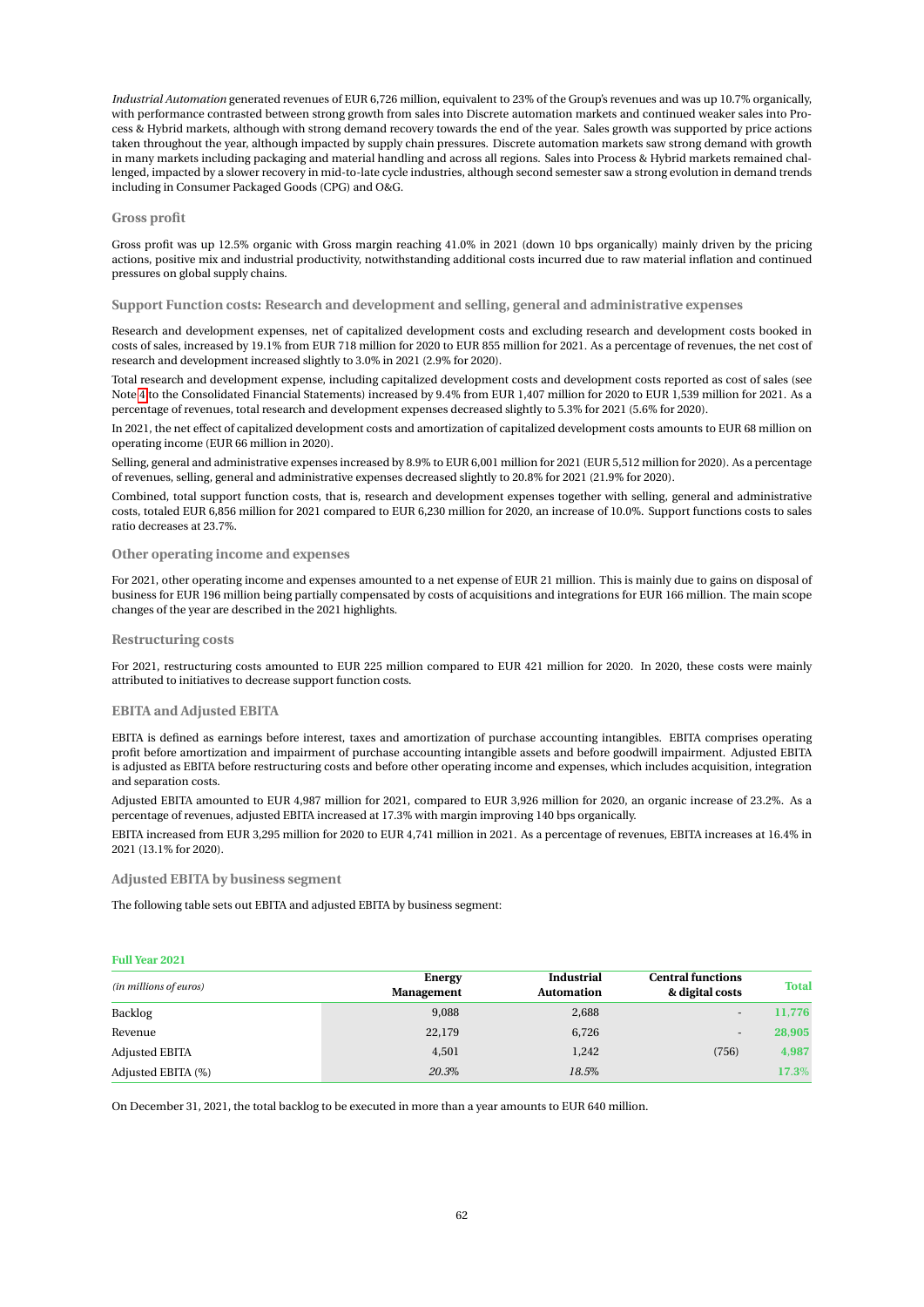#### **Full Year 2020**

| (in millions of euros) | Energy<br><b>Management</b> | <b>Industrial</b><br><b>Automation</b> | <b>Central functions</b><br>& digital costs | <b>Total</b> |
|------------------------|-----------------------------|----------------------------------------|---------------------------------------------|--------------|
| Backlog                | 7,231                       | 1,765                                  | ۰.                                          | 8.996        |
| Revenue                | 19,344                      | 5,815                                  |                                             | 25,159       |
| Adjusted EBITA         | 3.634                       | 992                                    | (700)                                       | 3,926        |
| Adjusted EBITA (%)     | 18.8%                       | 17.1%                                  |                                             | 15.6%        |

On December 31, 2020, the total backlog to be executed in more than a year amounted to EUR 639 million.

*Energy Management* generated an adjusted EBITA of EUR 4,501 million, i.e. 20.3% of its revenues, up c. 140 bps organic (up 150 bps on a reported basis and up c. 170 bps organically compared to 2019), mainly driven by the increase in volume, a good level of industrial productivity, and a positive impact from mix.

*Industrial Automation* generated an adjusted EBITA of EUR 1,242 million, i.e. 18.5% of its revenues, up c. 90 bps organic (up 140 bps on a reported basis and up c. 60 bps organically compared to 2019), due mainly to the increase in volume and positive net pricing, despite a dilutive effect on mix from the lesser growth of AVEVA.

Central functions & digital costs in 2021 amounted to EUR 756 million (EUR 700 million in 2020), reducing slightly as a proportion of revenue to 2.6%. Investment in the Group's strategic priorities increased year-over-year, while the Corporate cost element continued to be an area of focus and remained under tight control, decreasing to around 0.7% of Group revenues in 2021.

#### **Amortization and impairment of purchase accounting intangibles**

The amortization and impairment of purchase accounting intangibles amounted to EUR 410 million compared with EUR 207 million last year. The increase is mostly driven by additional amortization linked with acquisitions completed in the second semester 2020 and the first semester 2021 (mainly RIB Software SE, Larsen & Toubro and OSIsoft LLC).

#### **Operating income (EBIT)**

Operating income or EBIT (Earnings Before Interest and Taxes), increased from EUR 3,088 million for 2020 to 4,331 million for 2021, an increase of 40.3%.

#### **Net financial income/loss**

Net financial loss amounted to EUR 176 million for 2021, compared to EUR 278 million for 2020. Financial result has been improved significantly, thanks to the decrease of the cost of net financial debt (from EUR 112 million in 2020 to EUR 95 million in 2021), as well as a reduced impact from forex exchange fluctuations (from EUR 36 million in 2020 to EUR 8 million in 2021).

#### **Income tax expense**

The effective tax rate was 23.2% for 2021, and 22.7% for 2020. The corresponding income tax expense increased from EUR 638 million for 2020 to EUR 966 million for 2021.

#### **Share of profit/ (loss) of associates**

The share of associates was a EUR 84 million profit for 2021, compared to EUR 66 million profit for 2020.

#### **Non-controlling interests**

Non-controlling interests in net income for 2021 totaled EUR 69 million, compared to EUR 112 million for 2020. This represents the share in net income attributable to the non-controlling interests, mainly coming from the Group Chinese subsidiaries and AVEVA subgroup.

**Profit for the year (attributable to owners of the parent)**

Profit for the year attributable to the equity holders of our parent company amounted to EUR 3,204 million for 2021, compared to EUR 2,126 million profit for 2020.

**Earnings per share**

Basic Earnings per share amounted to EUR 5.76 per share for 2021 and EUR 3.84 per share for 2020.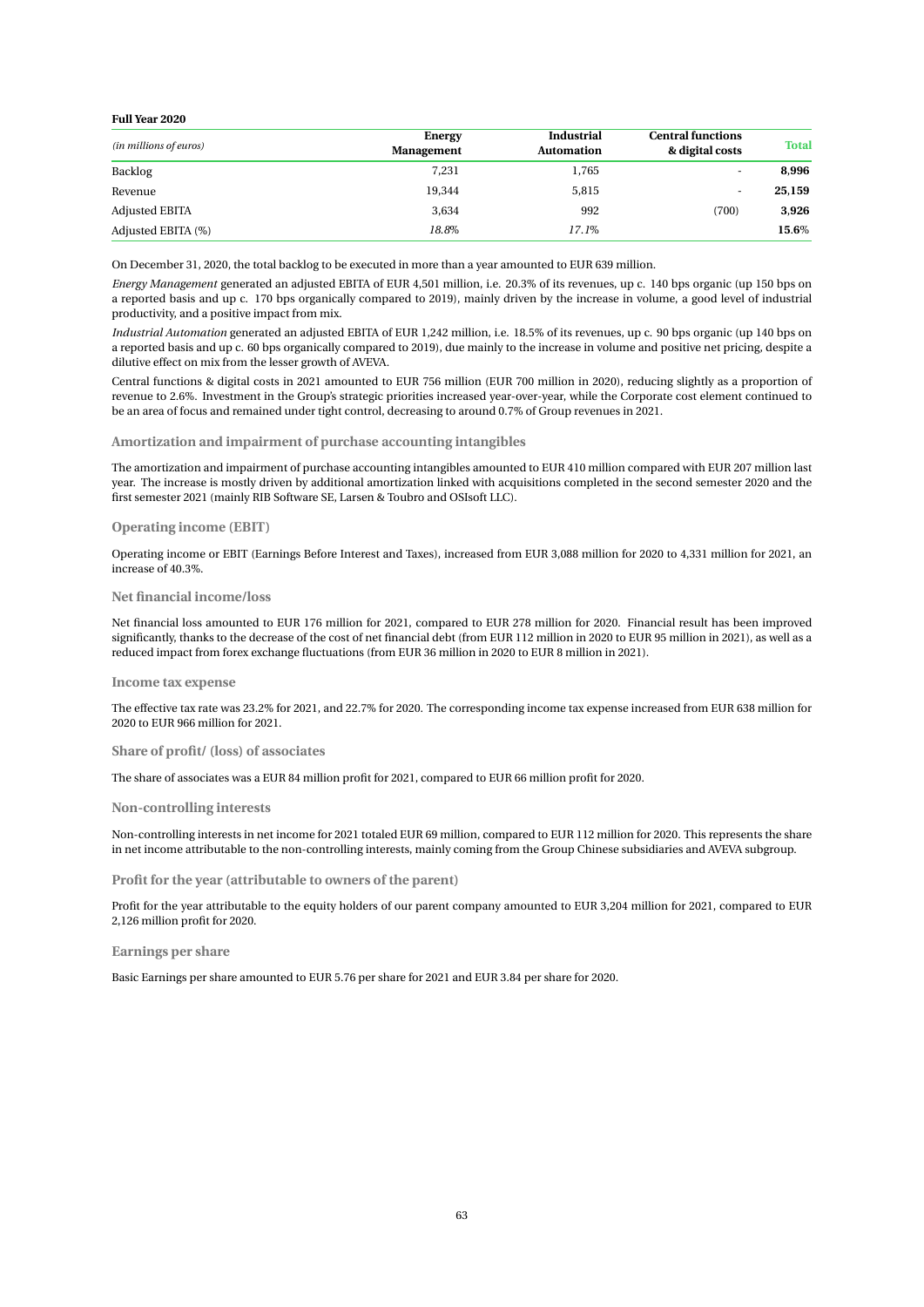## **Comments to the consolidated Cash-flow**

The following table sets forth our cash-flow statement for 2021 and 2020:

| (in millions of euros)                                                    | <b>Note</b> | <b>Full Year 2021</b> | <b>Full Year 2020</b> |
|---------------------------------------------------------------------------|-------------|-----------------------|-----------------------|
| Profit for the year                                                       |             | 3,273                 | 2,238                 |
| Share of (profit)/losses of associates                                    |             | (84)                  | (66)                  |
| Income and expenses with no effect on cash flow:                          |             |                       |                       |
| Depreciation of property, plant and equipment                             | 11          | 726                   | 698                   |
| Amortization of intangible assets other than goodwill                     | 10          | 688                   | 512                   |
| Impairment losses on non-current assets                                   |             | 34                    | 54                    |
| Increase/(decrease) in provisions                                         | 21          | (54)                  | 266                   |
| Losses/(gains) on disposals of business and assets                        |             | (184)                 | (10)                  |
| Difference between tax paid and tax expense                               |             | (38)                  | (137)                 |
| Other non-cash adjustments                                                |             | 108                   | 96                    |
| Net cash provided by operating activities                                 |             | 4,469                 | 3,651                 |
| Decrease/(increase) in accounts receivables                               |             | (577)                 | 326                   |
| Decrease/(increase) in inventories and work in progress                   |             | (955)                 | (153)                 |
| (Decrease)/increase in accounts payable                                   |             | 418                   | 344                   |
| Decrease/(increase) in other current assets and liabilities               |             | 261                   | 267                   |
| Change in working capital requirement                                     |             | (853)                 | 784                   |
| TOTAL I - CASH FLOWS FROM / (USED IN) OPERATING ACTIVITIES                |             | 3,616                 | 4,435                 |
| Purchases of property, plant and equipment                                | 11          | (543)                 | (485)                 |
| Proceeds from disposals of property, plant and equipment                  |             | 59                    | 55                    |
| Purchases of intangible assets                                            | 10          | (333)                 | (332)                 |
| Net cash used by investment in operating assets                           |             | (817)                 | (762)                 |
| Acquisitions and disposals of businesses, net of cash acquired & disposed | 2           | (4,231)               | (2,393)               |
| Other long-term investments                                               |             | 16                    | 11                    |
| Increase in long-term pension assets                                      |             | (136)                 | (106)                 |
| Sub-total                                                                 |             | (4, 351)              | (2, 488)              |
| TOTAL II - CASH FLOWS FROM / (USED IN) INVESTING ACTIVITIES               |             | (5,168)               | (3,250)               |
| <b>Issuance of bonds</b>                                                  | 22          |                       | 2,444                 |
| Repayment of bonds                                                        | 22          | (600)                 | (500)                 |
| Sale/(purchase) of own shares                                             |             | (262)                 | (50)                  |
| Increase/(decrease) in other financial debt                               |             | (444)                 | 1,032                 |
| Increase/(decrease) of share capital                                      | 19          | 216                   | 43                    |
| Transaction with non-controlling interests *                              | 2           | (418)                 | 1,141                 |
| Dividends paid to Schneider Electric's shareholders                       | 19          | (1, 447)              | (1, 413)              |
| Dividends paid to non-controlling interests                               |             | (138)                 | (112)                 |
| TOTAL III - CASH FLOWS FROM / (USED IN) FINANCING ACTIVITIES              |             | (3,093)               | 2,585                 |
| TOTAL IV - NET FOREIGN EXCHANGE DIFFERENCE                                |             | 346                   | (403)                 |
| INCREASE/(DECREASE) IN NET CASH AND CASH EQUIVALENTS: I +II +III +IV      |             | (4,299)               | 3,367                 |
| Net cash and cash equivalents, beginning of the year                      | 18          | 6,762                 | 3,395                 |
| Increase/(decrease) in cash and cash equivalents                          |             | (4,299)               | 3,367                 |
| NET CASH AND CASH EQUIVALENTS, END OF THE YEAR                            | 18          | 2,463                 | 6,762                 |

\* In 2020, the Group received EUR 1,141 million of cash from AVEVA's minority interests, following the increase of capital realized by the latter, to finance the<br>acquisition of OSISoft (Not[e 2\)](#page-19-0).

*\* In 2021, transactions with non-controlling interests mainly relates to RIB Software SE (Note [2\)](#page-19-0).*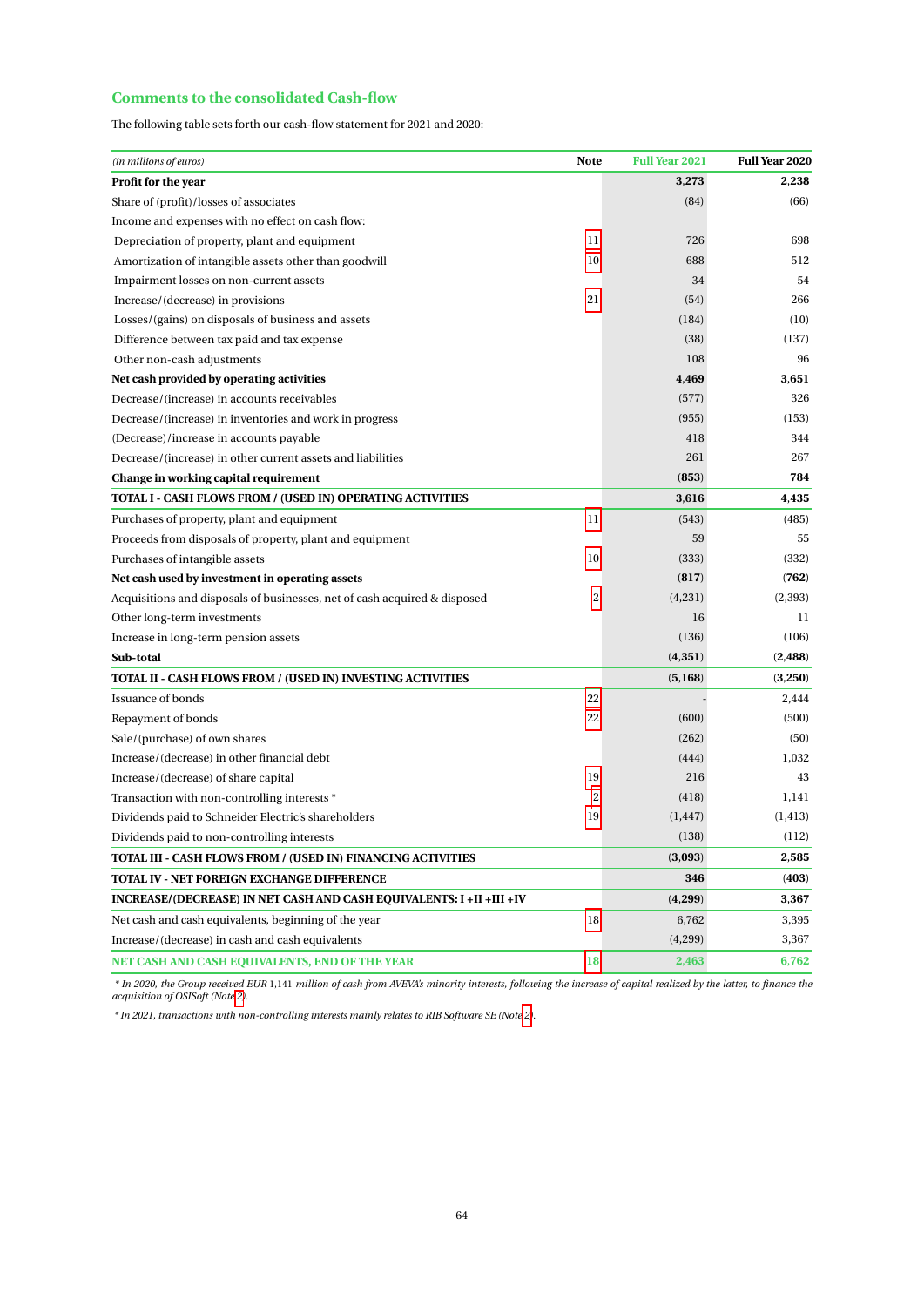#### **Operating Activities**

Net cash provided by operating activities before changes in working capital requirement reached EUR 4,469 million for 2021, increasing compared to EUR 3,651 million for 2020. It represented 15.5% of revenues for 2021 (14.5% of revenues from 2020).

Change in working capital requirement consumed EUR 853 million in cash in 2021, compared to a positive contribution of EUR 784 million in 2020.

In all, net cash provided by operating activities decreased from EUR 4,435 million in 2020 to EUR 3,616 million in 2021.

#### **Investing Activities**

Net capital expenditure, which includes capitalized development projects, increased, at EUR 817 million for 2021, compared to EUR 762 million for 2020, and representing 2.8% of sales in 2021 compared to 3.0% in 2020.

Free cash-flow (cash provided by operating activities net of net capital expenditure) amounted to EUR 2,799 million in 2021 versus EUR 3,673 million in 2020.

Cash conversion rate (free cash-flow over net income attributable to the equity holders of the parent company on continuing operations) was 87% in 2021 versus 173% in 2020.

The acquisitions net of disposals represented a cash out of EUR 4,231 million (net of acquired cash) for 2021, compared with EUR 2,393 million for 2020. Those amounts correspond mainly to the acquisitions and disposals described in Notes 2.1 and 2.2 of the Consolidated Financial Statements (Chapter 5).

#### **Financing Activities**

Net cash outflow from financing activities amounted to EUR 3,093 million during the year 2021, compared to cash inflow of EUR 2,585 million during the year 2020, mainly due to changes in net debt and to the cash received from AVEVA's minority interests in 2020, following the increase of capital realized by the latter, to finance the acquisition of OSISoft.

The net cash outflow from other financial debts amounted to EUR 444 million in 2021, compared to a net cash inflow of EUR 1,032 million in 2020. The 2020 inflow is mainly due to a net commercial paper issuance of EUR 1,302 million.

The dividend paid by Schneider Electric was EUR 1,447 million in 2021, compared with EUR 1,413 million in 2020.